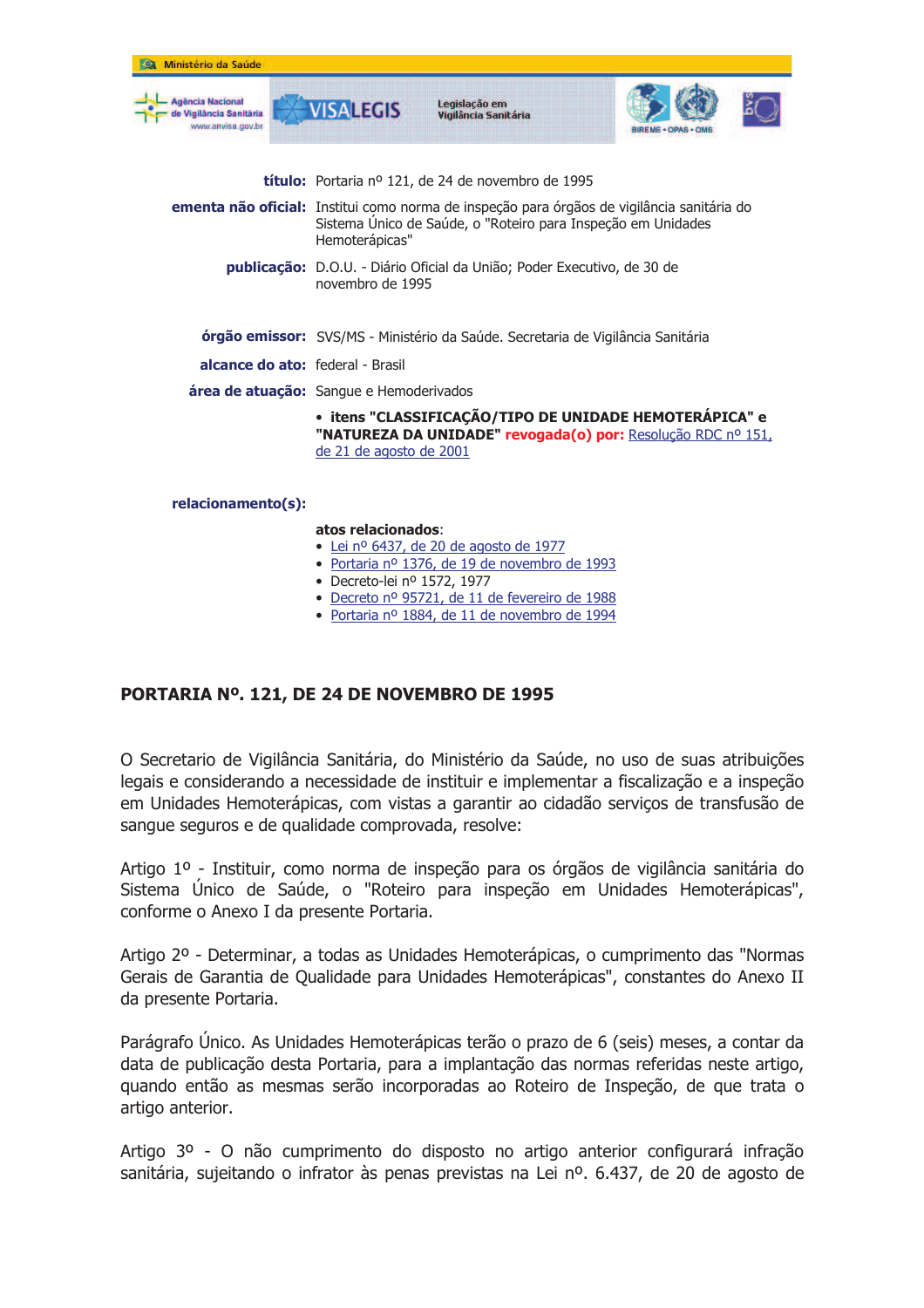

1977.

Artigo 4º - Esta Portaria entrará em vigor na data de sua publicação, revogadas as disposições m contrários.

ELISALDO L. A. CARLINI

ANEXO I

ROTEIRO DE INSPEÇÃO EM UNIDADES HEMOTERÁPICAS

**INTRODUCÃO** 

O objetivo deste Roteiro para Inspeção é permitir o conhecimento das Unidades Hemoterápicas-Hemocentros, Hemocentros Regionais, Hemonúcleos/Servicos de Hemoterapia, Unidades de Coleta e Transfusão, Postos de Coleta (Fixo e Móvel), Agências Transfusionais - sua administração, capacidade instalada, operações e procedimentos em todo o território nacional.

Instruções para o preenchimento:

O Roteiro para Inspecão em Unidades Hemoterápicas foi elaborado com base na PORTARIA 1376, do Ministério da Saúde. No entanto, o(s) inspetor(es) poderá(ão) observar que, para alguns itens, não há regulamentação específica, porém, são tópicos considerados importantes e deverão ser objeto de legislação posterior.

Os inspetores deverão ter sempre em mãos a Portaria 1376/MS, para permitir elucidação de dúvidas que proventura venham existir. A Secretaria de Vigilância Sanitária manterá à disposição, cópias impressas da Portaria. Os interessados poderão solicitá-la pelo endereco:

Divisão de Sanque e Hemoderivados - DISAH/DETEN/SVS Esplanada dos Ministérios BI-G-Edifício Sede - 9o andar - sala 956 CEP: 70.058-900 - Brasília - DF - Fone: (061) 315-2251

- As questões deverão ser respondidas com "sim" ou "não".

- Caso a questão não possa ser respondida, devido à não observação do procedimento, no campo, deverá estar escrito N/O (Não Observado).

- Caso a questão, em qualquer categoria, não seja aplicável, o campo deverá ser preenchido com N/A (Não Aplicável).

- Caso a questão, em qualquer categoria, não tenha sido respondida pelo fato do inspetor não ter verificado particularmente este item, ou não ter observado, naquela área, o procedimento específico durante a inspeção, ou por outra razão, deverá prencher o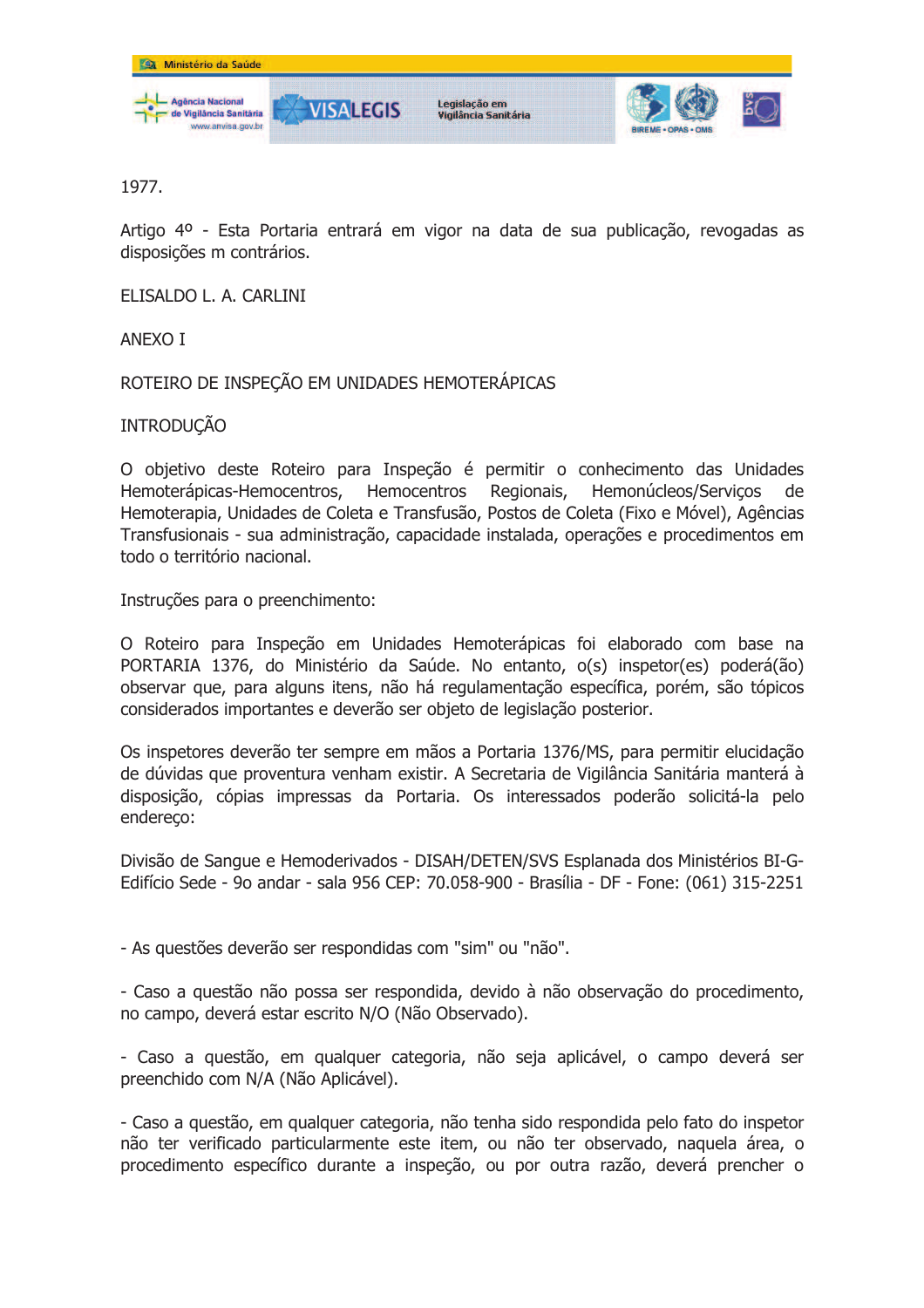

campo com N/D (Não Determinado). Este dado irá alertar para que, em ulterior inspeção, o inspetor atende para que este item seja verificado e checado.

- Utilize o espaco COMENTÁRIOS para as suas observações.

INFORMAÇÕES GERAIS: Folha de rosto

Deverá constar o(s) nome(s) do(s) inspetor(es), data e duração da inspeção.

Importante informar o tipo de inspeção que está sendo realizada, de acordo com as definições:

Vistoria Prévia: trata-se de vistoria realizada com a finalidade de verificar as condições do estabelecimento para a expedição de Alvará Inicial de Funcionamento e ou de Revalidação.

Vistoria de Rotina: trata-se de vistoria devidamente agendada em cronograma de atividades da Vigilância Sanitária.

Vistoria de Seguimento: trata-se de vistoria com a finalidade de avaliar atividade, procedimento e/ou área física que não foram ou não puderam ser observados em vistoria anterior, ou ainda, para verificar se itens observados em vistorias anteriores foram corrigidos ou sanados.

Vistoria de Investigação: trata-se de vistoria com a finalidade de avaliar denúncias e proceder investigação epidemiológica de procedimentos hemoterápicos.

Identificação da Unidade:

Razão Social: escreva o nome que consta do contrato social, se o estabelecimento for dotado de personalidade jurídica, inscrita em cartório de registros públicos. Se o estabelecimento for administrado por entidade mantenedora, escreva o nome da entidade responsável pela sua manutenção.

C.G.C.: registrar o C.G.C. da razão social.

Nome Fantasia do Estabelecimento: escreva o nome completo do estabelecimento.

Endereco do Estabelecimento: escreva o endereco completo do estabelecimento, com logradouro, CEP, telefone/fax, Municipio e Estado.

C.G.C.: escreva o C.G.C. do estabelecimento, caso este não seja o mesmo da razão social.

Código SUS: preencher com a sigla do estado correspondente.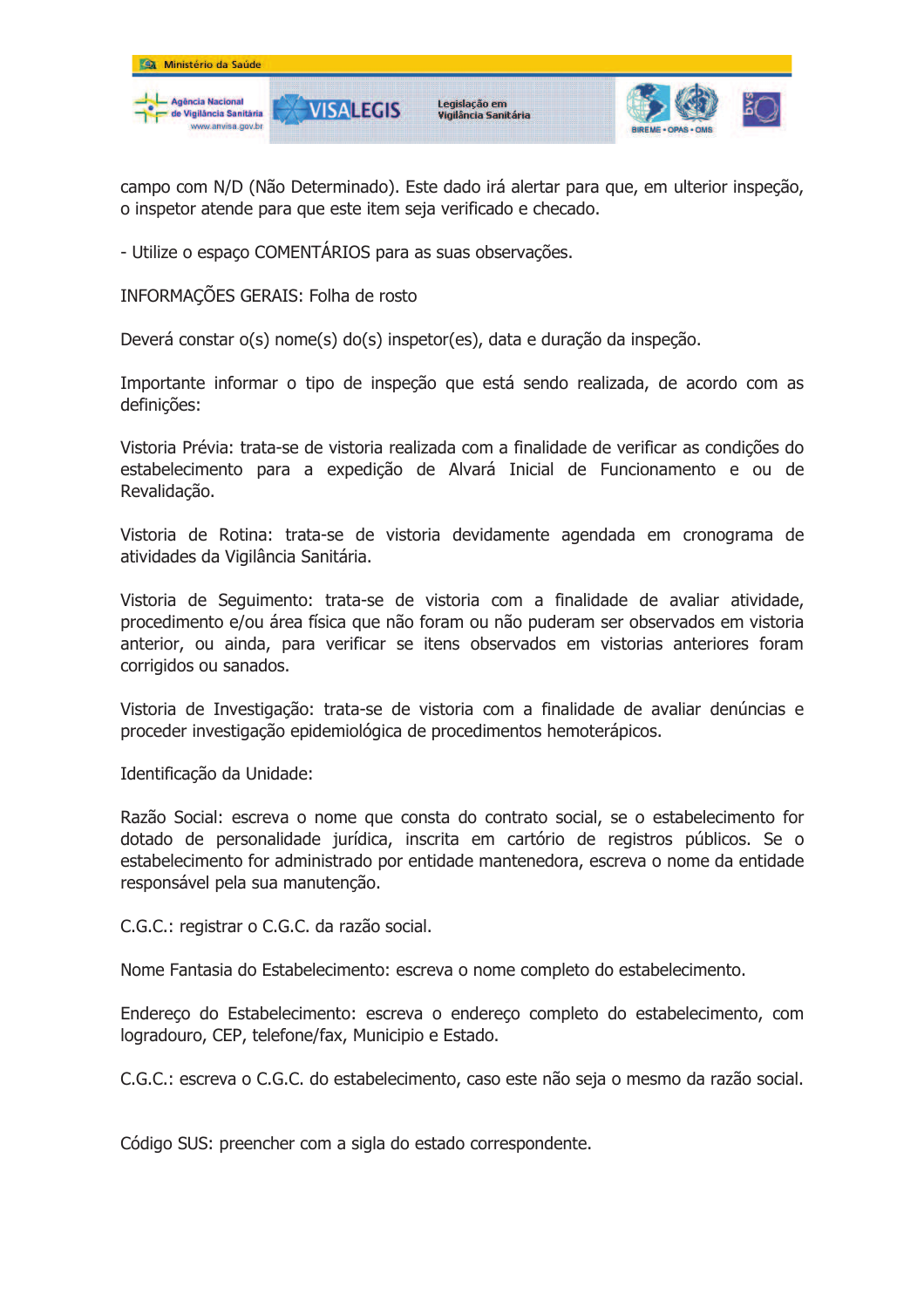

Código da Unidade: Preencher com o código da unidade no SUS.

Alvará de Funcionamento: registrar o número e o tipo de estabelecimento de consta do alvará.

Data de Expedição do Alvará: registrar a data de expedição do último alvará. Indicar para que tipo de estabelecimento o alvará foi expedido.

Município: escreva o nome do município onde se localiza o estabelecimento.

Estado: escreva a sigla do estado onde se localiza o estabelecimento.

CLASSIFICAÇÃO/TIPO DE UNIDADE HEMOTERÁPICA: Classificar de acordo com as definições abaixo.

Hemocentro: estrutura de âmbito central, localizada preferencialmente na capital, com a finalidade de prestar assistência e apoio hemoterápico e hematológico à rede de serviços de saúde, inclusive os servicos de maior complexidade e tecnologia. Deverá prestar servicos de ensino e pesquisa, de controle de qualidade, de suporte técnico, de formação de recursos humanos e de integração das Insituições públicas e filantrópicas; definir juntamente com as Secretarias Estaduais de Saúde (SES), o Sistema Estadual de Sangue e sua descentralização; desenvolver junto às SES, através da Vigilância

Sanitária, mecanismos que permitam desenvolver as ações de coleta de sangue, sua utilização e a distribuição de componentes sangüíneos, e ainda, promover a irradiação de normas técnicas adequadas e seguras.

Hemocentro Regional: entidade de complexidade intermediária para atuação macroregional na área hematológica/hemoterápica, prestando apoio a assistência à rede de serviços de saúde. Deverá coordenar e desenvolver as ações estabelecidas na política de sangue de uma macro-região de saúde, constituindo-se na descentralização do Hemocentro.

Hemonúcleo: constitui-se na descentralização do Hemocentro Regional. Sua localização é preferencialmente extra-hospitalar. Presta assistência hemoterápica e/ou hematológica a nível local.

Unidades Sorológicas: laboratórios públicos ou privados com a tarefa de desenvolver o controle sorológico do sangue a ser transfundido. Além disso, devem apoiar as entidades de assistência que necessitam de diagnóstico sorológico.

Serviço de Hemoterapia: localização na capital ou no interior do Estado, preferencialmente intra-hospitalar, de natureza jurídica pública ou privada, com a função de prestar assistência hemoterápica/hematológica, o qual recruta doadores, processa o sangue, realiza os testes necessários, armazena e prepara tranfusões, podendo ou não prestar atendimento ambulatorial.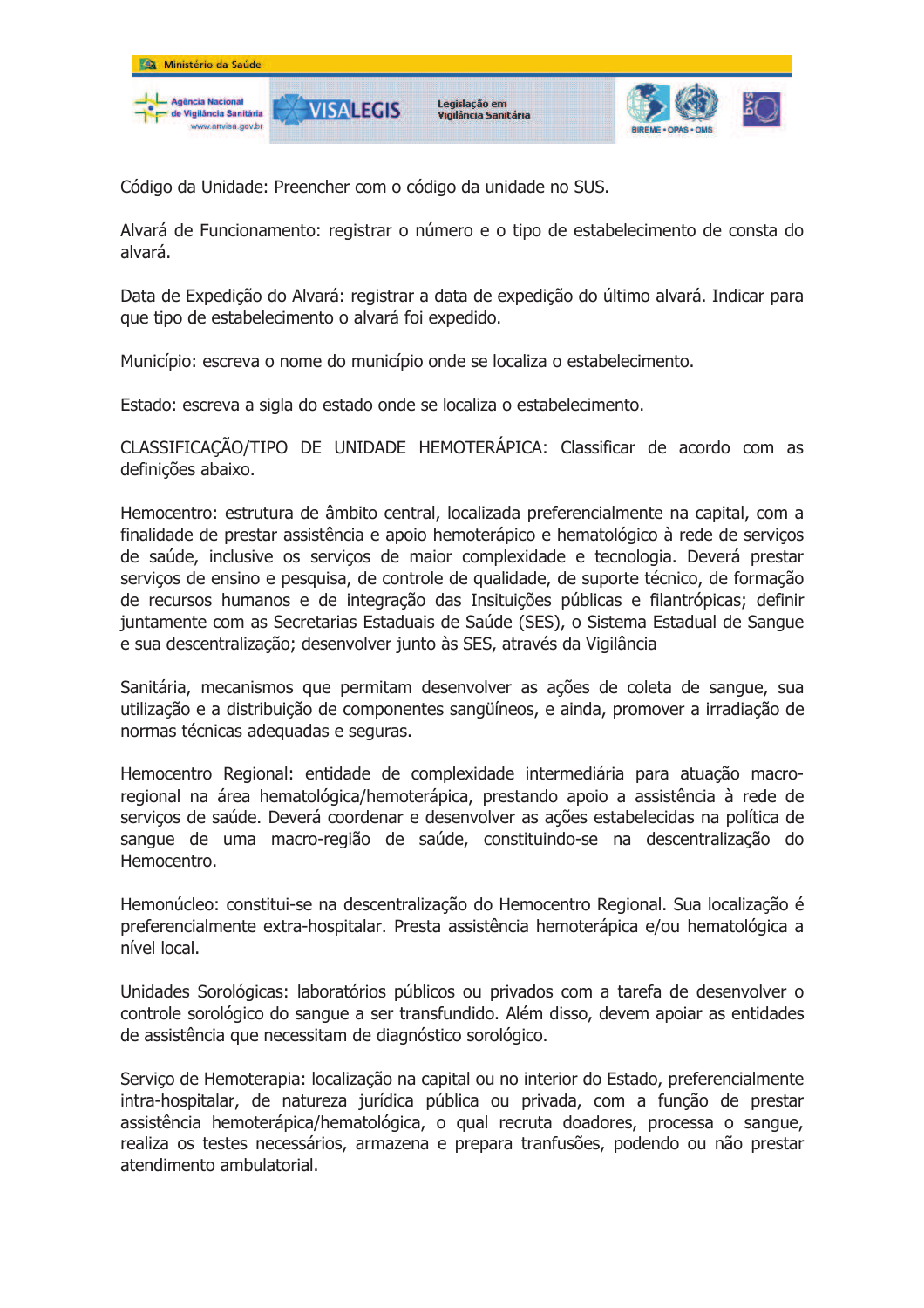

Unidade de Coleta e Transfusão: estrutura de atendimento de coleta de transfusão localizada em hospitais isolados ou pequenos municípios, onde a demanda de serviços não justifique a instalação de uma estrutura complexa de hemoterapia. Envia o sangue para outra unidade de maior complexidade, onde será realizado o processamento e testes sorológicos e imunohematológicos.

Agência Transfusional: localização obrigatoriamente intra-hospitalar, com a função de prestar assistência hemoterápica. O suprimento de sangue a estas agências será realizado através dos Hemocentros, Hemocentros Regionais, Hemonúcleos e/ou Serviços de Hemoterapia Distribuidores.

Posto de Coleta: estruturas especiais para coleta de sangue, podendo ser intra ou extrahospitalar.

Se extra-hospitalar pode ser móvel ou fixo. Envia o produto para outra unidade de major complexidade, onde o sangue será processado e os testes necessários realizados.

Servico de Hemoterapia Distribuidor: localização na capital ou no interior do Estado, preferencialmente extra-hospitalar, de natureza jurídica privada, com a função de prestar assistência hemoterápica/hematológica, o qual recruta doadores, processa o sangue, realiza os testes necessários, armazena, distribui e o prepara para transfusão. Distribui sangue/hemocomponente para mais de um hospital, podendo ou não prestar atendimento ambulatorial.

NATUREZA DA UNIDADE: Classificar a natureza da unidade, de acordo com as definições abaixo:

Pública: entidade dotada de personalidade jurídica de direito público

Privada: entidade dotada de personalidade jurídica de direito privado, não instituída pelo poder público.

Filantrópica: entidade privada, mantida parcial ou integralmente por meio de doações, que se propõe à prestação de serviços gratuitos à população carente em seus ambulatórios, reservando leitos, de acordo com a legislação em vigor, para internamento aratuito.

Não Lucrativa: tem as mesmas características da filantrópica, excluindo o certificado de filantropia, que deixou de ser concedido com a publicação do Decreto-Lei nº. 1572/77.

Lucrativa: é aquela que visa auferir proventos e distribuir dividendos.

### **FNTIDADE MANTENEDORA:**

Fundação: pessoa jurídica autônoma destinada a fins de utilidade pública ou beneficência, mediante dotação especial de bens livres.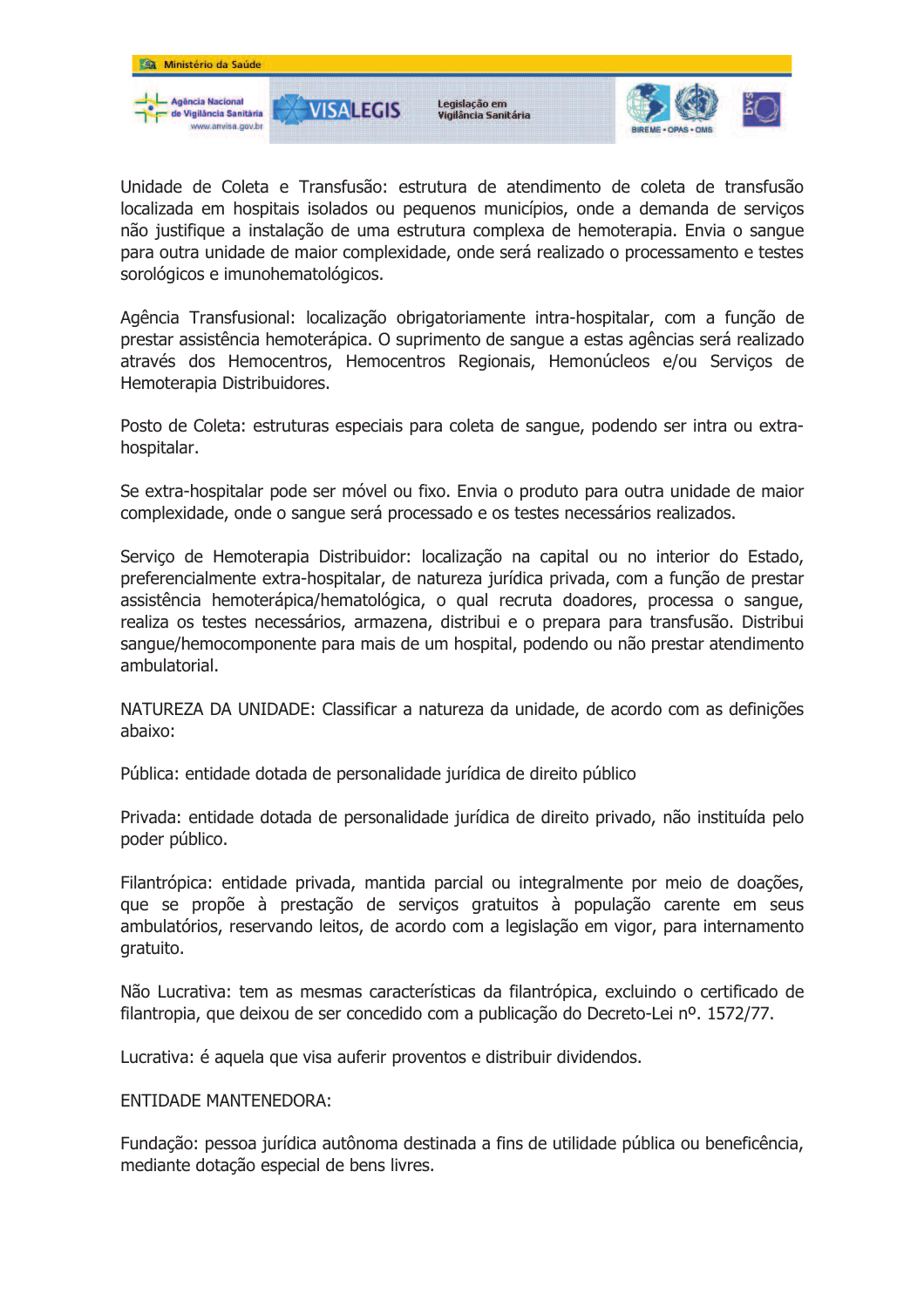

Autarquia: entidades administrativas autônomas, criadas por lei, com personalidade jurídica de direito público interno, patrimônio próprio e atribuições estatais específicas.

## RESPONSABILIDADE TÉCNICA:

Responsável Técnico: escreva o nome, C.R.M. e especialidade, tanto do Chefe da Unidade Hemoterápica como do responsável substituto legal.

O ato de Inspeção deve ser comunicado ao maior Responsável Técnico que esteja na Unidade no momento da inspeção.

Como cortesia, o Administrador do Hospital ou da Unidade Hemoterápica poderá ser também comunicado do ato de inspecão. No entanto, cabe ressaltar que o nome do Administrador e/ou do Diretor Geral do Hospital deverá ser anotado, caso durante a inspecão sejam observadas anormalidades relevantes e cabíveis de sancões legais.

### DADOS DE PRODUÇÃO

Deverá ser informado o número de coletas realizadas, por mês, no caso de Posto de Coleta

(fixo ou móvel), Unidade de Coleta ou Transfusão, Servico de Hemoterapia, Hemocentro, Hemocentro Regional, Hemonúcleo e Serviço de Hemoterapia Distribuidor.

Informar o número de transfusões realizadas, por mês, no caso de Agência Transfusional, Unidade de Coleta ou Transfusão, Servico de Hemoterapia, Hemocentro, Hemocentro Regional, Hemonúcleo e Serviço de Hemoterapia Distribuidor.

No caso da Unidade Hemoterápica receber bolsas de sangue procedentes de outros locais, informar o número e a procedência (fonte).

### OPERAÇÕES/CICLO DE PRODUÇÃO E ATIVIDADES REALIZADAS

A inclusão desta seção teve a finalidade e o propósito de determinar a amplitude e característica da Unidade Hemoterápica inspecionada.

O inspetor deverá observar a informar todas as operações, ciclo de produção e atividades realizadas na unidade inspecionada, independentemente, do que consta do Alvará de Funcionamento.

O inspetor deverá verificar cada um dos procedimentos realizados pela Unidade Hemoterápica, de forma a obter os dados mais fiéis durante a inspeção. Por exemplo: se ao chegar a Unidade Hemoterápica o inspetor verificar que existem doadores a serem triados, será importante o acompanhamento desde a triagem clínica, incluindo o teste de anemia, até a coleta o armazenamento do sangue coletado.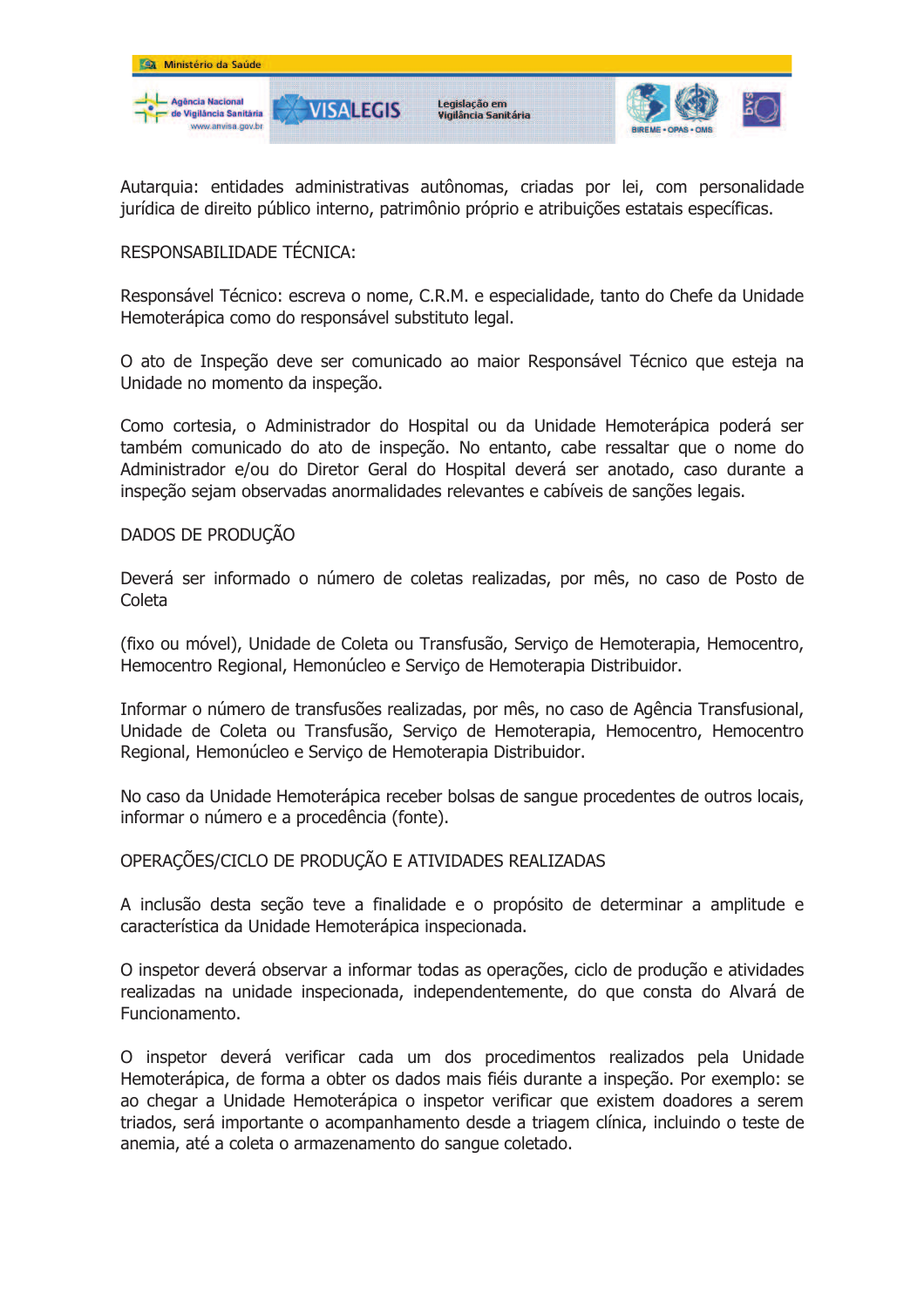

Recrutamento de doadores: deverá ser informado se a unidade realiza o recrutamento e qual a característica do doador.

Autólogo: guando se trata de doação para a própria pessoa.

Voluntário: quando se trata de doação voluntária, espontânea e altruísta

Convocado: trata-se de doação cuja captação do doador é realizada através de carta, telegrama, ou outro meio de comunicação.

Específica: trata-se de doação realizada especificamente para determinado paciente.

Vinculado: quando se trata de doador vinculado ao paciente internado.

Coleta: o inspetor deverá observar informar se a unidade realiza coleta de bolsas de sangue. Caso a unidade hemoterápica realize coleta móvel, o(os) local(is) deverá(ão) ser inspecionado(s). A inspeção deste(s) posto(s) móvel(eis) deverá ser realizada com especial atenção: local para assepsia das mãos dos funcionários, caixas rígidas para desprezo de material utilizado, fluxo de doadores, fluxo de materiais e bolsas coletadas, estoque provisório de bolsa de sangue com refrigeradores com controle de temperatura, área privativa para entrevista de doador e área ex clusiva e confidencial para o voto de auto-exclusão (caso a unidade realize este procedimento).

Laboratório de Preparo de Transfusão: área destinada ao preparo de transfusões, com equipamentos, reagentes e pessoal treinado.

Laboratório de Sorologia: área destinada à realização de sorologia, com materiais, equipamentos e pessoal treinado.

Processamento das Bolsas de Sangue: observar área destinada ao fracionamento e processo de produção do sangue e hemocomponentes, equipamentos, materiais e pessoal treinado.

Respostas ao Decreto Federal 95.721/88: O(s) inspetor(es)deverá(ão) ter o Decreto em mãos.

Deverá(ão) observar o número do Alvará de Funcionamento e a data de sua expedição. O Alvará deverá estar atualizado para o ano em vigor, afixado em local visível e obrigatoriamente apresentado ao(s) inspetor(es)/autoridade sanitária competente.

# ORGANIZAÇÃO DA UNIDADE HEMOTERÁPICA

Todas as Unidades Hemoterápicas devem possuir Manual de Procedimentos Operacionais Padrão (M.P.O.P.), atualizado periodicamente, revisado e disponível a todos os funcionários da Unidade.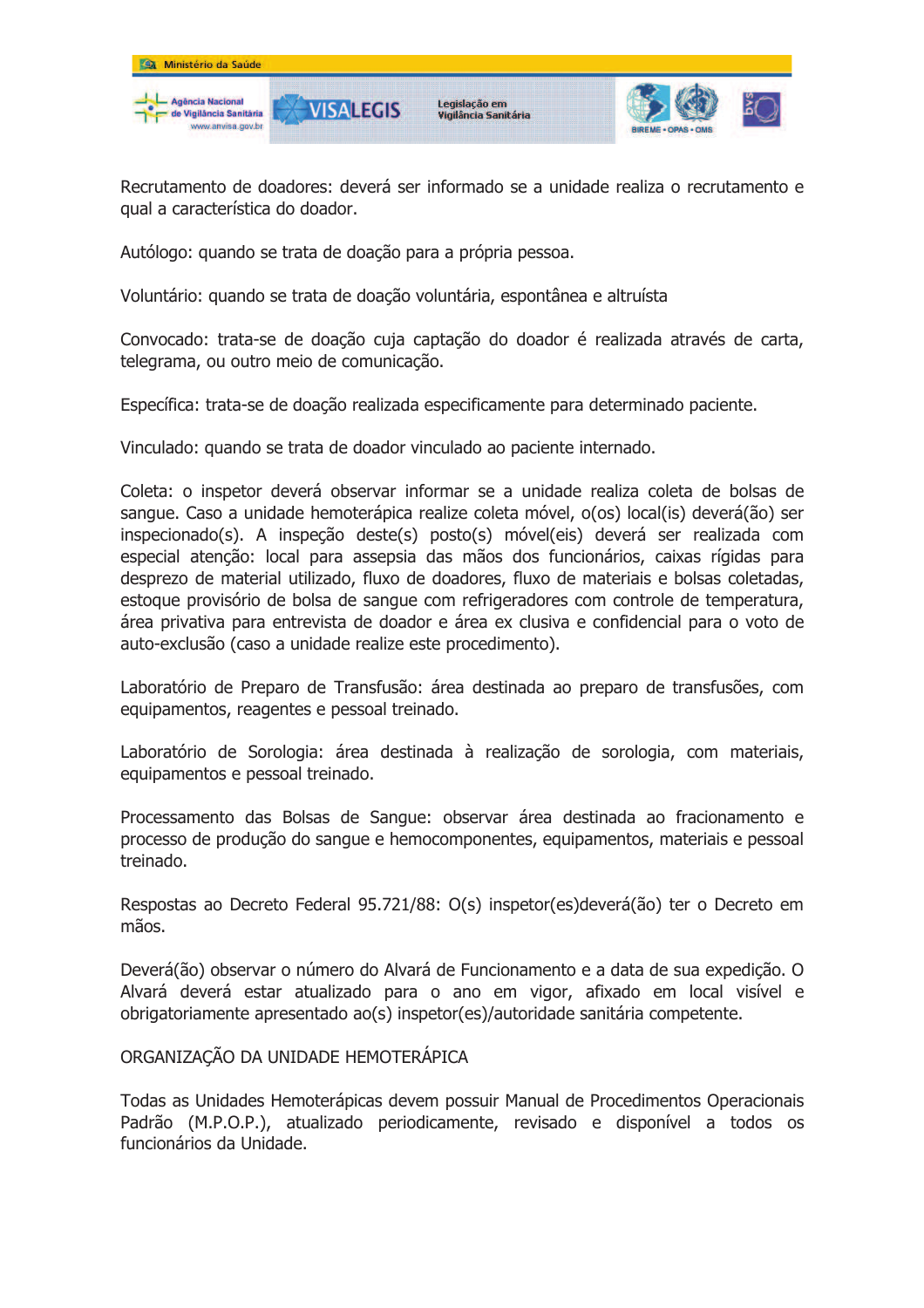

O(s) inspetor(es) deverá(rão) solicitar o(s) Manual(ais) de Procedimentos, de acordo com o tipo de unidade a ser inspecionada.

O Manual de Procedimentos deve conter Normas de Controle de Oualidade para pessoal, equipamentos, materiais, técnicas amunohematológicas, técnicas sorológicas, controle de qualidade dos reagentes e técnicas empregadas, entre outros.

Independentemente do Manual de Procedimentos, as Unidades Hemoterápicas poderão possuir Manuais de Controle de Oualidade específicos.

Serviços realizados pela Unidade Hemoterápica: são atividades efetivamente executadas pela Unidade Hemoterápica, independentemente, do que consta do Alvará de Funcionamento.

Recrutamento: o inspetor deverá verificar o local e ou área destinada ao recrutamento de doadores, com material didático explicativo e demais materiais e equipamentos (folhetos, cartazes, etc) necessários ao trabalho de recrutamento. O pessoal deve ser treinado para transmitir corretamente as informações aos candidatos a doação.

Sala de Espera: o inspetor deverá observar que para todas as Unidades Hemoterápicas o local de espera deverá ser independente e isolado de outros locais destinado a pacientes. Por exemplo: o local de espera não poder á ser o mesmo para pacientes do laboratório ou ambulatório.

Triagem: local ou área destinada a triagem de doadores. O inspetor deverá observar a privacidade da entrevista a que o doador é submetido, garantindo sigilo e segurança. Observar os materiais e equipamentos, como por exemplo: esfignomanômetro, estetoscópio, e demais materiais necessários à correta triagem do doador. Deverá ainda verificar a existência de questionário padronizado e abrangente.

Coleta Interna: o inspetor deverá verificar o local e/ou área física destinada exclusivamente à coleta de sangue. Sua iluminação, ventilação, materiais e equipamentos. Pessoal treinado e capacitado para o exercício da função. Observar o número de marcas ou cadeiras de coleta, equipamento de socorro de emergência. Uso de equipamento de proteção individual (E.P.I.) pelos funcionários. Verificar a existência de outros Postos de Coleta fixos, pertencentes à instituição inspecionada. Estes devem ser registrados e visitados.

Coleta Externa: o inspetor deverá ser informado se a Unidade Hemoterápica possui equipes de coletas externas. Deverá verificar e registrar quais os profissionais escalados, (Médicos, Enfermeiros, Auxiliares de Enfermagem, Motoristas e outros) e os equipamentos utilizados. O inspetor deverá visit ar o local de coleta externa. Sendo fora de sua jurisdição deverá solicitar à Vigilância Sanitária (VISA) competente para realizar a vistoria. Todos os locais onde foram realizadas as coletas externas deverão ser registrados e os dados destas coletas deverão ser encaminhados mensalmente às VISAS estaduais.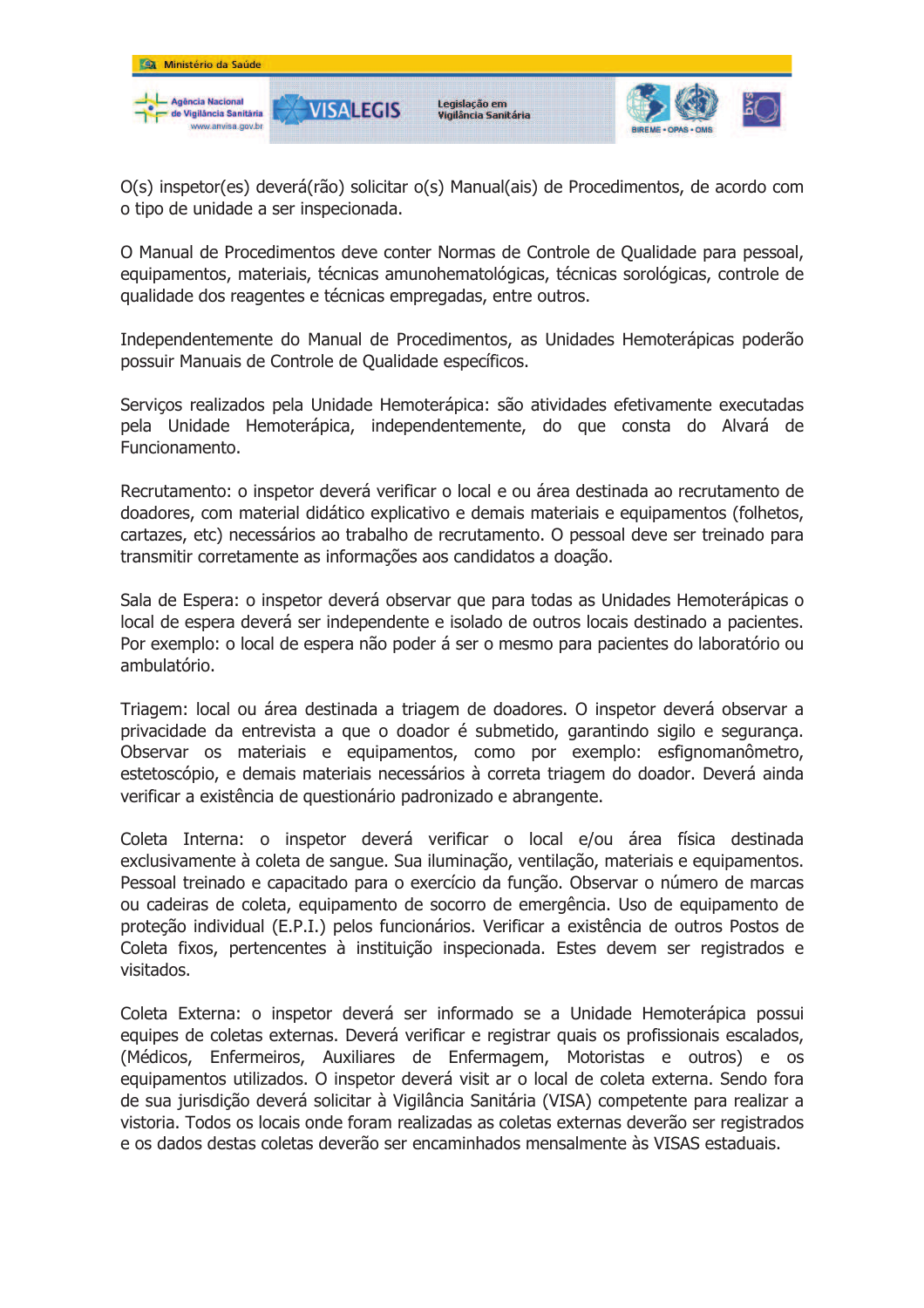

Aférese: as Unidades Hemoterápicas que realizam este procedimento deverão ser objeto de inspeção específica contida em Manual de Inspeção para Aféreses a ser, posteriormente, encaminhado as VISAS. Nesta primeira inspesão deverá ser observado o local e/ou área física destinada exclusivamente a esta finalidade. Preferencialmente deverá haver áreas diferentes e isoladas para Aférese Terapêutica e Não Terapêutica. O inspetor deverá observar os materiais, equipamentos, equipamentos de socorro de emergência, iluminação, ventilação, pisos e paredes, pessoal treinado e capacitado para a realização dos procedimentos.

Aférese Domicilar: o inspetor deverá verificar a unidade móvel destinada exclusivamente a realização da Aférese, os materiais, equipamentos e pessoal treinado e capacitado para o procedimento.

Processamento do Sangue e Hemocomponentes: o inspetor deverá observar a área física, instalações, paredes, pisos, iluminação e ventilação. As bancadas e os equipamentos deverão ser de fácil limpeza, estar limpos e organizados.

Observar o uso de E.P.I. pelos funcionários, na execução dos procedimentos. Observar as condições de estocagem das bolsas a serem processadas e as condições de manipulação das mesmas.

Produção de Hemocomponentes: observar o processo produtivo desde a chegada da bolsa coletada até o fracionamento dos produtos. Por exemplo: se a bolsa coletada for dupla, observar a produção de Concentrado de Hemáceas e Plasma. Informar qual o procedimento empregado, se por sedimentação ou centrifugação.

Transfusão Intra-Hospitalar: observar, se possível o procedimento tranfusional, desde a chegada da reguisição até o ato transfusional.

Verificar quem realiza, se são checadas todas as etiquetas, conferindo com os dados do paciente.

Verificar se são checados os sinais vitais do paciente, antes da transfusão, e se o paciente é observado nos primeiros quinze minutos da transfusão.

Transfusão Extra-Hospitalar; observar se a unidade realiza transfusão extra-hospitalar e se são obedecidos todos os critérios para este procedimento, tais como: materiais e equipamentos, pessoal treinado e capacitado.

Armazenamento e Estocagem: observar o local e/ou área de armazenamento, se possui geladeiras especiais, freezers e ou câmara de refrigeração e as condições de higiene e limpeza. A forma de estocagem, se por tipo sangüíneo e RH, estocados em prateleiras, ou em estantes, dentro de recipientes apropriados. Verificar o controle de temperatura e registros.

Transportes: observar os meios de transportes do sangue, hemoderivados e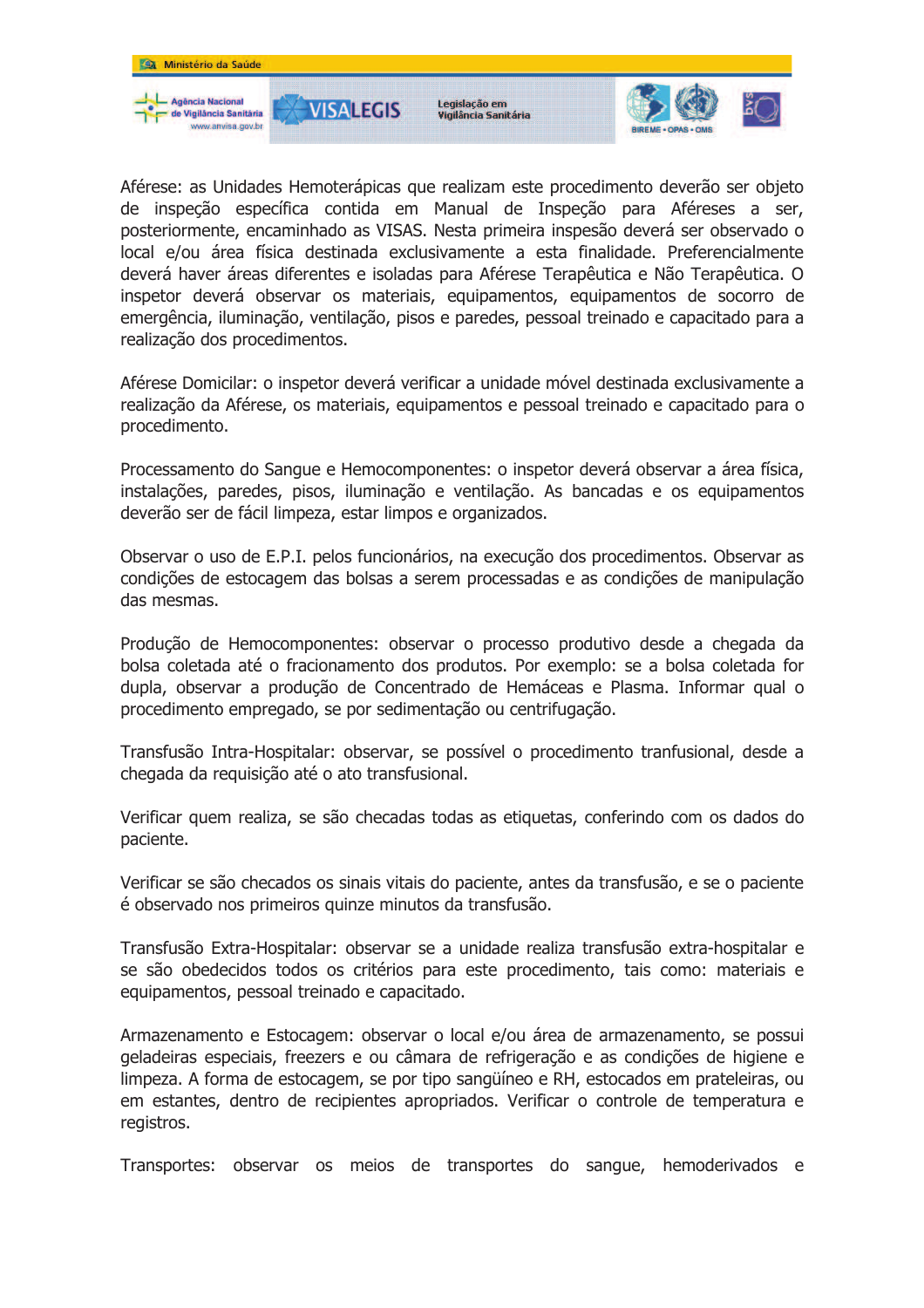

hemocomponentes. As condições de transporte devem garantir a qualidade do produto até seu destino final. Verificar se o pessoal do transporte está treinado e tem conhecimento sobre a importância do correto transporte de sangue, hemocomponentes e derivados.

Fornecimento a Hospitais: verificar a quais hospitais, clínicas, ambulatórios e demais instituicões de saúde a Unidade Hemoterápica, em inspeção, fornece sangue, hemocomponentes e hemoderivados.

O inspetor deve anexar a relação dos locais que os recebem. Nos hospitais, para os quais a instituição inspecionada possui Agência Transfusional própria, estas deverão ser registradas e inspecionadas, pois neste caso a responsabilidade pelo preparo de transfusão é da insituição inspecionada. Para os hospitais, aos quais a instituição inspecionada apenas fornece os produtos hemoterápicos, a responsabilidade pelo adequado uso, é integralmente do hospital cliente da Unidade Hemoterápica.

Desprezo de Resíduos: o inspetor deverá observar, em todas as áreas, como são separados os resíduos na fonte de produção, com especial atenção aos resíduos biológicos. Verificar o acondicionamento, transporte e tratamento dos resíduos. Por exemplo: as agulhas devem ser desprezadas em recepientes rígidos de forma a prevenir acidentes de punção em relação aos funcionários. Observar se os funcionários trabalham com E.P.I. e possuem conhecimento das Normas de Proteção.

Registros: toda Unidade Hemoterápica deve manter registro de todos os procedimentos realizados, de acordo com o tipo de estabelecimento. Os registros devem ser afetuados em livros próprios ou em sistema informatizado. Devem estar legíveis, não rasurados, datados e com a rubrica diária do responsável pela execução do(s) proc edimento(s).

NORMAS GERAIS DAS UNIDADES HEMOTERÁPICAS

Observar, neste item, se o material utilizado é descartável e atóxico. Observar se existem cuidados com a segurança dos usuários e funcionários, com relação à exposição a materiais com riscos biológicos de contaminação, e os procedimentos de descarte destes materiais.

Pessoas não autorizadas não devem circular nas áreas de coleta, processamento do sangue, área de armazenamento e preparo de transfusões.

O fluxo de pessoal, materiais e equipamentos devem ser monitorizados e controlados.

O local de entrevista deve garantir privacidade para que o doador sinta-se confortável, respondendo às perguntas de triagem clínica, sem medo ou constrangimento.

Caso a Unidade Hemoterápica utilize o procedimento do voto de auto-exclusão, deve garantir um local específico e privativo.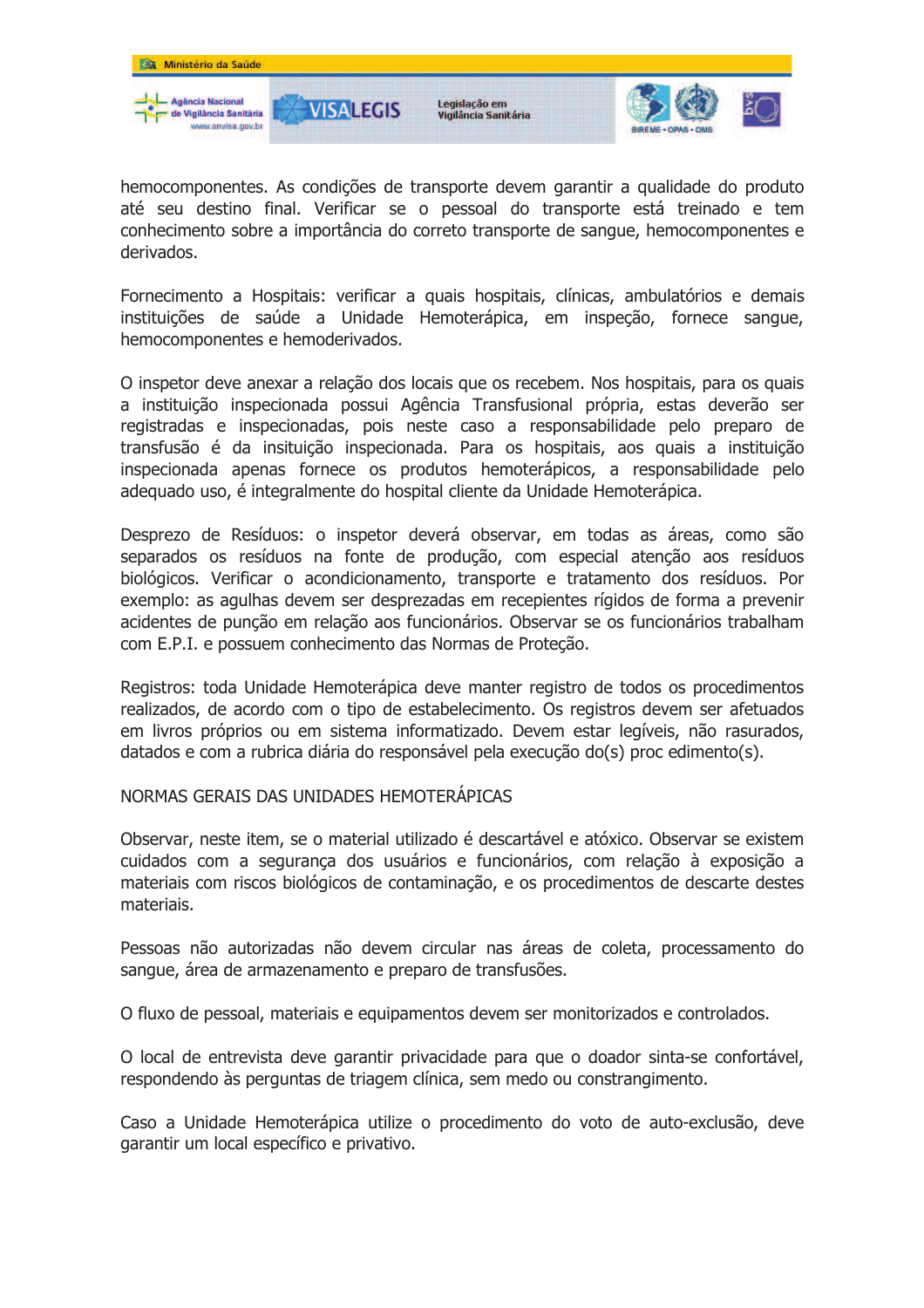

Equipamentos: o inspetor deverá verificar se os equipamentos estão calibrados conforme as especificações do fabricante e de acordo com a atividade realizada. Por exemplo: a centrífuga de microhematócrito deve ser calibrada a cada três meses, antes de seu uso inicial e após reparos. A calibração deverá ser realizada com preparados comerciais ou preparados pela própria instituição ou por outros métodos, como por exemplo: determinação do hematócrito pelo método de Wintrobe.

O homogeneizador de bolsas na coleta deve ser checado diariamente, após reparos e ou ajustes. Para que se obtenha resultados corretos, deve -se observar o peso da primeira coleta comparando com bolsa previamente padronizada com volume a massa conhecidos.

O espectrofotômetro utilizado para os testes virais deverá ser checado periodicamente de acordo com as instruções do fabricante.

Autoclave: a calibração deve ser realizada antes de seu uso inicial e após reparos. O processo da calibração deve atender às necessidades dos procedimentos exigidos. Por exemplo: esterilização de materiais utilizados na coleta: tesouras, pincas, entre outros, indicadores biológicos devem ser periodicamente utilizados, bem como o controle da temperatura, observado a cada procedimento para assegurar que o material está sendo esterilizado. Um mínimo de 12,5ºC por 60 minutos de vapor saturado, sob pressão de 15 atmosferas é recomendado para material contaminado com sangue.

Evidentemente, revisões periódicas e registros dos controles de qualidade de autoclave são recomendados.

Pessoal: o inspetor deve observar, em todas as áreas, se os funcionários estão familiarizados com as rotinas internas, normas técnicas e demais regulamentos que norteiam as atividades da Unidade Hemoterápica. Falhas deste conhecimento deverão ser objeto de sanção legal.

Doação: observar que a doação deve ser voluntária, não gratificada direta ou indiretamente. Por exemplo: ao doador não se pode prometer ou oferecer, como prêmio, qualquer bem ou produto (viagens, dinheiro, brindes, entre outros).

Triagem de Doadores: observar a sala de espera, de modo que, os candidatos à doação, que aguardam a entrevista, não possam ouvir as respostas do candidato que está sendo entrevistado.

Observar ainda se há privacidade e garantia de sigilo. Os candidatos a doação devem ter à sua disposição material em linguagem cologuial e de fácil assimilação, contendo informações sobre a segurança dos produtos de coleta (bolsas, agulhas, luvas, entre outros) e produtos sangüíneos em relação a AIDS. O material didático deve conter, ainda, informações sobre o ato de doar, para dissipar dúvidas que possam causar insegurança no momento da doação. O material deve conter informações sobre as implicações, para os candidatos a doação, que possam estar ou estiveram em situações de risco para AIDS.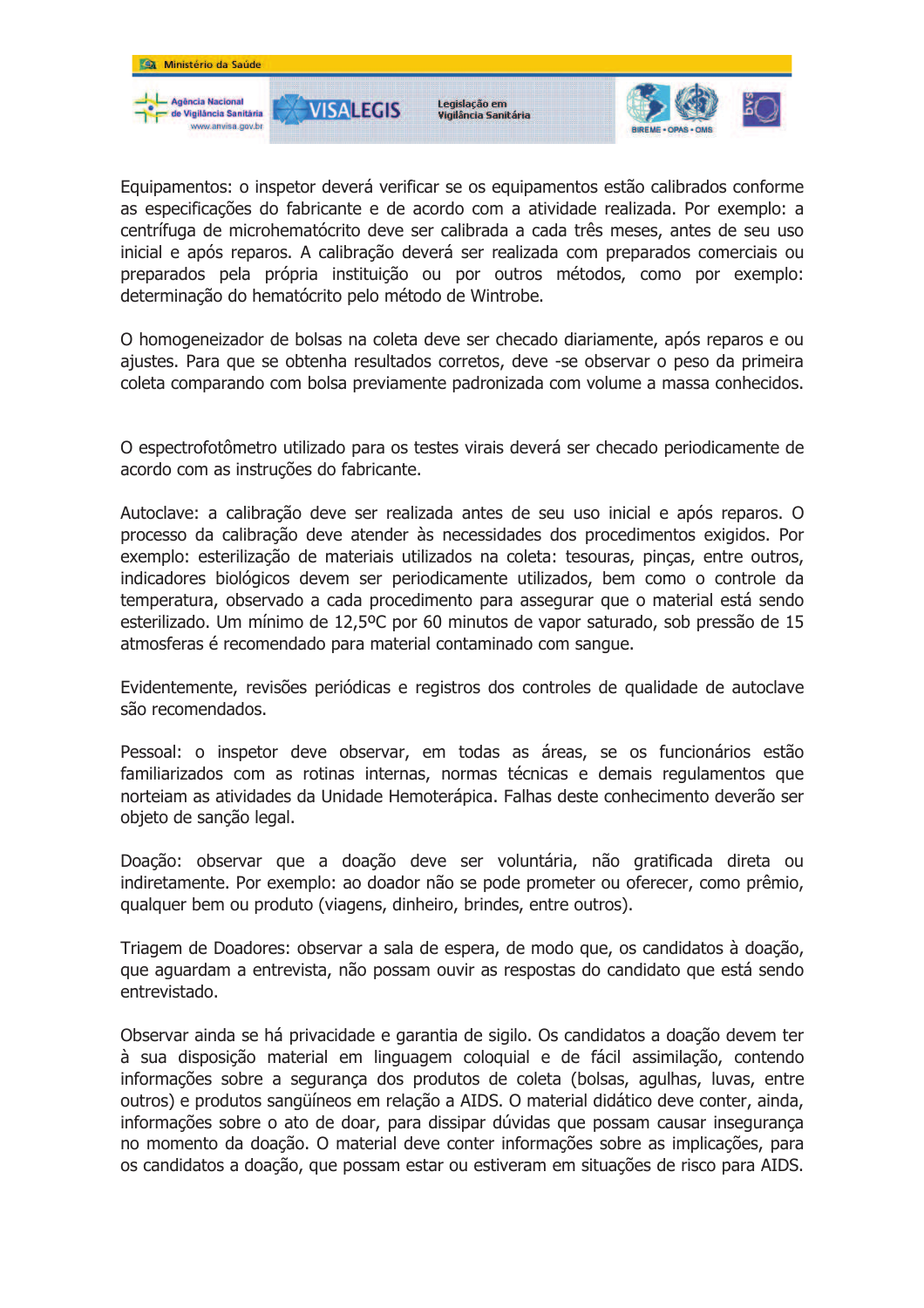

Este material deve estar disponível, a todos os candidatos a cada doação de forma que o candidato possa decidir sobre sua doação.

Ficha de Triagem de Doadores: o inspetor deve observar se na ficha de triagem constam questões que possam fornecer ao entrevistador informações claras e seguras sobre o estado de higidez do candidato.

As Unidades Hemoterápicas que realizam o voto de Auto-Exclusão devem tê-lo de forma clara, de fácil entendimento e leitura. Recomenda-se que, para os candidatos cegos e/ou analfabetos, o voto de auto-exclusão seja realizado através de mecanismos que o permitam exercê-lo sem perda da privacidade e ou confidencialidade.

Privacidade da Entrevista: o candidato deve ser entrevistado por profissional treinado e capacitado, em local privativo, que garanta o sigilo e não haja possibilidade que outros candidatos possam perceber as respostas obtidas.

A cada doação, o candidato deverá ser submetido a entrevista individual e com nova Ficha de Triagem Clínica.

O inspetor deve analisar algumas Fichas de Triagem clínica tanto de doadores aceitos como doadores não aceitos.

O inspetor deve verificar se os doadores não aceitos têm registrado em suas fichas a causa motivante da dispensa e se temporária ou definitiva. Verificar se os doadores são encaminhados, quando necessário, para investigação diagnóstica ou sequimento clínico.

Triagem Hematológica: o inspetor deve observar qual o método utilizado pela Unidade Hemoterápica.

No caso do uso da centrífuga de micro-hematócrito, além da calibração e registro, deve verificar se o técnico possui à sua disposição, os critérios para aceitação ou recusa do candidato, por sexo. Por exemplo: Hemoglobina para aceitação de mulheres: 12,0q% e para homens 13,0q%.

No caso da utilização de solução de Sulfato de Cobre, o inspetor deve verificar o acondicionamento da solução, inclusive sua vedação e cobertura, para evitar que, quando não esteja sendo utilizada não ocorra evaporação ou degradação da solução. O frasco que contenha a solução de Sulfato de Cobre deve estar seco, quando do seu acondicionamento, de forma a evitar sua diluição.

Geralmente são utilizados 25 (vinte e cinco) ml de Solução de Cobre. A solução deve ser descartada após 25 doadores terem sido testados. Verificar a existência de rótulo, contendo a data da preparação e validade da solução.

Para se obter um nível de hemoglobina de 12,5q% a gravidade específica da solução deve ser de 1.053 e para um nível de 13,5q% a gravidade específica deve ser de 1.055. A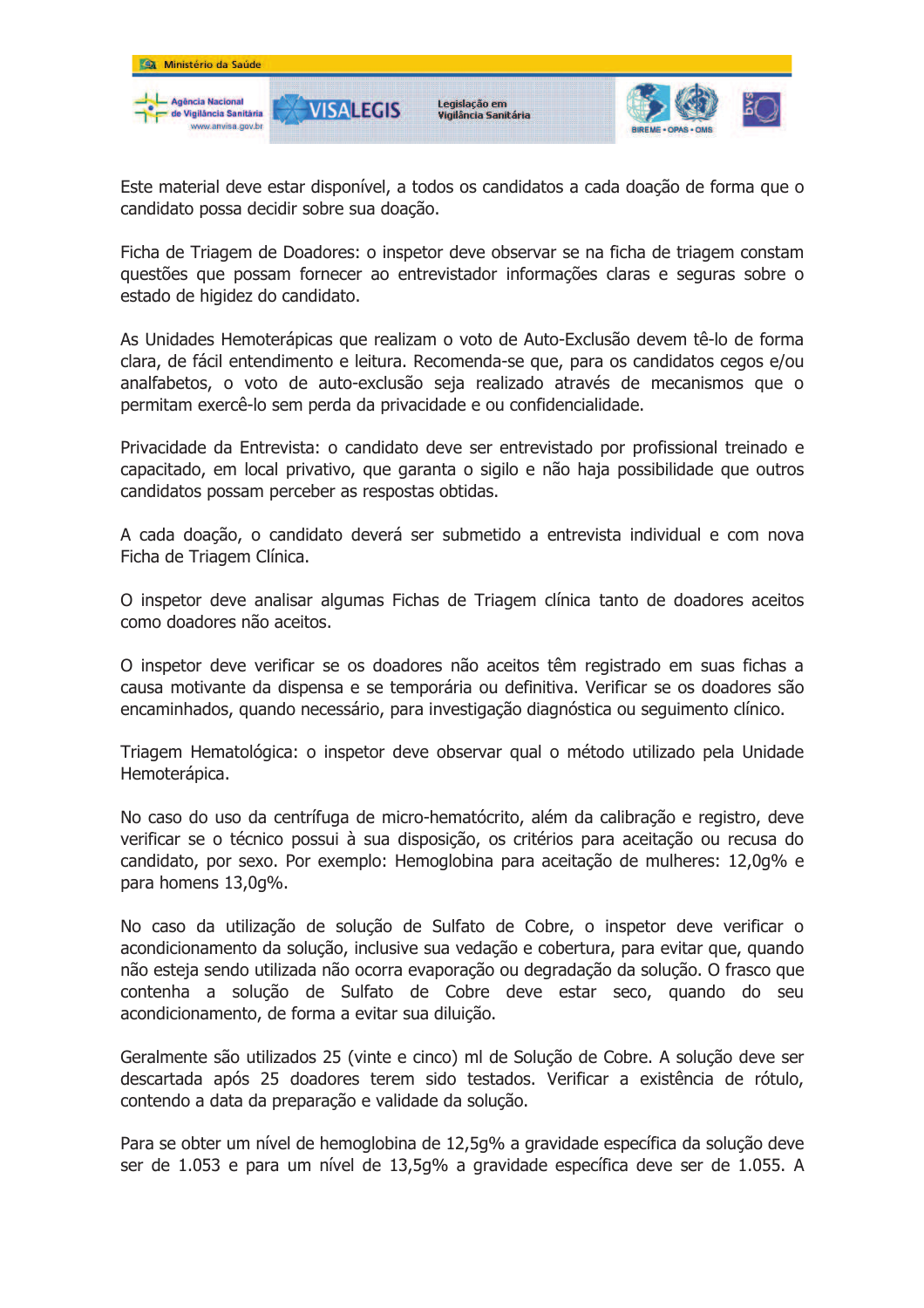

gravidade específica deve ser testada periodicamente com hidromêtro calibrador ou através de monitoramento funcional validado.

No caso de não haver uma clara distinção para aceitação ou não do candidato, a solução de Sulfato de Cobre deve ser trocada e considerada a possibilidade de troca do método de triagem hematológica dos candidatos a doação.

Existem outros métodos destinados a determinação dos níveis de Hb e ou Ht, por exemplo:

espectrofotometria. Todos devem obedecer os padrões de controle de qualidade estabelecidos pelo fabricante.

Preparação do branco para punção: o material utilizado para a assepsia do braço do doador, como gaze, bolas de algodão, pinças, tesouras e outros instrumentos podem ser preparados na própria Unidade Hemoterápica. Caso sejam preparados na central de esterilização do hospital, será interessante o inpetor visitá-la.

O inspetor deve observar a preparação do braço de pelo menos um doador. Caso não haja doador no momento, o inspetor poderá solicitar ao médico da Unidade que um funcionário simule uma preparação.

Existem várias maneiras de preparar um braço para punção venosa. No entanto, o inspetor deve verificar se o procedimento é realizado com cuidado, tempo e vigor suficientes na escovação, de forma a garantir a remoção de micróbios da superfície da pele. O passo final é a aplicação de agente bacteriostático iniciando-se no local pretendido para a punção venosa e estendendo às áreas vizinhas, sem retornar ao local da punção. O inspetor deve avaliar cada um dos bracos preparados, correlacionando com os procedimentos descritos do Manual de Procedimentos da Unidade Hemoterápica.

Após a área de venopunção estar preparada, a veia pode ser palpada acima ou abaixo da área preparada e o local da provável punção NÃO deve ser mais tocado. Também não é permitido colocar iodine ou gaze esterilizada no dedo com a intenção de palpar o local de punção. Se a venopunção não tiver sucesso, uma NOVA agulha deve ser utilizada e a preparação do braço repetida.

Ao iniciar a coleta, o técnico deve observar o fluxo do sangue e a bolsa deve ser agitada delicadamente, manual ao mecanicamente durante a coleta.

Ao término da coleta, a bolsa deve ser pesada. O peso final deverá estar situado entre 425-525 gramas, excluindo-se previamente o peso da bolsa vazia contendo a solução anticoagulante.

O fechamento hermético da bolsa de sangue pode ser realizado pelos seguintes métodos: seladora dielétrica, grampo de metal, ou um firme laço no tubo coletor.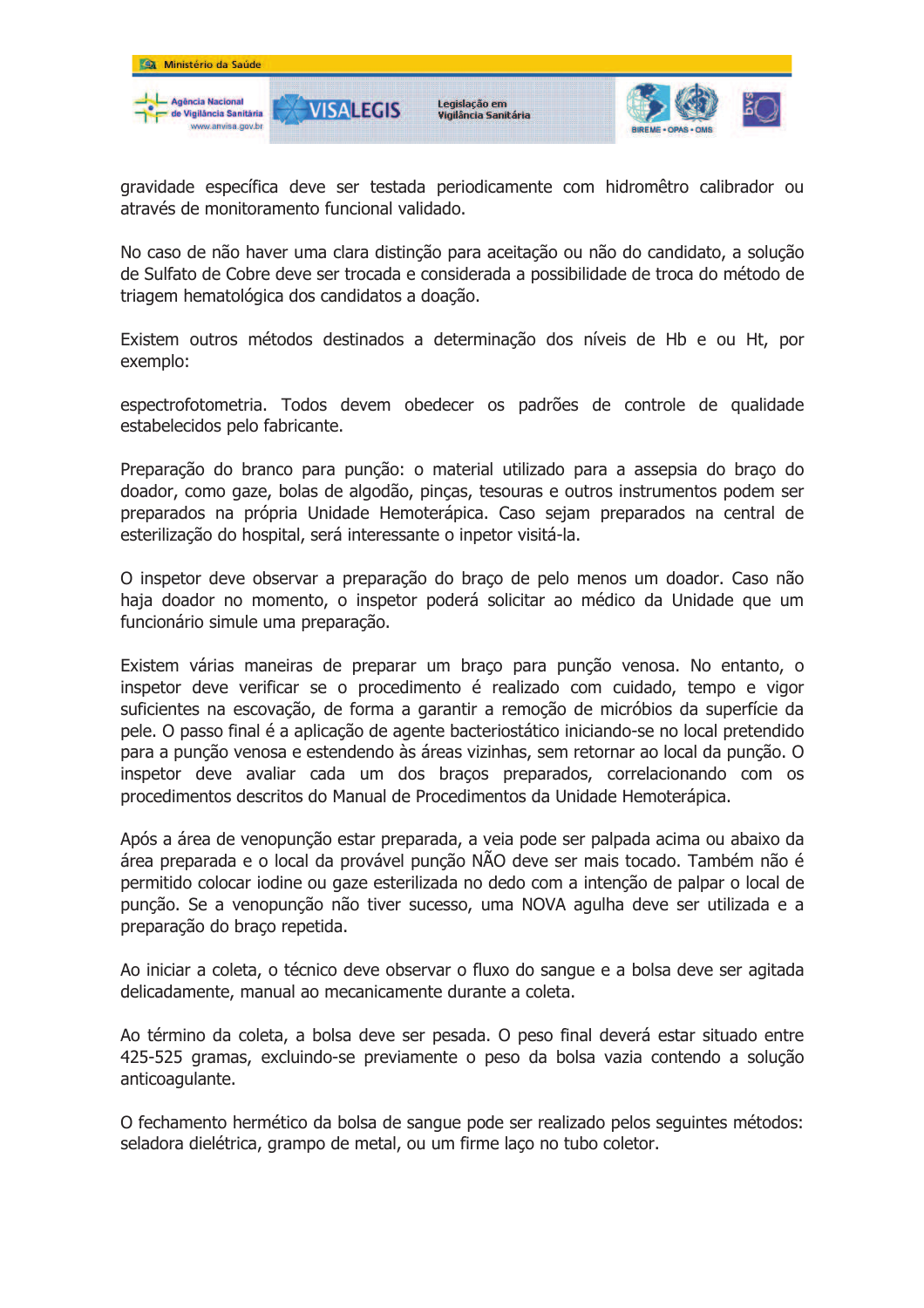

O conteúdo do tubo coletor deve ser homogeneizado com o conteúdo da bolsa. Após a homogeneização, o tubo coletor deve ser colocado junto à bolsa de sangue com a finalidade de prevenir adulterações.

As bolsas satélites devem ser e estar identificadas antes do início da coleta com um número ou símbolo que possa relacioná-las com o doador, ficha de triagem e voto de auto-exclusão.

Os tubos contendo sangue para tipagem ABO, Rh, Pesquisa de anticorpos e sorologia devem ser coletados NO MOMENTO da doação. Os tubos devem ser identificados de forma a garantir a correlação entre: a bolsa coletada, a ficha de triagem e o voto de autoexclusão. O método utilizado para a coleta dos tubos deve impedir a contaminação da unidade coletada, minimizar a exposição do profissional que atua no setor e manter a segurança do doador.

O inspetor deve observar o prazo de validade do anticoagulante utilizado nas bolsas de coleta, checando com a data de validade do produto colocada na bolsa por ocasião da coleta. Por exemplo: a validade do Sangue Total e Concentrado de Hemáceas, guando a coleta for em ACD e CPD, é de 21 (vinte e um) dias; em CPDA -1, é de 35 dias e 42 dias para Concentrado de Hemáceas com soluções aditivadas. A Unidade Hemoterápica deve possuir um sistema de assegure a correlação entre a data da coleta e o prazo de validade do anticoagulante da bolsa coletada. Da mesma forma, Unidade Hemoterápica que possua vários tipos de bolsas de coleta com diferentes tipos de anticoagulantes, deve ter especial atenção em relação ao armazenamento diferenciado, bem como, das datas de validade dos produtos.

Após a coleta, as bolsas de sangue devem ficar estocadas entre 2º a 6ºC, com exceção das unidades destinadas ao preparo de plaquetas que devem ficar em temperatura de 20° a 24°C.

Nos casos do sangue ser coletado em Posto de Coleta ou outra Unidade Hemoterápica que necessite de enviá-las a um laboratório de processamento, estas bolsas coletadas devem ficar estocadas em refrigeradores que mantenham a temperatura, conforme descrito acima. Temperaturas abaixo de 20°C e acima de 24°C reduz a sobrevida e funcionalidade das plaquetas.

O doador que apresente reação adversa após a doação deve ter na sua ficha de triagem ou em outro meio, o registro desta reação. A Unidade Hemoterápica deve manter Manual de

Procedimentos com as descrições das possíveis reações, seu grau de gravidade, bem como o seu tratamento.

Exames laboratoriais do sangue do doador: todos os testes e exames realizados pela Unidade Hemoterápica devem estar descritos nos protocolos do Manual de Procedimentos.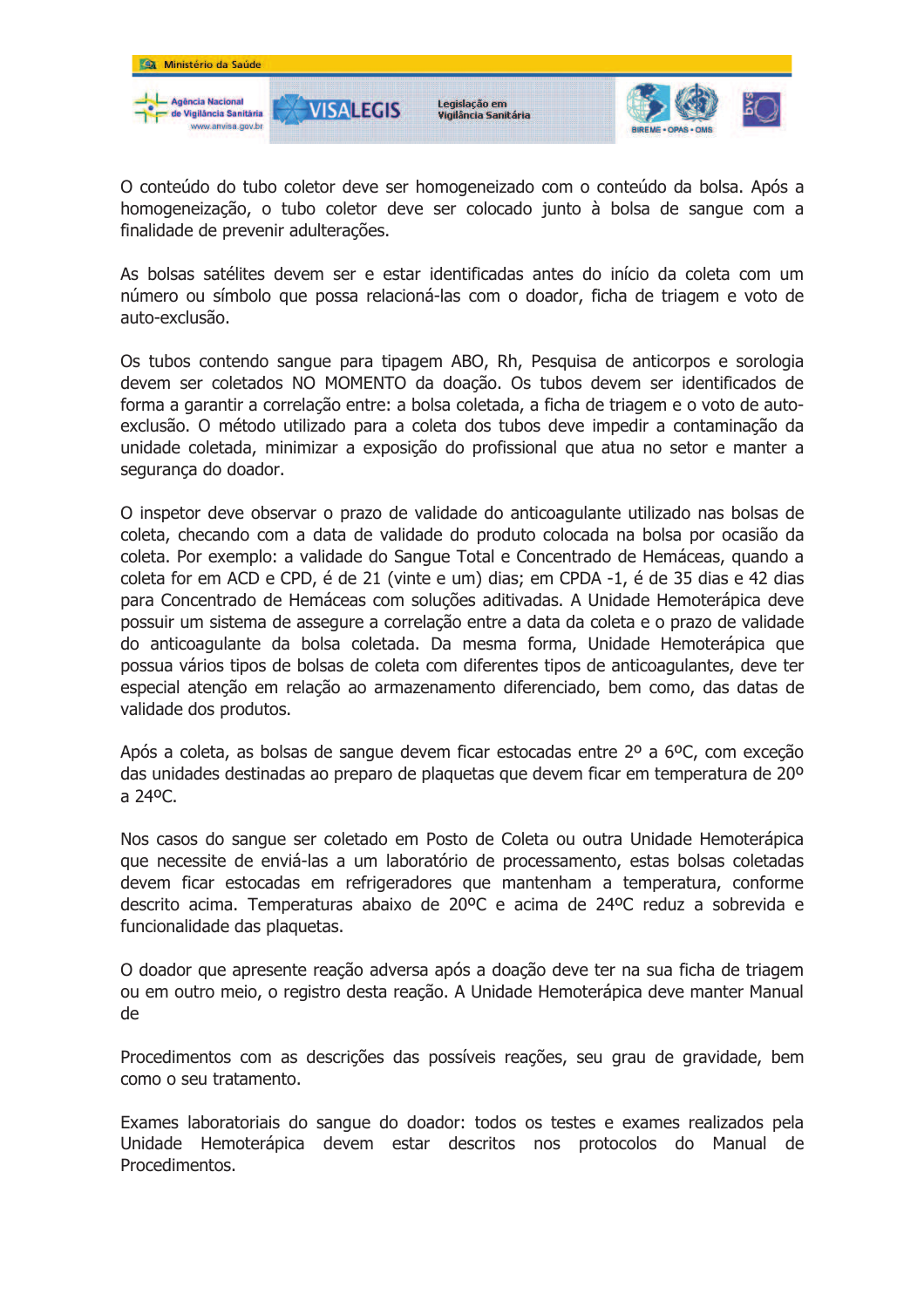

O inspetor deve checar a data de validade e a temperatura de estocagem (entre 2º a 6°C) de todos os reagentes utilizados nos exames laboratoriais da Unidade Hemoterápica.

Os reagentes devem ficar estocados em geladeiras específicas, as quais, conservam apenas eagentes e amostras sangüíneas.

Os reagentes devem ficar (por tempo limitado) em temperatura ambiente durante a realização dos testes.

A reatividade e especificidade dos reagentes devem ser confirmados com pelo menos um controle positivo e um controle negativo.

O reagente de Coombs (anti-globulina humana) devem ser testado a cada dia de uso com IGq previamente sensibilizada-Controle de Coombs. Todos os registros dos testes de controle de qualidade devem ser mantidos.

Os registros dos exames laboratoriais manuais ou automatizados devem incluir o nome do profissional que preparou os reagentes e o nome de quem realizou os exames.

Os Manuais de Procedimentos devem ser revistos e atualizados periodicamente. O inspetor deve observar, no momento da inspeção, a conformidade entre os procedimentos técnicos realizados e os procedimentos descritos no Manual de Procedimentos. Ou seja, verificar os registros para determinar se as amostras e os controles estão sendo diluidos apropriadamente; verificar se o tempo e a temperatura dos incubadores estão corretos, se os instrumentos e equipamentos estão devidamente checados. Por exemplo: a rotação de centrífugas, temperatura de banho-maria, o espectrofotômetro, os diluidores automáticos; se os cálculos do cutoff estão corretos e se os testes EIA iniciais reativos, são repetidos em duplicata.

Caso os equipamentos automáticos estejam acoplados a um sistema de informática, verificar se o equipamento pode ter essa qualificação.

Todos os resultados dos testes realizados, bem como sua interpretação devem ser registrados. A Unidade Hemoterápica deve manter o Manual de Procedimentos atualizado, contendo resultados e demais informações de assegurem a sua correta interpret ação.

A Unidade Hemoterápica pode participar de Programa de Testes de Proficiência internos ou externos. O inspetor deve verificar os registros dos resultados destes testes e as medidas corretivas adotadas guando ocorrerem resultados inaceitáveis.

Os exames sorológicos previstos na Portaria 1376/MS, devem ser realizados

INDIVIDUALMENTE em todas as bolsas coletadas. Os resultados devem ser registrados e mantidos arquivados.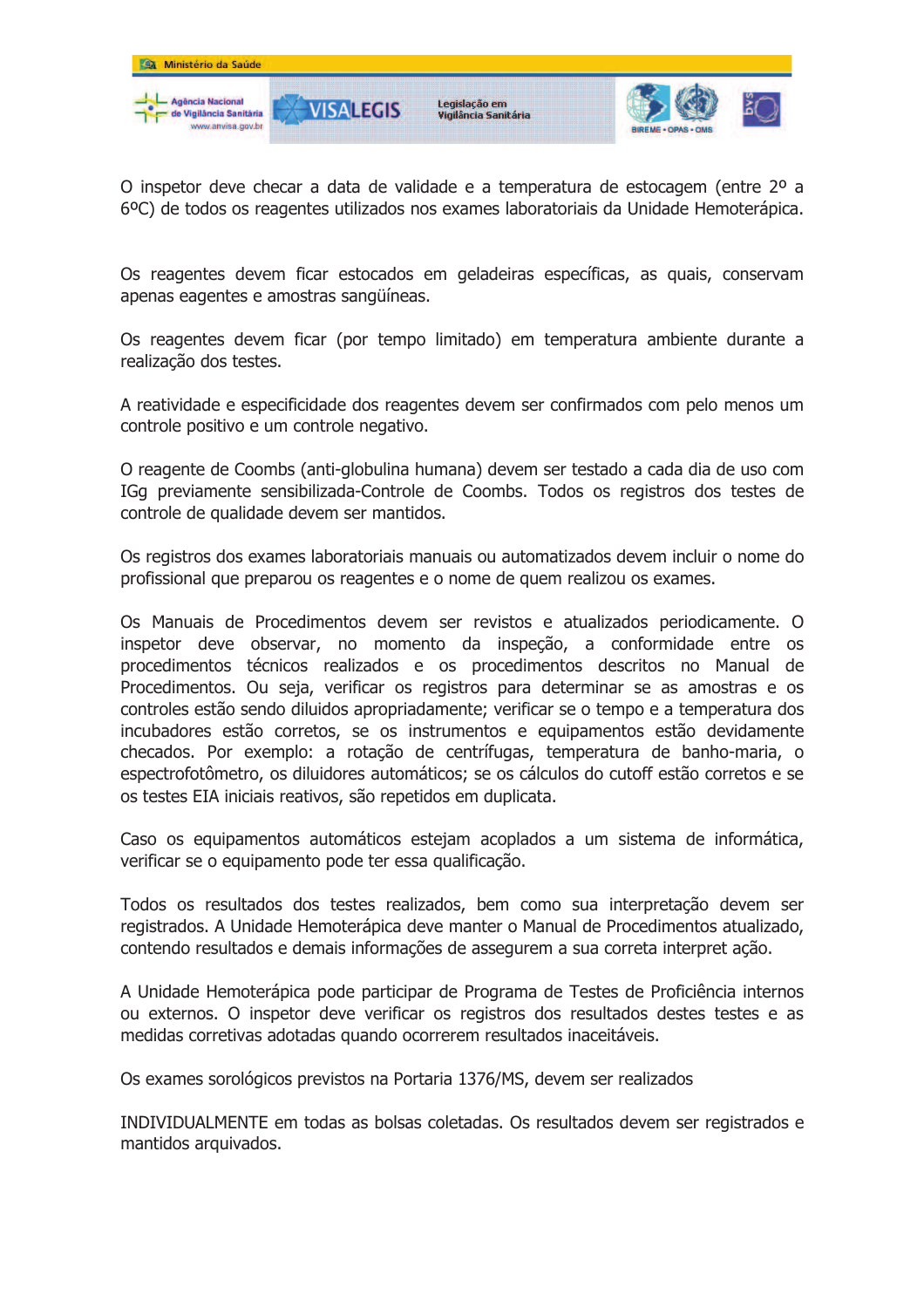

Identificação da Unidade de Sangue: deve permitir o acompanhamento da bolsa desde o momento da coleta, até sua utilização (transfusão), inclusive das bolsas satélites. As bolsas devem conter identificação da instuição coletora, produto e volume coletado, número das bolsas coletadas (principal e satélites), data e hora da coleta e identificação do anticoaquiante utilizado.

O rótulo na fase de liberação deve conter (na bolsa principal e satélites): nome do componente, temperatura para estocagem do produto, data de coleta e validade do produto, grupo ABO e Rh, resultado final dos exames sorológicos individuais e a inscrição: -não adicionar medicamentos.

O rótulo para bolsas de preparações especiais (plaquetas e crioprecipitado) na forma de pool, deve conter, além dos dados acima: informação de que se trata de pool, número de unidades que compõem o pool, número ou alfanumérico que identifica o pool e ou número das unidades individuais que identificam o pool, data e horário de validade do pool e volume aproximado do produto.

A bolsa de sangue e ou hemocomponente, na sua fase de liberação para transfusão, deve conter uma etiqueta de liberação afixada.

Esta etiqueta da fase de liberação do produto para transfusão, deve conter os seguintes dados: nome completo, número de registro e localização do receptor, grupo ABO e tipo Rh do receptor, data e nome do responsável pela realização dos testes pré-transfusionais e pela sua liberação e ainda os resultados dos testes de compatibilidade.

Esta etiqueta deve sequir com a bolsa até o receptor, de forma a assegurar a correta identificação entre o receptor e o produto a ser transfundido. Esta etiqueta deve permanecer arquivada no prontuário do paciente.

### O PROCESSO PRODUTIVO DOS HEMOCOMPONENTES:

Os componentes sangüíneos utilizados para transfusão são normalmente preparados em sistema fechado. Entretanto, o sistema pode ser aberto por diversos motivos, por exemplo: fracionamento de Concentrado de Hemáceas para transfusão em crianças, expondo desta forma o produto sangüíneo ao ambiente. Quando isto ocorrer, o produto sangüíneo deve ser processado sob fluxo laminar e ter sua data de validade expirada em, no máximo, 24 horas após sua abertura.

Concentrado de Hemáceas Congeladas: pode ser realizado por duas técnicas: alta concentração de glicerol e congelamento lento com estocagem a menos 65ºC e baixa concentração de glicerol e rápido congelamento com estocagem em nitrogênio liquido a menos 120°C. As hemáceas congeladas podem ficar estocadas por um periodo de 10 (dez) anos. Registros das diversas soluções e recipientes utilizados para glicerolização e deglicerolização devem ser mantidos e arquivados.

O inspetor deve verificar qual ou quais os testes de controle de qualidade estão sendo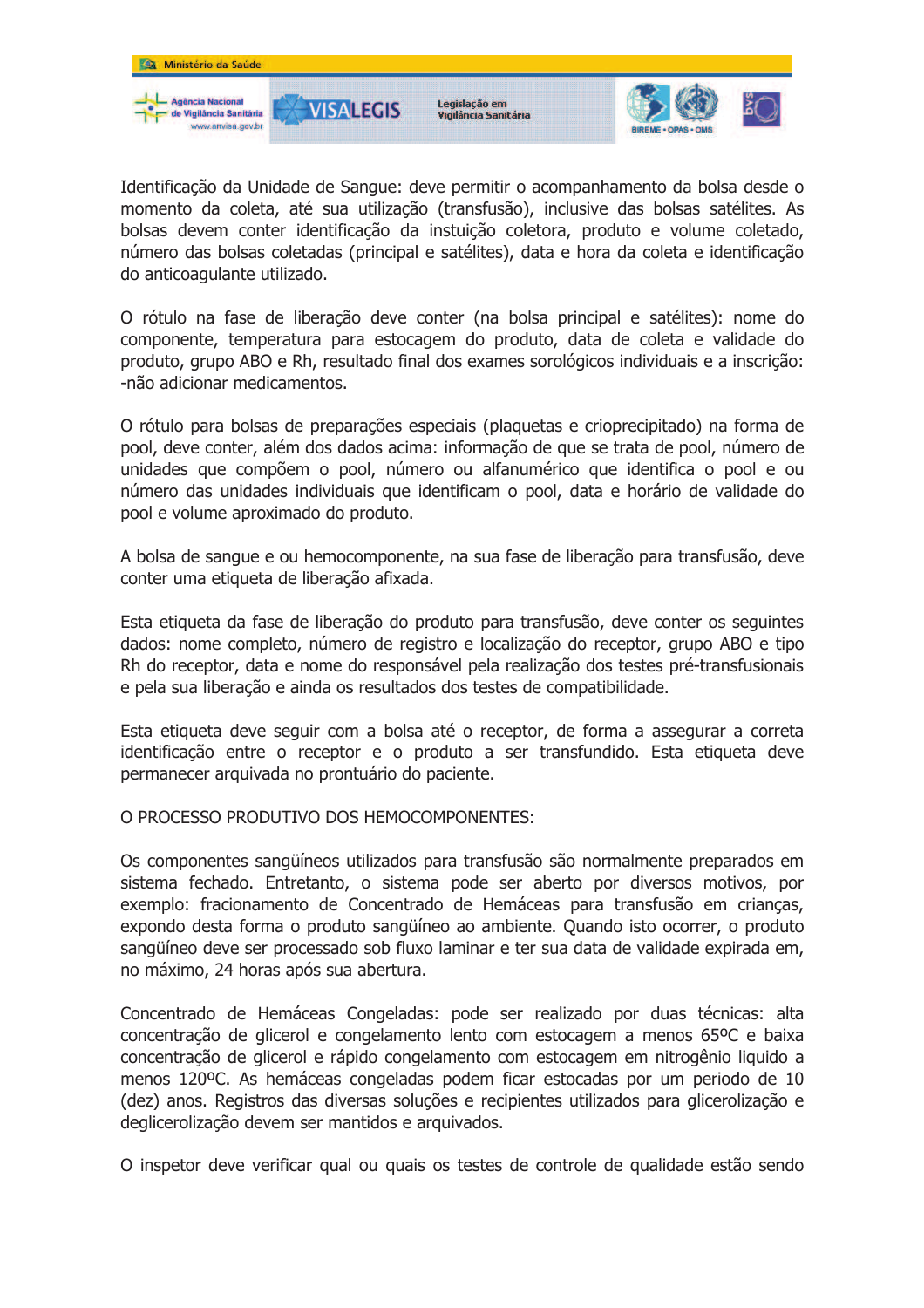

realizados e quais as medidas corretivas adotadas, quando os parâmetros obtidos por estes testes demostram estarem fora dos padrões estabelecidos pelo Manual de Procedimentos.

Os testes de controle de qualidade devem incluir periodocamente: teste de esterilidade do produto, monitoramento da remoção do glicerol, quantidade de hemoglobina livre no produto final e hemáceas recuperadas.

No caso de alguma Unidade Hemoterápica utilizar soluções de rejuvenescimento (PIPA®, ou outra que contenha piruvato, ionisina, fosfato e adenina) anteriormente à glicerolização, com a finalidade de restaurar as características normais de transporte do oxigênio, sua liberação e sobrevivência das hemáceas no pós-transfusional. Importante ressaltar que estas soluções devem ser utilizadas assepticamente e de acordo com as recomendações do fabricante.

Hemáceas deleucocitadas: existem vários métodos destinados a remover os leucócitos das hemáceas. Estes métodos incluem: centrifugação com lavagem em solução salina ou não salina; filtros de microagregados; congelamento e deglicerolização; lavagem (utilizando método automático ou manual), e ainda, o uso de filtros especiais para a remoção dos leucócitos.

O Controle de Oualidade das hemáceas deleucocitadas deve ser realizado mensalmente, para cada um dos métodos acima mencionados, desde que a Unidade Hemoterápica os produza.

A Unidade Hemoterápica deve manter Manual de Procedimentos atualizado, estabelecendo os valores aceitáveis para a remoção dos leucócitos e as correções que devem ser adotadas nos casos em que os valores obtidos estejam fora dos limites estabelecidos pelo Manual.

Hemocomponentes Irradiados : para a Unidade Hemoterápica que realiza o processamento de hemocomponentes irradiados, o inspetor deve observar os sequintes itens: a existência de Manual de Procedimentos com descrição do tipo de equipamento, fonte e tipo de radiação, exposição e duração (usualmente expressa em Rads, mais comumente 1500 a 3000), critérios para a seleção de pacientes, e rotulagem do produto.

O Manual de Procedimentos deve incluir instruções sobre segurança, treinamento e monitoramento dos profissionais, controle de segurança e todas as etapas significativas do processo (doses individualizadas de radiação, data de execução, duração e dose). O programa de controle de segurança deve incluir a padronização, calibração, manutenção preventiva, checagem regular e periódica e registro de reparos.

Os produtos irradiados devem ser mantidos permanentemente rotulados com a inscrição: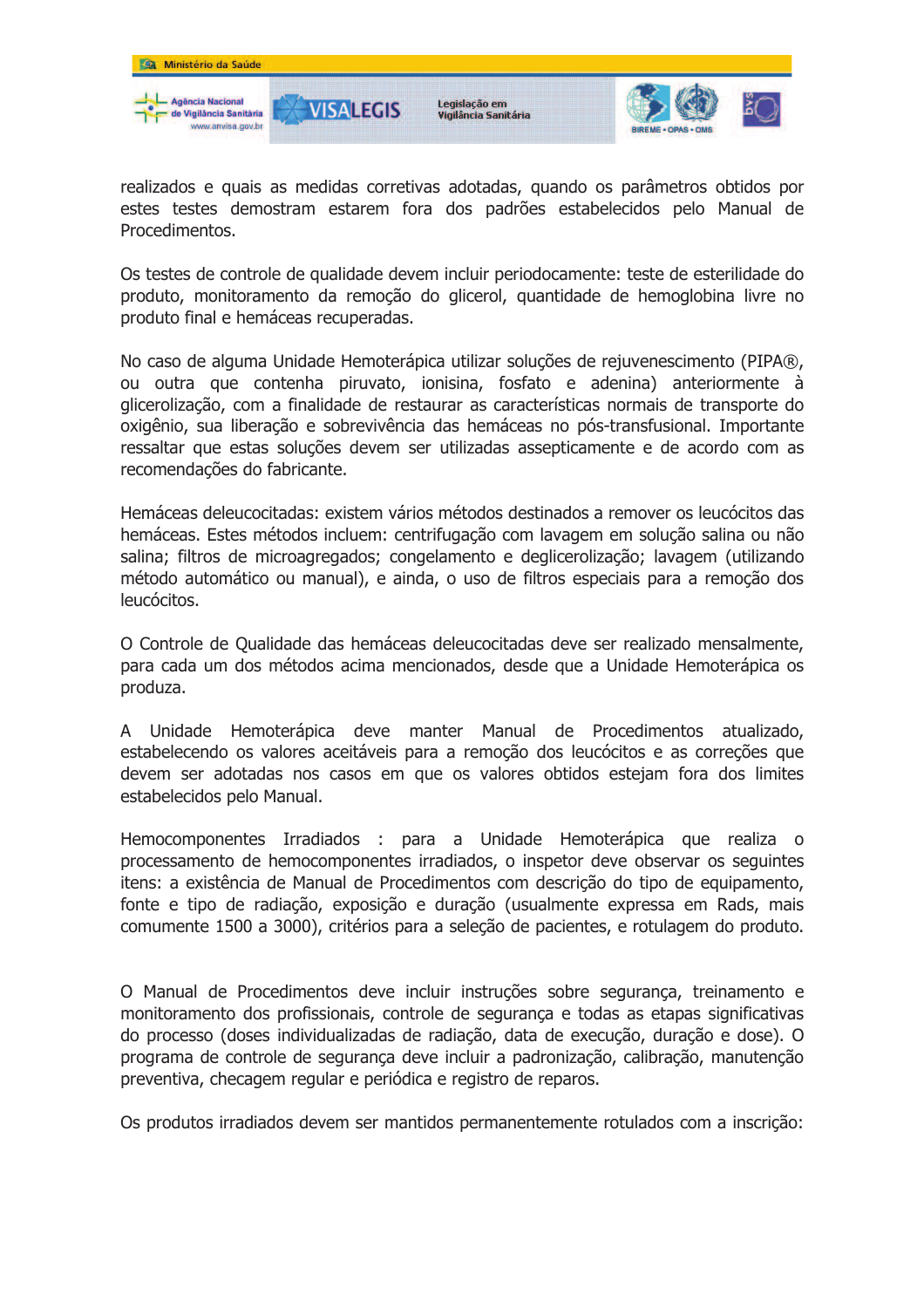

IRRADIADOS.

Plasma Fresco Congelado (P.F.C.) e Plasma Comum (P.C.): são obtidos a partir de uma unidade de sangue total e acondicionados em bolsa satélite, hermeticamente fechada por seladora dielétrica, grampo de metal ou nó firmemente atado. Cada bolsa deve ser identificada por número ou símbolo que possa ser correlacionada com a ficha de triagem, voto de auto-exclusão, exames sorológicos e exames imunohematológicos da bolsa coletada.

Algumas Unidades Hemoterápicas podem coletar em bolsas que possuam pequenas bolsas satélites destinadas à transfusão pediátrica. Estas bolsas satélites devem possuir um sistema de identificação que as relacionem com a bolsa principal.

As unidades de plasma devem ser estocadas de forma que possa ser observado qualquer sinal de descongelamento.

No caso de plasma comum, ou seja, aquela depletado de fatores de coagulação lábeis, por retirada de crioprecipitado do PFC, ou PFC que tenha atingido um ano de estocagem em condições apropriadas, o inspetor deve observar qual a fonte de obtenção deste plasma comum, ou seja, depletado de fatores de coagulação ou aquele que tenha atingido um ano de PFC, verificando todos os registros para confirmar e garantir essa fonte e qualidade do produto.

Concentrado de Plaquetas: podem ser obtidas a partir de plasma rico em plaquetas ou camada leucoplaquetária, proveniente de uma unidade de sangue total (exceto quando preparado por aférese).

Algumas Unidades Hemoterápicas podem realizar o Pool de plaguetas. Este procedimento deve estar descrito no Manual de Procedimentos. O rótulo deste produto deve conter informações sobre o número de doadores que o compõe, bem como o número que os relacione com a ficha de triagem, voto de auto-exclusão, exames sorológicos e exames imunohematológicos das bolsas coletadas.

Os testes de controle de qualidade devem ser realizados a cada mês, e incluir; a contagem de plaquetas, determinhação do pH, medidas do volume plasmático e tempo e temperatura de estocagem.

No caso do controle de qualidade não ser realizado sob supervisão e controle da unidade hemoterápica inspecionada, deverá ser verificado o local onde os testes estão sendo efetuados, como são realizados e também verificar os resultados obtidos e as medidas corretivas, no caso de não adequação do produto, de acordo com as normas estabelecidas pela instituição.

Crioprecipitado-(fator anti-hemofílico): não há restrição de volume na preparação de crioprecipitado.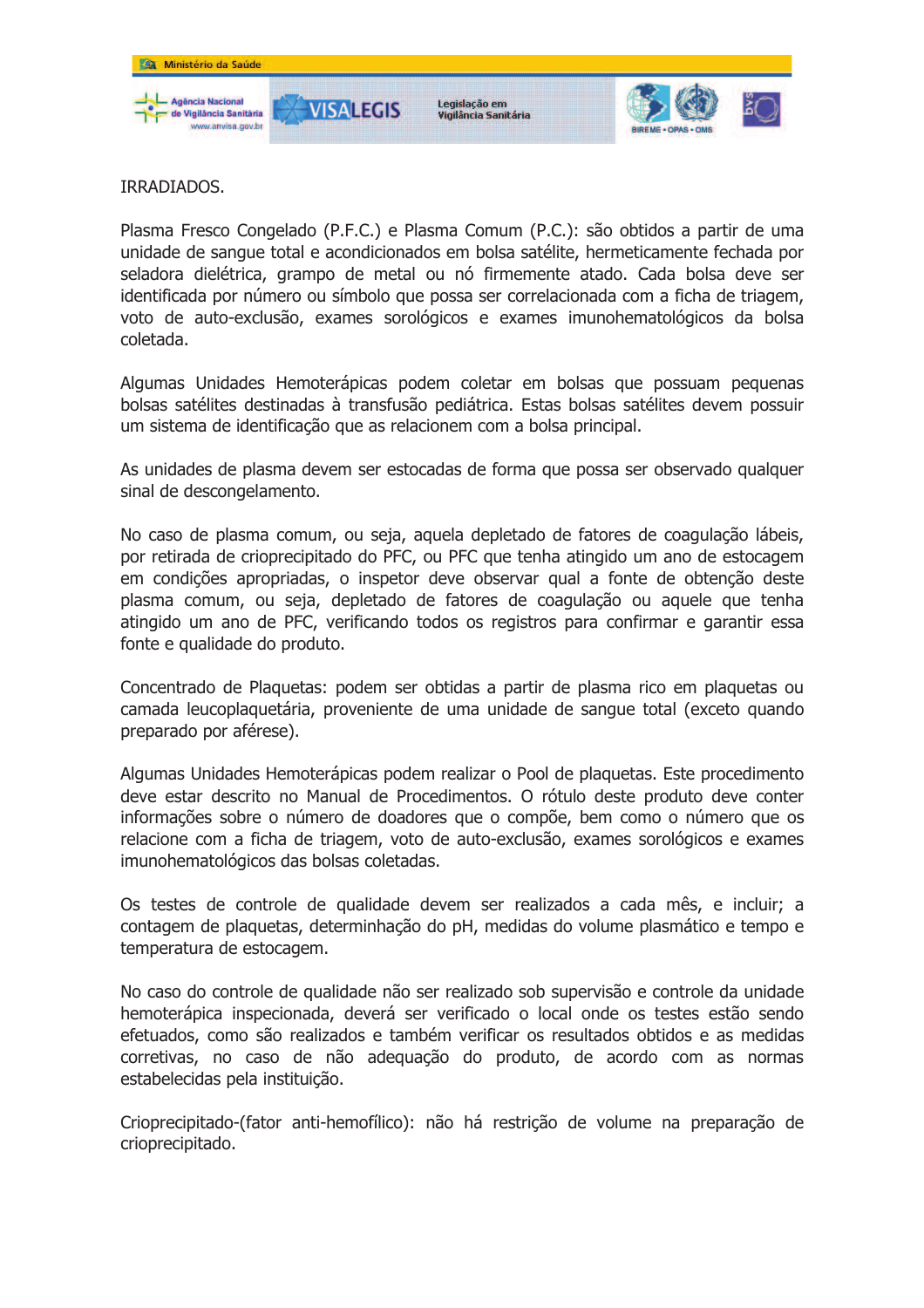

Uma unidade de plasma pode ser utilizada como fonte de recurso para a obtenção de ambos: plaquetas e criopresipitado. Experiências práticas têm demonstrado que utilizando-se cuidados técnicos no processo produtivo obtém-se um produto final adeguado (não menos que 80 UI) de uma única bolsa de plasma.

Assim como as plaquetas, o crioprecipitado pode ser produzido na forma de pool. O rótulo deste produto deve conter informações sobre o número de doadores que o compõe, bem como, o número que os relacione com a ficha de triagem, voto de auto-exclusão, exames sorológicos e exames imunohematológicos das bolsas coletadas.

O controle de qualidade deve ser realizado mensalmente e o resultado deve demonstrar que pelo menos 75% das unidades preparadas, possuem 80 ou mais unidades internacionais de fator VIII.

Teste de Compatibilidade e Reações Transfusionais:

Os exames pré-transfusionais devem ser realizados em áreas separadas e distantes de outras áreas da Unidade Hemoterápica. Esta premissa tem a finalidade de evitar distrações que eventualmente possam causar erros de interpretação ou de execução dos exames.

É obrigatória a realização da prova de compatibilidade maior entre os glóbulos vermelhos do doador e o soro do receptor por pessoa habilidada e capacitada.

Os tubos de amostra sangüínea devem ser corretamente identificados por número e nome completo do receptor de forma a assegurar sua correta identificação.

O tubo de amostra bem como uma amostra do sangue transfundido (geralmente o tubo coletor da bolsa) devem ser mantidos por, pelo menos 07 (sete) dias, após o ato transfusional para o caso de retestagem.

O Manual de Procedimentos deve conter instruções sobre procedimentos em casos de transfusões de emergência, inclusive sobre a assinatura e autorização por escrito do médico requisitante. Por exemplo: documentação específica deve estar disponível para os casos em que não seja possível terminar e ou realizar a prova cruzada devido a gravidade do paciente. Neste caso, a liberação do sangue ou do concentrado de hemáceas ou dos granulócitos somente será possível com a autorização, por escrito, do médico solicitante.

A amostra do receptor deve ser soro fresco, coletado, no prazo máximo de 48 horas.

O inspetor deverá observar que todos os procedimentos devem estar registrados, por exemplo: resultado da tipagem sangüíneo ABO e Rh, resultado da pesquisa e identificação de anticorpos (quando for o caso), resultado da prova de compatibilidade e do teste de antiglobulina direto.

O inspetor poderá solicitar, caso julgue necessário, as notas fiscais de compra dos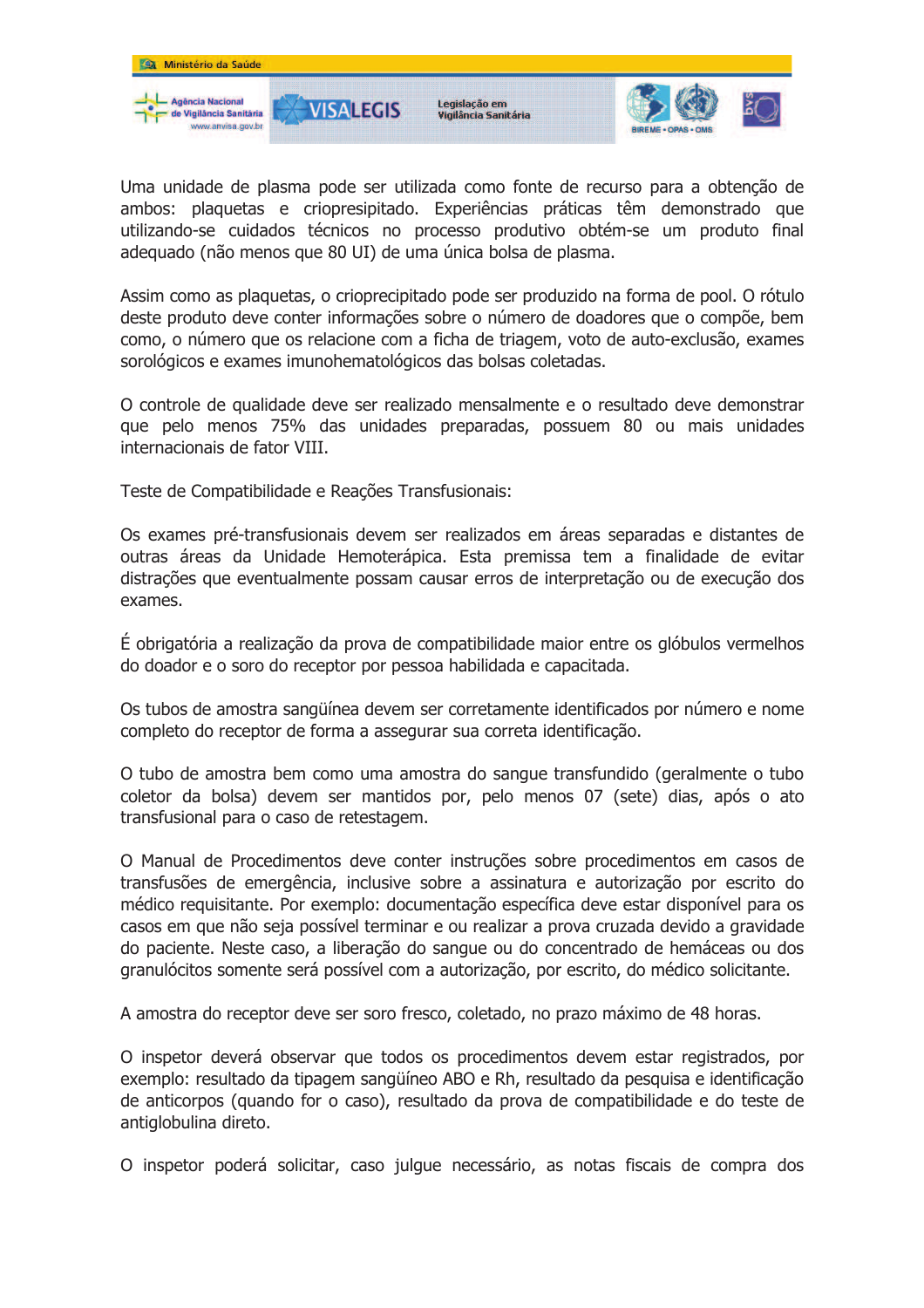

reagentes utilizados pela Unidade Hemoterápica na realização dos exames.

No caso da Unidade Hemoterápica enviar sangue e ou hemocomponentes para outras unidades transfusionais, o inspetor deverá examiná-la (quando for de sua jurisdição), verificando os procedimentos, por exemplo: a forma de registro de entrada da bolsa, o registro de saída desta bolsa para o paciente e demais cuidados na estocagem até o ato transfusional.

Reações Transfusionais: quaisquer sinais ou sintomas, ocorridos durante o ato transfusional, devem ser considerados sugestivos de uma possível reação transfusional e investigados como tal. Esta investigação deve ser realizada no menor período de tempo possível para não retardar o adequado tratamento do paciente.

A Unidade Hemoterápica deve manter Manual com instruções de procedimentos sobre as medidas que devem ser adotadas para os casos de suspeita de reação hemolítica aguda, baseadas na Portaria 1376/MS e acrescido de outras instruções julgadas necessárias.

A Unidade Hemoterápica deve registrar todas as reações transfusionais que lhe forem informadas, bem como a conduta adotada e o tratamento instituído. Estes registros devem ser mantidos por um período de 05 (cinco) anos.

O médico, a enfermeira ou o técnico, que instalou a transfusão, é responsável pelo reconhecimento dos sinais e sintomas decorrentes de reações transfusionais e pela IMEDIATA COMUNICAÇÃO do problema ao médico assistente do paciente e ao médico da Unidade Hemoterápica.

Armazenamento e Distribuição: sanque e hemocomponentes devem ser estocados separadamente de produtos potencialmente contaminantes.

As unidades coletadas e já testadas, devem ser estocadas em áreas e ou refrigeradores separados, de forma a evitar trocas que possam causar sérios danos aos pacientes ou aos funcionários que trabalham na Unidade Hemoterápica.

Da mesma forma, deve ficar separado, o sangue a ser utilizado em transfusões autólogas, daquele utilizado em transfusões homólogas.

Sangue Total, Concentrado de Hemáceas, e Plasma líquido devem ser estocados em temperatura variando entre 2º e 6ºC.

Os Concentrados de Plaquetas devem ser mantidos em sala com temperatura entre 20º e

24ºC ou entre Plasma Fresco Congelado, Plasma Comum e Crioprecipitado devem ser estocados a 18ºC ou menos.

Todos os refrigeradores devem manter controle de temperatura (termômetros internos ou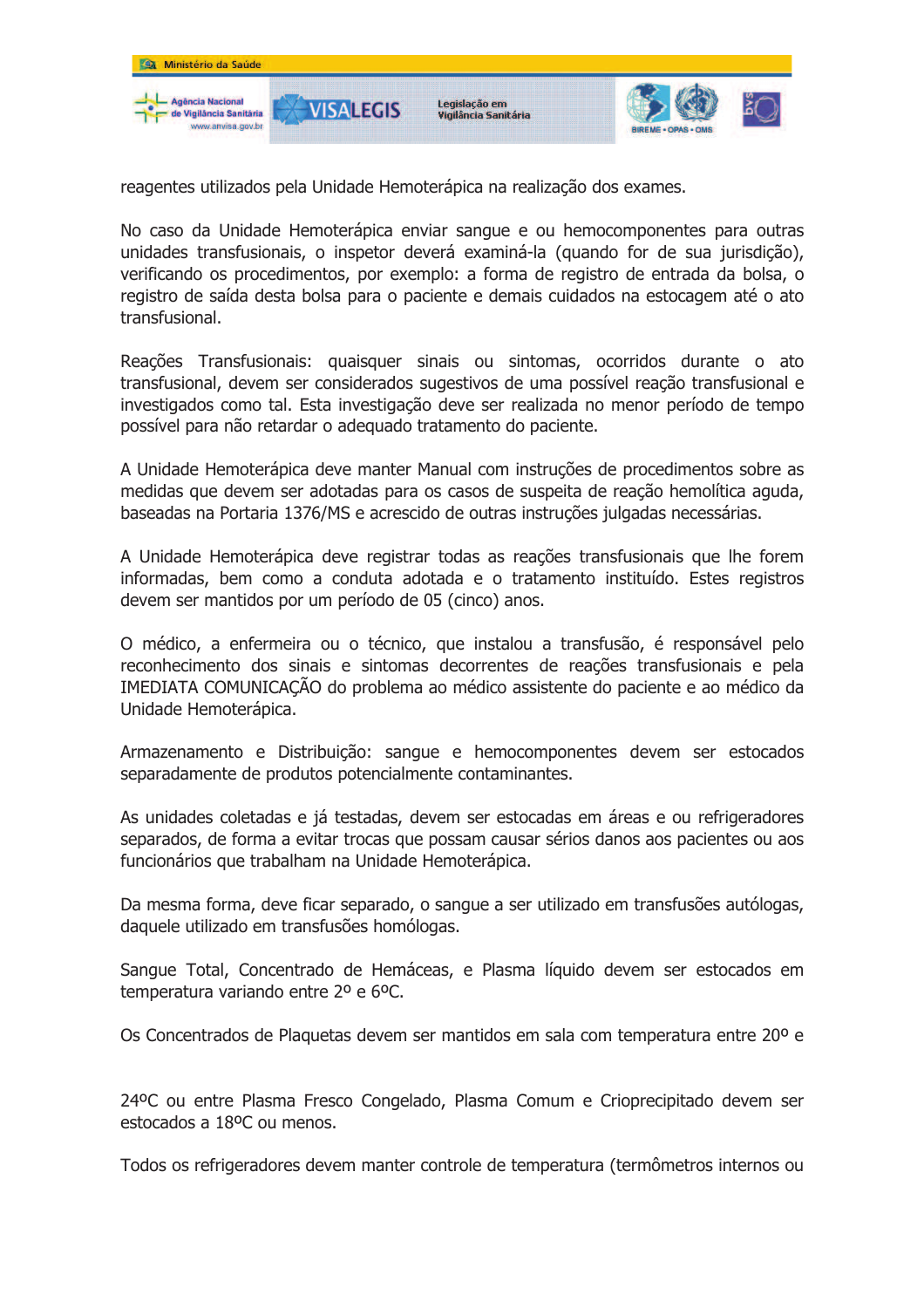

externos) e essas temperaturas, registradas e mantidas arquivadas na Unidade Hemoterápica. As flutuações de temperatura devem ser comunicadas ao responsável pelo setor, o mais breve possível, de forma que as medidas corretivas possam ser tomadas no menor tempo, assim como a determinação de suas causas.

O sangue deve ser visualmente inspecionado no momento de sua utilização, observando possíveis anormalidades, por exemplo: presenca de hemoglobina no plasma devido a lise das hemáceas, presença de agregados, entre outros.

A distribuição do sangue deve ser realizada de forma a garantir a qualidade do produto, por exemplo: Plasma fresco congelado, Plasma Comum e Crioprecipitado devem ser transportados a 18ºC ou menos. Sangue total, Concentrado de Hemáceas e Plasma liquido, entre 1º e 8ºC.

Concentrado de Plaquetas deve ser transportado o mais próximo de 20º a 24ºC.

| <b>ITEM</b>                                                                                                                                    | Decreto Federal | <b>SIM</b> | <b>NÃO</b> | <b>COMENTARIOS</b> |
|------------------------------------------------------------------------------------------------------------------------------------------------|-----------------|------------|------------|--------------------|
|                                                                                                                                                | 95.721/88       |            |            |                    |
| O Diretor Técnico da Artigo 3º<br>Unidade Hemoterápica<br>é responsável apenas<br>por esta Unidade? Por<br>Alguma outra? Qual?<br>Identificar. |                 |            |            |                    |
| O<br>Alvará<br>Funcionamento<br>foi<br>revalidação para este<br>ano?                                                                           | de Artigo 5°    |            |            |                    |
| Foi realizada inspeção Artigo<br>pela VISA para a Parágrafo Único<br>revalidação do Alvará?                                                    | 50              |            |            |                    |
| Houve transferência da Artigo 6º<br>propriedade, alteração<br>da razão Social?                                                                 |                 |            |            |                    |
| Houve mudança<br>local<br>do<br>estabelecimento<br>diverso do previsto no<br>Alvará<br>de<br>Funcionamento?                                    | do Artigo 7º    |            |            |                    |

**COMENTÁRIOS**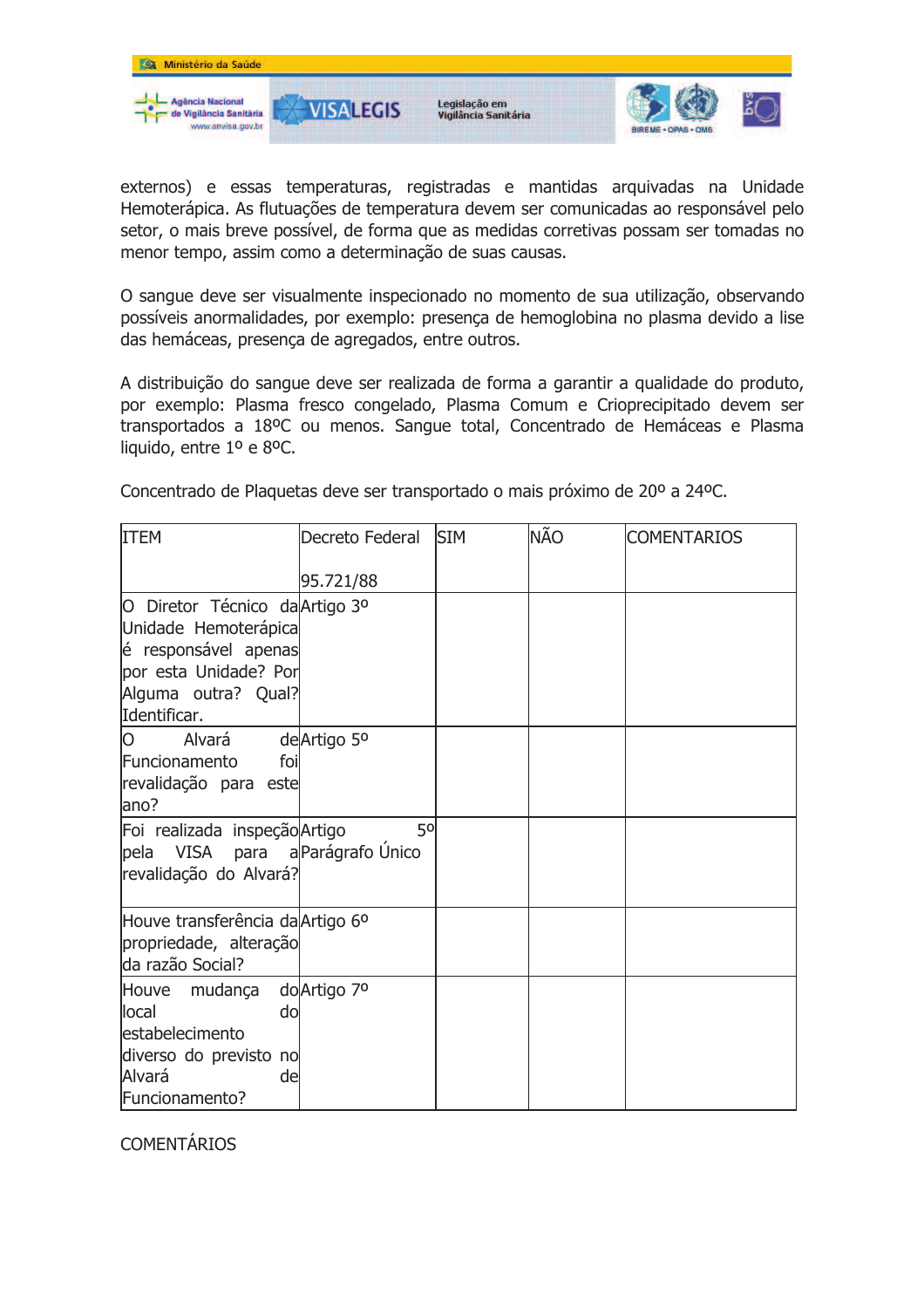





| <b>ITEM</b>                                                         | Portaria MS 1376 |                  | Sim | Não | <b>COMENTARIOS</b> |
|---------------------------------------------------------------------|------------------|------------------|-----|-----|--------------------|
|                                                                     | Cap.             | Item             |     |     |                    |
| ORGANIZAÇÃO<br>DA                                                   |                  |                  |     |     |                    |
| <b>UNIDADE</b>                                                      |                  |                  |     |     |                    |
| HEMOTERÁPICA                                                        |                  |                  |     |     |                    |
| UnidadeXII<br>1.<br>A                                               |                  |                  |     |     |                    |
| hemoterápica<br>possui                                              |                  |                  |     |     |                    |
| Manuais de Operações?                                               |                  |                  |     |     |                    |
| <b>Os</b><br>Manuais serão XII<br>2.                                |                  | 1.1              |     |     |                    |
| revistos anualmente pelo                                            |                  |                  |     |     |                    |
| Unidade<br>Diretor<br>da                                            |                  |                  |     |     |                    |
| Hemoterápica ?                                                      |                  |                  |     |     |                    |
| 3. Quase destes manuais                                             |                  |                  |     |     |                    |
| fazem partes da unidade                                             |                  |                  |     |     |                    |
| Hemoterápicas?                                                      |                  |                  |     |     |                    |
| 4. Recrutamento                                                     |                  |                  |     |     |                    |
| 5. Triagem                                                          |                  |                  |     |     |                    |
| 6.Coleta                                                            |                  |                  |     |     |                    |
| 7. Transfusão                                                       |                  |                  |     |     |                    |
| 8.<br>Procedimentos                                                 |                  |                  |     |     |                    |
| Imunohematológicos                                                  |                  |                  |     |     |                    |
| 9.<br>Procedimentos<br>de                                           |                  |                  |     |     |                    |
| sangue<br>e                                                         |                  |                  |     |     |                    |
| hemocomponentes                                                     |                  |                  |     |     |                    |
| 11.<br>Produção<br>de                                               |                  |                  |     |     |                    |
| hemoderivados                                                       |                  |                  |     |     |                    |
| 12.<br>Armazenamento<br>e                                           |                  |                  |     |     |                    |
| estocagem de<br>sangue,                                             |                  |                  |     |     |                    |
| hemocomponentes<br>e                                                |                  |                  |     |     |                    |
| hemoderivados                                                       |                  |                  |     |     |                    |
| 13. Transporte de sangue,                                           |                  |                  |     |     |                    |
| componentes derivados                                               |                  |                  |     |     |                    |
| 14. Resultados sorológicos                                          |                  |                  |     |     |                    |
| para doadores                                                       |                  |                  |     |     |                    |
| 15.Acompanhamento<br>de                                             |                  |                  |     |     |                    |
| doadores com sorologia                                              |                  |                  |     |     |                    |
| positiva                                                            |                  |                  |     |     |                    |
| MINISTÉRIO DA SAÚDE SECRETARIA DE VIGILANCIA SANITARIA ROTEIRO PARA |                  |                  |     |     |                    |
| INSPEÇÃO EM UNIDADES HEMOTERÁPICAS                                  |                  |                  |     |     |                    |
| 1. INFORMAÇÕES                                                      |                  |                  |     |     |                    |
| a. Nome do Inspetor<br>b. Data da Inspeção                          |                  |                  |     |     |                    |
| c. tempo total de Inspeção                                          |                  | Tipo de Inspeção |     |     |                    |
| e. Razão Social da Unidadelf. C.G.C                                 |                  |                  |     |     |                    |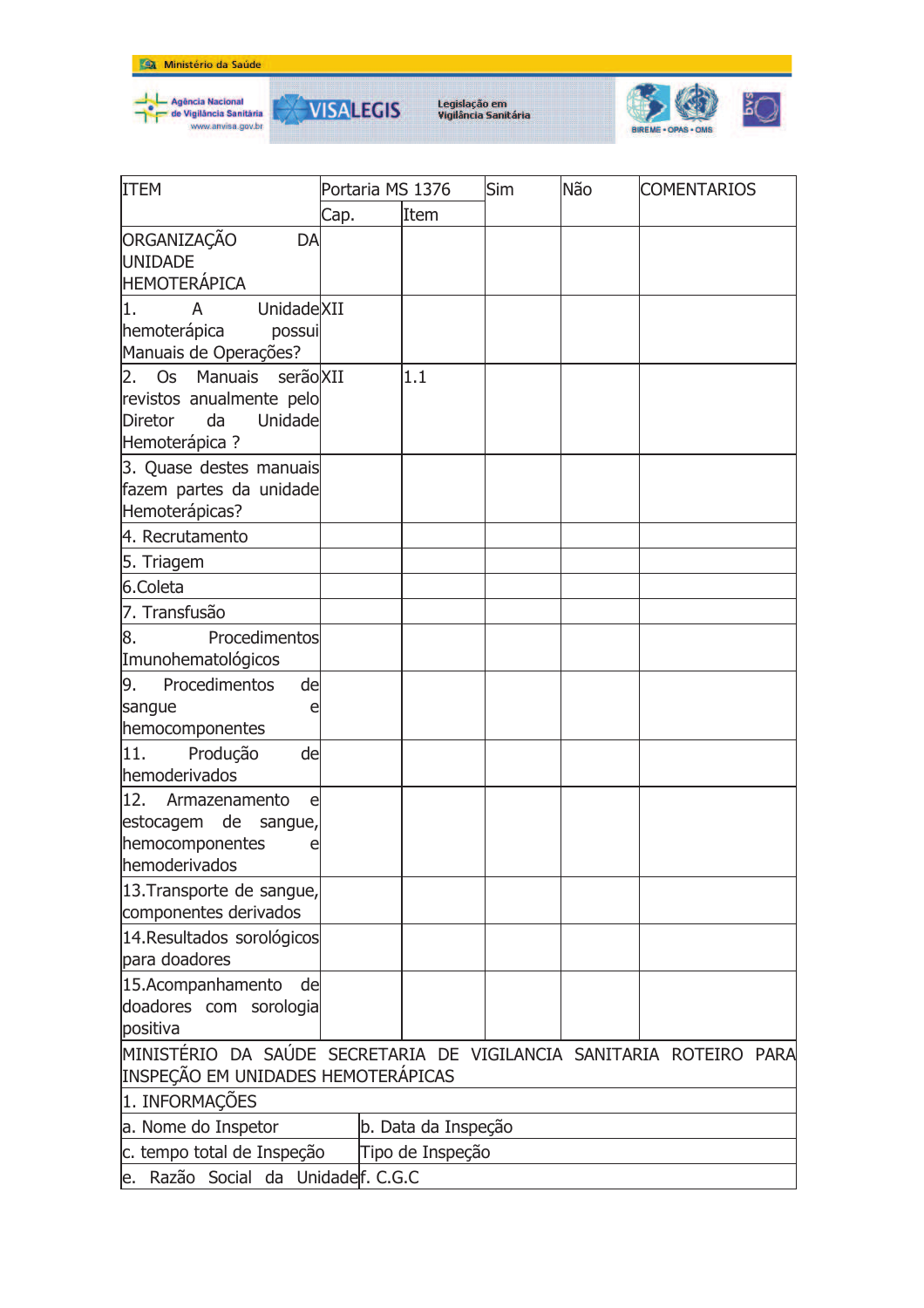





| hemoterápica                                                                         |                              |                                     |                       |
|--------------------------------------------------------------------------------------|------------------------------|-------------------------------------|-----------------------|
| g.Nome Fantasia da Unidadeh. Telefone/fax<br>hemoterápica                            |                              |                                     |                       |
| i. Endereço                                                                          | j. Município/Estado          |                                     |                       |
| I. Código SUS                                                                        |                              | m.Alvará de Funcionamento nº. Para: |                       |
| n. Tipo unidade Hemoterápica                                                         |                              | Quantos postos de Coleta            |                       |
| Hemocentro<br>Unidade.Coleta/Transf .<br>Hemoterapia                                 | hemonúcleo<br>Serviço<br>de  | Fixo Móvel                          |                       |
| Serviço de hemoterapia Distribuidor                                                  |                              |                                     |                       |
| Hemoc.Reg. Unid. Soroló Agência Tranf.<br>Posto de Coleta                            |                              |                                     |                       |
| Pública Federal Estadual Municipal                                                   |                              | Quantos postos de Coleta            |                       |
| Privada Filantrópica c/ Fins Lucrat. s/ FinsFundação<br>Lucrativos                   |                              |                                     |                       |
|                                                                                      |                              | Autarquia                           |                       |
| 2. Responsabilidade Técnica                                                          |                              |                                     |                       |
| a. Nome do Responsável Técnico                                                       |                              |                                     |                       |
| b. C.R.M:                                                                            |                              | c.Especialidade                     |                       |
| d. Nome do Responsável Substituto                                                    |                              |                                     |                       |
| e.C.R.M:                                                                             |                              | f. Especialidade                    |                       |
| 3.Dados de Produção                                                                  |                              |                                     |                       |
| a)<br>Numero<br>de<br>Transfusões/Mês:                                               | coleta/Mês:                  | b)                                  | Número<br>de          |
| c) nº. de Bolsas Recebidas/Externas/Mês:_______d)<br>Processadas____________________ |                              |                                     | nº.<br>Unidades<br>de |
| Abastecidos                                                                          |                              |                                     |                       |
| <b>PREPARADOS</b>                                                                    |                              |                                     |                       |
| Operações-ciclo de Produtos e Atividades Realizadas                                  |                              |                                     |                       |
| Recrut. de Doadores                                                                  | b) Coletac)<br>Prep. Transf. | Lab.d) Sorologia                    | e) Tipagem            |
| Sim ( )Autológo (<br>Convocando<br>Sim Sim                                           |                              | Sim                                 | Sim                   |
| Não() Voluntário ()Não Não<br>Especialista                                           |                              | Não                                 | Não                   |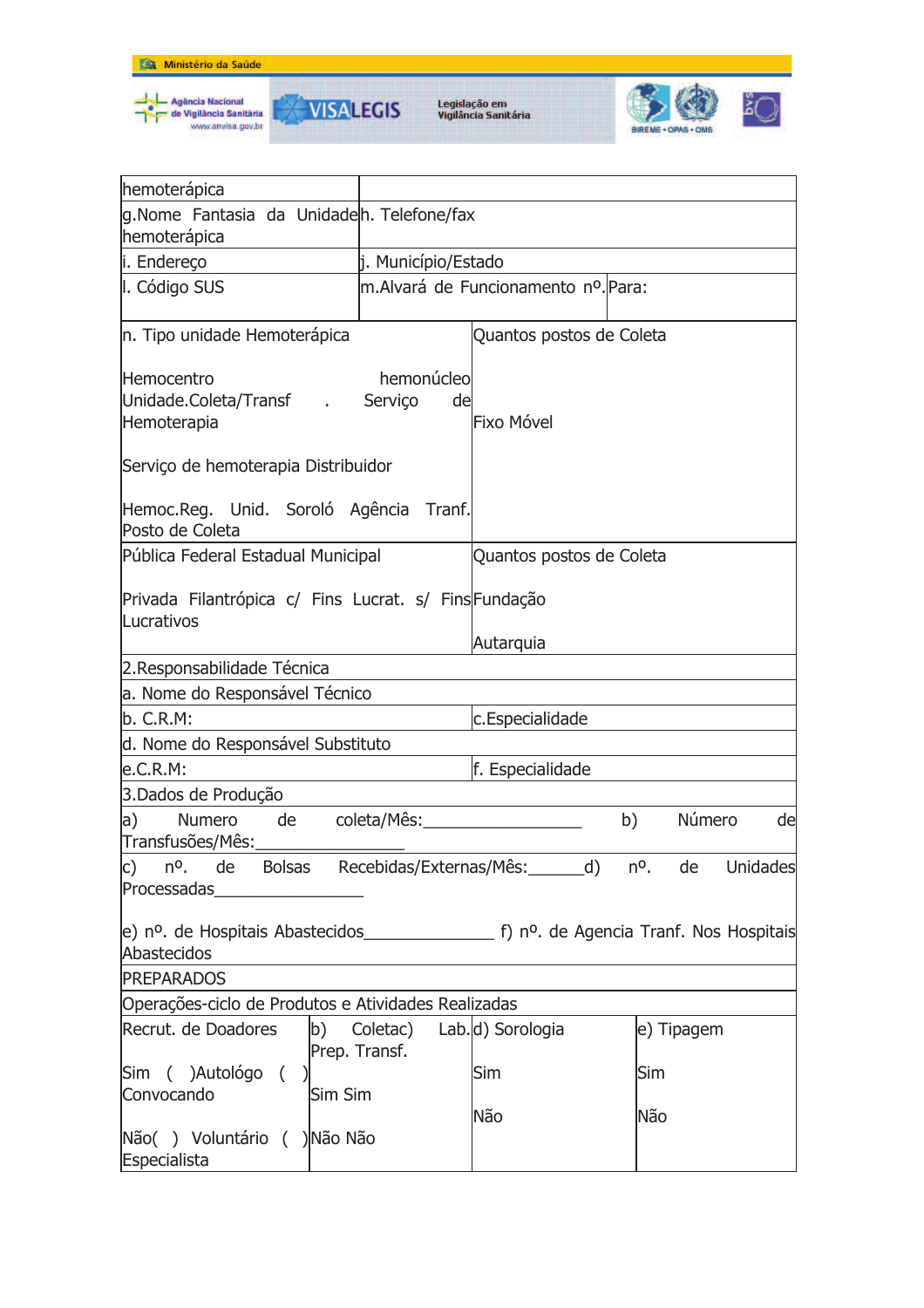



Legislação em<br>Vigilância Sanitária



f) Proc. Das Bolsas Coletadas Sim Não

Conc. Hemácias Plasma Simples Plaquetas

Conc. Hemácias lavadas Plasma Fresco Congelado Testes de Compatib.

Conc.Irradiadas Plasma Reconstituído Rotulagem

Conc. Hemácias Congeladas Aféreses Terapeuticas Armazenamento

Conc. Hemácias deglicerolizadas Aféreses não Terapeuticas Transp. e Distribuição

Conc. Hemácias deleucotizadas Cripecipitado

g) Laboratórios de Imunohematologia de Referência para outros Serviçosh.Banco de Sangue Raros

i. Ambulatório Transfuncional j.Atendimento ao Hemofílicol Quimioterapia

m. Laboratório HLAn.Banco de medula Óssea o. Tranplante de Medula Óssea

p. Criopreservação de medula Óssea g.Coleta de Steam Cellr. Laboratórios de Hematologia

s. Laboratórios de Pesquisat Leitos para Internações de Paciente

| MANUAL DE CONTROLE DE<br>QUALIDADE:                                        |  |  |  |
|----------------------------------------------------------------------------|--|--|--|
| Recrutamento                                                               |  |  |  |
| Triagem                                                                    |  |  |  |
| Coleta                                                                     |  |  |  |
| Transfusão                                                                 |  |  |  |
| Procedimentos<br>Imunohematológicos                                        |  |  |  |
| Procedimento sorológicos                                                   |  |  |  |
| Processamento de sangue<br>e<br>hemocomponentes                            |  |  |  |
| Produção de hemoderivados                                                  |  |  |  |
| Armazenamento e estocagem<br>de sangue, hemoderivados e<br>hemocomponentes |  |  |  |
| Transporte<br>de<br>sangue,<br>hemoderivados<br>hemocomponentes            |  |  |  |
| Resultados sorológicos<br>para                                             |  |  |  |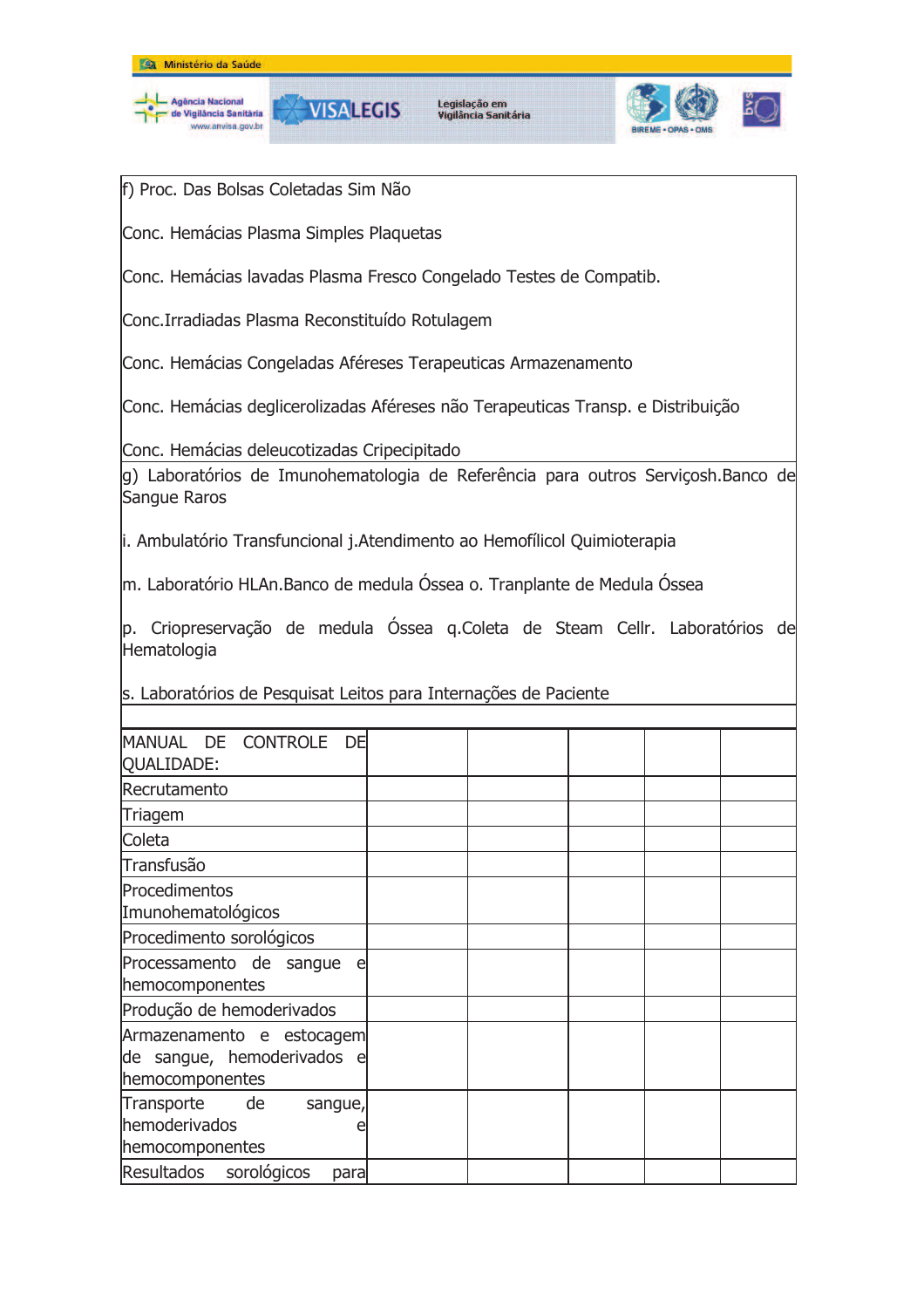





| doadores                                                                                                                                                                                                     |     |           |  |  |
|--------------------------------------------------------------------------------------------------------------------------------------------------------------------------------------------------------------|-----|-----------|--|--|
| Acompanhamento de doadores                                                                                                                                                                                   |     |           |  |  |
| com sorologia positiva                                                                                                                                                                                       |     |           |  |  |
| 1. Os manuais são revisados?                                                                                                                                                                                 |     |           |  |  |
| 2. Qual a periodicidade da<br>revisão?                                                                                                                                                                       |     |           |  |  |
| $( )$ bianual $( )$ anual                                                                                                                                                                                    |     |           |  |  |
| $($ )<br>semestral ( ) outros-<br>especificar em Comentários.                                                                                                                                                |     |           |  |  |
| 3. Os funcionários têm ciência eXII<br>conhecimento dos Manuais?                                                                                                                                             |     | 1.2.      |  |  |
| 4. Os Manuais ficam<br>disposição dos funcionários?<br>Verificar                                                                                                                                             | àXI | 1.2       |  |  |
| 5. Os funcionários têm rodízio XII<br>de suas funções para evitar<br>lerros derivados de automatismo<br>da rotina?                                                                                           |     | 1.4       |  |  |
| REGISTROS - A UnidadeXIII<br>Hemoterápica possui livros de<br>registro de entrada<br>de<br>e<br>liberação<br>de de<br>sangue<br>devidamente registrados<br>no<br>órgão competente da Secretaria<br>da Saúde? |     | 2         |  |  |
| 1. Verificar se o livro de registro XIII<br>de entrada de sangue possui os<br>dados abaixo:                                                                                                                  |     | 3.1 a 3.7 |  |  |
| · Data da Coleta<br>Número ou alfanumérico de<br>identificação<br>da<br>unidade<br>coletada                                                                                                                  |     |           |  |  |
| · Nome completo do doador                                                                                                                                                                                    |     |           |  |  |
| · Volume de sangue coletado                                                                                                                                                                                  |     |           |  |  |
| Grupo ABO e tipo Rho (D) do<br>doador                                                                                                                                                                        |     |           |  |  |
| Resultado<br>dos<br>exames<br>sorológicos para Sífilis, Chagas,                                                                                                                                              |     |           |  |  |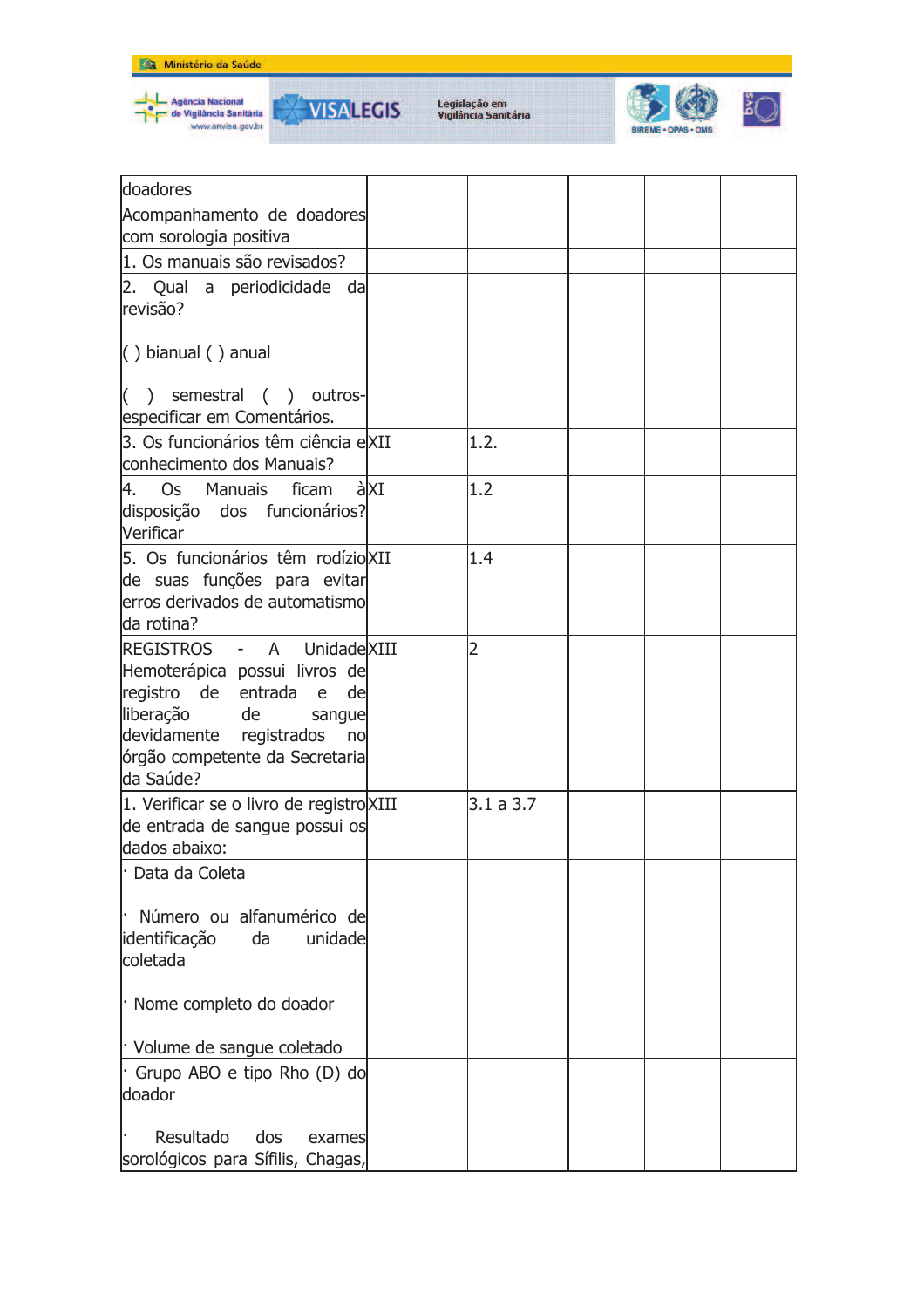



₩

**VISALEGIS** 



| Hepatite B, Hepatite C, AIDS e<br>outros                                                                    |        |           |  |  |
|-------------------------------------------------------------------------------------------------------------|--------|-----------|--|--|
| Destino do sangue total e de<br>todos<br>componentes<br><b>OS</b><br>processados                            |        |           |  |  |
| 2. O livro de registro deXIII<br>liberação de<br>sangue<br>deve<br>conter os seguintes dados:               |        | 4.1 a 4.7 |  |  |
| Data                                                                                                        |        |           |  |  |
| Número de ordem                                                                                             |        |           |  |  |
| Nome completo do receptor                                                                                   |        |           |  |  |
| Nome do Hospital                                                                                            |        |           |  |  |
| Número de registro do receptor<br>no Hospital                                                               |        |           |  |  |
| Grupo ABO e tipo Rho (D) do<br>receptor                                                                     |        |           |  |  |
| Produto hemoterápico liberado<br>(especificação, número<br>ou<br>alfanumérico de identificação e<br>volume) |        |           |  |  |
| 3. Quais outros tipos de registro<br>Unidade<br>Hemoterápica<br>a<br>possui?                                |        |           |  |  |
| Livro de Registro de Doadores                                                                               |        |           |  |  |
| Livro de Registro de Receptores                                                                             |        |           |  |  |
| Livro de Registro de Entrada e<br>Saída de Sangue                                                           |        |           |  |  |
| Fichário de Doadores                                                                                        |        |           |  |  |
| Fichário de Receptores                                                                                      |        |           |  |  |
| Registro dos resultados<br>dos                                                                              |        |           |  |  |
| exames imunohemátológicos da                                                                                |        |           |  |  |
| bolsa coletada                                                                                              |        |           |  |  |
| Registro<br>dos<br>resultados<br>sorológicos                                                                |        |           |  |  |
| 4.<br>Registra<br>todos                                                                                     | osXIII | 6         |  |  |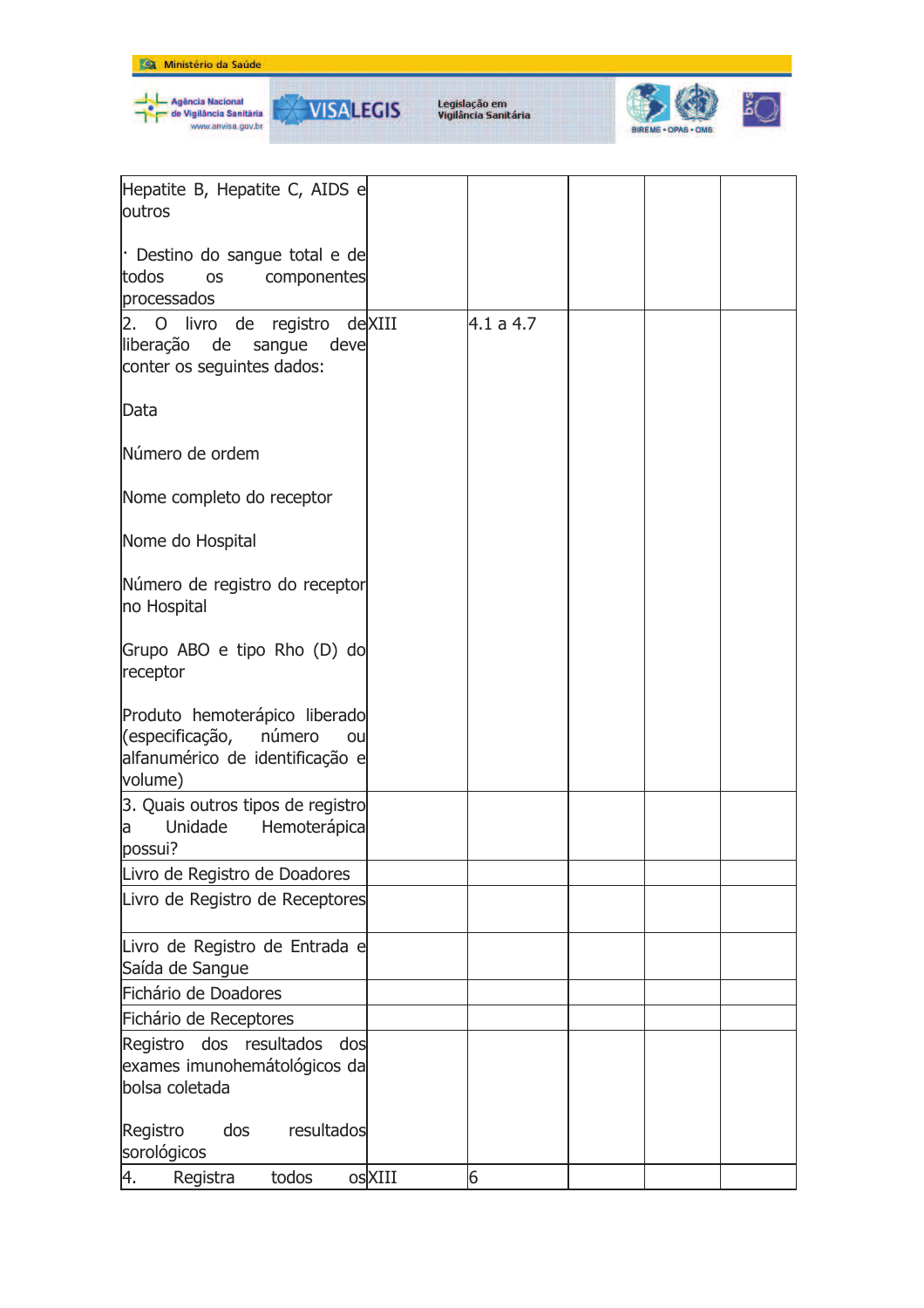





| procedimentos acima<br>em<br>sistema informatizado? Anexar<br>Modelo.                                                                                                                            |      |                |  |  |
|--------------------------------------------------------------------------------------------------------------------------------------------------------------------------------------------------|------|----------------|--|--|
| 5. Os dados armazenados em XIII<br>informatizado estão<br><b>lsistema</b><br>armazenados em duas cópias?<br>Por quanto tempo?                                                                    |      | 6              |  |  |
| 6. Os dados referentes aXIII<br>doadores e receptores estão<br>registrados<br>por<br>meio<br>de<br>microfilmagem?                                                                                |      | 6              |  |  |
| 7. Os registros são sigilosos?                                                                                                                                                                   | XIII | 8              |  |  |
| CONTROLE DE QUALIDADE DEXII<br>PESSOAL:                                                                                                                                                          |      | 2              |  |  |
| sãoXII<br>funcionários<br>11.<br>Os<br>qualificados, capacitados<br>e<br>treinados para as funções que<br>executam?                                                                              |      | 2.1            |  |  |
| 2. Qual a periodicidade dos<br>treinametnos<br>$( )$ mensal $( )$ semestral                                                                                                                      |      |                |  |  |
| $( )$ anual $( )$ outros-especificar                                                                                                                                                             |      |                |  |  |
| 3.<br>Há<br>registro<br>destes<br>treinamentos?                                                                                                                                                  |      |                |  |  |
| técnicos estão XII<br>4.<br>Os<br>capacitados e seguros para<br>atender de maneira rápida e<br>eficiente<br>situação<br>uma<br>de<br>emergência?                                                 |      | $\overline{2}$ |  |  |
| <b>Existe</b><br>unidadeXII<br>na<br>hemoterápica um programa de<br>controle<br>de<br>capacitação<br>(proficiência)?                                                                             |      | 2.5            |  |  |
| Este programa de proficiência<br>é interno?                                                                                                                                                      |      |                |  |  |
| Ou externo?                                                                                                                                                                                      |      |                |  |  |
| 5. Qualificar e quantificar os<br>funcionários que trabalham na<br>Unidade Hemoterápica por área<br>de procedimentos - Vide página<br>do Roteiro de Inspeção. Tire<br>cópias<br>quantas<br>forem |      |                |  |  |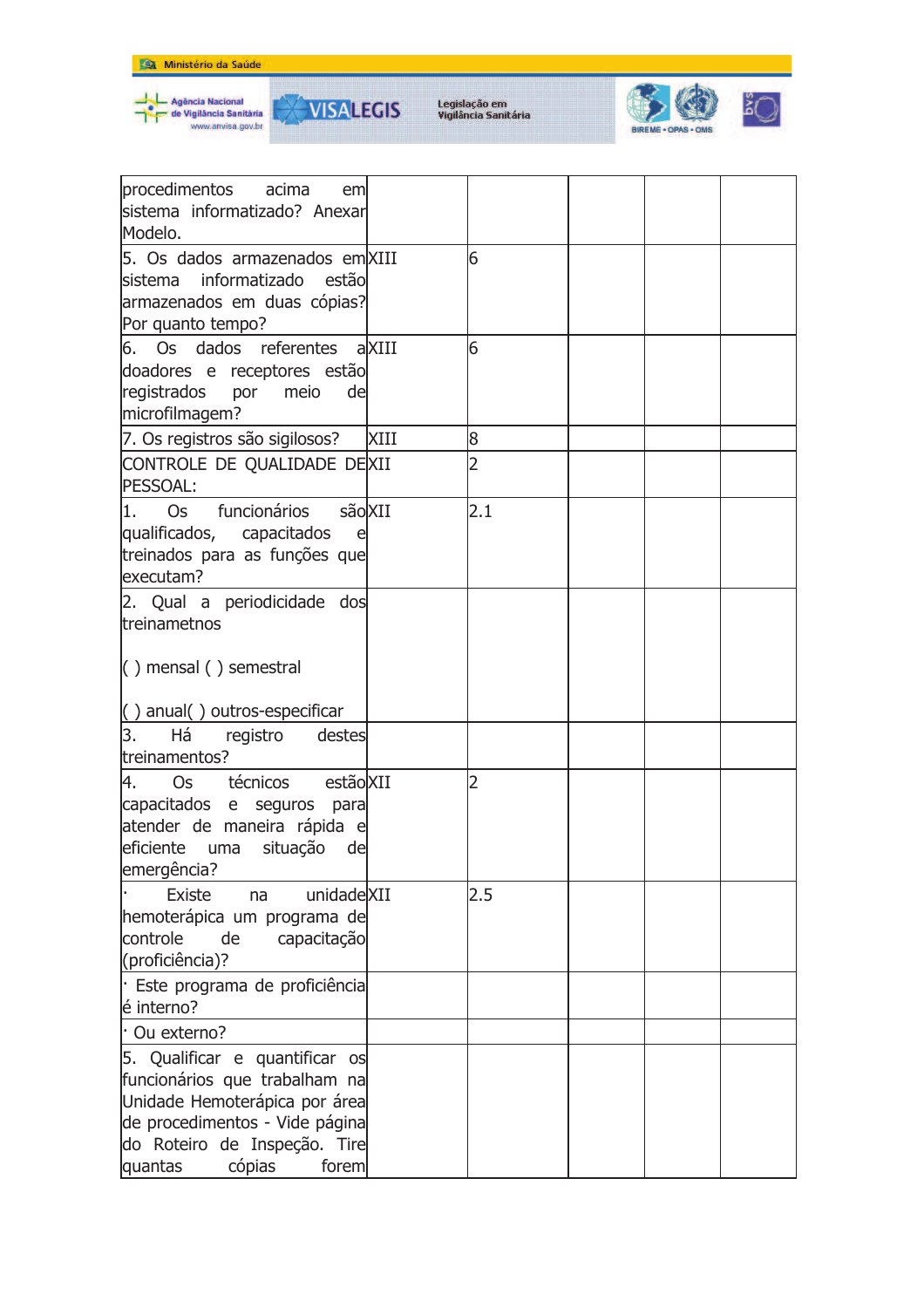

₩



| necessárias.                                  |     |  |  |
|-----------------------------------------------|-----|--|--|
| CONTROLE DE QUALIDADEXII                      | 3   |  |  |
| <b>DOS EQUIPAMENTOS</b>                       |     |  |  |
| 1. Os equipamentos<br>sãoXII                  | 3   |  |  |
| checados<br>antes<br>de<br>sua                |     |  |  |
| utilização na rotina?                         |     |  |  |
|                                               | 3   |  |  |
| 2. Os equipamentos sãoXII                     |     |  |  |
| operados de acordo com as                     |     |  |  |
| normas específicas<br>pelo                    |     |  |  |
| fabricante?                                   |     |  |  |
| 3. Existe manutenção                          |     |  |  |
| preventiva dos equipamentos?                  |     |  |  |
| 4. Os equipamentos são XII                    | 3   |  |  |
| calibrados<br>intervalos<br>$a \qquad \qquad$ |     |  |  |
| regulares?                                    |     |  |  |
| 5. Existem refrigeradores XII                 | 3.1 |  |  |
| separados, para guarda de                     |     |  |  |
| reagentes e refrigeradores                    |     |  |  |
| exclusivos para a conservação                 |     |  |  |
| dos componentes sangüíneos?                   |     |  |  |
| 6. Existe uma geladeira e/ou                  |     |  |  |
| freezer para reagentes e soros                |     |  |  |
| e outra para amostras de                      |     |  |  |
| pacientes?                                    |     |  |  |
|                                               | 3.1 |  |  |
| 7. Verificar se a temperatura XII             |     |  |  |
| dos refrigeradores situa-se                   |     |  |  |
| entre 2º e 6ºC positivos                      |     |  |  |
| 8. Verificar se a temperatura XII             | 3.2 |  |  |
| dos refrigeradores é anotada                  |     |  |  |
| diariamente. Anotar<br>a                      |     |  |  |
| periodicidade:                                |     |  |  |
| 9. Verificar se a temperatura XII             | 3.3 |  |  |
| dos congelados é controlada                   |     |  |  |
| pelo menos a cada 12 horas.                   |     |  |  |
| Anotar a periodicidade:                       |     |  |  |
| 10. Verificar se as centrífugas XII           | 3.4 |  |  |
| calibradas<br>cada<br>lsão<br>a               |     |  |  |
| (quatro) meses                                |     |  |  |
| 11. Utiliza-se taquimetro para aXII           | 3.4 |  |  |
| calibragem?                                   |     |  |  |
|                                               | 3.5 |  |  |
| 12. Verificar se a temperatura XII            |     |  |  |
| das centrífugas refrigeradas é                |     |  |  |
| controlada a cada 4 (quatro)                  |     |  |  |
| meses                                         |     |  |  |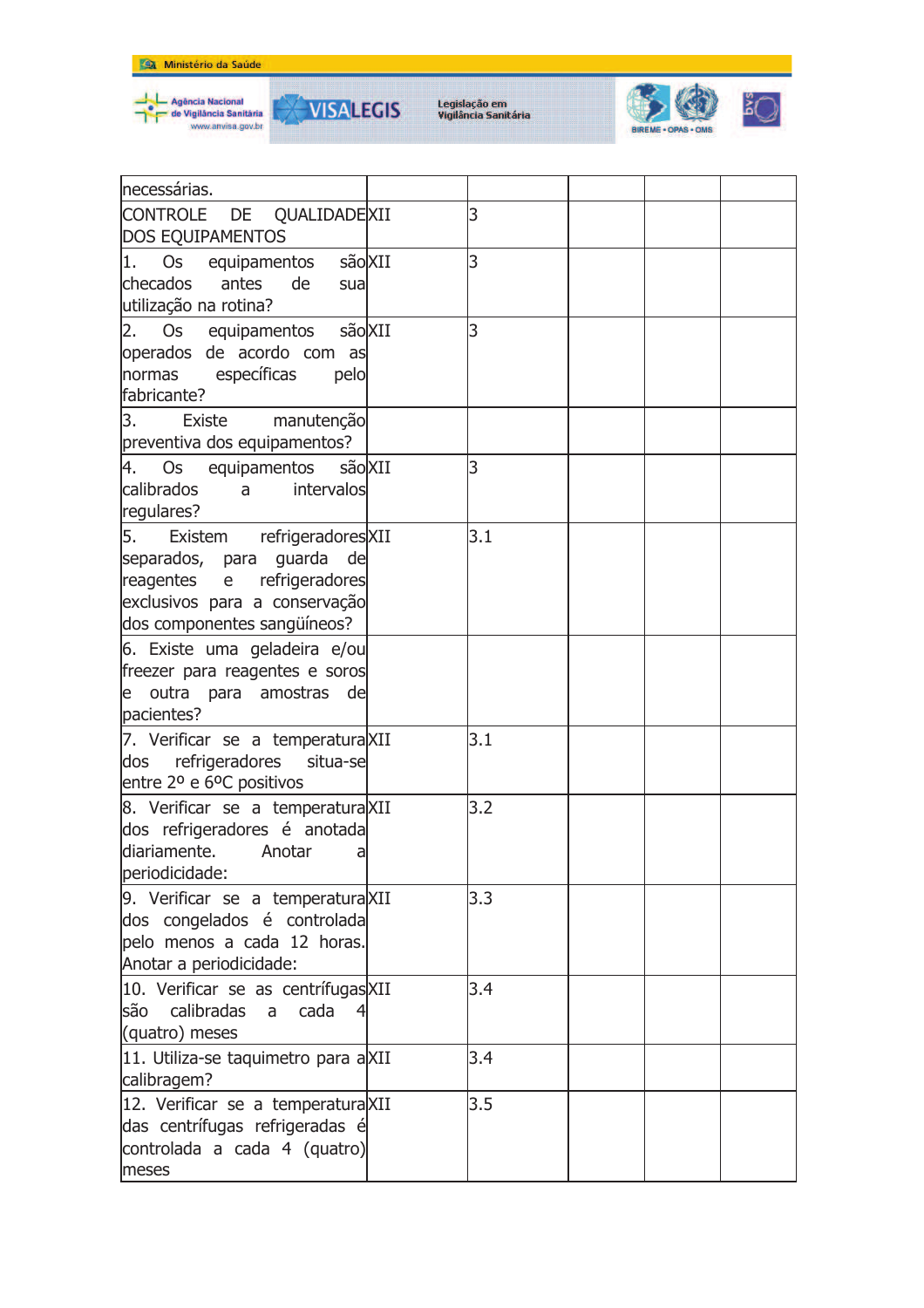





| 13. Verificar<br>se todos<br>lincubadores<br>banhos-maria<br>e —<br>termômetros<br>de<br>possuem<br>mercúrio de uso exclusivo                                                                                      | osXII | 3.6 |  |  |
|--------------------------------------------------------------------------------------------------------------------------------------------------------------------------------------------------------------------|-------|-----|--|--|
| 14. Verificar se a temperatura XII<br>banhos-maria<br>dos<br>e<br>incubadores são controlados a<br>cada 24 horas. Anotar<br>periodicidade.                                                                         |       | 3.6 |  |  |
| 15. As pipetas automáticas<br>estão calibradas?                                                                                                                                                                    |       |     |  |  |
| 16. Qual a periodicidade desta<br>calibração?                                                                                                                                                                      |       |     |  |  |
| 17. Como é realizada a limpeza<br>dos equipamentos?                                                                                                                                                                |       |     |  |  |
| 18. Existe pessoal treinado para<br>este procedimento?                                                                                                                                                             |       |     |  |  |
| CONTROLE DE<br>QUALIDADE XII<br><b>DOS</b><br><b>REATIVOS</b><br><b>IMUNOHEMATOLOGICOS</b><br>E<br>SOROLÓGICOS                                                                                                     |       | 4   |  |  |
| 1. Verificar se os reativos são XII<br>estocados de acordo com as<br>instruções do fabricante                                                                                                                      |       | 4.2 |  |  |
| 2.<br><b>Descrever</b><br>são<br>como<br>armazenados.                                                                                                                                                              |       |     |  |  |
| Verificar<br>3.<br>se<br><b>OS</b><br>testes<br>realizados como estes soros e<br>reagentes seguem a bula do<br>fabricante                                                                                          |       |     |  |  |
| 4.<br>comerciais,<br>Os<br>soros<br>hemácias<br>reagentes<br>de<br>comerciais para a pesquisa e<br>identificação de anticorpos e<br>outros reagentes utilizados em<br>rotina estão dentro do prazo de<br>validade? |       |     |  |  |
| 5. A Unidade de HemoterapiaXII<br>lrealiza testes de controle de<br>qualidade<br>cada<br>em<br>lotel<br>recebido a fim de comprovar se<br>los reativos estão dentro dos<br>padrões estabelecidos?                  |       | 4.3 |  |  |
| 6.<br>controle de qualidade<br>$\circ$                                                                                                                                                                             |       |     |  |  |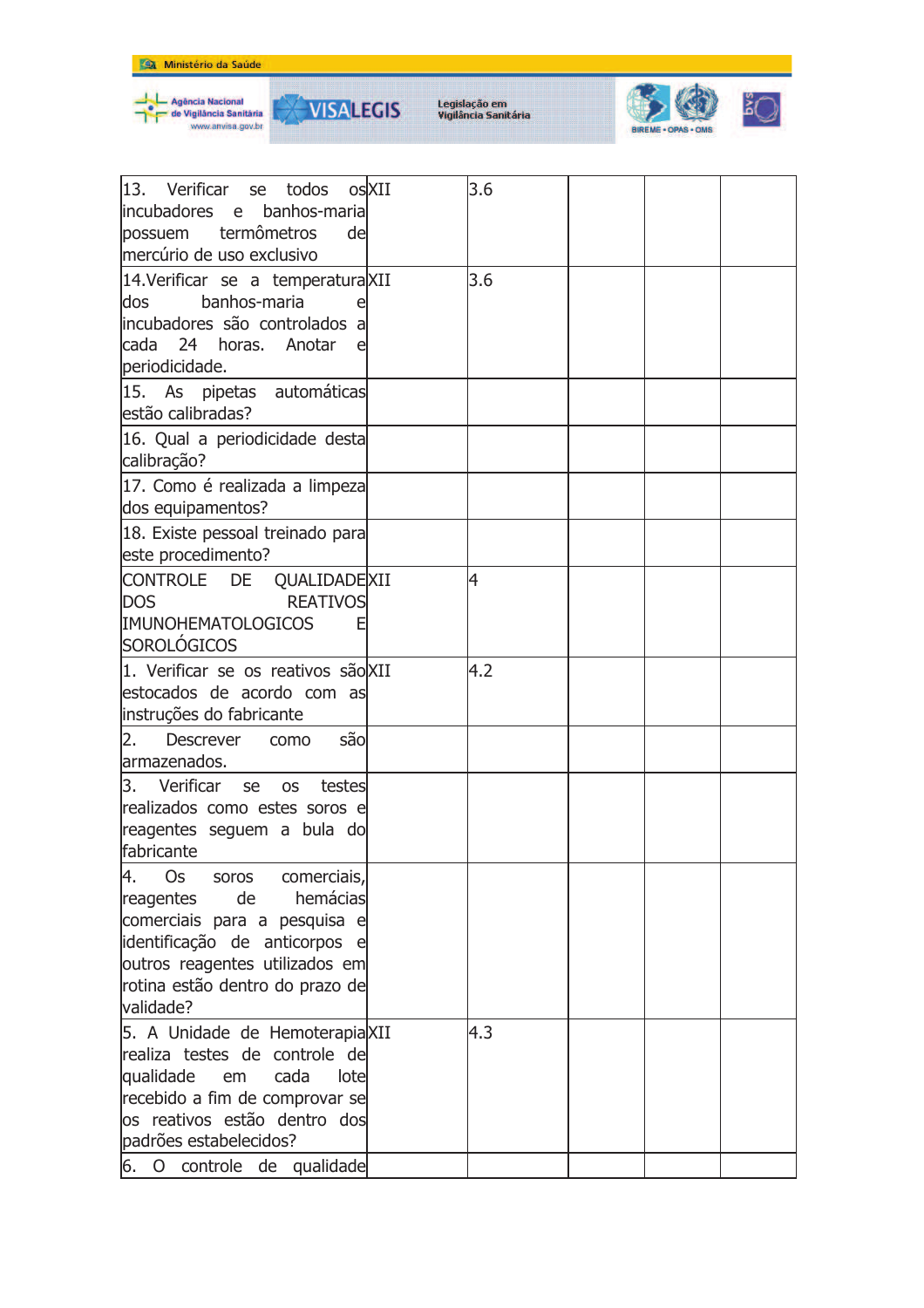





₩



| lacima é realizado interna ou<br>exatamente?                                                                                                                    |     |  |  |
|-----------------------------------------------------------------------------------------------------------------------------------------------------------------|-----|--|--|
| 7. Os resultados dos controles XII<br>são registrados com o nome do<br>fabricante, número do lote e<br>data de validade e grau de<br>reação obtida?             | 4.4 |  |  |
| 8. Quais as medidas corretivas XII<br>adotadas quando da detecção<br>lde anormalidades?                                                                         | 4.5 |  |  |
| 9. Verificar, quando estão<br>sendo utilizados na rotina, os<br>reagentes ficam muito tempo<br>fora da geladeira ou freezer.<br>Anotar o tempo                  |     |  |  |
| CONTROLE DE QUALIDADEXII<br>DAS TÉCNICAS EMPREGADAS                                                                                                             | 5   |  |  |
| 1. A Unidade Hemoterápica XII<br>seleciona métodos adequados<br>para avaliar a especificidade,<br>sensibilidade e reprodutibilidade<br>das técnicas empregadas? | 5.1 |  |  |
| 2. Utiliza meios necessários XII<br>para a identificação de falhas<br>técnicas, alterações<br>dos<br>reativos e erros porventura<br>cometidos?                  | 5.2 |  |  |
| 3. A Unidade Hemoterápica XII<br>utiliza controles paralelo<br>as<br>reações para confirmar<br>a<br>exatidão dos resultados<br>lobtidos?                        | 5.3 |  |  |
| 4. Verificar se são realizados os XII<br>controles positivo e negativo<br>para cada soro utilizado.                                                             | 5.4 |  |  |
| Verificar se este controle é<br>diário.                                                                                                                         |     |  |  |
| 5. Verificar se quando<br>há<br>mudança de lote no decorrer da<br>rotina, novos controles<br>são<br>realizados.                                                 |     |  |  |
| RECEBIMENTO DE EXAMES E<br><b>REGISTROS</b>                                                                                                                     |     |  |  |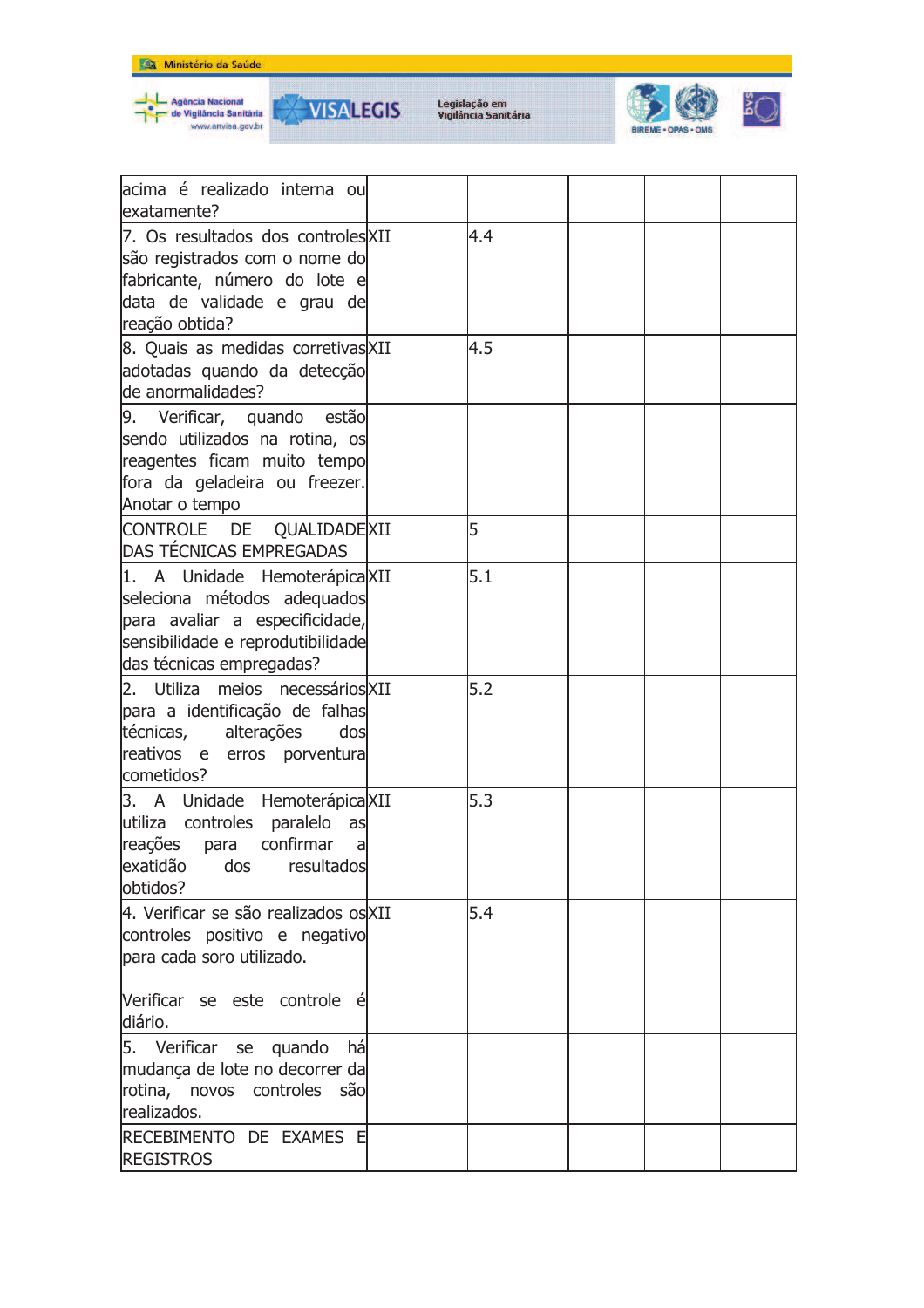

Agência Nacional<br>de Vigilância Sanităria<br>www.anvisa.gov.br

**VISALEGIS** 

₩



| 1. Quando um pedido de exame       |  |  |  |
|------------------------------------|--|--|--|
| ou de hemocomponente chega         |  |  |  |
| ao laboratório, é conferido: o     |  |  |  |
| nome, registro, carimbo<br>ou      |  |  |  |
| CRM do médico solicitante?         |  |  |  |
| 2. Verificar se as amostras são    |  |  |  |
| conferidas em relação ao tipo      |  |  |  |
| (tubo<br>seco<br>e/ou<br>com       |  |  |  |
| anticoagulante), volume<br>e       |  |  |  |
| presença ou não de hemólise.       |  |  |  |
| 3. Verificar se são conferidas as  |  |  |  |
| das<br>etiquetas<br>amostras,      |  |  |  |
| comparando-se os dados com o       |  |  |  |
| pedido de exame.                   |  |  |  |
| 4. Verificar se existe registro de |  |  |  |
| entrada de pedido de exames        |  |  |  |
| ou hemocomponentes.                |  |  |  |
| 5.<br>Verificar<br>sãol<br>onde    |  |  |  |
| registrados os resultados dos      |  |  |  |
| exames realizados, e de que        |  |  |  |
| forma são registrados estes        |  |  |  |
| dados.                             |  |  |  |
| 6. Existe registro de liberação    |  |  |  |
| dos exames? De que forma é         |  |  |  |
| realizado?                         |  |  |  |
| 7. Existe registro de liberação    |  |  |  |
| de hemocomponentes? De que         |  |  |  |
| forma é realizado?                 |  |  |  |
| SERVIÇOS REALIZADOS PELA           |  |  |  |
| UNIDADE HEMOTERÁPICA               |  |  |  |
| Recrutamento                       |  |  |  |
| Triagem                            |  |  |  |
| Coleta Interna                     |  |  |  |
| Coleta Externa                     |  |  |  |
| - Aférese                          |  |  |  |
|                                    |  |  |  |
| () Não terapêutica                 |  |  |  |
|                                    |  |  |  |
| () Terapêutica                     |  |  |  |
| () Domiciliar                      |  |  |  |
| Processamento de sangue e          |  |  |  |
| hemocomponentes                    |  |  |  |
| - Produção de hemoderivado         |  |  |  |
|                                    |  |  |  |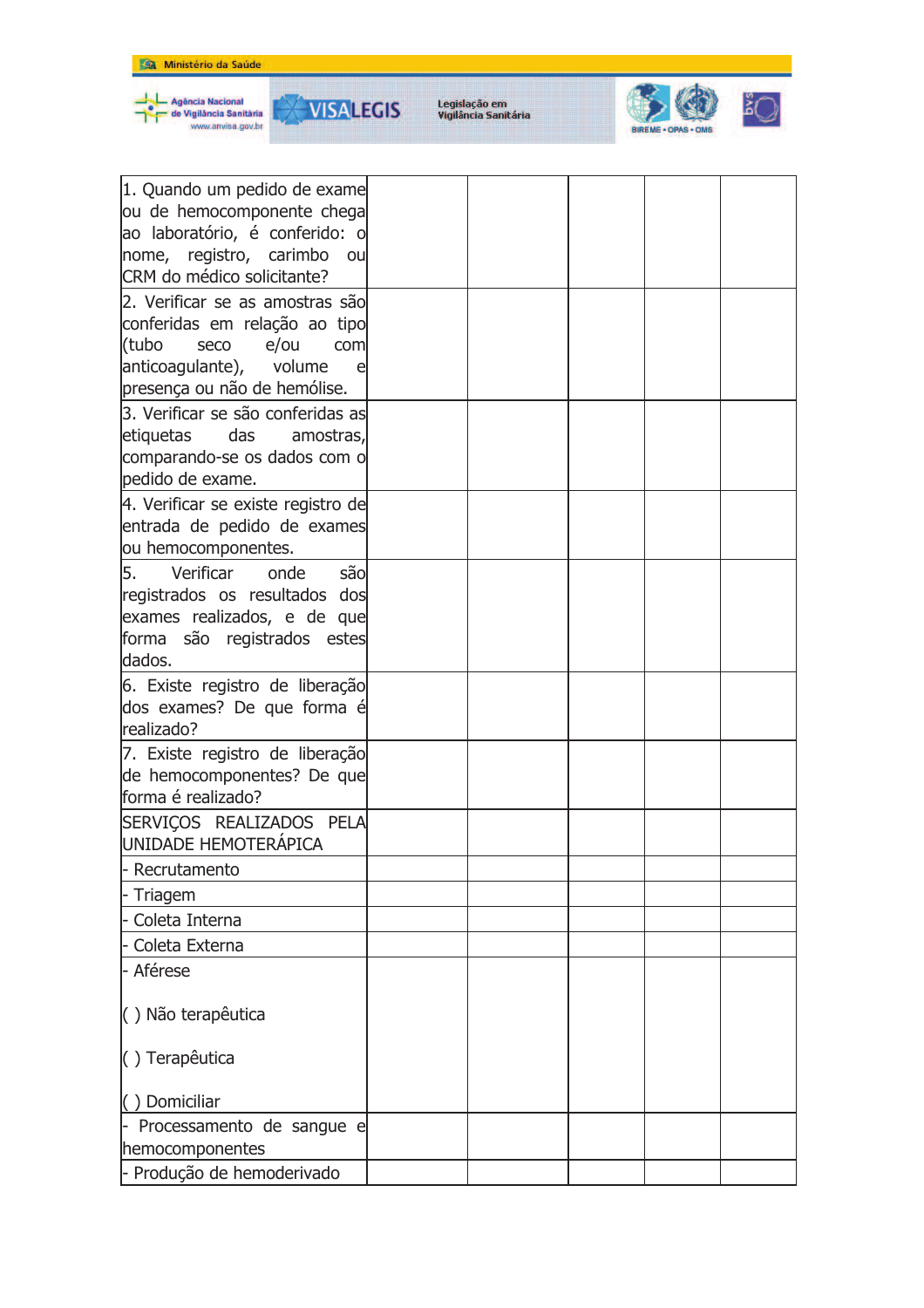







| - Transfusão intra-hospitalar                                    |  |  |  |
|------------------------------------------------------------------|--|--|--|
| - Transfusão extra-hospitalar                                    |  |  |  |
| - Armazenamento e estocagem                                      |  |  |  |
| - Transporte                                                     |  |  |  |
| Fornecimento<br>Hospitais-<br>$\overline{a}$<br>ANEXAR RELAÇÃO   |  |  |  |
| <b>DESPREZO DE RESÍDUOS</b>                                      |  |  |  |
| 1. Separação dos resíduos na<br>fonte:                           |  |  |  |
| () resíduos comuns                                               |  |  |  |
| $\left( \ \right)$ resíduos infectantes:                         |  |  |  |
| - de sangue e hemoderivados                                      |  |  |  |
| - perfurocortantes                                               |  |  |  |
| $( )$ resíduos especiais:                                        |  |  |  |
| - farmacêuticos                                                  |  |  |  |
| Acondicionamento<br>de<br>2.<br>resíduos:                        |  |  |  |
| Perfuro - cortantes<br>l-<br>em                                  |  |  |  |
| recipientes de paredes rígidas                                   |  |  |  |
| potencialmente<br>Material                                       |  |  |  |
| infectante, em saco branco                                       |  |  |  |
| leitoso, conforme normas da<br><b>ABNT</b>                       |  |  |  |
| Transporte dos resíduos<br>3.                                    |  |  |  |
| (intra-hospitalar):                                              |  |  |  |
| - Carros fechados de material<br>de fácil limpeza e desinfecção  |  |  |  |
| lixo<br>Carro<br>tampa,<br>sem<br>acondicionado em saco plastico |  |  |  |
| 4. Tratamento dos resíduos<br>infectantes:                       |  |  |  |
| Esterilização em autoclave                                       |  |  |  |
| antes do destino final                                           |  |  |  |
| - Incineração                                                    |  |  |  |
| 5. Destino final do lixo                                         |  |  |  |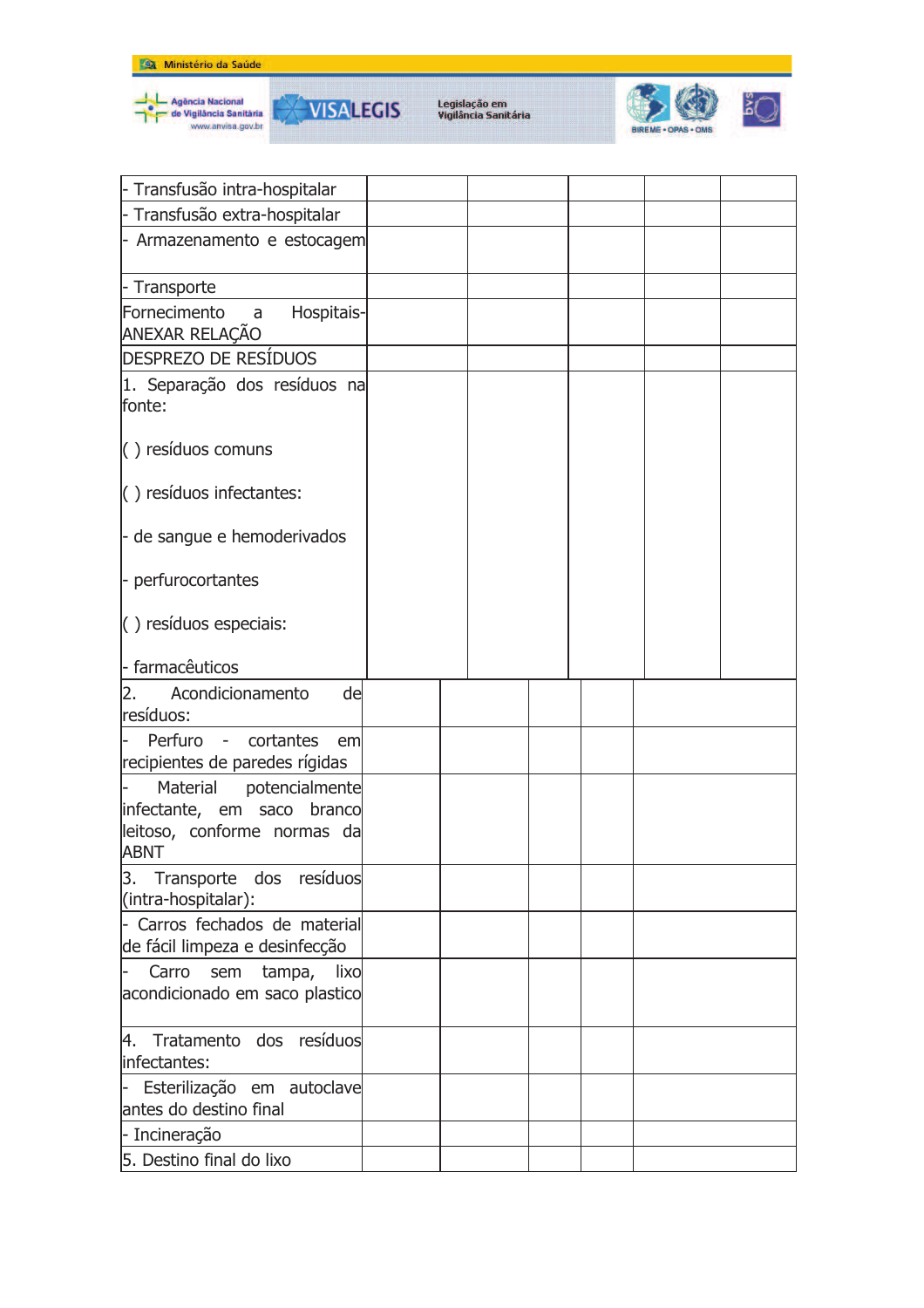



| Coleta<br>municipal                                                       |       |  |  |
|---------------------------------------------------------------------------|-------|--|--|
| especializado (hospitalar)                                                |       |  |  |
| - Coleta municipal comum                                                  |       |  |  |
| - Reciclagem                                                              |       |  |  |
| <b>NORMAS</b><br><b>GERAIS</b><br><b>DAS</b>                              |       |  |  |
| UNIDADES HEMOTERÁPICAS                                                    |       |  |  |
| 1. A doação de sangue élI                                                 | 1     |  |  |
| voluntária, não gratificada                                               |       |  |  |
| direta ou indiretamente?                                                  |       |  |  |
| 2. A direção técnica da Unidade I                                         | 3     |  |  |
| Hemoterápica é atribuída<br>- al                                          |       |  |  |
| médico hematologista e<br>ou                                              |       |  |  |
| hemoterapeuta<br>e<br>ou                                                  |       |  |  |
| qualificado por treinamento?                                              |       |  |  |
| 3. As bolsas de coleta, equipos I                                         | 5     |  |  |
| de transfusão e outros insumos<br>descartável,<br>são<br>de<br><b>USO</b> |       |  |  |
| estéreis e apirogênicos?                                                  |       |  |  |
| 4. Os insumos utilizados estãolI                                          | 6     |  |  |
| registrados e ou autorizados                                              |       |  |  |
| pelo órgão de saúde federal ou                                            |       |  |  |
| estadual competente?                                                      |       |  |  |
| 5. Possui programa interno delI                                           |       |  |  |
| controle de qualidade?                                                    |       |  |  |
| 6. Há critérios para indicação I                                          | 9     |  |  |
| de tranfusão?                                                             |       |  |  |
| <b>TRIAGEM DE DOADORES</b>                                                |       |  |  |
| 1. A triagem do doador éII                                                | 1     |  |  |
| realizada em local privado, por                                           |       |  |  |
| <u>lprofissional de saúde</u>                                             |       |  |  |
| qualificado e em fichas de                                                |       |  |  |
| triagem padronizadas?                                                     |       |  |  |
| 2. É oferecido a cada doadorIII                                           | 3.4.2 |  |  |
| material informativo sobre os                                             |       |  |  |
| grupos expostos a riscos para                                             |       |  |  |
| SIDA/AIDS?                                                                |       |  |  |
| A CADA DOAÇÃO                                                             |       |  |  |
| 1. O doador se apresenta com <sup>III</sup>                               | 4.1   |  |  |
| documento de identificação                                                |       |  |  |
| 2. Consta da ficha de triagem <sup>II</sup>                               | 4.1   |  |  |
| os dados obrigatórios abaixo?                                             |       |  |  |
| - Nome completo por extenso eII                                           | 4.1   |  |  |
| data de nascimento                                                        |       |  |  |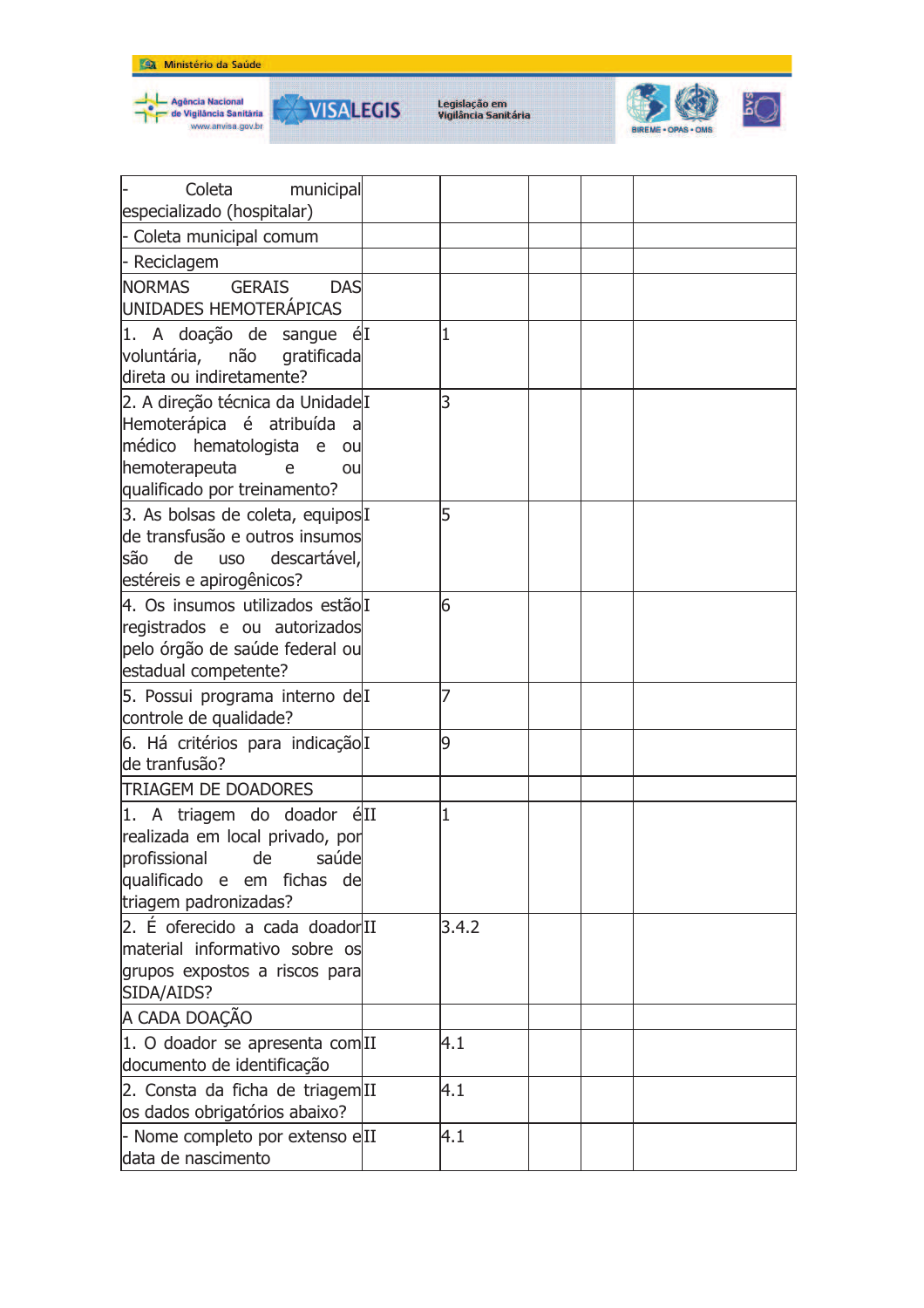



₩



| - Número e órgão expedidor do II<br>documento de identificação                                                                                                                       |              | 4.1 |  |  |
|--------------------------------------------------------------------------------------------------------------------------------------------------------------------------------------|--------------|-----|--|--|
| - Nacionalidade/naturalidade                                                                                                                                                         | II           | 4.1 |  |  |
| Filiação, raça, ocupação II<br>habitual                                                                                                                                              |              | 4.1 |  |  |
| - Endereço e telefone                                                                                                                                                                | $\mathbf{I}$ | 4.1 |  |  |
| Número e<br>dolII<br>registros<br>candidato na instituição                                                                                                                           |              | 4.1 |  |  |
| - Data e registro da entrevistalII<br>(conforme item $II.1$ )                                                                                                                        |              | 4.1 |  |  |
| 3. O candidato autoriza por <sup>II</sup><br>escrito sua doação                                                                                                                      |              | 4.2 |  |  |
| 4. O candidato é instruído com<br>relação<br>cuidados<br>aos<br>advertido acerca das possíveis<br>reações adversas<br>após<br>al<br>doação?                                          |              | 4.2 |  |  |
| 5. O profissional que realiza alII<br>triagem clínica registra e assina<br>la ficha?                                                                                                 |              | 4.2 |  |  |
| 6. No caso de aceita a doação II<br>é indicado o volume de sangue<br>a ser coletado?                                                                                                 |              | 4.2 |  |  |
| 7. No caso de rejeição, a causaIII<br>motivante é registrada na ficha<br>de traigem?                                                                                                 |              | 4.3 |  |  |
| 8. Há registro dos doadoresII<br>rejeitados<br>em<br>causas<br>temporárias e definitivas?                                                                                            |              | 4.3 |  |  |
| $\left 9. \right $ E o doador rejeitado II<br>informado da causa motivante<br>da rejeição e encaminhado a<br>profissional para elucidação<br>diagnóstica e ou seguimento<br>clínico? |              | 4.1 |  |  |
| 10. Ficam as fichas de triagemIII<br>arquivadas por no mínimo 5<br>(cinco) anos?                                                                                                     |              | 4.1 |  |  |
| candidato<br>doação<br>11.0<br>a<br>realiza o voto de auto-exclusão<br>confidencial?                                                                                                 |              |     |  |  |
| PROTEÇÃO AO DOADOR E AOII<br><b>RECEPTOR</b>                                                                                                                                         |              |     |  |  |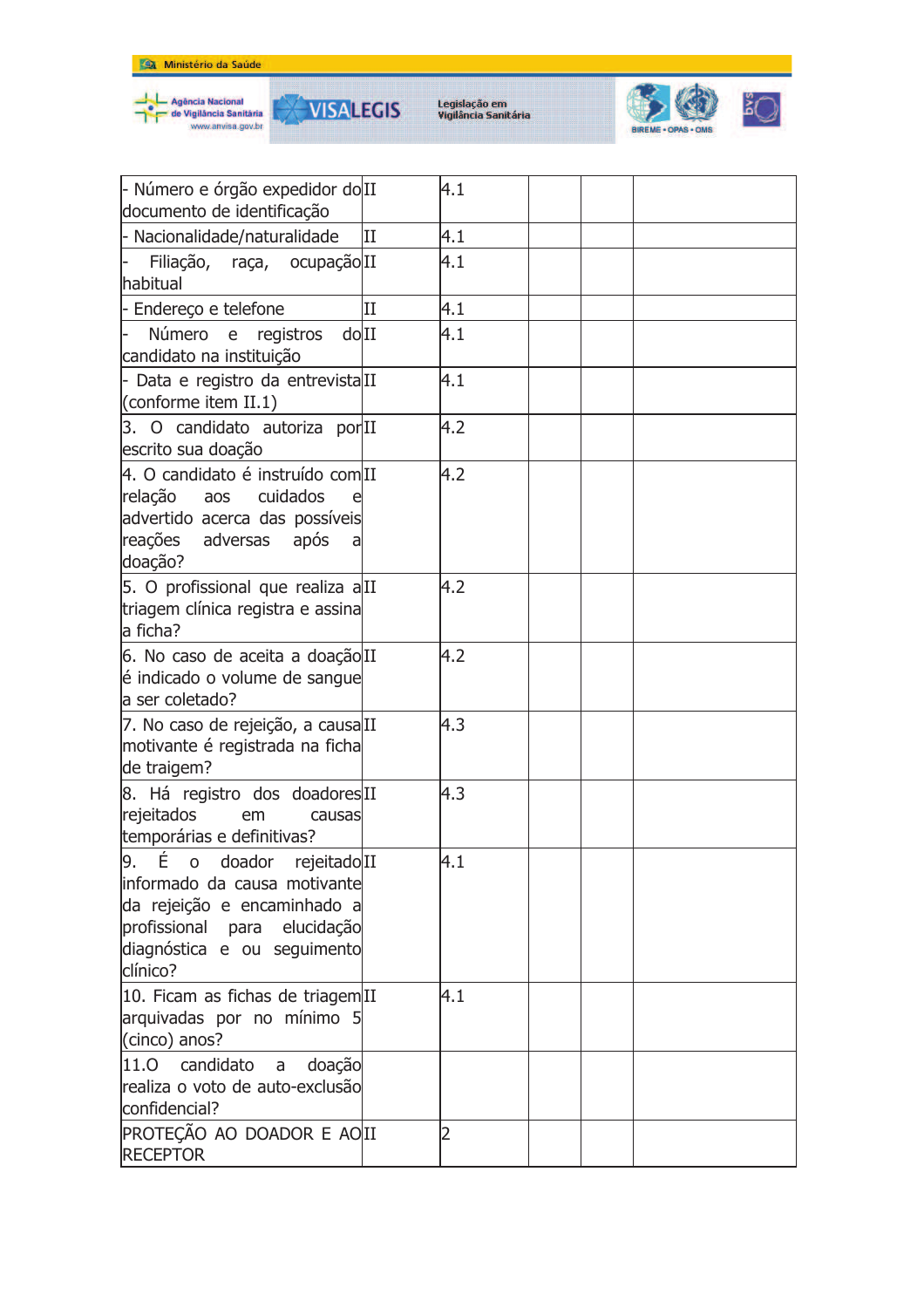







| 1.<br>ficha<br>Constam<br>da<br>del                                                                                                               |                      |       |  |  |
|---------------------------------------------------------------------------------------------------------------------------------------------------|----------------------|-------|--|--|
| triagem, perguntas sobre:                                                                                                                         | II                   | 2.1   |  |  |
| - Doenças crônicas<br>l- Uso de Medicamentos                                                                                                      | II                   |       |  |  |
|                                                                                                                                                   |                      | 2.2   |  |  |
| - Intervalo entre as doações                                                                                                                      | $\rm II$<br>$\rm II$ | 2.3   |  |  |
| - Idade                                                                                                                                           |                      | 2.4   |  |  |
| - Gestação e puerpério                                                                                                                            | $\mathbf{I}$         | 2.6   |  |  |
| - Abortamento                                                                                                                                     | $\rm II$             | 2.7   |  |  |
| - Profissão                                                                                                                                       | $\mathbf{I}$         | 2.8   |  |  |
| História de Hemoterapia<br>Passado Transfusional                                                                                                  | $-III$               | 3.2   |  |  |
| - Imunização Ativa e Passiva                                                                                                                      | ΙI                   | 3.3   |  |  |
| - Vacinas de vírus, toxóides, II<br>bactérias, ricketsias, mortos ou<br>inativos, o doador poderá ser<br>aceito livre de sintomas<br>e<br>afebril |                      | 3.3.1 |  |  |
| - Vacina anti-rábica, exclusão II<br>por um ano quando decorrente<br>de mordida de animal                                                         |                      | 3.3.1 |  |  |
| Vacina contra hepatite BII<br>(derivada do plasma) recusa<br>por 10 anos                                                                          |                      | 3.3.3 |  |  |
| - Doenças infecciosas:                                                                                                                            | II                   | 3.4   |  |  |
| $-$ É o doador procedente de <sup>II</sup><br>área endêmica para malária?                                                                         |                      | 3.4.1 |  |  |
| - É o doador portador e ou delII<br>de<br>risco<br>grupo<br>para<br>SIDA/AIDS?                                                                    |                      | 3.4.2 |  |  |
| $($ ) Tosse persistente ou falta<br>de ar                                                                                                         |                      |       |  |  |
| $( )$ Perda de peso inexplicável                                                                                                                  |                      |       |  |  |
| $( )$ Febre inexplicada                                                                                                                           |                      |       |  |  |
| $($ ) Lesões esbranguiçadas na<br>boca ou garganta                                                                                                |                      |       |  |  |
| $($ )<br>Aumento de gânglios<br>linfáticos                                                                                                        |                      |       |  |  |
| () Diarréia persistente                                                                                                                           |                      |       |  |  |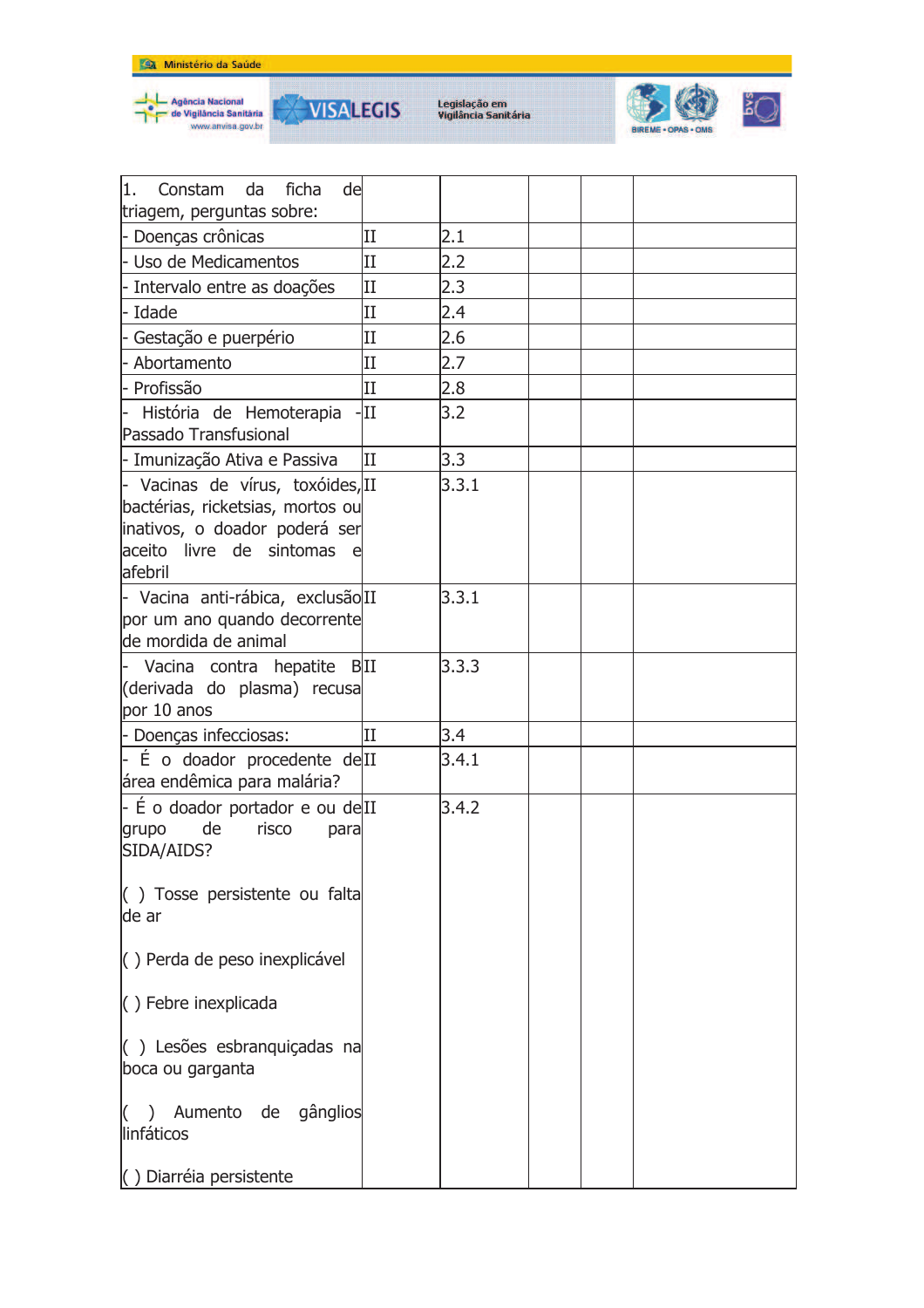





| - É o doador portador ou já II<br>teve Sífilis?                                                                                        |                     | 3.4.3      |  |  |  |  |  |
|----------------------------------------------------------------------------------------------------------------------------------------|---------------------|------------|--|--|--|--|--|
| - É o doador contactuante ou II<br>já teve Hepatite                                                                                    |                     | 3.4.4      |  |  |  |  |  |
| - Alcoolismo                                                                                                                           | $_{\rm II}$         | 3.5        |  |  |  |  |  |
| - Drogas e medicações                                                                                                                  | $\overline{\rm II}$ | 3.6        |  |  |  |  |  |
| - Doenças graves                                                                                                                       | $_{\rm II}$         | 3.8        |  |  |  |  |  |
| - Estado gripal/Febre                                                                                                                  | $_{\rm II}$         | 3.9        |  |  |  |  |  |
| - Cirurgias                                                                                                                            | $_{\rm II}$         | 3.10       |  |  |  |  |  |
| - Alergias                                                                                                                             | $\rm II$            | 3.11       |  |  |  |  |  |
| - Tatuagem/Acupuntura                                                                                                                  | $_{\rm II}$         | 3.14       |  |  |  |  |  |
| - Alimentação                                                                                                                          | II                  | 3.12       |  |  |  |  |  |
| Problemas em<br>doações<br>anteriores                                                                                                  |                     |            |  |  |  |  |  |
| 2. A cada doação é realizada<br>uma nova ficha de triagem?                                                                             |                     |            |  |  |  |  |  |
| - Indique o número de Fichas<br>Triagem<br>examinadas<br>de<br>durante a inspeção:                                                     |                     |            |  |  |  |  |  |
| 3.<br>Na triagem<br>Clínica<br>é<br>verificado e registrado para<br>cada candidato a inspeção:                                         |                     |            |  |  |  |  |  |
| - Níveis de Hb ou Ht                                                                                                                   | п                   | 2.9        |  |  |  |  |  |
| - Pulso                                                                                                                                | II                  | 2.10       |  |  |  |  |  |
| - Pressão arterial                                                                                                                     | п                   | 2.11       |  |  |  |  |  |
| - Temperatura                                                                                                                          | II                  | 3.13       |  |  |  |  |  |
| São examinados ambos os II<br>braços observando a existência<br>de escoriações ou lesões<br>indicativas de uso de drogas,<br>tatuagem? |                     | 3.6 e 3.14 |  |  |  |  |  |
| COMENTÁRIOS-IDENTIFICAR CAPITULO DA NORMA TÉCNICA                                                                                      |                     |            |  |  |  |  |  |
|                                                                                                                                        |                     |            |  |  |  |  |  |
| DE<br><b>COLETA</b><br><b>SANGUE</b><br>DO<br>DOADOR: Instruções Gerais                                                                |                     |            |  |  |  |  |  |
| 1. É a coleta de sangue III<br>assepticamente,<br>realizada<br>utilizando sistema fechado de<br>bolsas plásticas?                      |                     | 1.1        |  |  |  |  |  |
| 2. Após a coleta o sangue é <sup>III</sup><br>estocado em temperatura entre<br>1º e 6ºC positivos?.                                    |                     | 1.2        |  |  |  |  |  |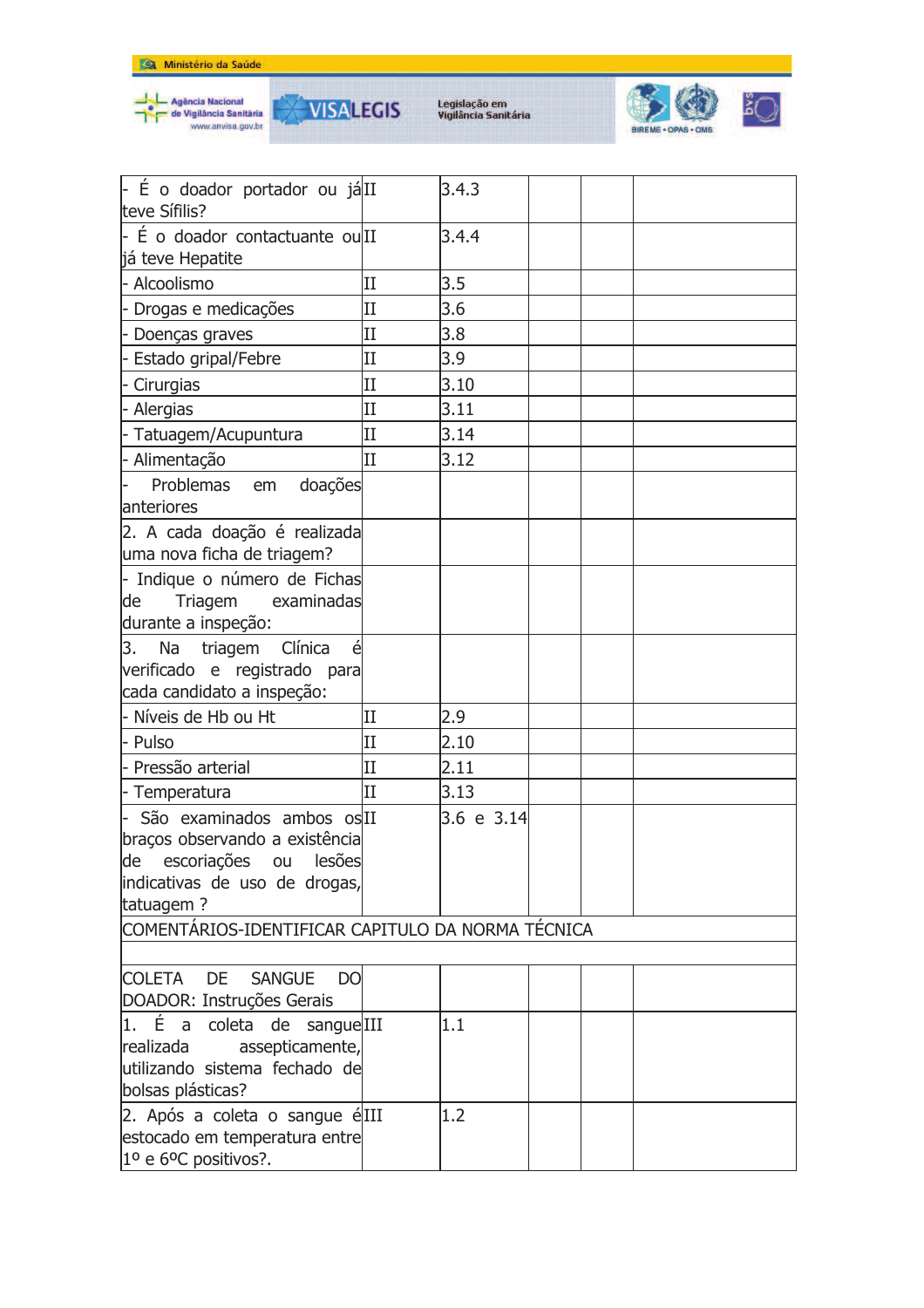



**VISALEGIS** 

₩



| 3. Quando se destina ao III<br>preparo de plaquetas,<br>$\circ$<br>sangue fica estocado<br>em<br>temperatura ambiente, entre<br>20° e 24°C positivos? | 1.2            |  |  |
|-------------------------------------------------------------------------------------------------------------------------------------------------------|----------------|--|--|
| 4. Existem, à disposição, III<br>instruções e procedimentos<br>quanto à prevenção<br>tratamento das reações do<br>doador?                             | 1.3            |  |  |
| Existem equipamentos para<br>atendimento de emergência ou<br>P.S. próximo?                                                                            |                |  |  |
| 5. Local da coleta é limpo, III<br>confortável, arejado e bem<br>liluminado?                                                                          | $\overline{2}$ |  |  |
| 6. O sangue é coletado por III<br>pessoal<br>treinado<br>sob<br>supervisão de enfermeiro e ou<br>médico?                                              | 3              |  |  |
| 7. Durante a coleta a bolsa delIII<br>sangue é homogeneizada e a<br>quantidade de anticoagulante<br>está de acordo com o volume<br>coletado?          | 4              |  |  |
| 8. O sangue é coletado de<br>forma que garanta um volume<br>correto e                                                                                 |                |  |  |
| de acordo com o peso e sexo<br>do doador?                                                                                                             |                |  |  |
| Estão<br>corretamenteIII<br>9.<br>lidentificados:<br>ficha<br>a<br>de<br>triagem, a unidade de sangue<br>e os tubos-piloto?                           | 5              |  |  |
| 10.A assepsia do braço do III<br>doador<br>é<br>realizada<br>corretamente e a veia não é<br>novamente<br>palpada<br>após<br>assepsia?                 | 6              |  |  |
| 11.<br>Número<br>de<br>braços<br>preparados para a punção, que<br>foram observados durante a<br>inspeção                                              |                |  |  |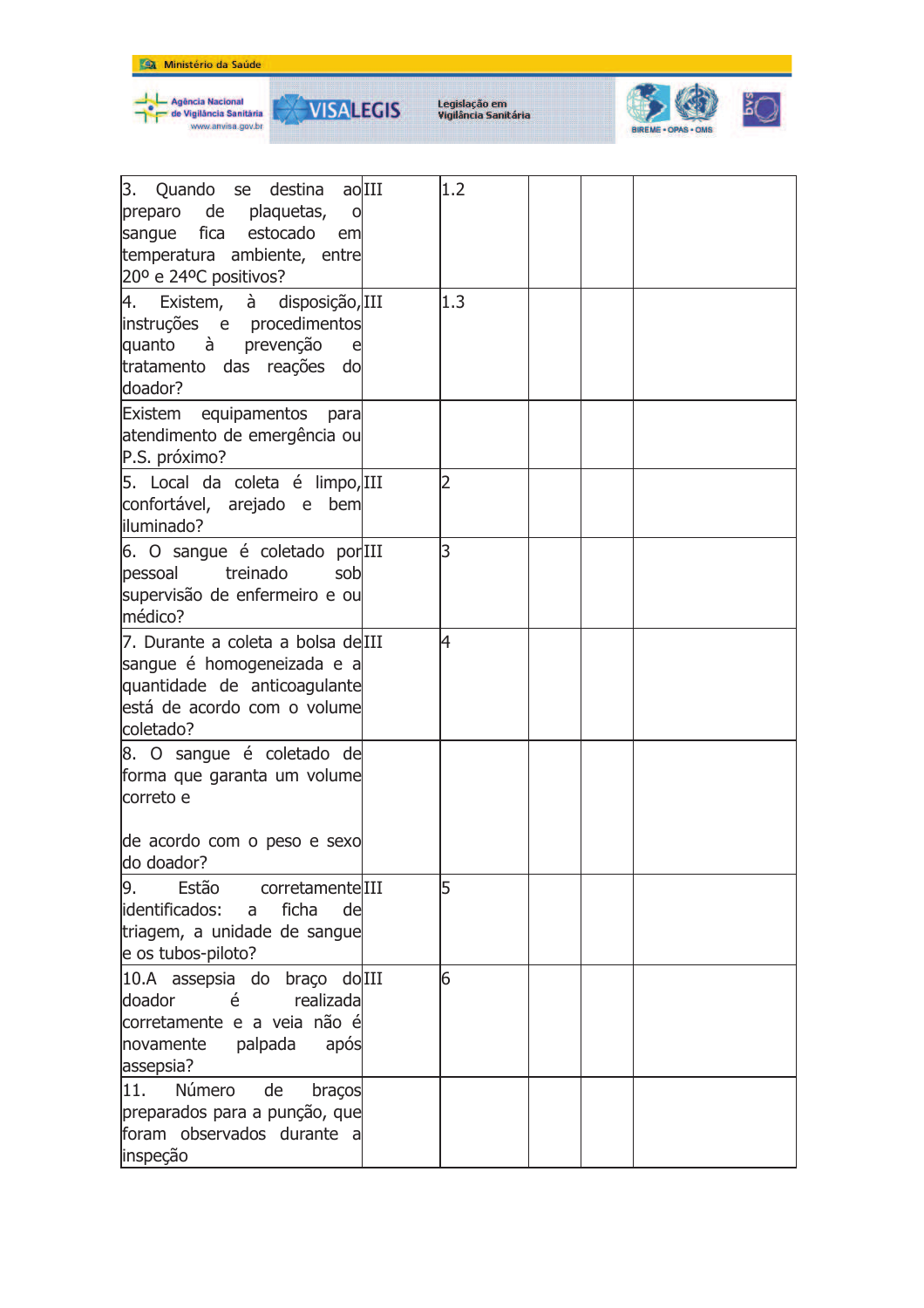







| 12. As amostras para exames III<br>laboratoriais são coletadas em<br>tubos-piloto<br>corretamente<br>identificados?                        |     |  |  |
|--------------------------------------------------------------------------------------------------------------------------------------------|-----|--|--|
| 13. O teste de anemia<br>realizado<br>por<br>qual<br>dos<br>seguintes métodos abaixo:                                                      |     |  |  |
| $\langle$ ) Sultato de cobre                                                                                                               |     |  |  |
| Centrífuga<br>de<br>$\mathcal{E}$<br>microhematócrito                                                                                      |     |  |  |
| ) Fotocolorímetro<br>$\left($<br>para<br>dosagem de Hb                                                                                     |     |  |  |
| $\left( \begin{array}{c} \end{array} \right)$ Outro equipamento para a<br>determinação de Hb ou Ht<br>(Identificar)                        |     |  |  |
| 14. A solução de sulfato de<br>cobre<br>checada<br>é<br>periodicamente para gravidade<br>específica?                                       |     |  |  |
| centrífuga<br>15.<br>A<br>de<br>microhematócrito é calibrada<br>acordo<br>de<br>com<br>as<br>recomendações do fabricante?                  |     |  |  |
| 16. Após a doação o doadorIII<br>recebe lanche e hidratação<br>adequados?                                                                  | 8.1 |  |  |
| 17.<br>doador<br>recebelIII<br>$\overline{O}$<br>orientações<br>sobre<br>a<br>possibilidade de ocorrência de<br>reações tardias?           | 8.2 |  |  |
| 18. O doador que apresenteIII<br>qualquer reação tem registro<br>em sua ficha?                                                             | 8.2 |  |  |
| 19. O doador permanece nasIII<br>dependências do serviço<br>$\overline{\mathbf{O}}$<br>tempo necessário para sua<br>completa recupe ração? | 8.3 |  |  |
| 20. O doador soropositivo tem<br>realizado repetição do teste<br>alterado?                                                                 |     |  |  |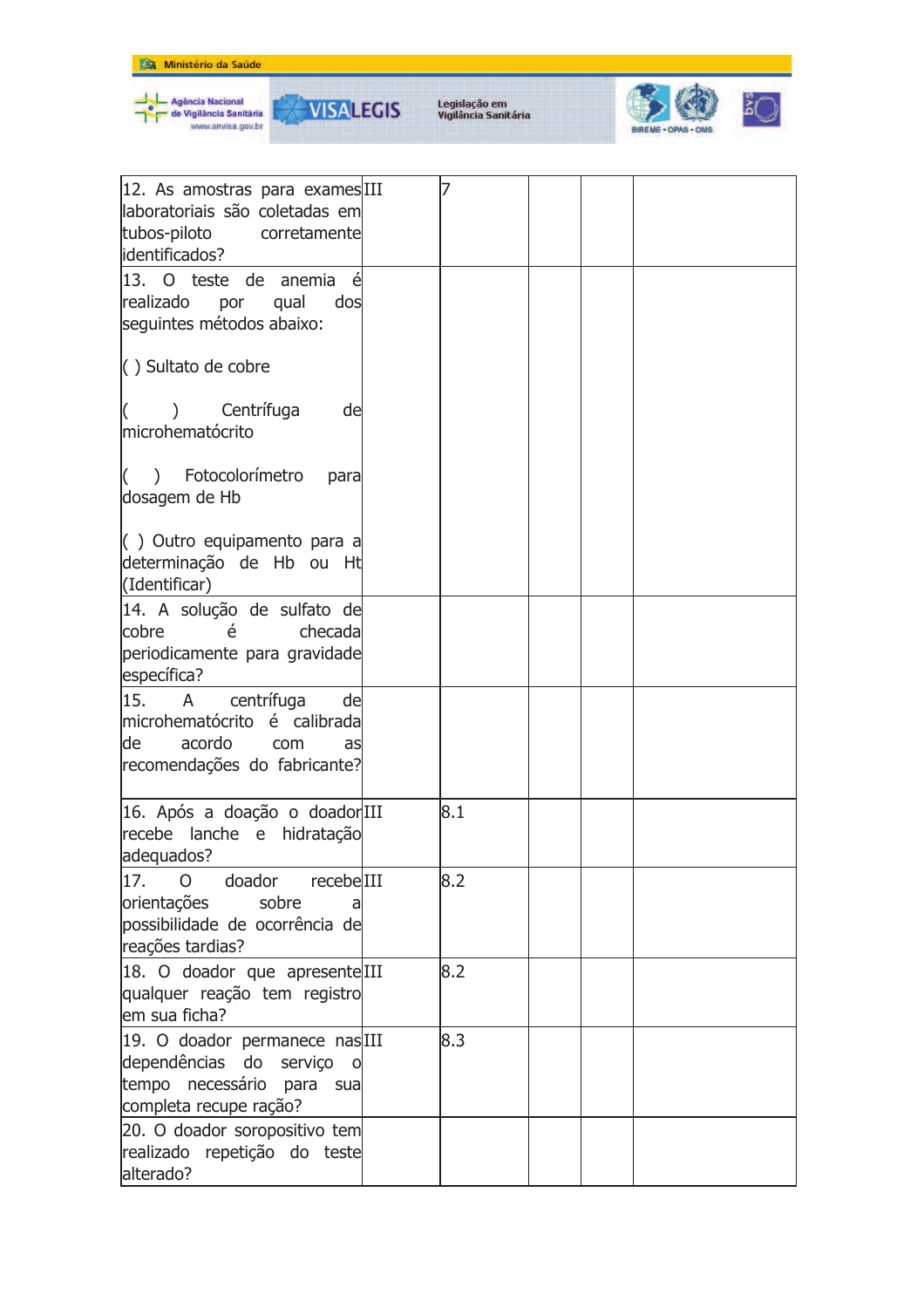







| 21.<br>São realizados testes<br>confirmatórios?                                                                                                                          |     |        |  |  |
|--------------------------------------------------------------------------------------------------------------------------------------------------------------------------|-----|--------|--|--|
| 22. O doador com resultado IV<br>sorológico NÃO NEGATIVO é<br>convocado,<br>orientado<br>encaminhado para<br>serviços<br>complementares?                                 |     | 6.6.1c |  |  |
| DOAÇÃO AUTÓLOGA:                                                                                                                                                         |     |        |  |  |
| 1. A Unidade Hemoterápica<br>realiza doação autóloga?                                                                                                                    |     |        |  |  |
| 2. Os critérios de rejeição são<br>da<br>doação<br>mesmos<br><b>OS</b><br>homóloga?                                                                                      |     |        |  |  |
| 3. Há material educativo<br>à<br>disposição dos doadores sobre<br>SIDA/AIDS?                                                                                             |     |        |  |  |
| 4. Os testes sorológicos<br>Sífilis,<br>realizados<br>incluem:<br>Chagas, Anti-HBc, Hepatite B,<br>Hepatite C, Anti-HCV, Anti-<br>HTLVI/II, Anti-IV e dosagem<br>de ALT? |     |        |  |  |
| 5.<br>procedimento deCap XI<br>$\overline{O}$<br>rotulagem específica que se<br>trata de DOAÇÃO AUTÓLOGA?                                                                |     | G.4.2  |  |  |
| 6. O armazenamento destas<br>bolsas é segregado das bolsas<br>de doação homóloga?                                                                                        |     |        |  |  |
| 7. Existem procedimentos para<br>converter a doação autóloga<br>em homóloga?                                                                                             |     |        |  |  |
| número<br>Indique<br>8.<br>$\overline{O}$<br>de<br>doadores observados durante a<br>inspeção:                                                                            |     |        |  |  |
| O SERVIÇO REALIZA QUAIS<br><b>DOS</b><br><b>PROCEDIMENTOS</b><br>ABAIXO:                                                                                                 |     |        |  |  |
| () Aférese                                                                                                                                                               | Ш   | 9.1    |  |  |
| Transfusão intra-uterina                                                                                                                                                 | Ш   | 9.2    |  |  |
| () Exsangüíneo transfusão                                                                                                                                                | III | 9.3    |  |  |
| () Transfusão em transplante III<br>de órgãos                                                                                                                            |     | 9.4    |  |  |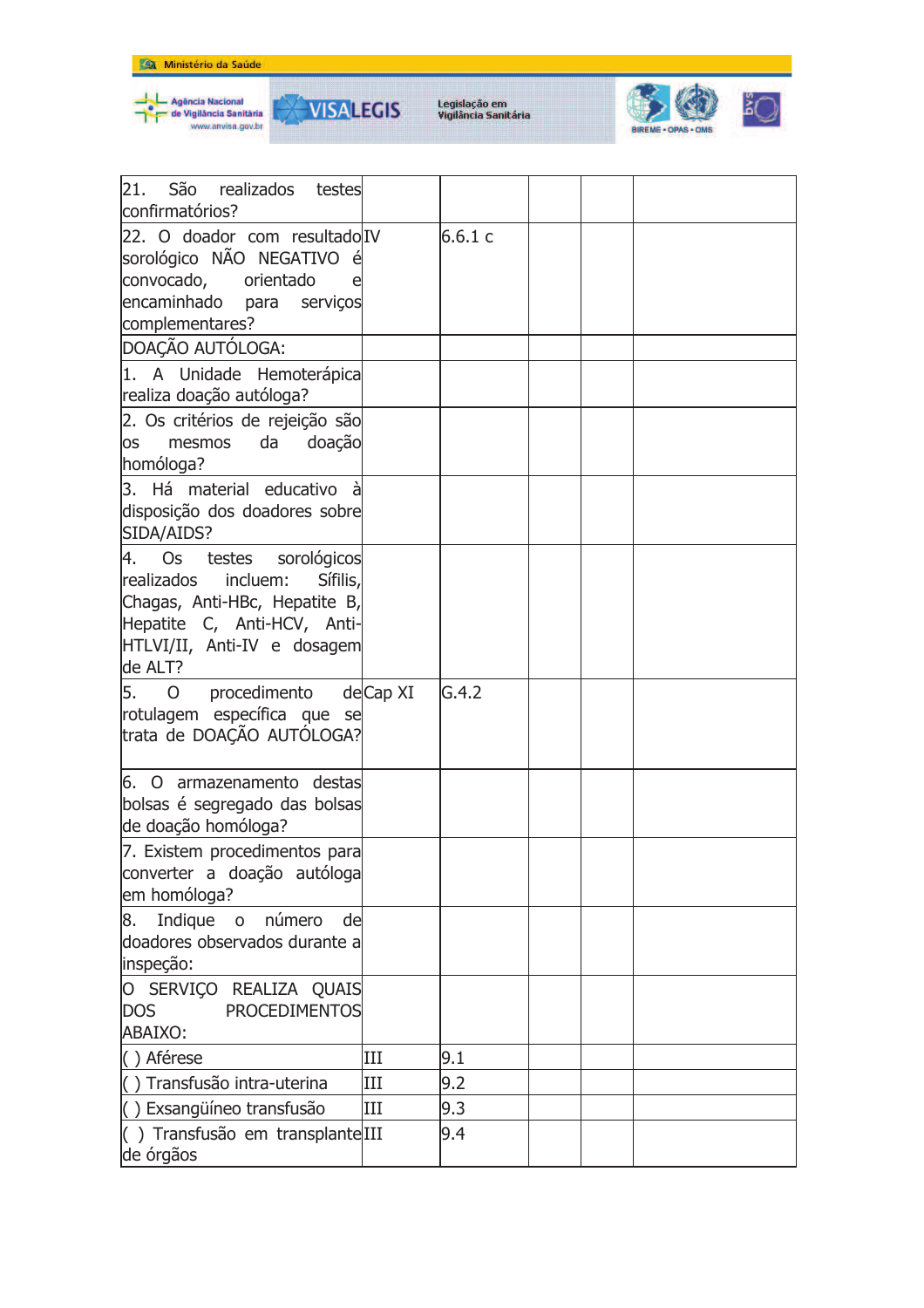

**VISALEGIS** 



| () Cribiologia                                             | III | 9.5 |  |  |
|------------------------------------------------------------|-----|-----|--|--|
| () Transfusão autóloga                                     | III | 9.6 |  |  |
| () Transfusão em residência                                | Ш   | 9.7 |  |  |
| EXAMES LABORATORIAIS NO                                    |     |     |  |  |
| <b>SANGUE DO DOADOR</b>                                    |     |     |  |  |
| 1. É realizado em todas as IV                              |     | 1   |  |  |
| lunidades<br>coletadas                                     |     |     |  |  |
| determinação ABO, do tipo Rh                               |     |     |  |  |
| (D), do antígeno fraco (D) nas                             |     |     |  |  |
| Rh (D) negativo?                                           |     |     |  |  |
| 2. Testa-se<br>glóbulosIV<br><b>OS</b>                     |     | 2.1 |  |  |
| vermelhos do doador com<br>soros reativos anti A, Anti B e |     |     |  |  |
| anti A,B?                                                  |     |     |  |  |
| 3. São utilizados para tipagem                             |     |     |  |  |
| direta dois soros de cada                                  |     |     |  |  |
| especificidade (anti A, anti B e                           |     |     |  |  |
| A,B) de procedências<br>anti                               |     |     |  |  |
| diferentes?                                                |     |     |  |  |
| 4. A tipagem reversa                                       | éIV | 2.1 |  |  |
| realizada testando o soro ou                               |     |     |  |  |
| plasma com suspensão<br>de<br>glóbulos<br>vermelhos        |     |     |  |  |
| conhecidos: A 1 B                                          |     |     |  |  |
| 5. A tipagem do fator Rh (D) élIV                          |     | 3.2 |  |  |
| realizada com soro anti<br>$\overline{D}$                  |     |     |  |  |
| albuminoso, acompanhada do                                 |     |     |  |  |
| soro controle Rh?                                          |     |     |  |  |
| 6. São utilizados dois soros                               |     |     |  |  |
| para anti D e controle Rh de                               |     |     |  |  |
| procedências diferentes?                                   |     |     |  |  |
| São<br><b>Rh</b><br>negativosIV<br>7.<br><b>OS</b>         |     | 3.3 |  |  |
| confirmados<br>testes<br>em                                |     |     |  |  |
| separados excluindo o antígeno<br>D fraco?                 |     |     |  |  |
| reagentes<br>utilizados<br>8. Os                           |     |     |  |  |
| estão dentro do prazo de                                   |     |     |  |  |
| validade<br>recomendado<br>pelo                            |     |     |  |  |
| fabricante?                                                |     |     |  |  |
| 9. Os reagentes são utilizados                             |     |     |  |  |
| de acordo com a capacidade de                              |     |     |  |  |
| perfomance estabelecida pelos                              |     |     |  |  |
| fabricantes?                                               |     |     |  |  |
| são<br>10.<br>Os<br>reagentes                              |     |     |  |  |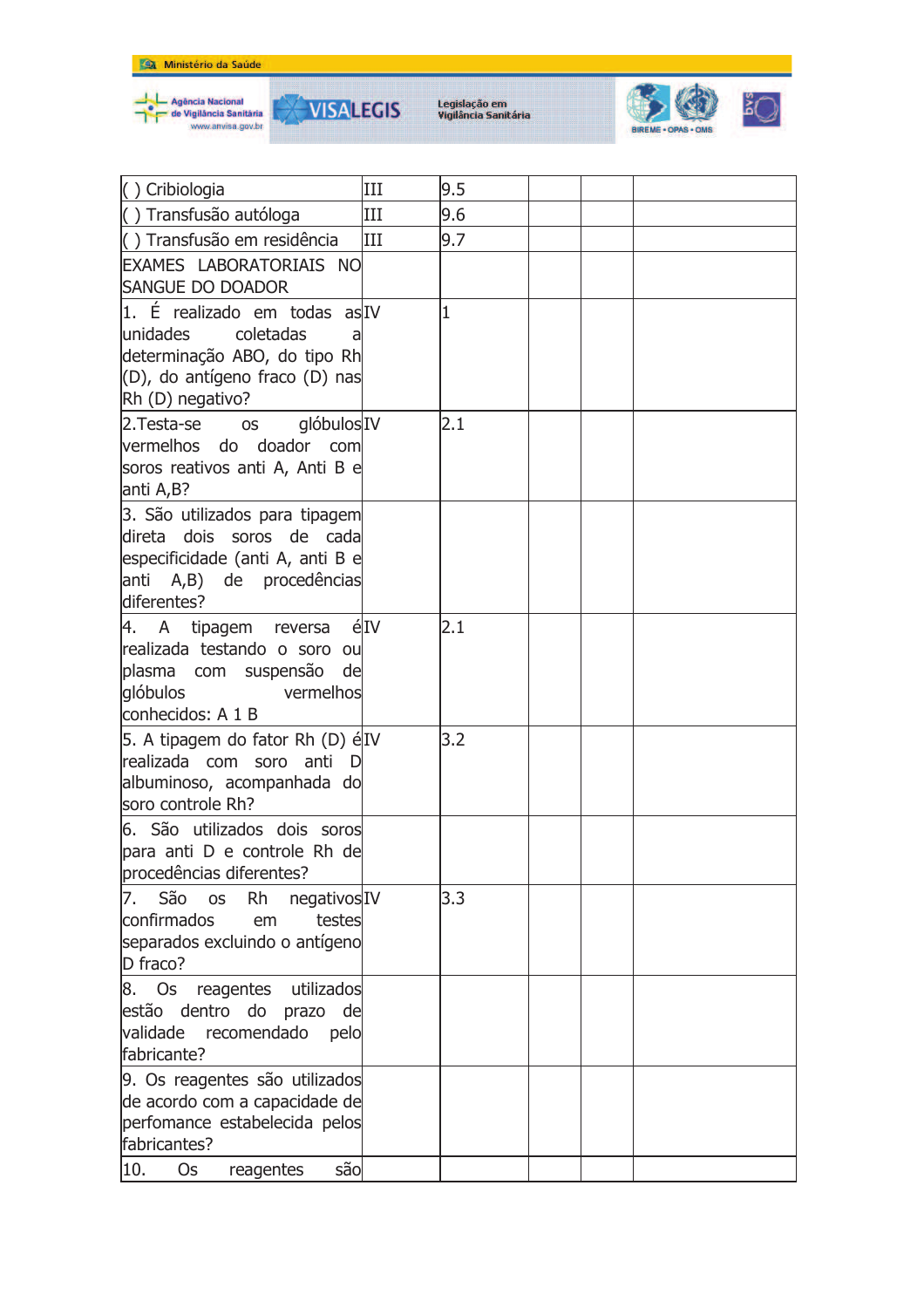







| estocados em<br>geladeiras<br>específicas e com controle de |     |  |  |
|-------------------------------------------------------------|-----|--|--|
| temperatura?                                                |     |  |  |
| $ 11\rangle$<br>de<br>Existe<br>controle                    |     |  |  |
| qualidade dos reagentes<br>el el                            |     |  |  |
| registro dos resultados?                                    |     |  |  |
| AUTOMATIZAÇÃO<br><b>DOS</b>                                 |     |  |  |
|                                                             |     |  |  |
| <b>EXAMES ABO E Rh</b>                                      |     |  |  |
| 1. Se o serviço realiza os                                  |     |  |  |
| exames ABO e Rh em sistema                                  |     |  |  |
| automatizado, descreva                                      |     |  |  |
| nome e modelo do aparelho                                   |     |  |  |
| em Comentários.                                             |     |  |  |
| PESQUISA DE ANTICORPOS                                      |     |  |  |
| <b>IRREGULARES NO SANGUE DO</b>                             |     |  |  |
|                                                             |     |  |  |
| <b>DOADOR</b>                                               |     |  |  |
| 1. É realizada a pesquisa de IV                             | 5.1 |  |  |
| anticorpos<br>irregulares                                   |     |  |  |
| utilizando glóbulos vermelhos                               |     |  |  |
| fenotipados?                                                |     |  |  |
| 2. Qual o destino dado às                                   |     |  |  |
| unidades em que<br>foram                                    |     |  |  |
|                                                             |     |  |  |
| detectados<br>anticorpos                                    |     |  |  |
| irregulares? Indicar<br>em                                  |     |  |  |
| Comentários.                                                |     |  |  |
| TESTES SOROLÓGICOSIV                                        | 6   |  |  |
| OBRIGATÓRIOS<br><b>PARA</b><br>AS                           |     |  |  |
| DOENÇAS: Sífilis, Chagas,                                   |     |  |  |
| Hepatite B, Hepatite<br>- C.                                |     |  |  |
| SIDA/AIDS, HTLV-I/II-Tabela                                 |     |  |  |
| abaixo:                                                     |     |  |  |
|                                                             |     |  |  |
| 1. Todas as unidades coletadas IV                           | 6.1 |  |  |
| são testadas individualmente?                               |     |  |  |
| 2. A amostra é coletada em:                                 |     |  |  |
|                                                             |     |  |  |
| tubo seco $()$                                              |     |  |  |
|                                                             |     |  |  |
| tubo com anticoagulante ()                                  |     |  |  |
| 3.<br>$\overline{O}$<br>tubo<br>da<br>amostra<br>é          |     |  |  |
| etiquetado:                                                 |     |  |  |
|                                                             |     |  |  |
| $-$ na sala de coleta ()                                    |     |  |  |
|                                                             |     |  |  |
|                                                             |     |  |  |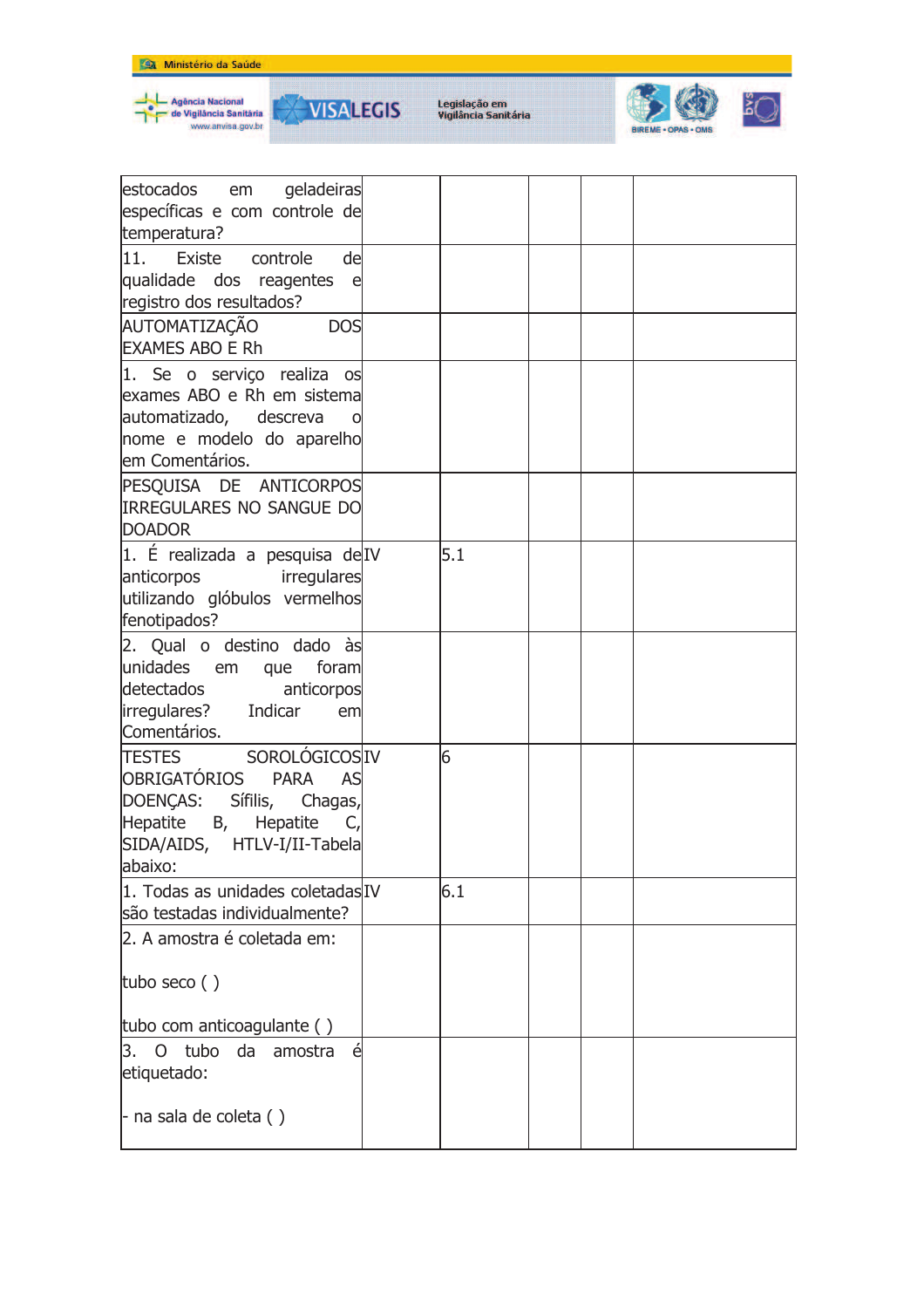



**VISALEGIS** 



| - laboratório ()                         |      |       |  |  |
|------------------------------------------|------|-------|--|--|
| $\vert$ - outros ()                      |      |       |  |  |
| 4. Para as amostras reagentes            |      |       |  |  |
| inconclusivas<br>sãol<br>ou              |      |       |  |  |
| realizadas:                              |      |       |  |  |
|                                          |      |       |  |  |
| () repetição em duplicata                |      |       |  |  |
| $( )$ repetição isolada                  |      |       |  |  |
| () outras. Descrever                     |      |       |  |  |
| 5. Verificar quantas amostras            |      |       |  |  |
| são testadas por mês:                    |      |       |  |  |
| 6. A etiquetagem dos tubos               |      |       |  |  |
| das amostras é:                          |      |       |  |  |
|                                          |      |       |  |  |
|                                          |      |       |  |  |
| $\vdash$ manual ()                       |      |       |  |  |
|                                          |      |       |  |  |
| $-$ impressa ()                          |      |       |  |  |
| $\vert$ - código de barra ()             |      |       |  |  |
|                                          |      |       |  |  |
| $\vdash$ outras () especifique           |      |       |  |  |
| 7. Para Doença de Chagas são IV          |      | 6.2   |  |  |
| realizadas<br>dois                       |      |       |  |  |
| pelo<br>menos                            |      |       |  |  |
| testes<br>princípios<br>com              |      |       |  |  |
| diferentes?                              |      |       |  |  |
| 8. São realizados testes para            |      |       |  |  |
| Hepatite B e C? Indicar os               |      |       |  |  |
| métodos<br>laboratoriais<br>em           |      |       |  |  |
| Comentários                              |      |       |  |  |
| 9. É realizada a dosagem de IV           |      | 6.2   |  |  |
| TGP/ALT?                                 |      |       |  |  |
| 10. É realizado teste para <sup>TV</sup> |      | 6.2   |  |  |
| Sífilis? Indicar a metodologia           |      |       |  |  |
| em Comentários                           |      |       |  |  |
| É<br>11.<br>realizado teste paralIV      |      | 6.2   |  |  |
| pesquisa de Anti-HBc?                    |      |       |  |  |
| 12. É realizado teste para <sup>TV</sup> |      | 6.2   |  |  |
| pesquisa de anti HTLV-I/II               |      |       |  |  |
| 13. Realiza teste para Malária? IV       |      | 6.4.1 |  |  |
| Qual o método?                           |      |       |  |  |
| 14.<br>Realiza<br>pesquisa               | deIV | 6.4.2 |  |  |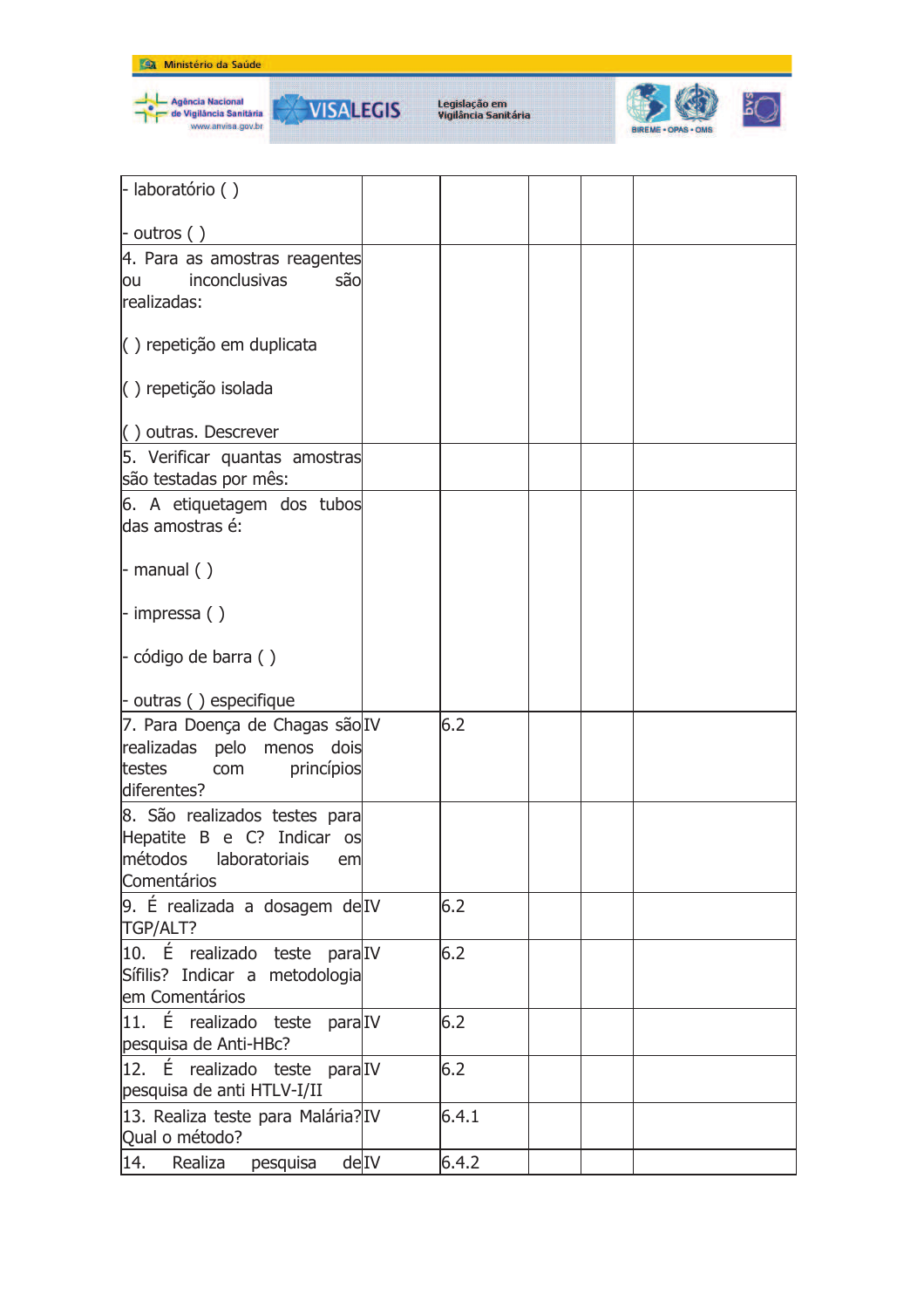







| hemoglobinas anormais?                                                                                                                                |       |  |  |
|-------------------------------------------------------------------------------------------------------------------------------------------------------|-------|--|--|
| 15. Realiza teste de falcização?<br>Qual o método?                                                                                                    |       |  |  |
| 16. Realiza Eletroforese de Hb?                                                                                                                       |       |  |  |
| Qual o método?                                                                                                                                        |       |  |  |
| 17. A pipetagem dos soros é<br>feita:                                                                                                                 |       |  |  |
| - Diretamente com a boca $( )$                                                                                                                        |       |  |  |
| $\vert$ - Pipetador manual ()                                                                                                                         |       |  |  |
| - Pipetador automático ()                                                                                                                             |       |  |  |
| 18. Qual o destino dado ao<br>material contaminado?                                                                                                   |       |  |  |
| - Diretamente na pia $( )$                                                                                                                            |       |  |  |
| $\vert$ - Incinerador ()                                                                                                                              |       |  |  |
| - Autoclavado ()                                                                                                                                      |       |  |  |
| $-$ Lixo comum ()                                                                                                                                     |       |  |  |
| - Outros () especificar                                                                                                                               |       |  |  |
| 19. Verificar se utiliza técnica<br>de<br>radioimunoensaio.<br>Sel<br>afirmativo, como é feito o<br>descarte<br>do<br>material<br>contaminado (lixo)? |       |  |  |
| 20. Verificar como é feito o<br>dos<br>resultados<br>registro<br>dos<br>exames                                                                        |       |  |  |
| sorológicos                                                                                                                                           |       |  |  |
| - Sistema informatizado ()                                                                                                                            |       |  |  |
| - Sistema manual ()                                                                                                                                   |       |  |  |
| deIV<br>pesquisa<br>21.<br>Realiza<br>citomegalovírus?                                                                                                | 6.4.3 |  |  |
| 22. A Unidade Hemoterápica<br>possui soroteca?                                                                                                        |       |  |  |
| - Qual o volume aliquotado                                                                                                                            |       |  |  |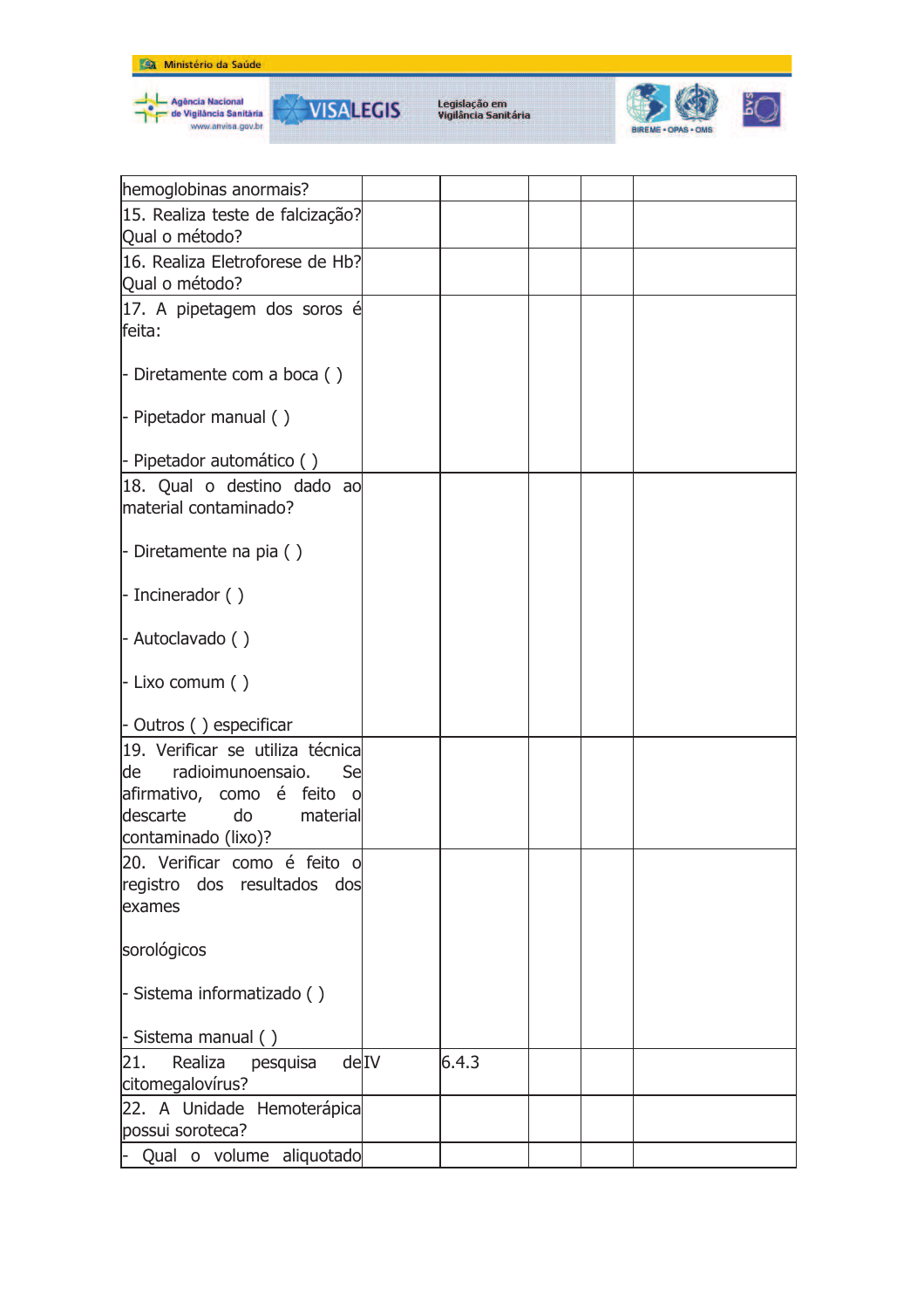

| para soroteca:                                                                                                                                 |     |  |  |
|------------------------------------------------------------------------------------------------------------------------------------------------|-----|--|--|
| $-0.5$ ml ()                                                                                                                                   |     |  |  |
| $-1,0$ ml ()                                                                                                                                   |     |  |  |
| $\vdash$ outros ()                                                                                                                             |     |  |  |
| Como são aliquotados os<br>soros para soroteca? Descrever                                                                                      |     |  |  |
| - Mantém registro controle de<br>soroteca? Especifique                                                                                         |     |  |  |
| - Ficam as alíquotas dos soros IV<br>dos doadores estocadas por,<br>pelo menos, 06 (seis) meses?<br>Se<br>período,<br>por outro<br>especificar | 6.5 |  |  |

Assinale na tabela abaixo, os equipamentos existentes na área de sorologia

| EQUIPAMENTO                  | QUANTIDADE | OBSERVAÇÕES |
|------------------------------|------------|-------------|
| Centrífuga de tubos          |            |             |
| Banho maria                  |            |             |
| Incubador                    |            |             |
| Lavadora                     |            |             |
| Leitora                      |            |             |
| Microscópio óptico comum     |            |             |
| Microscópio de fluorescência |            |             |
| Agitador tipo Kline          |            |             |
| Micropipetagem automática    |            |             |
| Pipetadores automáticos      |            |             |
| Balança analítica            |            |             |
| Estufa                       |            |             |
| Geladeira                    |            |             |
| Freezer                      |            |             |
| Auto analizador              |            |             |
| Sistema de informática       |            |             |
| Outros-especificar           |            |             |

Especifique de acordo com a tabela abaixo os exames realizados na triagem sorológicas para as patologias determinadas nas normas técnicas e o número de reações realizadas para cada uma delas.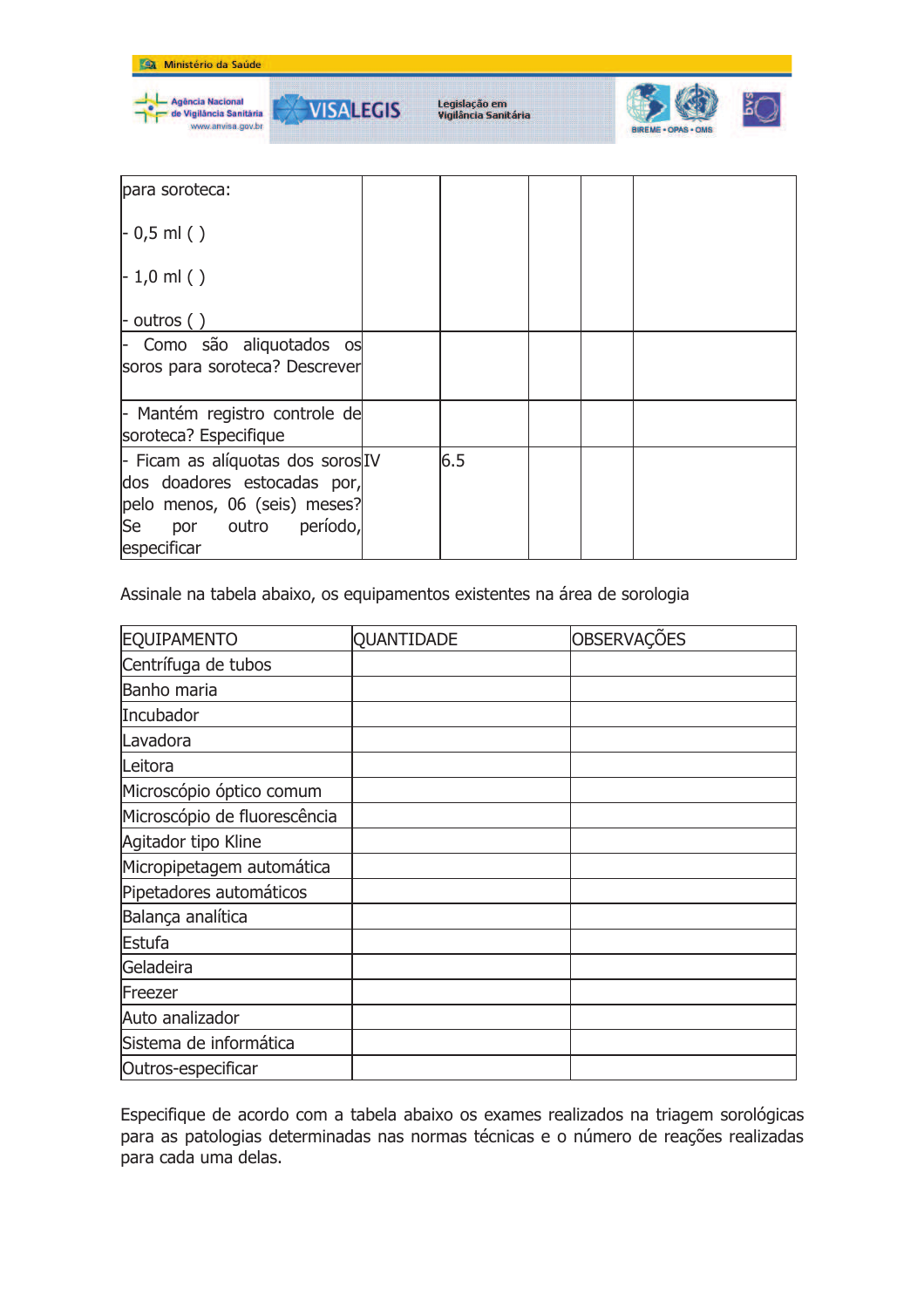



**VISALEGIS** 



| Triagem                                                      |              | Realiza sim 01 reação 02 reações 03 reações Testes |    |          |             |  |              |     |                    |
|--------------------------------------------------------------|--------------|----------------------------------------------------|----|----------|-------------|--|--------------|-----|--------------------|
| sorológica                                                   | lou não      | específica                                         |    |          | específicas |  | específicas  |     | confirmatórios     |
| para:                                                        |              |                                                    |    |          |             |  |              |     | sim ou não         |
| <b>HIV</b>                                                   |              |                                                    |    |          |             |  |              |     |                    |
| HTLV/II                                                      |              |                                                    |    |          |             |  |              |     |                    |
| Hepatite B                                                   |              |                                                    |    |          |             |  |              |     |                    |
| Hepatite C                                                   |              |                                                    |    |          |             |  |              |     |                    |
| Anti-HBc                                                     |              |                                                    |    |          |             |  |              |     |                    |
| <b>ALT</b>                                                   |              |                                                    |    |          |             |  |              |     |                    |
| Chagas                                                       |              |                                                    |    |          |             |  |              |     |                    |
| Sífilis                                                      |              |                                                    |    |          |             |  |              |     |                    |
| Malária                                                      |              |                                                    |    |          |             |  |              |     |                    |
| <b>ITEM</b>                                                  |              |                                                    |    | Portaria |             |  | <b>MSSim</b> | Não | <b>COMENTÁRIOS</b> |
|                                                              |              |                                                    |    | 1376     |             |  |              |     |                    |
|                                                              |              |                                                    |    | Cap      | Item        |  |              |     |                    |
| 23.Os testes são realizados nas amostras                     |              |                                                    |    |          |             |  |              |     |                    |
| coletadas por ocasião da doação?                             |              |                                                    |    |          |             |  |              |     |                    |
| DOS RESULTADOS SOROLÓGICOS                                   |              |                                                    |    |          |             |  |              |     |                    |
| 1. Como é descartado o sangue com IV                         |              |                                                    |    |          | 6.6.1       |  |              |     |                    |
| resultado                                                    | positivo?    | <b>Descrever</b>                                   | em |          |             |  |              |     |                    |
| Comentários                                                  |              |                                                    |    |          |             |  |              |     |                    |
| 2. Os doadores com resultados positivos IV                   |              |                                                    |    |          | 6.6.1       |  |              |     |                    |
| lsão<br>encaminhados                                         | convocados,  | orientados<br>serviços                             |    |          |             |  |              |     |                    |
| complementares de diagnóstico                                | para         |                                                    | e  |          |             |  |              |     |                    |
| tratamento                                                   |              |                                                    |    |          |             |  |              |     |                    |
| 3.Quantos encaminhamentos de doadores                        |              |                                                    |    |          |             |  |              |     |                    |
| oram observados durante a inspeção:                          |              |                                                    |    |          |             |  |              |     |                    |
| 4. Há registro dos resultados dos exames IV                  |              |                                                    |    |          | 6.6.1       |  |              |     |                    |
| realizados?                                                  |              |                                                    |    |          |             |  |              |     |                    |
| <b>TESTES AUTOMATIZADOS</b>                                  |              |                                                    |    |          |             |  |              |     |                    |
| 1. Os equipamentos automatizados estão IV                    |              |                                                    |    |          | 6.6.1       |  |              |     |                    |
| funcionando                                                  | de<br>acordo | com                                                | as |          |             |  |              |     |                    |
| especificações técnicas dos fabricantes?                     |              |                                                    |    |          |             |  |              |     |                    |
| 2. Os exames são repetidos antes do                          |              |                                                    |    |          |             |  |              |     |                    |
| resultado final ser emitido?                                 |              |                                                    |    |          |             |  |              |     |                    |
| 3. Os exames são realizados em áreas                         |              |                                                    |    |          |             |  |              |     |                    |
| separadas                                                    | da           | preparação                                         | de |          |             |  |              |     |                    |
| componentes?                                                 |              |                                                    |    |          |             |  |              |     |                    |
| LISTE TODOS OS EXAMES/TESTES QUE<br><b>FORAM OBSERVADOS:</b> |              |                                                    |    |          |             |  |              |     |                    |
|                                                              |              |                                                    |    |          |             |  |              |     |                    |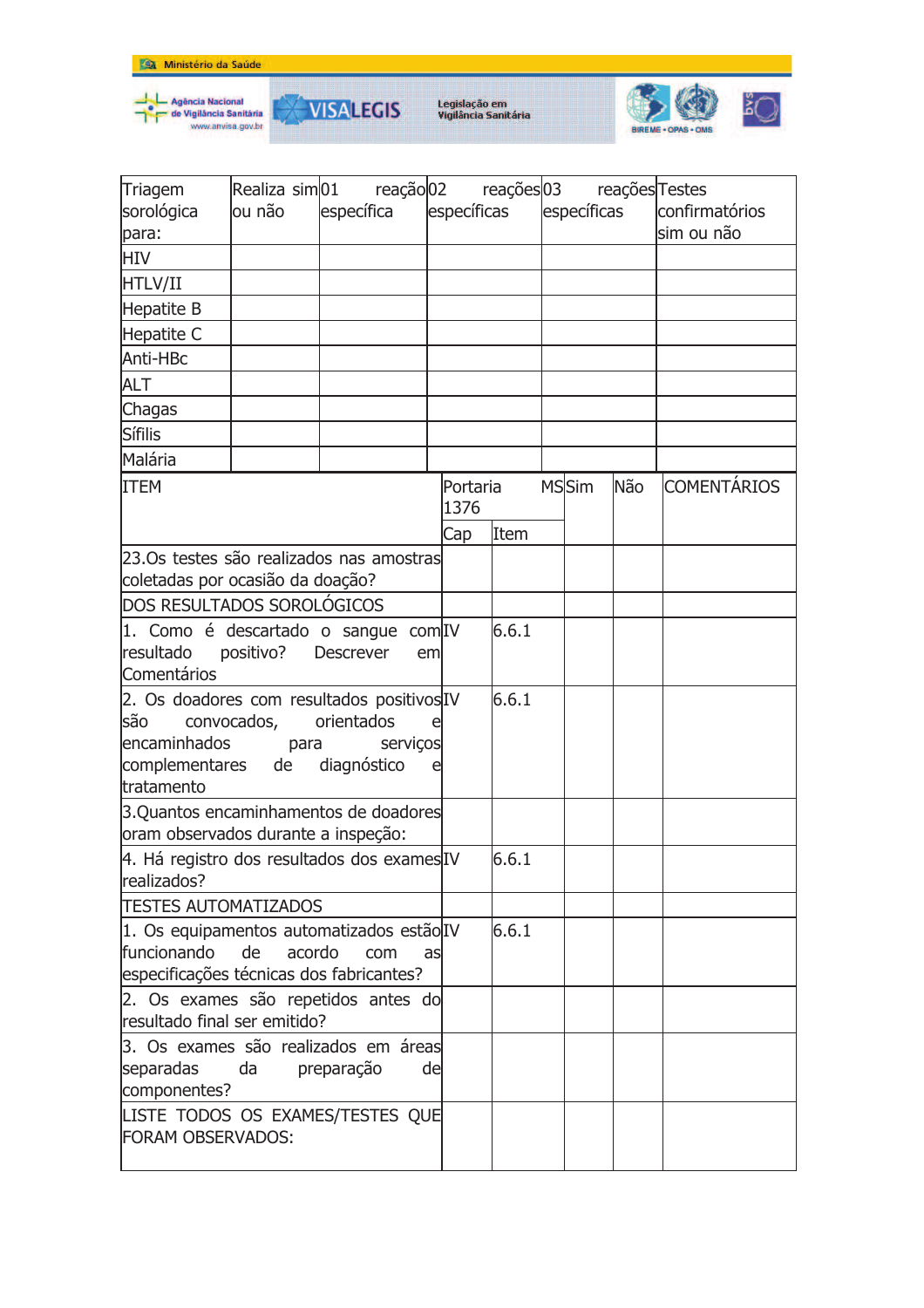| Ministério da Saúde                                                                                              |                                       |  |
|------------------------------------------------------------------------------------------------------------------|---------------------------------------|--|
| <b>Agência Nacional</b><br><b>VISALEGIS</b><br>de Vigilância Sanitária<br>www.anvisa.gov.br                      | Legislação em<br>Vigilância Sanitária |  |
| $()$ ABO e Rh                                                                                                    |                                       |  |
| () automatizado                                                                                                  |                                       |  |
| $( )$ microplaca                                                                                                 |                                       |  |
| $()$ tubo                                                                                                        |                                       |  |
| () lâmina                                                                                                        |                                       |  |
| Sorologia                                                                                                        |                                       |  |
| $( )$ HBsAg                                                                                                      |                                       |  |
| $( )$ Anti-HBc                                                                                                   |                                       |  |
| () Anti-HCV                                                                                                      |                                       |  |
| () Dosagem ATL/TGP                                                                                               |                                       |  |
| () Anti-HIV                                                                                                      |                                       |  |
| () Anti-HLTVI/II                                                                                                 |                                       |  |
| () Sífilis                                                                                                       |                                       |  |
| $( )$ Chagas                                                                                                     |                                       |  |
| EXAMES SOROLÓGICOS REALIZADOS<br>POR LABORATÓRIOS CONTRATADOS                                                    |                                       |  |
| 1. Foi<br>apresentado o contrato<br>de<br>prestação de serviços?                                                 |                                       |  |
| 2. Identifique o Laboratório contratado<br>com: nome, razão social, responsável<br>técnico, endereço e telefone. |                                       |  |
| 3. O laboratório possui Alvará<br>de<br>Funcionamento expedido pela VISA?                                        |                                       |  |
| 4. Há no contrato, especificações sobre<br>quais e quantos exames sorológicos são<br>realizados em cada amostra? |                                       |  |
| 5. Os exames sorológicos são aqueles<br>determinados pela Portaria M.S.1376?                                     |                                       |  |
| 6.Os resultados sorológicos são enviados<br>por escrito?                                                         |                                       |  |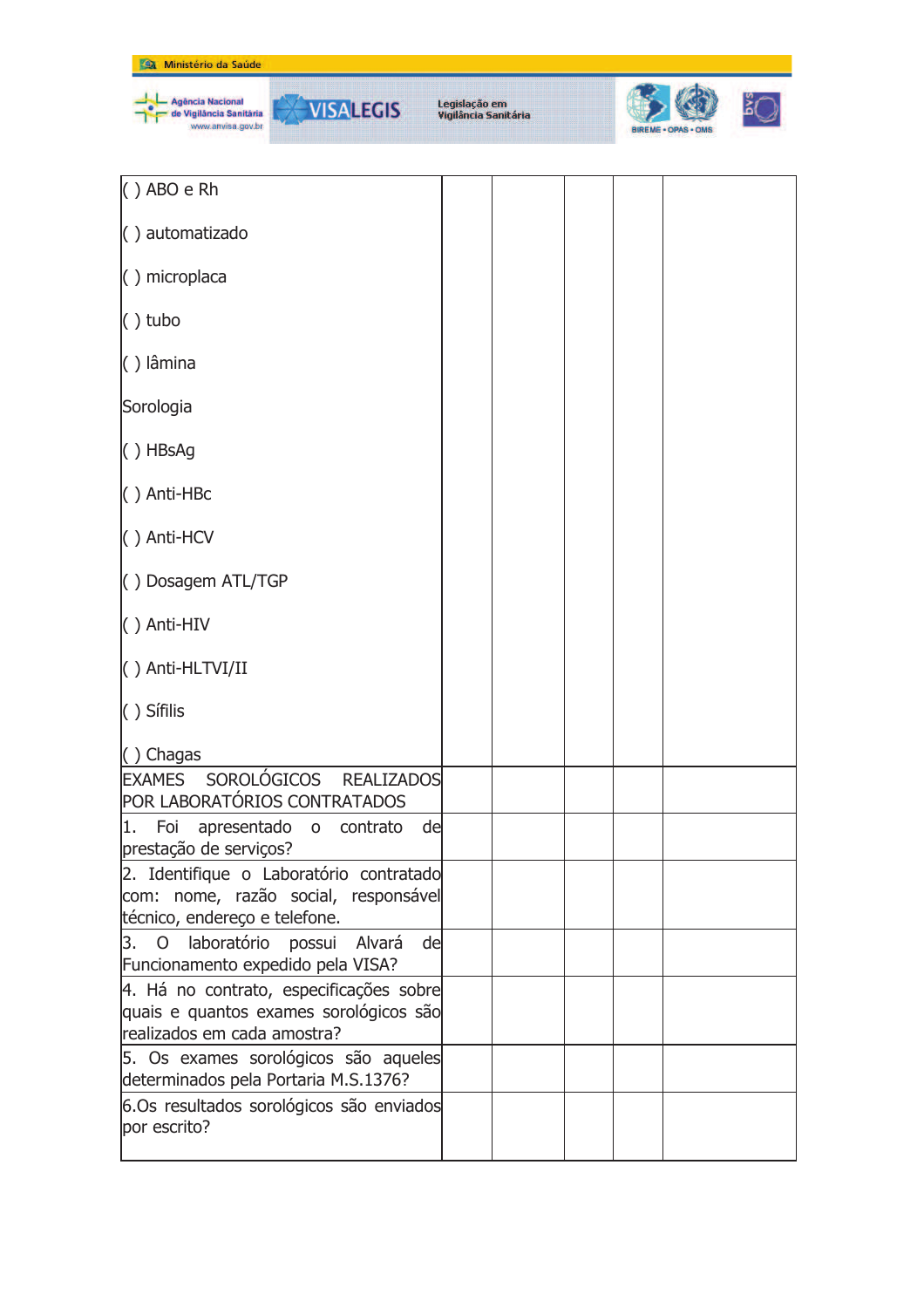



**VISALEGIS** 



| () carta/correio                                                                                                    |    |                      |  |  |
|---------------------------------------------------------------------------------------------------------------------|----|----------------------|--|--|
| $\langle$ ) carta/malote                                                                                            |    |                      |  |  |
| $( )$ carta/sedex $( )$ fax                                                                                         |    |                      |  |  |
| 7. Os resultados sorológicos<br>ficam                                                                               |    |                      |  |  |
| arquivados na Unidade Hemoterápica?                                                                                 |    |                      |  |  |
| IDENTIFICAÇÃO E ROTULAGEM<br>DA<br>UNIDADE DE SANGUE<br>E<br><b>SEUS</b><br><b>COMPONENTES</b>                      |    |                      |  |  |
| Normas Gerais                                                                                                       |    |                      |  |  |
| 1. Estão o rótulo, e as etiquetas V<br>firmemente aderidas sobre o rótulo da<br>bolsa plástica?                     |    | 1.1                  |  |  |
| 2. As anotações feitas à mão são V<br>realizadas com tinta permanente atóxica<br>e à prova d'água?                  |    | 1.2                  |  |  |
| 3. A Unidade contém mais que um rótulo V<br>este não está sobreposto<br>às<br>le<br>informações existentes?         |    | 1.3                  |  |  |
| 4. A rechecagem da rotulagem<br>realizada por duas pessoas diferentes?                                              | éV | 1.4                  |  |  |
| IDENTIFICAÇÃO DA UNIDADE<br><b>DEV</b><br><b>SANGUE</b>                                                             |    |                      |  |  |
| 1. A identificação permite que a unidadeV<br>seja acompanhada desde sua obtenção<br>até o fim do ato transfusional? |    | 2.1                  |  |  |
| 2. É a identificação realizada por sistemaV<br>Inumérico ou alfanumérico?                                           |    | 2.2                  |  |  |
| 3. Foi observado rasuras na bolsaV<br>primária e/ou satélite?                                                       |    | 2.3                  |  |  |
| CONTEÚDO DO RÓTULO NA FASE DEV<br><b>COLETA:</b>                                                                    |    | 3                    |  |  |
| 1. Contém o rótulo aposto além dalV<br>unidade de sangue ou componente os<br>dados abaixo?                          |    | 3.1.1<br>al<br>3.1.5 |  |  |
| () Nome e endereço da insituição<br>coletora                                                                        |    |                      |  |  |
| $\left( \right)$ Nome e volume do produto coletado                                                                  |    |                      |  |  |
| Identificação<br>numérica<br>ou                                                                                     |    |                      |  |  |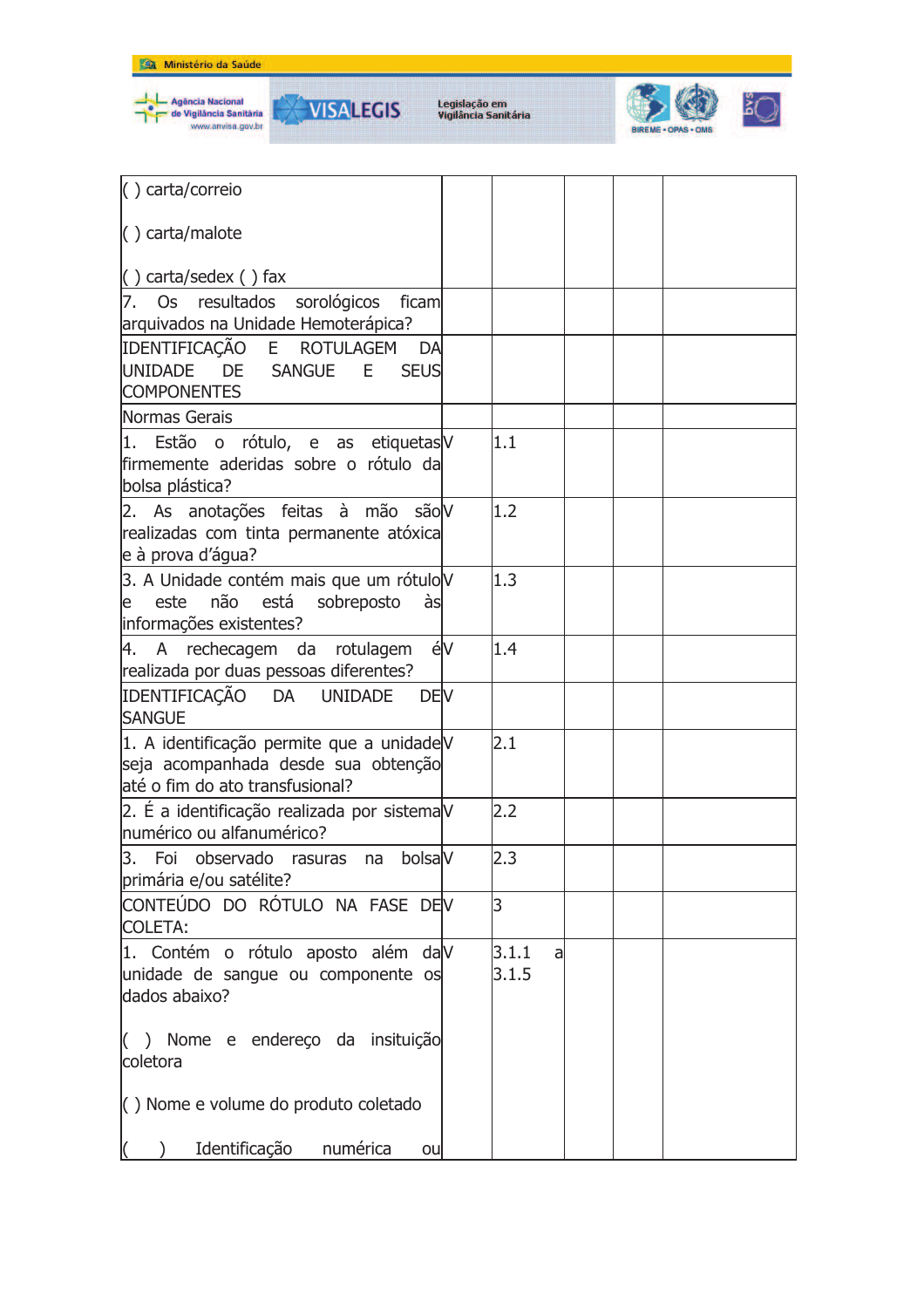



**VISALEGIS** 



| alfanumérica                                                                                                                                                     |   |                     |  |  |
|------------------------------------------------------------------------------------------------------------------------------------------------------------------|---|---------------------|--|--|
| $\left( \ \right)$ Nome e quantidade do anticoagulante                                                                                                           |   |                     |  |  |
| () Data da coleta<br>CONTEÚDO DO RÓTULO NA FASE DEV                                                                                                              |   | 4                   |  |  |
| <b>LIBERAÇÃO</b>                                                                                                                                                 |   |                     |  |  |
| 1. Além dos dados acima deve conter:                                                                                                                             | V | 4.1 a 4.4           |  |  |
| $\left( \ \right)$ Temperatura para estocagem                                                                                                                    |   |                     |  |  |
| () Data de validade do produto e horário<br>de aplicação                                                                                                         |   |                     |  |  |
| $( )$ O grupo ABO e o tipo Rh $( D )$                                                                                                                            |   |                     |  |  |
| () O resultado dos testes sorólogicos<br>individuais                                                                                                             |   |                     |  |  |
| 2. O rótulo contém a inscrição "não<br>adicionar medicamentos"                                                                                                   |   |                     |  |  |
| <b>DEV</b><br><b>RÓTULO</b><br><b>CONTEUDO</b><br>D <sub>O</sub><br>PREPARAÇÕES ESPECIAIS - PLAQUETAS<br>E CRIOPRECIPITADOS LIBERADOS EM<br><b>FORMA DE POOL</b> |   | 6                   |  |  |
| 1. Além das especificações acima devemV<br>conter:                                                                                                               |   | 6.1.1<br>a<br>6.1.7 |  |  |
| $( )$ Nome do componente                                                                                                                                         |   |                     |  |  |
| $\left( \right)$ Indicação de que se trata de pool                                                                                                               |   |                     |  |  |
| () Número de unidades que compõem o<br>pool                                                                                                                      |   |                     |  |  |
| () Número ou alfanumérico único que<br>identifique o pool e ou o número das<br>unidades individuais que o compõem                                                |   |                     |  |  |
| $($ ) Grupo ABO e Rh $(D)$ de todas as<br>unidades que compõem o pool                                                                                            |   |                     |  |  |
| $\vert$ ) Data e horário de validade do pool                                                                                                                     |   |                     |  |  |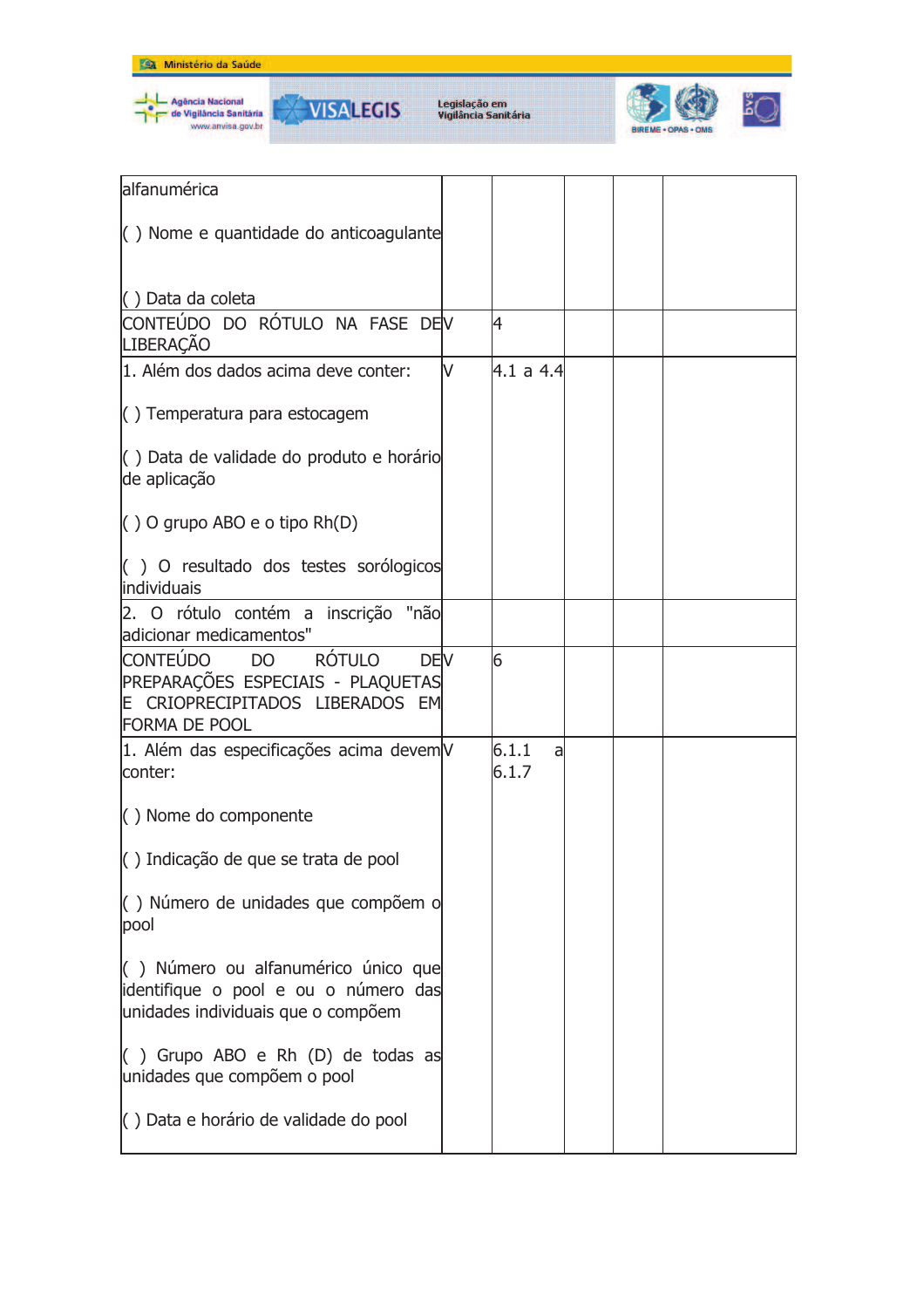







| () Resultado dos testes sorológicos                                                                                                                      |       |  |  |
|----------------------------------------------------------------------------------------------------------------------------------------------------------|-------|--|--|
| () Volume aproximado do produto                                                                                                                          |       |  |  |
| CONDIÇÕES DE PREPAROVI<br><b>DAS</b><br>ESTOCAGEM, TRANSPORTE E VALIDADE<br>DO SANGUE E SEUS COMPONENTES                                                 |       |  |  |
| 1. O procedimento garante a esterilidade, VI<br>apirogenemia<br>e —<br>atoxicidade<br>do<br>componente?                                                  | 1.1.1 |  |  |
| 2. É utilizado o sistema fechado nos VI<br>métodos de transferência?                                                                                     | 1.1.2 |  |  |
| - As bolsas são fracionadas após a coleta?                                                                                                               |       |  |  |
| - Quanto tempo após a coleta elas são<br>fracionadas?                                                                                                    |       |  |  |
| - Em que temperatura são mantidas?<br>Anotar                                                                                                             |       |  |  |
| - Onde ficam acondicionadas antes do<br>fracionamento?                                                                                                   |       |  |  |
| - Verificar se existem registros claros<br>sobre a entrada de bolsas para<br>O<br>fracionamento.                                                         |       |  |  |
| - As bolsas de sangue total são pesadas<br>antes do fracionamento?                                                                                       |       |  |  |
| - O fracionamento obedece ao volume de<br>sangue coletado?                                                                                               |       |  |  |
| 3. A rotação da centrífuga na primeira<br>fase (separação hemácias / plasma) é<br>sempre a mesma, todas as vezes em que<br>tal procedimento é realizado? |       |  |  |
| - O tempo de rotação é estritamente<br>obedecido?                                                                                                        |       |  |  |
| - As centrifugas são calibradas?                                                                                                                         |       |  |  |
| - Qual a frequência?                                                                                                                                     |       |  |  |
| Verificar<br>manutenção<br>se<br>existe<br>constante do equipamento:                                                                                     |       |  |  |
| Qual a frequência da visita<br>do<br>técnico:                                                                                                            |       |  |  |
| Existe prontidão no atendimento<br>dal<br>manutenção em caso de emergência?Sim<br>$( )$ Não $( )$                                                        |       |  |  |
| 4. Existe controles internos<br>para<br>a                                                                                                                |       |  |  |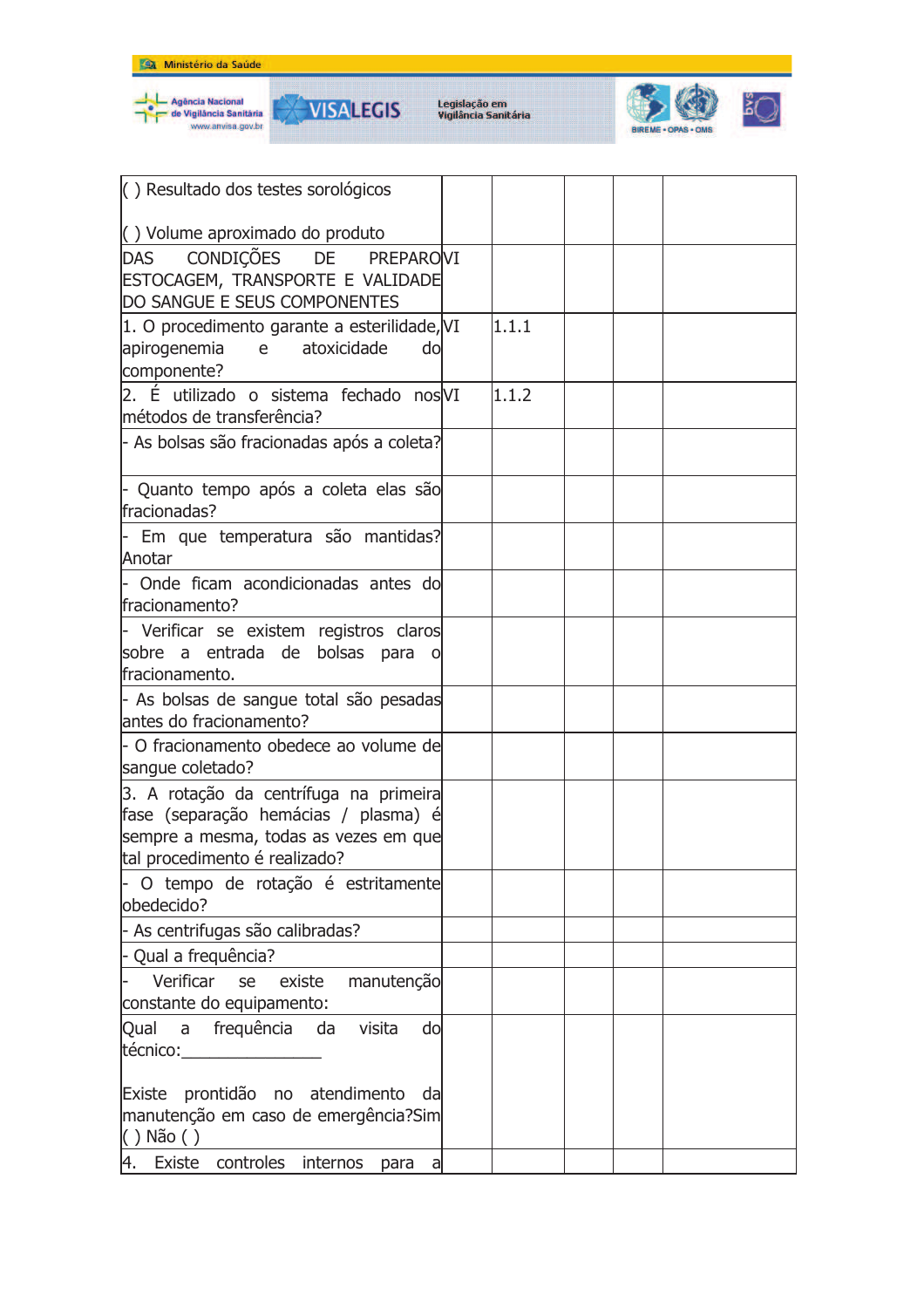









| validação das centrífugas?                              |       |  |  |
|---------------------------------------------------------|-------|--|--|
| 5. O balanceamento das centrifugas é                    |       |  |  |
| feito a cada uso?                                       |       |  |  |
| 6. Existe cuidado na retirada das bolsas                |       |  |  |
| da centrífuga, a fim de evitar a mistura?               |       |  |  |
| 7. As bolsas de sangue total ou de                      |       |  |  |
| qualquer<br>outro componente,<br>que                    |       |  |  |
| porventura apresentem rupturas<br>são                   |       |  |  |
| imediatamente descartadas?                              |       |  |  |
| 8. O descarte de bolsa é devidamente                    |       |  |  |
| registrado?                                             |       |  |  |
| 9. As bolsas com plasma são pesadas                     |       |  |  |
| para se identificar o volume de plasma                  |       |  |  |
| lexistente?                                             |       |  |  |
| 10. O volume final do concentrado de                    |       |  |  |
| plaquetas é controlado? Como?                           |       |  |  |
| 11. Quantos fracionamentos por vez um                   |       |  |  |
| funcionário pode controlar?                             |       |  |  |
| 12. Existe controle de qualidade que                    |       |  |  |
| realize testes em amostragens de bolsas?                |       |  |  |
|                                                         |       |  |  |
| 13. A amostragem para o controle de                     |       |  |  |
| qualidade é significativa?                              |       |  |  |
| 14. O<br>ambiente onde<br>ocorre<br>O                   |       |  |  |
| fracionamento é devidamente organizado                  |       |  |  |
| e limpo?                                                |       |  |  |
| 15. Existe controle sobre a variação da                 |       |  |  |
| temperatura das geladeiras<br>e<br>dos                  |       |  |  |
| freezers?                                               |       |  |  |
| 116. São feitas visitas técnicas rotineiras             |       |  |  |
| para a manutenção do funcionamento                      |       |  |  |
| dos freezers e geladeiras?                              |       |  |  |
| <b>PREPARO</b><br><b>DE</b><br><b>CONCENTRADO</b><br>DE |       |  |  |
| <b>HEMÁCIAS</b>                                         |       |  |  |
| 1. Os Concentrados de Hemácias são                      |       |  |  |
| preparados rotineiramente?                              |       |  |  |
| 2. Se preparadas em sistema aberto, o                   |       |  |  |
| prazo de validade não excede a 24 horas?                |       |  |  |
|                                                         |       |  |  |
| 3. Possuem hematócrito entre 70 e 80%? VI               | 1.3.3 |  |  |
|                                                         |       |  |  |
|                                                         |       |  |  |
| 4. Soluções aditivas são utilizadas após a              |       |  |  |
| retirada do plasma?                                     |       |  |  |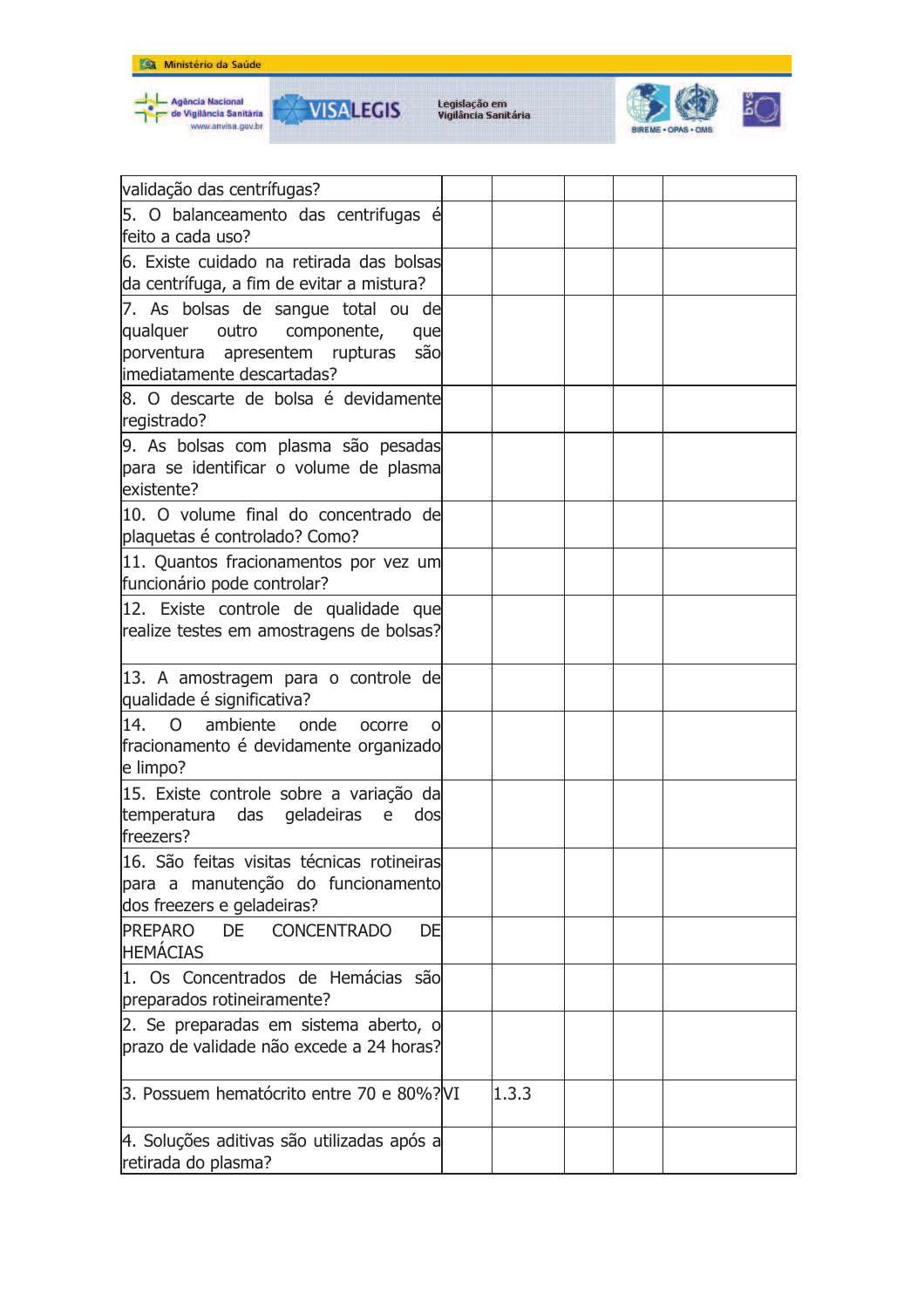







| 5. Se positivo o item acima, as plaquetas,<br>plasma<br>fresco congelado,<br>$\mathsf{e}% _{t}\left( t\right)$<br>ou<br>crioprecipitado são preparados em até 8<br>horas? |  |
|---------------------------------------------------------------------------------------------------------------------------------------------------------------------------|--|
| 6. Se negativo, em até 3 dias?                                                                                                                                            |  |
| <b>HEMÁCIAS</b><br><b>CONCENTRADO</b><br>CONGELADAS:                                                                                                                      |  |
| 1. O serviço prepara Concentrado de<br>Hemácias Congeladas?                                                                                                               |  |
| 2. Qual o método utilizado para<br>glicerilização? Descrever em comentários.                                                                                              |  |
| 3. As hemáceas são congeladas a 65ºC<br>ou menos?                                                                                                                         |  |
| <b>HEMÁCIAS</b><br><b>CONCENTRADO</b><br><b>DE</b><br>DEGLICEROLIZADAS:                                                                                                   |  |
| prepara hemácias<br>11.<br>0<br>serviço<br>deglicerolizadas?                                                                                                              |  |
| 2. A temperatura dos aparelhos utilizados<br>são monitorados e registrados?                                                                                               |  |
| 3.<br>concentrado de<br>hemáceas<br>$\overline{O}$<br>deglicerolizadas é levado<br>antes<br>da<br>transfusão?                                                             |  |
| 4. Após a deglicerolização as hemácias<br>são utilizadas em até 24 horas?                                                                                                 |  |
| 5. É garantida uma viabilidade de, pelo<br>menos, 70% das hemácias transfundidas<br>após 24 horas de transfusão?                                                          |  |
| 6. Estes parâmetros são observados nos<br>testes de controle de qualidade?                                                                                                |  |
| 7. São realizados testes de controle de<br>qualidade das hemácias deglicerolizadas?                                                                                       |  |
| 8. Os resultados dos controles de<br>qualidade ficam registrados e arquivados?                                                                                            |  |
| <b>HEMÁCIAS</b><br><b>CONCENTRADO</b><br><b>DE</b><br><b>DELEUCOCITADAS</b>                                                                                               |  |
| hemácias<br>O<br>11.<br>serviço<br>prepara<br>deleucocitadas?                                                                                                             |  |
| 2. Qual o método utilizado? Descrever                                                                                                                                     |  |
| 3. A delucocitação do concentrado de<br>hemácias é feita através de lavagens                                                                                              |  |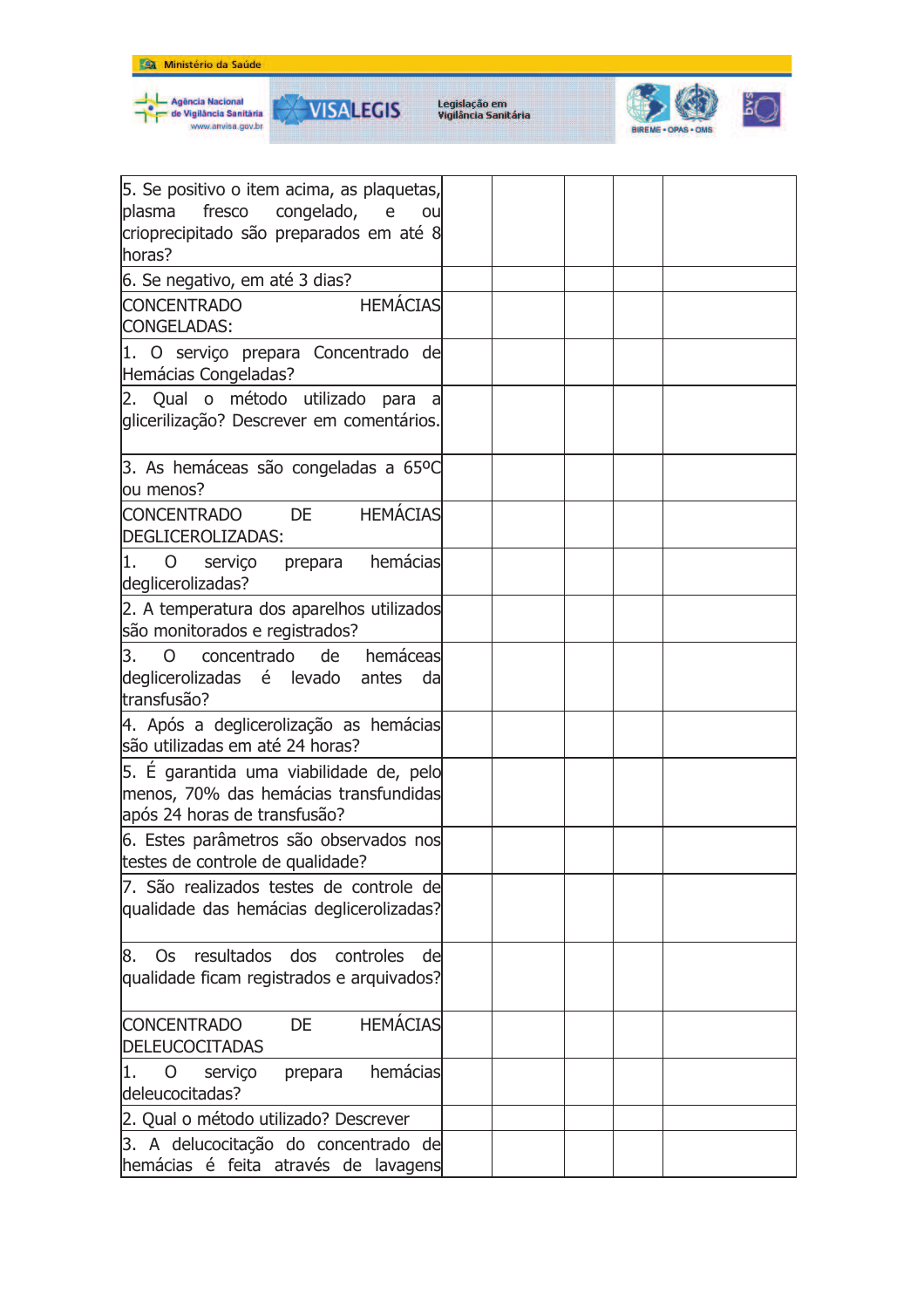



**VISALEGIS** 



| estéreis?                                             |  |
|-------------------------------------------------------|--|
| 4. O fluxo laminar está localizado num                |  |
| local limpo e desprovido de contaminação              |  |
| lestéreis?                                            |  |
| 5. São feitas mensurações de particulas               |  |
| do(s) fluxo(s) lamina(res) rotineiramente?            |  |
|                                                       |  |
| 6. A abertura do sistema é feita somente              |  |
| dentro do fluxo laminar?                              |  |
| 7. A solução fisiolósica com a qual se                |  |
| llavam as hemácias são estéreis?                      |  |
| 8. As lâminas cortantes com as quais são              |  |
| <b>realizadas</b><br>abertura<br>a<br>do<br>sistema   |  |
| (abertura de bolsas) são estéreis?                    |  |
| 9. A deleucocitação de hemácias é feita               |  |
| com filtros?                                          |  |
| 10. São feitas validações dos filtros?                |  |
| Existe<br>controle<br>de<br>11.<br>qualidade          |  |
| específico para os filtros de leucócitos?             |  |
| 12. Há controle de qualidade?                         |  |
| 13. Verificar os registros do controle de             |  |
| qualidade?                                            |  |
| <b>HEMÁCIAS IRRADIADAS:</b>                           |  |
| 1. São produzidas hemácias irradiadas?                |  |
| 2.<br>serviço possui Manual<br>$\mathsf{O}$<br>del    |  |
| Procedimentos específico para o preparo               |  |
| lde hemácias irradiadas?                              |  |
| 3. Os funcionários são treinados<br>e                 |  |
| capacitados para o procedimento?                      |  |
| 4. Há registro destes treinamentos?                   |  |
| 5. Há manutenção dos equipamentos de                  |  |
| irradiação?                                           |  |
| 6.<br><b>Todos</b><br>são<br>componentes<br><b>OS</b> |  |
| rotulados<br>permanentemente<br>como:                 |  |
| <b>IRRADIADOS</b>                                     |  |
| DEFINIÇÕES: Plasma Fresco Congelado                   |  |
| (PFC): é aquele obtido de um único                    |  |
| doador e deve ser separado dos                        |  |
| eritrócitos e congelado a menos 18ºC ou               |  |
| menos, até 8 horas após a coleta.                     |  |
| Plasma Comum (PC): é aquele plasma                    |  |
| depletado de fatoreslábeis, por retirada              |  |
| de crioprecipitado do PFC, ou PFC que                 |  |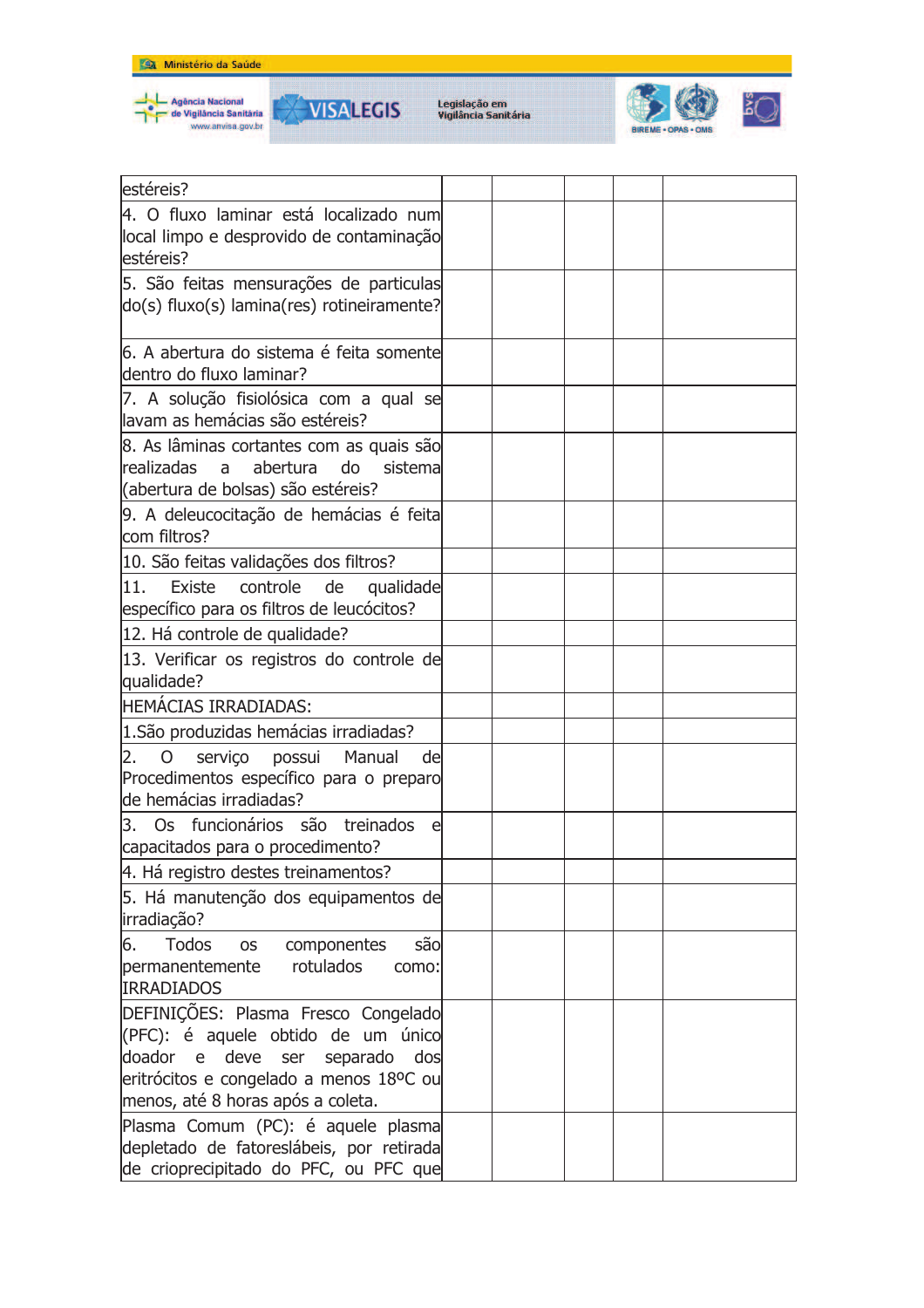

| tenha atingido 1 (um) ano de estocagem<br>em condições apropriadas.                                                                                                                                                                                                                                                                                                                                |    |                |   |  |
|----------------------------------------------------------------------------------------------------------------------------------------------------------------------------------------------------------------------------------------------------------------------------------------------------------------------------------------------------------------------------------------------------|----|----------------|---|--|
| Crioprecipitado:<br>porção<br>plasmática<br>insolúvel a frio, processada a partir do<br>descongelamento do PFC entre 1 a 6°,<br>centrifugação<br>Concentrado<br>de<br>em<br>plaquetas (CP) é a suspensão<br>de<br>plaquetas em plasma, obtida a partir de<br>uma unidade de sangue total (exceto<br>preparado por aférese) coletada em até 8<br>horas e mantida em temperatura entre 20<br>e 24°C. |    |                |   |  |
| Concentrado de hemácias congeladas /<br>descongeladas /deglicerolizadas:<br>$E_{\perp}$<br>concentrado de hemácias estocadas,<br>congeladas a temperaturas ótimas para<br>este fim, na presença de um agente<br>protetor, o qual é removido por lavagem<br>lantes da infusão                                                                                                                       |    |                |   |  |
| 1.0 PFC e o CRIO, são descongelado em VI<br>banho-maria, em temperatura que não<br>excede a 37ºC e a bolsa está protegida<br>de forma que equipo não entre em<br>contato com a água?                                                                                                                                                                                                               |    | 1.5.3<br>1.5.6 | e |  |
| 2. As unidades de Crio, ou pelo menosVI<br>75% delas possuem 80 ou mais unidades<br>internacionais de fator VIII?                                                                                                                                                                                                                                                                                  |    | 1.7.7          |   |  |
| 3. As unidades de Concentrado deVI<br>Plaquetas, ou pelo menos 75% delas<br>possuem em seu último dia de estocagem<br>lou no momento do uso, no mínimo, 5,5 x<br>10 10 ou mais plaquetas?                                                                                                                                                                                                          |    | 1.8.3          |   |  |
| 4. O pH do Concentrado de Plaquetas éVI<br>mantido acima de 6,0 nas unidades<br>testadas no último dia de estocagem<br>permitido para o produto?                                                                                                                                                                                                                                                   |    | 1.8.4          |   |  |
| 5. Os Concentrados de Granulócitos, ou VI<br>pelo menos 75% deles devem conter, no<br>mínimo, 1,0x10 10 granulócitos.                                                                                                                                                                                                                                                                              |    | 1.9.2          |   |  |
| 6. As hemácias são congeladas em até 6VI<br>dias após a coleta?                                                                                                                                                                                                                                                                                                                                    |    | 1.11.3         |   |  |
| <b>ESTOCAGEM E PRAZO DE VALIDADE</b>                                                                                                                                                                                                                                                                                                                                                               | VI | $\overline{2}$ |   |  |
| 1. O sangue é estocado no recipiente VI<br>originalmente empregado para<br>sual                                                                                                                                                                                                                                                                                                                    |    | 2.1            |   |  |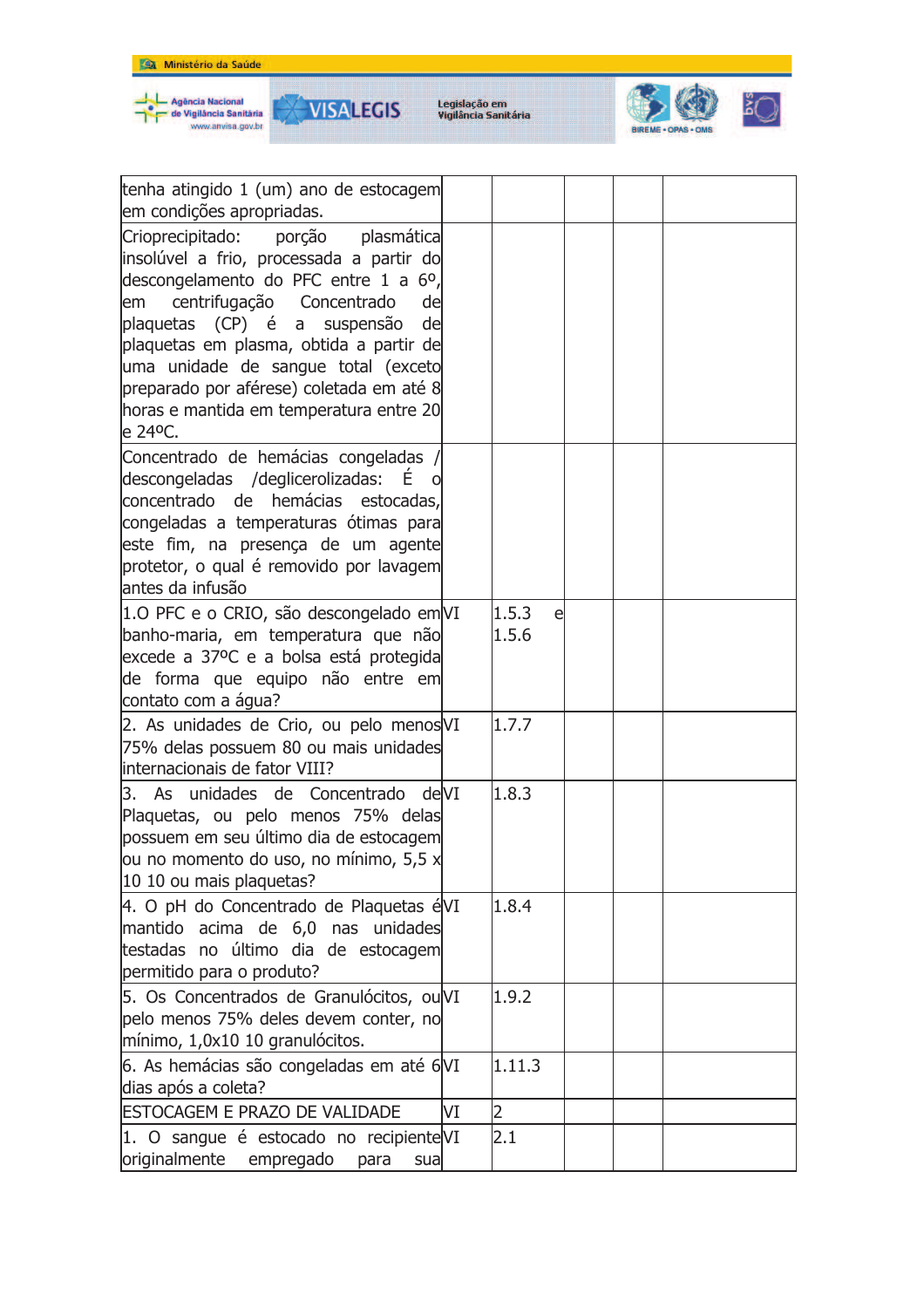







| coleta?                                     |       |  |  |
|---------------------------------------------|-------|--|--|
| 2. É utilizado sistema fechado no qual osVI | 2.1   |  |  |
| componentes possam ser processados e        |       |  |  |
| estocados sem que haja necessidade de       |       |  |  |
| abertura do selo da unidade?                |       |  |  |
| 3.<br>A checagem de entrada<br>de           |       |  |  |
| hemocomponentes no estoque é feita por      |       |  |  |
| mais de uma pessoa?                         |       |  |  |
|                                             |       |  |  |
| 4. O registro de hemocomponentes no         |       |  |  |
| estoque é feita de maneira clara e          |       |  |  |
| precisa?                                    |       |  |  |
| 5. Os dados dos rótulos estão completos?    |       |  |  |
| 6. Os hemocomponetes são estocados          |       |  |  |
| lobedecendo<br>temperatura                  |       |  |  |
| a<br>recomendada?                           |       |  |  |
|                                             |       |  |  |
| 7. A saída de hemocomponentes<br>é          |       |  |  |
| devidamente registrada?                     |       |  |  |
| 8. É feito algum controle periódico de      |       |  |  |
| qualidade de<br>hemocomponentes<br>no       |       |  |  |
| estoque? Qual? Descrever                    |       |  |  |
| 9. As geladeiras de estocagem possuem VI    | 2.2   |  |  |
| circulação de ar de forma a manter a        |       |  |  |
| temperatura uniforme em todas as áreas      |       |  |  |
| internas?                                   |       |  |  |
| 10. As geladeiras possuem termômetros VI    | 2.3   |  |  |
|                                             |       |  |  |
| permanentemente instalados<br>em<br>seu     |       |  |  |
| linterior?                                  |       |  |  |
| 11. A temperatura é registrada e anotada VI | 2.3   |  |  |
| de 4 em 4 horas                             |       |  |  |
| 12. Os termômetros instalados nasVI         | 2.4   |  |  |
| geladeiras que estocam hemácias estão       |       |  |  |
| imersos em líquido apropriado?              |       |  |  |
| 13. Foi observado nos refrigeradores eVI    | 2.5   |  |  |
| congeladores destinados a estocagem de      |       |  |  |
| sangue e ou componentes algum outro         |       |  |  |
| material?                                   |       |  |  |
|                                             |       |  |  |
| TEMPERATURA E PRAZO DE ESTOCAGEMIVI         | 2.6   |  |  |
| 1. Verificar se as hemácias e o sangue VI   | 2.6.1 |  |  |
| total estocado estão mantidos entre 1e      |       |  |  |
| 6 <sup>o</sup> C                            |       |  |  |
| 2. Verificar se o sangue total e as         |       |  |  |
| hemácias estão dentro do prazo              |       |  |  |
| de                                          |       |  |  |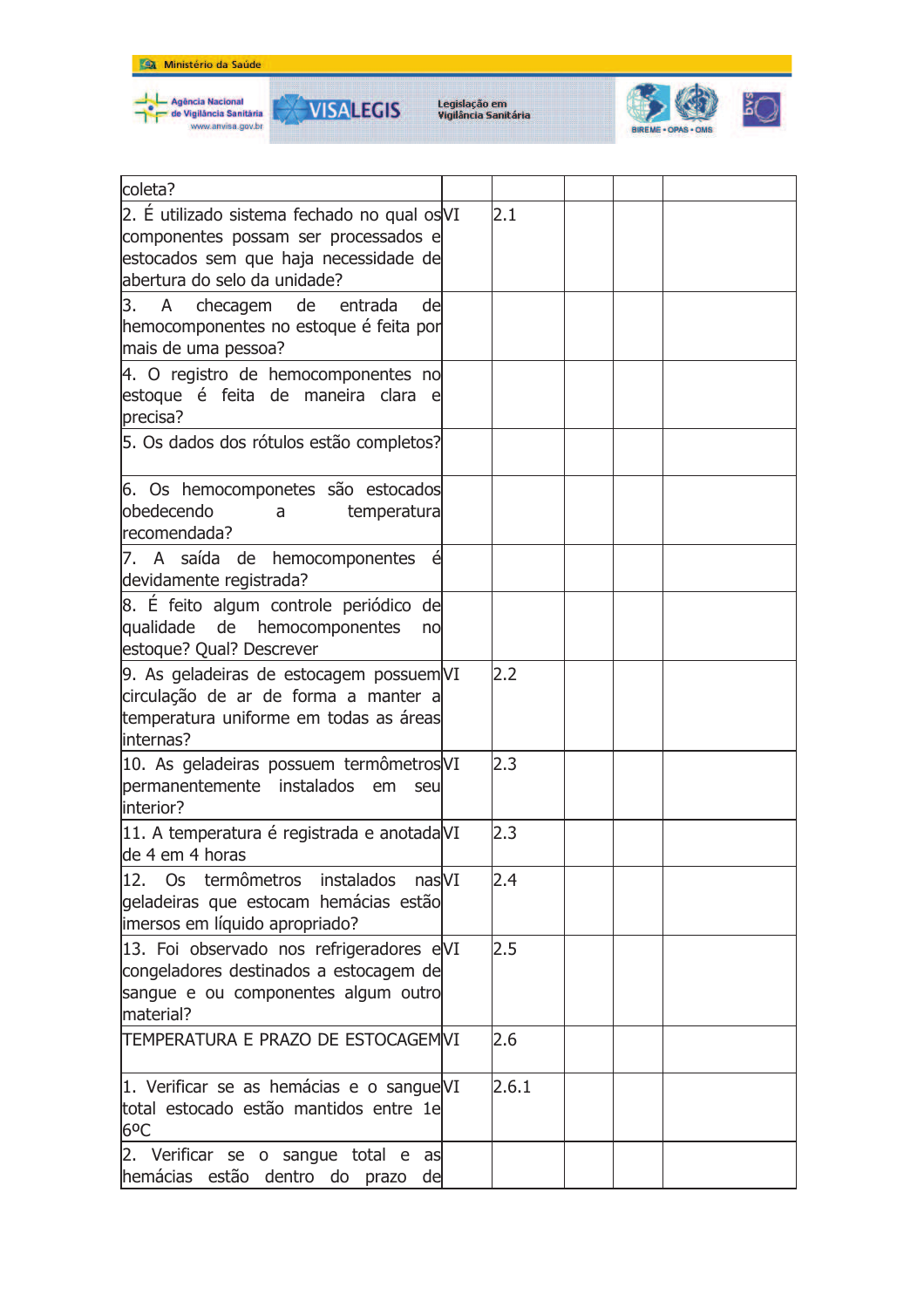

Agência Nacional<br>de Vigilância Sanităria<br>www.anvisa.gov.br

Legislação em<br>Vigilância Sanitária

**VISALEGIS** 

₩



| validade<br>(sem abertura do<br>sistemal<br>fechado):                                                                            |       |  |  |
|----------------------------------------------------------------------------------------------------------------------------------|-------|--|--|
| $( )$ ACD ou CPD - 21 dias                                                                                                       |       |  |  |
| $( )$ CPDA-1-35 dias                                                                                                             |       |  |  |
| $( )$ SAG-M - 42 dias                                                                                                            |       |  |  |
| 3. Verificar se o concentrado de hemácias VI<br>llavadas está mantido entre 1º e 6ºC e<br>tem seu prazo de validade de 24 horas. | 2.6.2 |  |  |
| 4. Verificar se o PFC (mantido em sistemaVI<br>fechado) está a menos 18ºC ou menos e<br>tem validade por 12 meses                | 2.6.3 |  |  |
| 5. Verificar se após 12 meses o PFC passaVI<br>a ser rotulado como Plasma Comum                                                  | 2.6.3 |  |  |
| 6. São PFC, o PC e o Crio preparados em<br>sistema aberto?                                                                       |       |  |  |
| 7. Sendo preparados em sistema aberto, VI<br>o produto é congelado a menos 18ºC ou<br>menos, em até 6 horas após a coleta?       | 2.6.3 |  |  |
| 8. O PFC, o PC ou o CRIO são VI<br>recongelados após o descongelamento?                                                          | 2.6.4 |  |  |
| Crioprecipitado (mantendo-se oVI<br>9.<br>sistema fechado) é mantido a menos<br>18°C ou menos?                                   | 2.6.5 |  |  |
| Plaquetas <sub>VI</sub><br>10.<br>Os<br>Concentrados<br>de<br>(mantendo-se o sistema fechado), são<br>mantidos:                  | 2.6.6 |  |  |
| $\vert$ $\vert$ ) em temperatura entre 20 e 24 °C sob<br>agitação constante                                                      |       |  |  |
| Válido por 5 dias se colhido em bolsa de<br>poliolefina                                                                          |       |  |  |
| Válido por 3 dias se colhido em bolsa com<br>plástico normal                                                                     |       |  |  |
| $($ ) em temperatura entre 1 e 6 <sup>o</sup> C sem<br>agitação                                                                  |       |  |  |
| Válido por 72 horas qualquer que seja a<br>composição da bolsa plástica                                                          |       |  |  |
| 11. A unidade hemoterápica processa VI                                                                                           | 2.6.7 |  |  |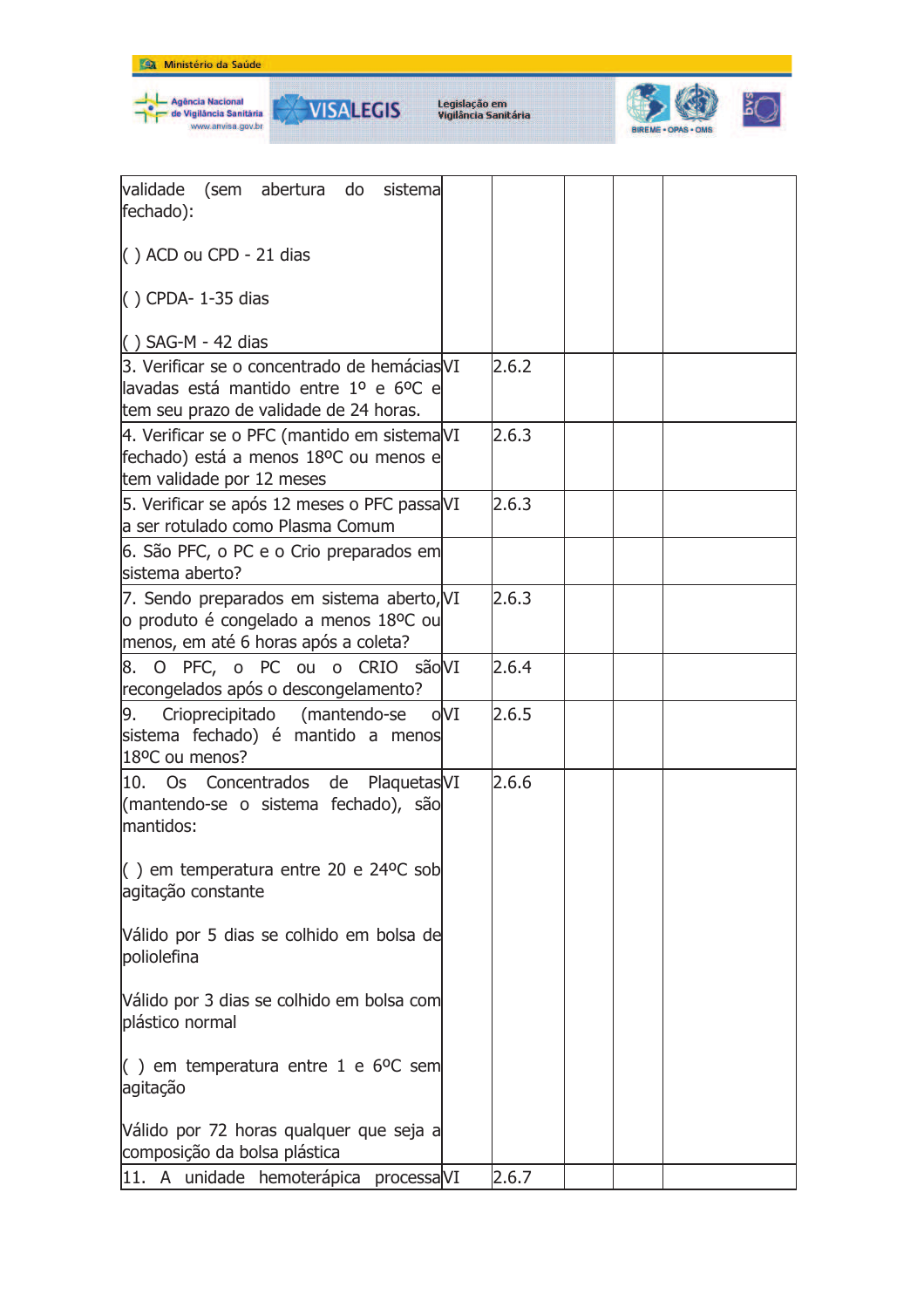





| Concentrados de Hemácias por aférese?         |         |  |  |
|-----------------------------------------------|---------|--|--|
| - O concentrado de plaquetas é colhido VI     | 2.6.7.a |  |  |
| lem kit com sistema fechado? Observar -       |         |  |  |
| litem 2.6.6                                   |         |  |  |
| - O conc. de plaquetas é colhido em kit VI    | 2.6.7.b |  |  |
| com sistema aberto?                           |         |  |  |
| 12. A Unidade Hemoterápica processa           |         |  |  |
| Concentrados de Hemácias Congeladas           |         |  |  |
| - Verificar o prazo de validade (10 anos) eVI | 2.6.9   |  |  |
| se mantida a menos 65ºC                       |         |  |  |
| 13. As Unidades de Sangue e ouVI              | 2.7     |  |  |
| componentes com sorologia negativa são        |         |  |  |
| segregadas das unidades que aguardam          |         |  |  |
| resultado sorológico?                         |         |  |  |
| <b>TRANSPORTE</b>                             |         |  |  |
| 1. A Unidade Hemoterápica fornece             |         |  |  |
| sangue e ou hemocomponente a outros           |         |  |  |
| hospitais?                                    |         |  |  |
| 2. Como é realizado o transporte?             |         |  |  |
|                                               |         |  |  |
| $( )$ motocicleta                             |         |  |  |
|                                               |         |  |  |
| () automóvel comum sem adaptações             |         |  |  |
| para este fim                                 |         |  |  |
|                                               |         |  |  |
| $\vert$ automóvel adaptado para este fim      |         |  |  |
|                                               |         |  |  |
| () ambulância                                 |         |  |  |
|                                               |         |  |  |
| $( )$ outros-especificar                      |         |  |  |
| 3.Qual o tempo médio de transporte            |         |  |  |
| Unidade Hemoterápica e<br>entre a             |         |  |  |
| hospital solicitante?                         |         |  |  |
| 4. Quais os equipamentos utilizados no        |         |  |  |
| transporte que garantam temperaturas          |         |  |  |
| adequadas para os diversos produtos:          |         |  |  |
| $\langle$ ) caixa de isopor comum             |         |  |  |
|                                               |         |  |  |
| () caixa térmica                              |         |  |  |
|                                               |         |  |  |
| ) caixa de isopor comum<br>com                |         |  |  |
| termômetro interno e com "gelo"               |         |  |  |
|                                               |         |  |  |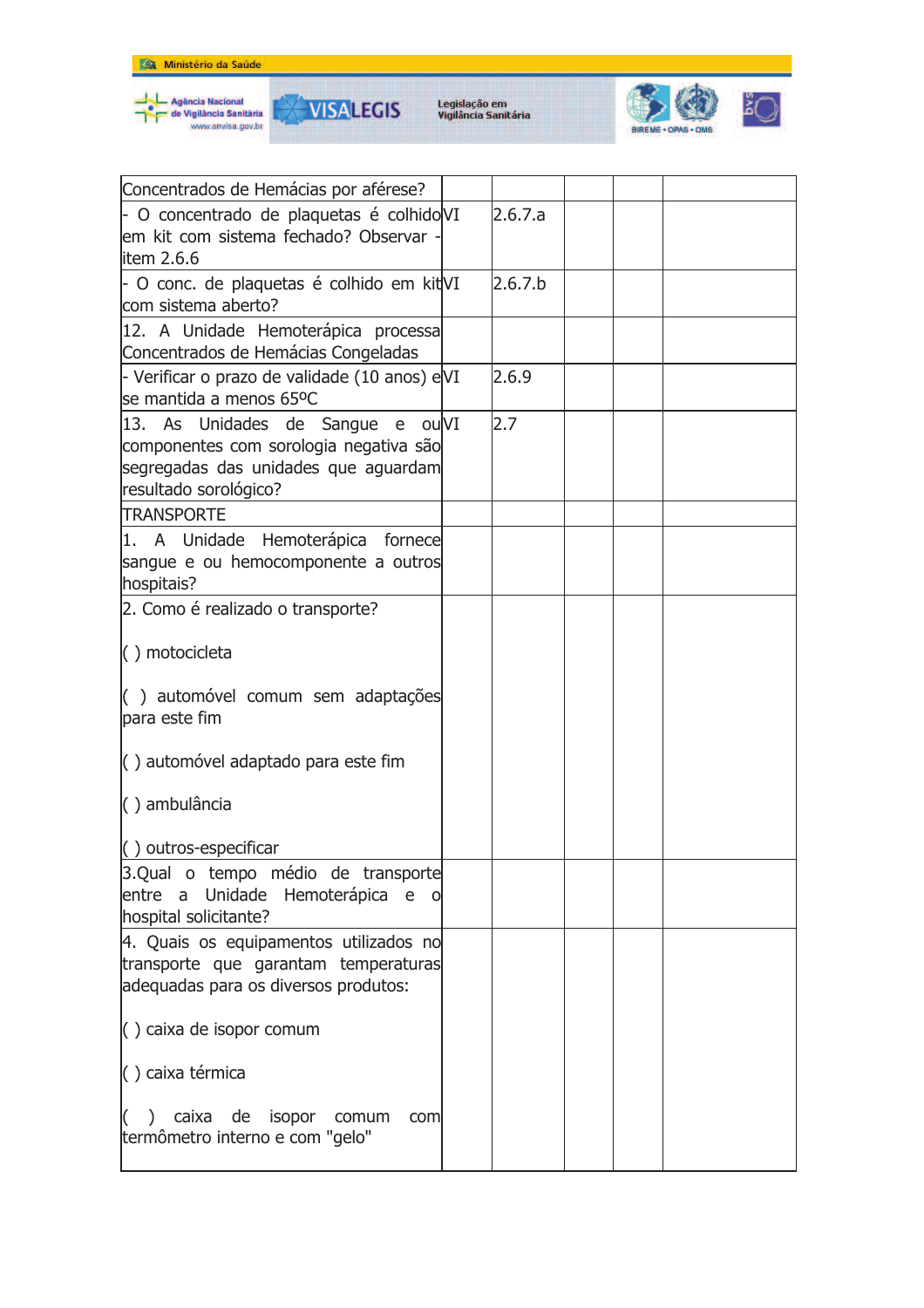







| () caixa térmica com termômetro interno<br>e com "gelox"                                                                                                           |    |       |  |  |
|--------------------------------------------------------------------------------------------------------------------------------------------------------------------|----|-------|--|--|
| 5. O transporte de concentrados de<br>hemácias é feito entre 1 e 10°C?                                                                                             |    |       |  |  |
| UNIDADES DE<br>OU<br><b>SANGUE</b><br><b>COMPONENTES</b><br><b>DEVOLVIDOS</b><br>A <sub>O</sub><br><b>SERVIÇO</b>                                                  |    |       |  |  |
| 1. Foram observadas unidades devolvidas<br>ao serviço durante a inspeção?                                                                                          |    |       |  |  |
| 2. O sangue total e ou o Conc. deVI<br>hemácias tinham permanecido entre 1 e<br>6 <sup>o</sup> C?                                                                  |    | 4.1   |  |  |
| 3. O Plasma e Crio tinham permanecido VI<br>menos de 18°C?                                                                                                         |    | 4.1   |  |  |
| 4. As plaquetas tinham permanecido VI<br>entre 20 e 24ºC?                                                                                                          |    | 4.1   |  |  |
| 5. A bolsa havia sido violada?                                                                                                                                     | VI | 4.2   |  |  |
| 6. O tubo coletor permanecia ligado à VI<br>unidade<br>mantido<br><b>OU</b><br>integro<br>identificável?                                                           |    | 4.3   |  |  |
| DOS EXAMES IMUNOHEMATOLÓGICOSVI<br><b>PRÉ-TRANSFUSIONAIS</b>                                                                                                       |    | I1    |  |  |
| Verificar se são realizados os exames VI<br>OBRIGATÓRIOS NA AMOSTRA<br>DO<br><b>RECEPTOR:</b>                                                                      |    | 1.1   |  |  |
| 1. È realizada tipagem direta e reversa VI<br>nas amostras do receptor?                                                                                            |    | 1.1.1 |  |  |
| - Em quais amostras são realizadas as<br>tipagens direta e reserva?                                                                                                |    |       |  |  |
| () Amostra coletada com anticoagulante<br>(EDTA)                                                                                                                   |    |       |  |  |
| () Amostra coletada sem anticoagulante<br>(tubo seco)                                                                                                              |    |       |  |  |
| - São utilizados para tipagem direta, dois<br>soros anti A, anti B e anti-A,B e para a<br>tipagem reversa suspensões de 3% a 5%<br>de glóbulos fenotipados A1 e B? |    |       |  |  |
| - São utilizados para tipagem direta, dois<br>soros de cada especificidade (anti-A, anti-<br>B e anti-A,B) de procedências diferentes?                             |    |       |  |  |
| técnica<br>é<br>utilizada<br>Que<br>para<br>a                                                                                                                      |    |       |  |  |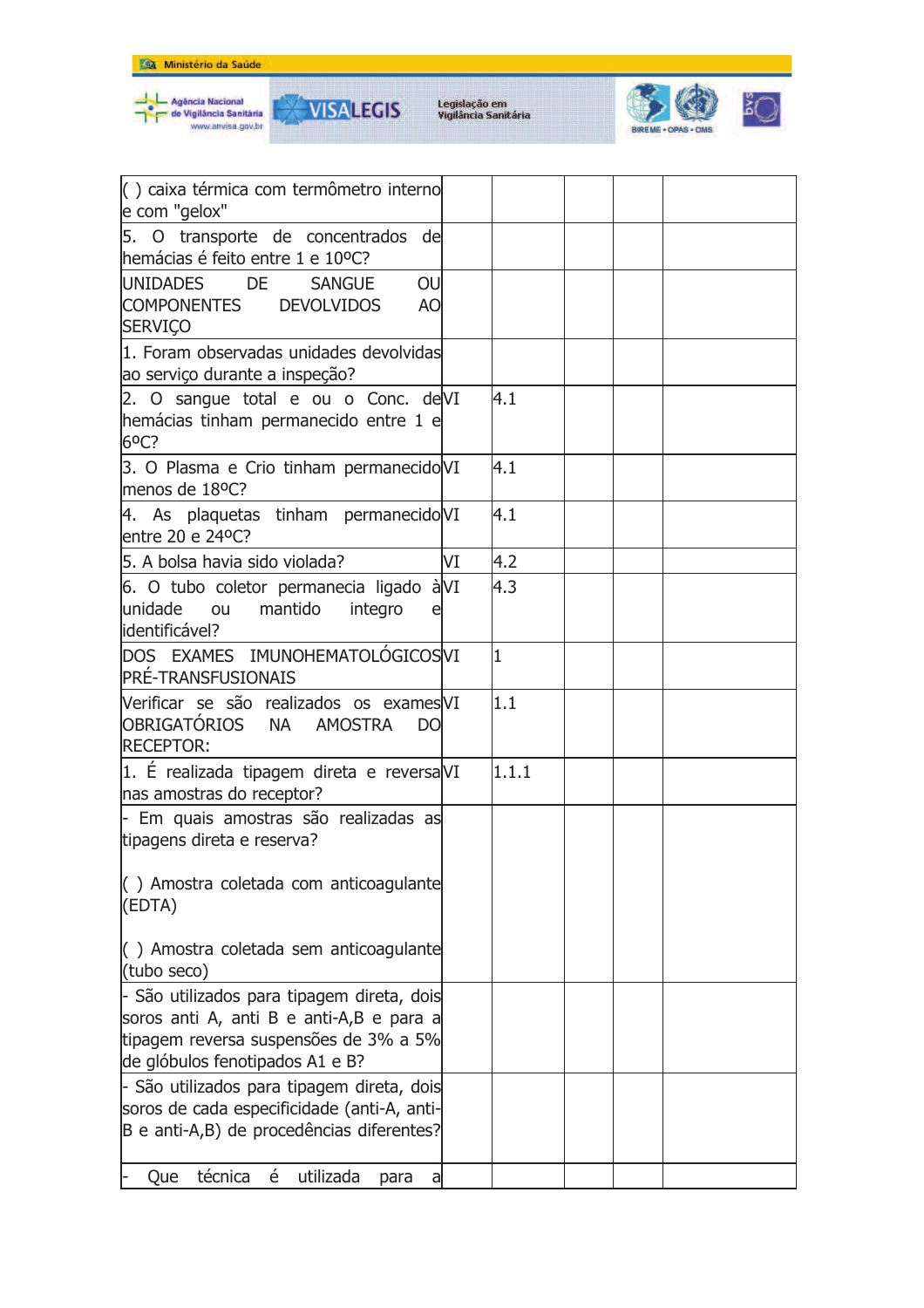

| determinação de grupo sangüíneo ABO?                                                                        |       |  |  |
|-------------------------------------------------------------------------------------------------------------|-------|--|--|
| $()$ tubo                                                                                                   |       |  |  |
| $()$ gel teste                                                                                              |       |  |  |
| $( )$ lâmina                                                                                                |       |  |  |
| () placa de opalina                                                                                         |       |  |  |
| $( )$ outras. Quais                                                                                         |       |  |  |
| - Há resolução das discrepâncias entre as<br>tipagens direta e reversa antes da<br>transfusão?              |       |  |  |
| É realizada a pesquisa de subgrupos de<br>А?                                                                |       |  |  |
| 2. É realizada a determinação do tipo RhVI<br>o (D) na amostra do receptor?                                 | 1.1.2 |  |  |
| - Em qual amostra é realizada a tipagem<br>Rh?                                                              |       |  |  |
| () amostra coletada com anticoagulante<br>(EDTA)                                                            |       |  |  |
| $\left( \begin{array}{c} \end{array} \right)$ amostra coletada sem anticoagulante<br>(tubo seco)            |       |  |  |
| São utilizados em rotina os soros para<br>anti D e Controle de Rh?                                          |       |  |  |
| São utilizados dois soros para anti D e<br>Controle<br>de<br><b>Rh</b><br>de<br>procedências<br>diferentes? |       |  |  |
| técnica é utilizada<br>Que<br>para<br>a<br>determinação de grupo sangüíneo Rh?                              |       |  |  |
| $()$ tubo                                                                                                   |       |  |  |
| () gel teste                                                                                                |       |  |  |
| () lâmina                                                                                                   |       |  |  |
| () placa de opalina                                                                                         |       |  |  |
| () outros: Quais:                                                                                           |       |  |  |
| $-$ É realizado a pesquisa para antígeno D<br>fraco (D) quando o teste com anti D em                        |       |  |  |
|                                                                                                             |       |  |  |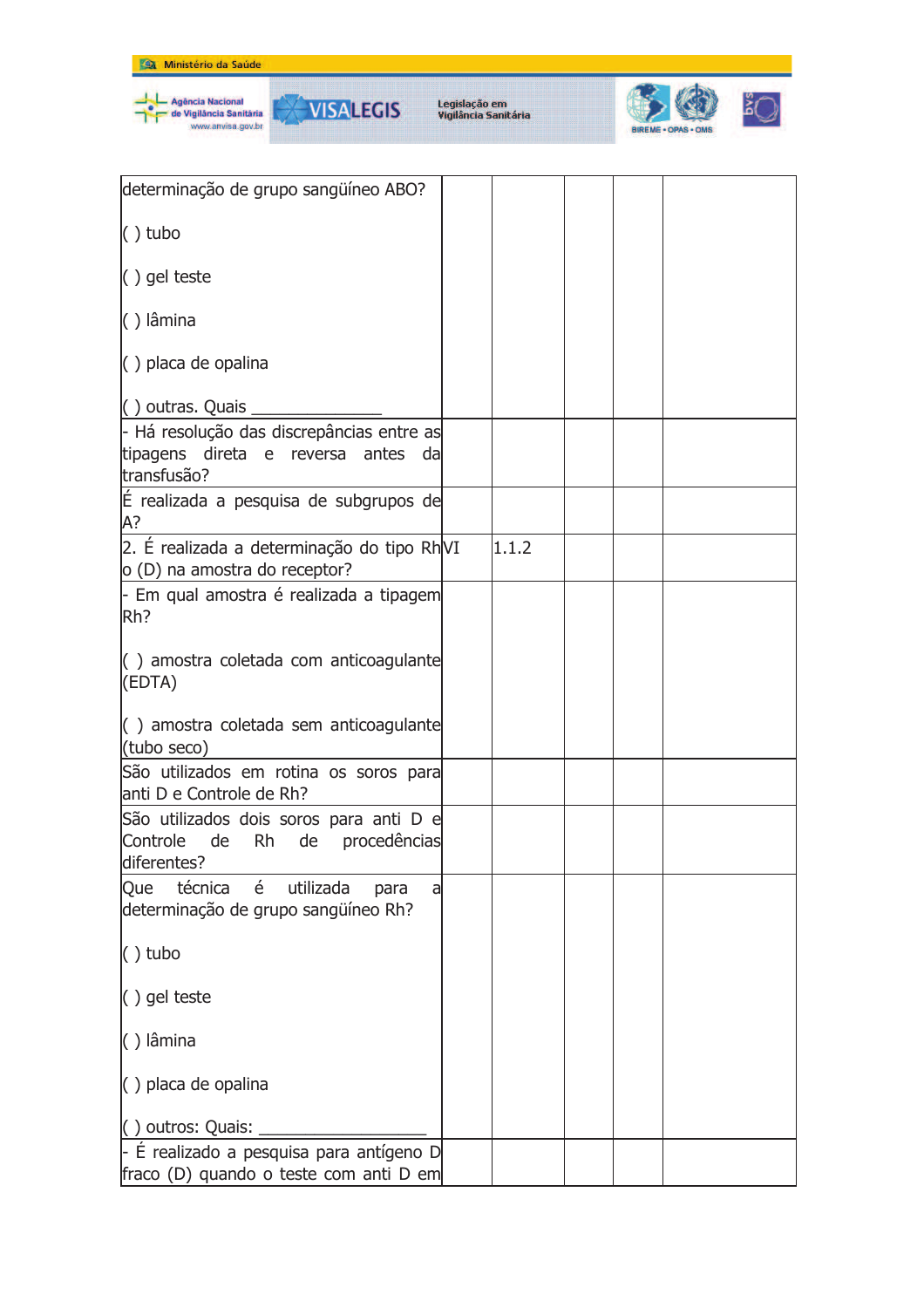



**VISALEGIS** 

₩



| temperatura ambiente e a 37°C for<br>negativo?                                                                                                                                                                         |  |  |  |
|------------------------------------------------------------------------------------------------------------------------------------------------------------------------------------------------------------------------|--|--|--|
| - É realizado o Controle de AGH (Controle<br>de Coombs) após leitura da fase AGH,<br>após leitura da fase AGH, utilizando<br>suspensão 3-<br>5%<br>hemácias<br>de<br>previamente sensibilidades por anticorpos<br>lgG? |  |  |  |
| - Quando o controle de Rh for positivo,<br>como consideram a tipagem Rh? Qual a<br>tipagem<br>Rh<br>do<br>sangue<br>que<br>é<br>transfundido?                                                                          |  |  |  |
| 3. Teste de Antiglobulina Direto (Coombs<br>Direto) no receptor:                                                                                                                                                       |  |  |  |
| - É realizado o teste de antiglobulina<br>direto no receptor?                                                                                                                                                          |  |  |  |
| -Em qual amostra é realizado este teste?                                                                                                                                                                               |  |  |  |
| $\left( \ \right)$ amostra coletada com anticoagulante<br>(EDTA)                                                                                                                                                       |  |  |  |
| $\left( \begin{array}{c} \end{array} \right)$ amostra coletada sem anticoagulante<br>(tubo seco)                                                                                                                       |  |  |  |
| - Qual a técnica utilizada?                                                                                                                                                                                            |  |  |  |
| $( )$ tubo                                                                                                                                                                                                             |  |  |  |
| $( )$ gel teste                                                                                                                                                                                                        |  |  |  |
| () lâmina                                                                                                                                                                                                              |  |  |  |
| $( )$ placa de opalina                                                                                                                                                                                                 |  |  |  |
| () outros. Quais                                                                                                                                                                                                       |  |  |  |
| - Neste teste são realizados dois soros<br>(anti-lgG e poliespecífico)?                                                                                                                                                |  |  |  |
| Ou são realizados somente com um<br>soro?                                                                                                                                                                              |  |  |  |
| Qual:                                                                                                                                                                                                                  |  |  |  |
| - É realizado o Controle de AGH (Controle<br>de Coombs) após a leitura do teste,<br>utilizando suspensão 3-5% de hemácias<br>previamente sensibilizadas por anticorpos                                                 |  |  |  |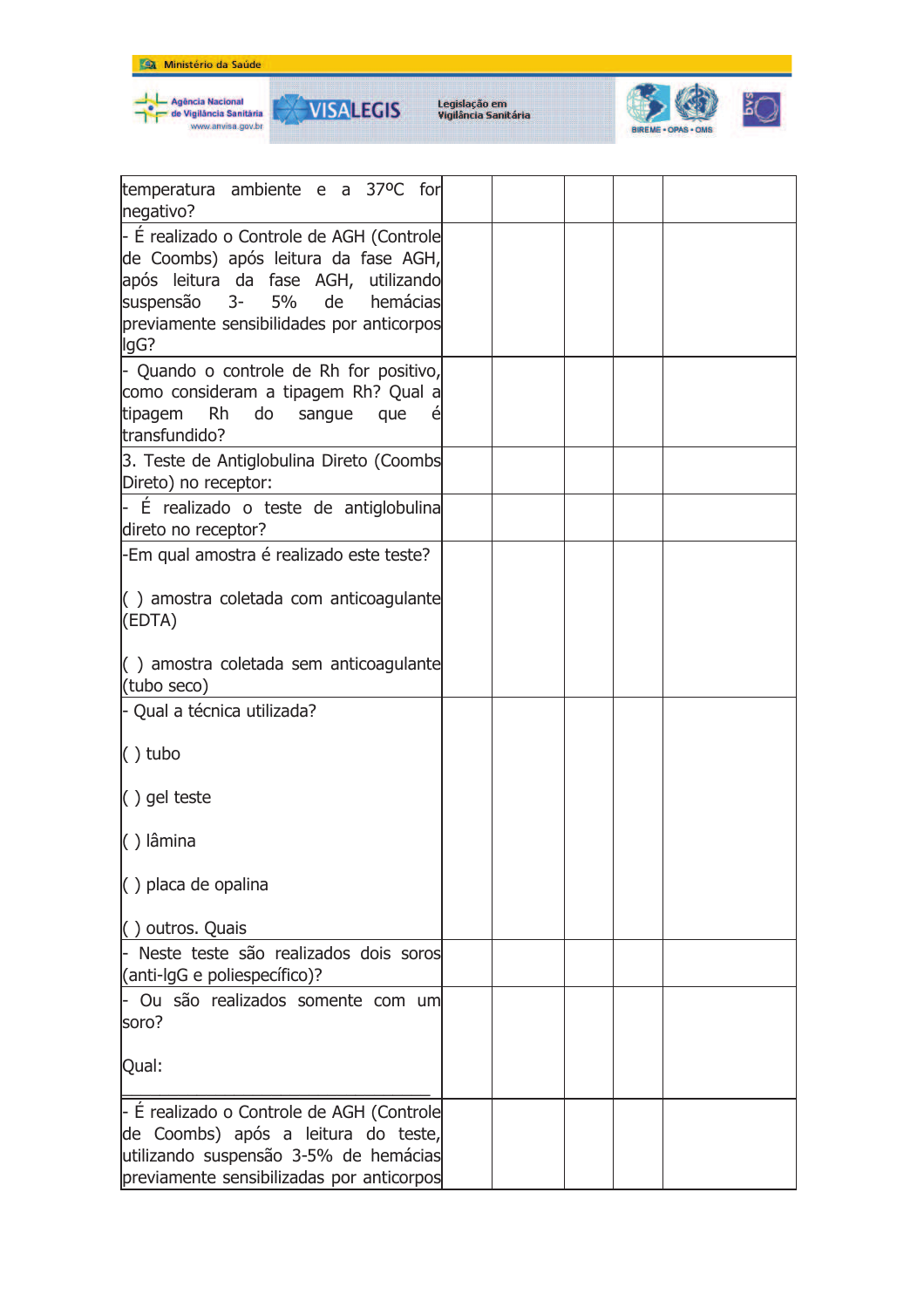





| lgG?                                                                                                                                    |       |  |  |
|-----------------------------------------------------------------------------------------------------------------------------------------|-------|--|--|
| - No caso do teste de antiglobulina direto<br>ser positivo, é realizada a pesquisa e                                                    |       |  |  |
| identificação de anticorpos pelo método<br>de eluato?                                                                                   |       |  |  |
| - É realizada pesquisa de complemento?                                                                                                  |       |  |  |
| 4. Pesquisa de Anticorpos SéricosVI<br>Irregulares                                                                                      | 1.1.3 |  |  |
| - É realiazada a pesquisa de anticorpos<br>irregulares no receptor?                                                                     |       |  |  |
| - Em qual amostra é realizada esta<br>pesquisa?                                                                                         |       |  |  |
| $\left( \ \right)$ amostra coletada com anticoagulante<br>(EDTA)                                                                        |       |  |  |
| amostra coletada<br>sem<br>anticoagulante(tubo seco)                                                                                    |       |  |  |
| Esta pesquisa é realizada utilizando<br>suspensão 3-4% de glóbulos, vermelhos<br>de fenótipo conhecido de, no mínimo,<br>dois doadores? |       |  |  |
| - Qual a técnica utilizada?                                                                                                             |       |  |  |
| $( )$ tubo                                                                                                                              |       |  |  |
| $( )$ sem albumina                                                                                                                      |       |  |  |
| $\langle$ ) com albumina                                                                                                                |       |  |  |
| () Polietilenoglicol(PEG)                                                                                                               |       |  |  |
| () Enzimático                                                                                                                           |       |  |  |
| $( )$ gel teste:                                                                                                                        |       |  |  |
| () Liss/AGH                                                                                                                             |       |  |  |
| () Enzimático                                                                                                                           |       |  |  |
| $( )$ lâmina                                                                                                                            |       |  |  |
| () placa de opalina                                                                                                                     |       |  |  |
| Quais?<br>outros.                                                                                                                       |       |  |  |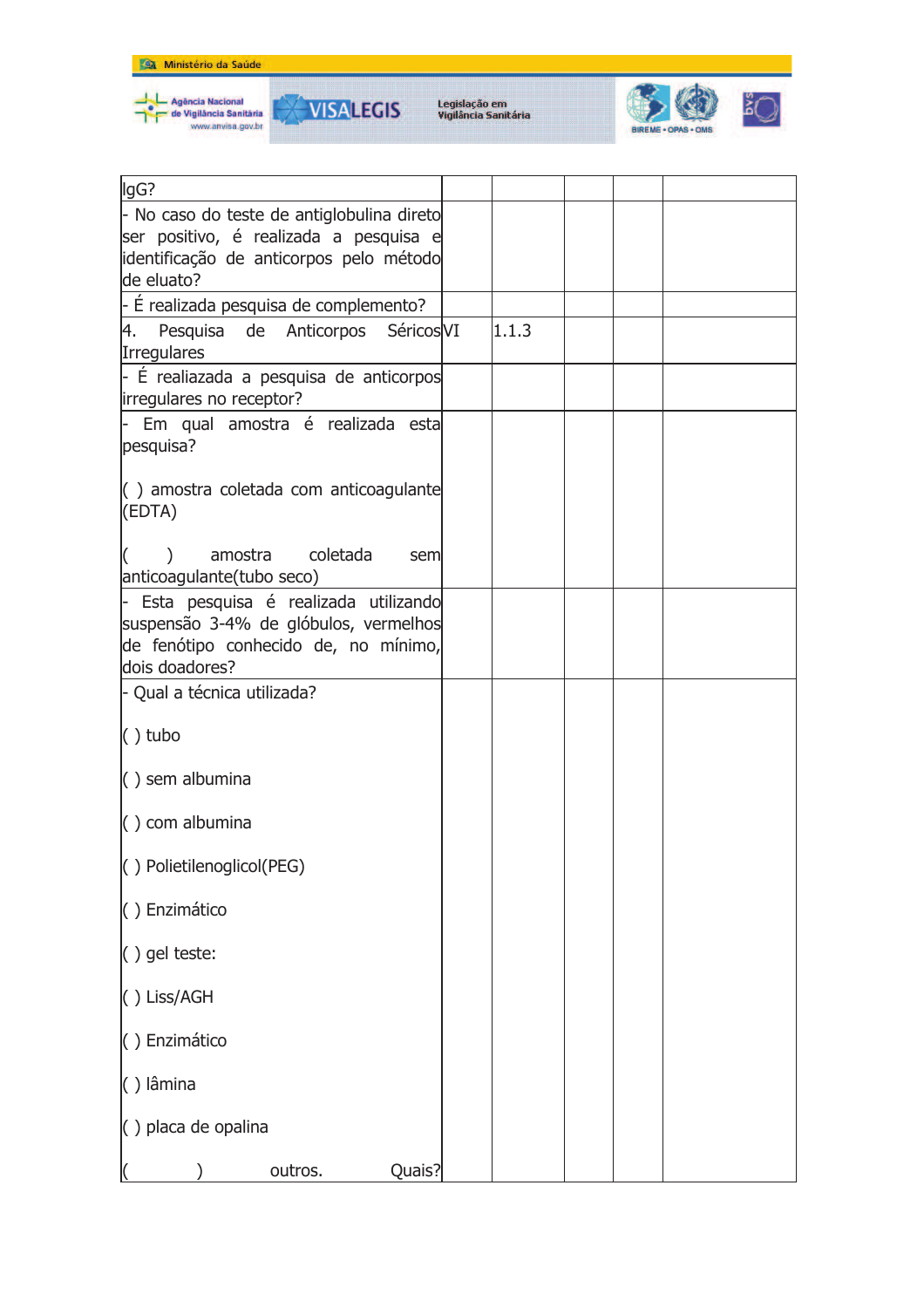





| É realizado o Controle de AGH (Controle                                                 |   |  |  |
|-----------------------------------------------------------------------------------------|---|--|--|
| de Coombs) após leitura da fase AGH,                                                    |   |  |  |
| utilizando suspensão 3-5% de hemácias<br>previamente sensibilizadas por anticorpos      |   |  |  |
| lgG?                                                                                    |   |  |  |
| - No caso da pesquisa de anticorpos                                                     |   |  |  |
| irregulares ser positiva, é realizada a                                                 |   |  |  |
| identificação de anticorpos irregulares?                                                |   |  |  |
| - Qual a técnica utilizada?                                                             |   |  |  |
| $()$ tubo                                                                               |   |  |  |
| $\left( \ \right)$ sem albumina-leitura em temperatura                                  |   |  |  |
| ambiente, 37ºC e fase de AGH.                                                           |   |  |  |
|                                                                                         |   |  |  |
| $\left( \ \right)$ com albumina-leitura em temperatura<br>ambiente, 37ºC e fase de AGH. |   |  |  |
|                                                                                         |   |  |  |
| () Polietilenoglicol(PEG)                                                               |   |  |  |
| () Enzimático                                                                           |   |  |  |
|                                                                                         |   |  |  |
| $()$ gel teste:                                                                         |   |  |  |
| $\vert$ () Liss/AGH                                                                     |   |  |  |
| () Enzimático                                                                           |   |  |  |
| $( )$ Lâmina                                                                            |   |  |  |
| () Placa de Opalina                                                                     |   |  |  |
| () Outros. Quais?                                                                       |   |  |  |
| $-$ É realizado o autocontrole?                                                         |   |  |  |
| As unidades de sangue a<br>l- I<br>serem                                                |   |  |  |
| transfundidas são fenotipadas para o                                                    |   |  |  |
| antígeno correspondente ao anticorpo                                                    |   |  |  |
| identificado?                                                                           |   |  |  |
| 5. Prova de<br>Compatibilidade: (provaVI<br>cruzada)                                    | 5 |  |  |
| Em qual amostra é realizada este teste?                                                 |   |  |  |
|                                                                                         |   |  |  |
| $\vert$ amostra coletada com anticoagulante                                             |   |  |  |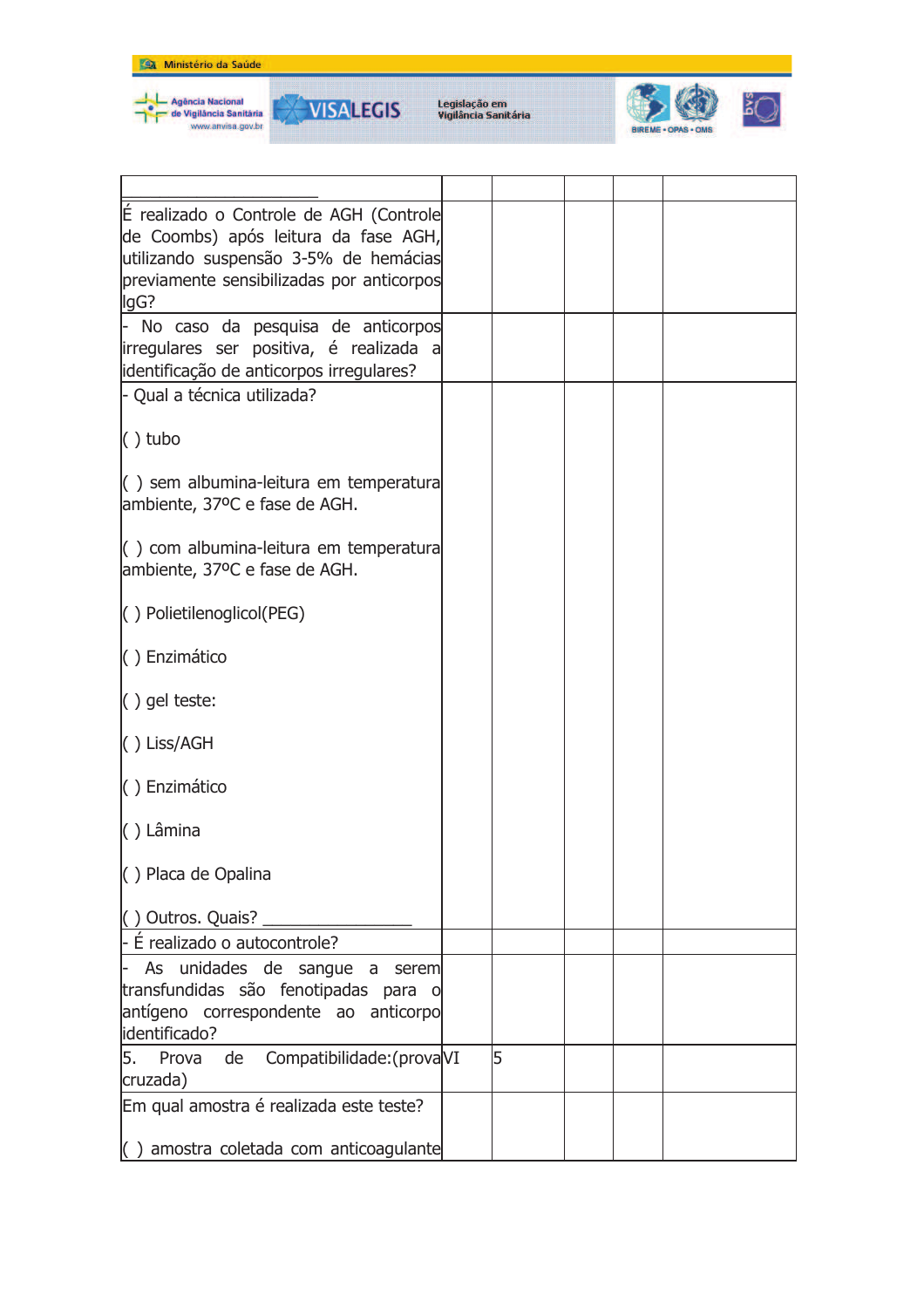





| (EDTA)                                                                                                                                                                        |  |  |  |
|-------------------------------------------------------------------------------------------------------------------------------------------------------------------------------|--|--|--|
| coletada<br>amostra<br>sem<br>anticoagulante(tubo seco)                                                                                                                       |  |  |  |
| - Qual a técnica utilizada?                                                                                                                                                   |  |  |  |
| $( )$ tubo:                                                                                                                                                                   |  |  |  |
| $\vert$ () sem albumina-leitura imediata, 37°C e<br>fase de AGH                                                                                                               |  |  |  |
| $\left( \ \right)$ com albumina-leitura imediata, 37°C e<br>fase de AGH                                                                                                       |  |  |  |
| $( )$ Polietilenoglicol(PEG)                                                                                                                                                  |  |  |  |
| () Enzimático                                                                                                                                                                 |  |  |  |
| () gel teste:                                                                                                                                                                 |  |  |  |
| $( )$ Liss/AGH                                                                                                                                                                |  |  |  |
| () Enzimático                                                                                                                                                                 |  |  |  |
| () Lâmina                                                                                                                                                                     |  |  |  |
| () Placa de Opalina                                                                                                                                                           |  |  |  |
| Quais?<br>Outros.                                                                                                                                                             |  |  |  |
| É realizado o Controle de AGH (Controle<br>de Coombs) após leitura da fase AGH,<br>utilizando suspensão 3-5% de hemácias<br>previamente sensibilizadas por anticorpos<br>lgG? |  |  |  |
| Se a prova de compatibilidade der<br>resultado positivo, qual a conduta a ser<br>tomada?                                                                                      |  |  |  |
| São guardadas alíquotas do soro do<br>receptor?                                                                                                                               |  |  |  |
| quanto<br>tempo?<br>Por                                                                                                                                                       |  |  |  |
| São<br>identificados<br>guardados<br>e<br>(espaguetes)<br>bolsas<br>segmentos<br>das                                                                                          |  |  |  |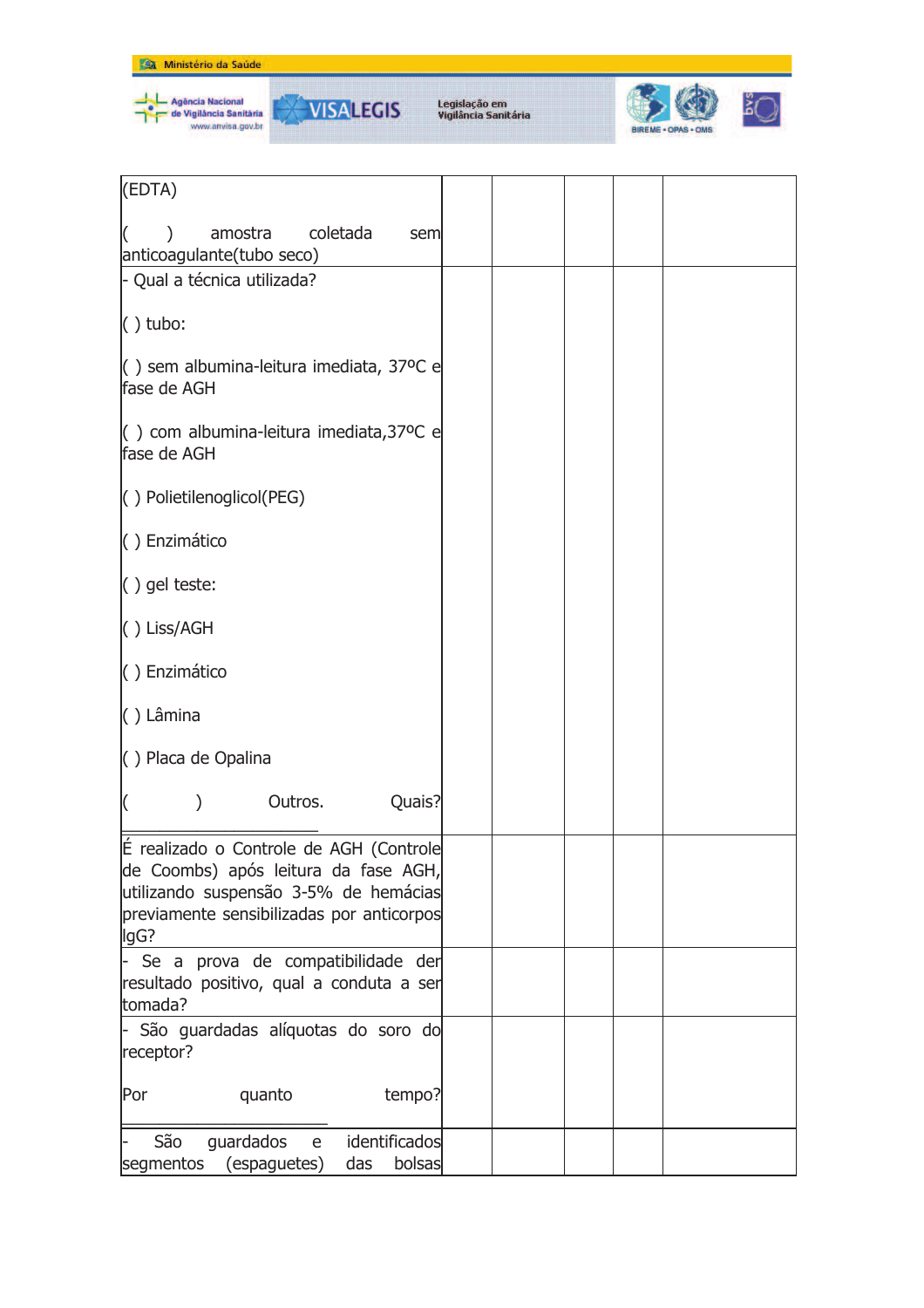





| transfundidas?                                                                                                |       |             |  |  |
|---------------------------------------------------------------------------------------------------------------|-------|-------------|--|--|
| NAUNIDADEDESANGUE                                                                                             | VII   | 1.2         |  |  |
| TOTALECONCENTRADOSDE HEMÁCIAS,                                                                                |       |             |  |  |
| ISÃO REALIZADOS OBRIGATORIAMENTE:                                                                             |       |             |  |  |
|                                                                                                               |       |             |  |  |
| () Redeterminação direta do grupo ABO                                                                         | VII   | $1.2.1$ 1.3 |  |  |
|                                                                                                               |       |             |  |  |
| $\left( \ \right)$ Prova de compatibilidade maior                                                             |       |             |  |  |
| AMOSTRA DE SANGUE DO RECEPTOR                                                                                 | VII   | 2           |  |  |
| 1. Quem realiza a coleta de sange para<br>exames pré-transfusionais?                                          |       |             |  |  |
| () auxiliar de enfermeira da Unidade<br>Hemoterápica                                                          |       |             |  |  |
| $\langle$ ) auxiliar de enfermeira do hospital                                                                |       |             |  |  |
| () auxiliar de enfermagem prestadora de<br>serviços                                                           |       |             |  |  |
| enfermagem da<br>Unidade<br>Hemoterápica                                                                      |       |             |  |  |
| $\langle$ ) enfermagem do hospital                                                                            |       |             |  |  |
| () outros-especificar em COMENTÁRIOS                                                                          |       |             |  |  |
| 2. O profissional que realiza a coleta daVII<br>amostra<br>está<br>habilitado<br>para<br>tal<br>procedimento? |       | 2.1         |  |  |
| 3. Realizou treinamento?                                                                                      |       |             |  |  |
| 14. Ouando foi o último treinamentol<br>realizado? Verificar data e lista de<br>persença                      |       |             |  |  |
| 5. A amostra do receptor é coletada em VII<br>tubo limpo, seco, com tampa e sem<br>anticoagulante?            |       | 2.2         |  |  |
| 6. A amostra é identificada de maneiraVII<br>legível, NO MOMENTO DA COLETA?                                   |       | 2.2         |  |  |
| 7. A identificação da amostra<br>momento da coleta contém:                                                    | noVII | 2.2         |  |  |
| () Nome completo                                                                                              |       |             |  |  |
| Número de registro ou data de<br>( )                                                                          |       |             |  |  |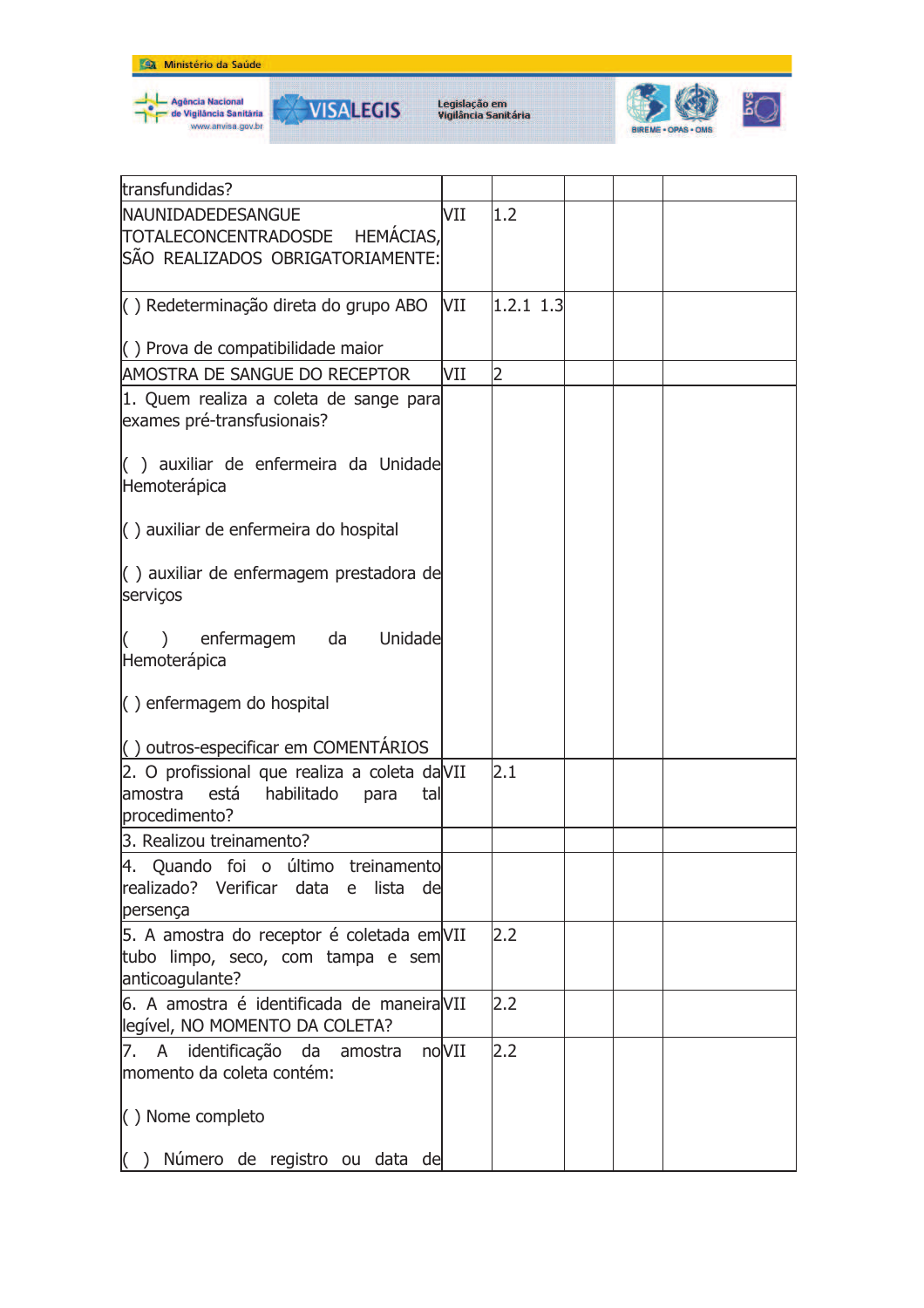



**VISALEGIS** 



| nascimento do receptor                                                                                                                  |     |                |  |  |
|-----------------------------------------------------------------------------------------------------------------------------------------|-----|----------------|--|--|
| () Localização                                                                                                                          |     |                |  |  |
|                                                                                                                                         |     |                |  |  |
| () Data e rubrica da pessoa que realizou<br>a coleta                                                                                    |     |                |  |  |
| 8. Antes do início dos exames, os VII<br>contidos no rótulo da amostra, são<br>comparados com os da requisição?                         |     | 2.3            |  |  |
| 9. Qual a conduta quando há discrepância<br>entre os dados da amostra coletada e os<br>da requisição?                                   |     |                |  |  |
| <b>EXAMES NA AMOSTRA DO RECEPTOR</b>                                                                                                    | VII | 3              |  |  |
| 1. Para a determinação do grupo ABO são VII<br><b>OBRIGATORIAMENTE</b><br>realizadas<br>ası<br>provas direta e reversa?                 |     | 3.1            |  |  |
| 2. Para a determinação do tipo Rh o (D) éVII<br>utilizado o soro anti D e do controle Rh?                                               |     | 3.2            |  |  |
| 3. É realizada a Pesquisa de Anticorpos VII<br>irregulares?                                                                             |     | 3.3            |  |  |
| EXAMES REALIZADOS NA UNIDADE DEVII<br><b>SANGUE E COMPONENTES</b>                                                                       |     | $\overline{4}$ |  |  |
| 1. É realizado exame no sangue total, noVII<br>hemácias<br>concentrado<br>de<br>reclassificação direta do grupo ABO?                    |     | 4.1            |  |  |
| 2. As unidades recebidas de outros VII<br>serviços são reclassificadas para o grupo<br>ABO (direta e reversa) e para o tipo Rh o<br>(D) |     | 4.1            |  |  |
| PROVA DE COMPATIBILIDADE                                                                                                                | VII | 5              |  |  |
| 1. É realizada a prova de compatibilidade VII<br>maior entre os glóbulos vermelhos do<br>doador e o soro do receptor                    |     | 5.1            |  |  |
| 2. A pessoa que realiza a prova deVII<br>compatibilidade está<br>capacitada<br>e<br>habilitada?                                         |     | 5.1            |  |  |
| 3. Verificar se a prova de compatibilidade VII<br>é realizada nas seguintes etapas:                                                     |     | 5.2            |  |  |
| () centrifugação imediata                                                                                                               |     |                |  |  |
| $( )$ incubação a 37°C                                                                                                                  |     |                |  |  |
| realização do teste de antiglobulina                                                                                                    |     |                |  |  |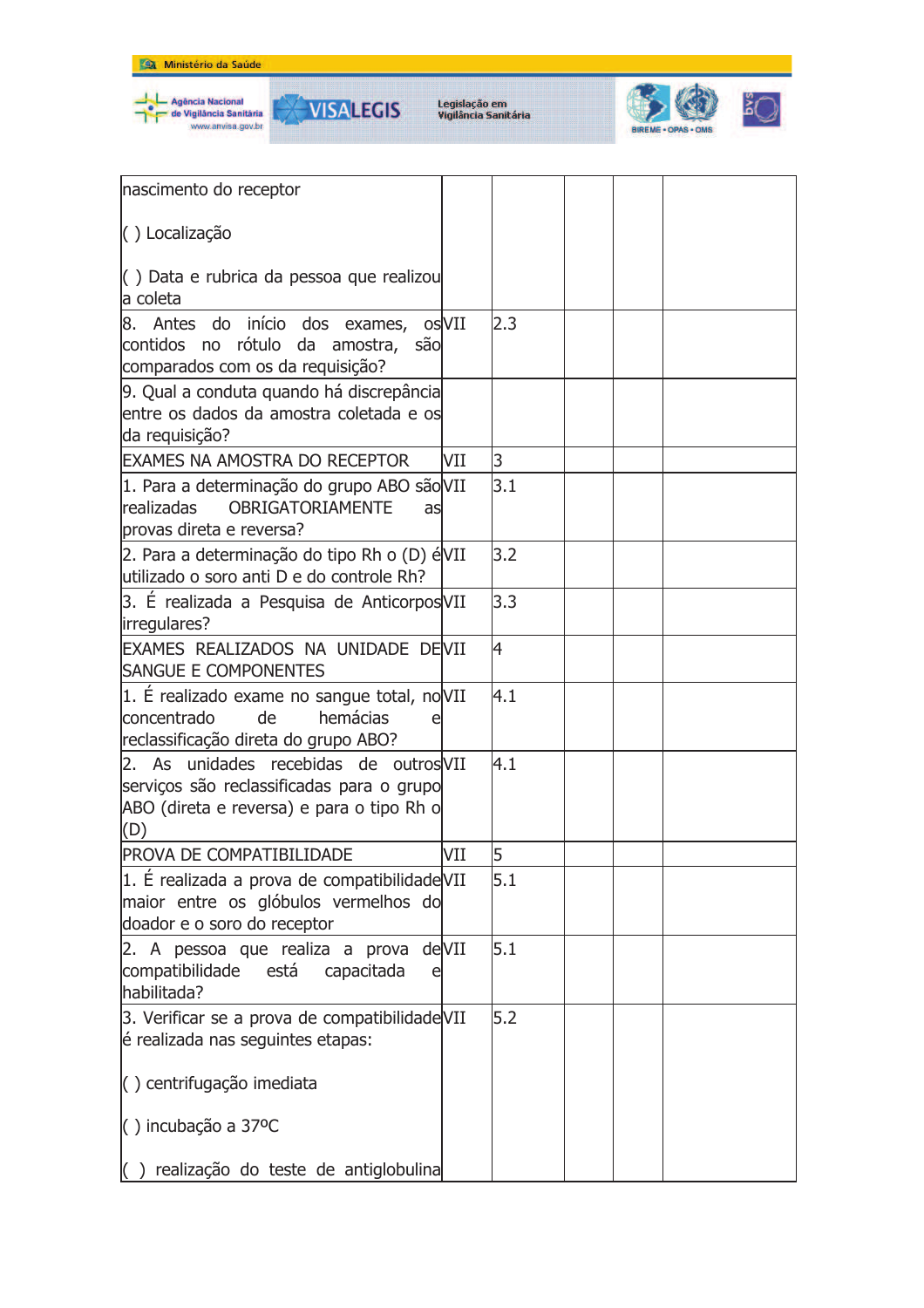







| lhumana                                                                                                                                                                                                        |     |       |  |  |
|----------------------------------------------------------------------------------------------------------------------------------------------------------------------------------------------------------------|-----|-------|--|--|
| $\left( \right)$ leitura e registro nas várias etapas                                                                                                                                                          |     |       |  |  |
| 4. É realizado o autocontrole?                                                                                                                                                                                 | VII | 5.3   |  |  |
| 5. O controle é realizado utilizando-seVII<br>glóbulos vermelhos sensibilizados com<br>lgG?                                                                                                                    |     | 5.4   |  |  |
| 6. Houve casos de extrema urgência em VII<br>que o sangue total e/ou o concentrado de<br>hemácias foram liberados sem a prova de<br>compatibilidade?                                                           |     | 5.4   |  |  |
| 7. Em sendo positiva a resposta acima, oVII<br>procedimento foi autorizado pelo médico<br>solicitante?                                                                                                         |     | 5.4   |  |  |
| Existe formulário específico<br>8.<br>para<br>autorização médica no procedimento<br>lacima?                                                                                                                    |     |       |  |  |
| 9. O médico solicitante é comunicado peloVII<br>serviço de<br>hemoterapia<br>quando<br><b>OS</b><br>resultados dos testes de compatibilidade<br>demonstram que não existe sangue<br>compatível com o receptor? |     | 5.6   |  |  |
| 10. A amostra coletada para os testes VII<br>tem no máximo 48 horas?                                                                                                                                           |     | 5.7   |  |  |
| 11. È realizada prova de compatibilidade VII<br>para a transfusão de granulócitos?                                                                                                                             |     | 5.8.1 |  |  |
| TESTES PRÉ-TRANSFUSIONAIS<br><b>EM</b><br>CRIANÇAS DE ATÉ 4 MESES DE IDADE                                                                                                                                     |     |       |  |  |
| 1. Realiza a tipagem ABO direta e Rh o<br>(D)?                                                                                                                                                                 |     |       |  |  |
| 2. Pesquisa anticorpos irregulares naVII<br>amostra pré-transfusional?                                                                                                                                         |     | 6.2   |  |  |
| Realiza prova de compatibilidade VII<br>3.<br>utilizando o soro da mãe, soro ou eluato<br>das hemácias da criança?                                                                                             |     | 6.3   |  |  |
| EXAMES IMUNOHEMATOLÓGICOS PARA<br><b>PACIENTES</b>                                                                                                                                                             |     |       |  |  |
| 1.É realizada tipagem ABO e reversa em<br>pacientes?                                                                                                                                                           |     |       |  |  |
| Em qual amostra são realizadas as<br>tipagens direta e reversa?                                                                                                                                                |     |       |  |  |
| $\left( \ \right)$ amostra coletada com anticoagulante                                                                                                                                                         |     |       |  |  |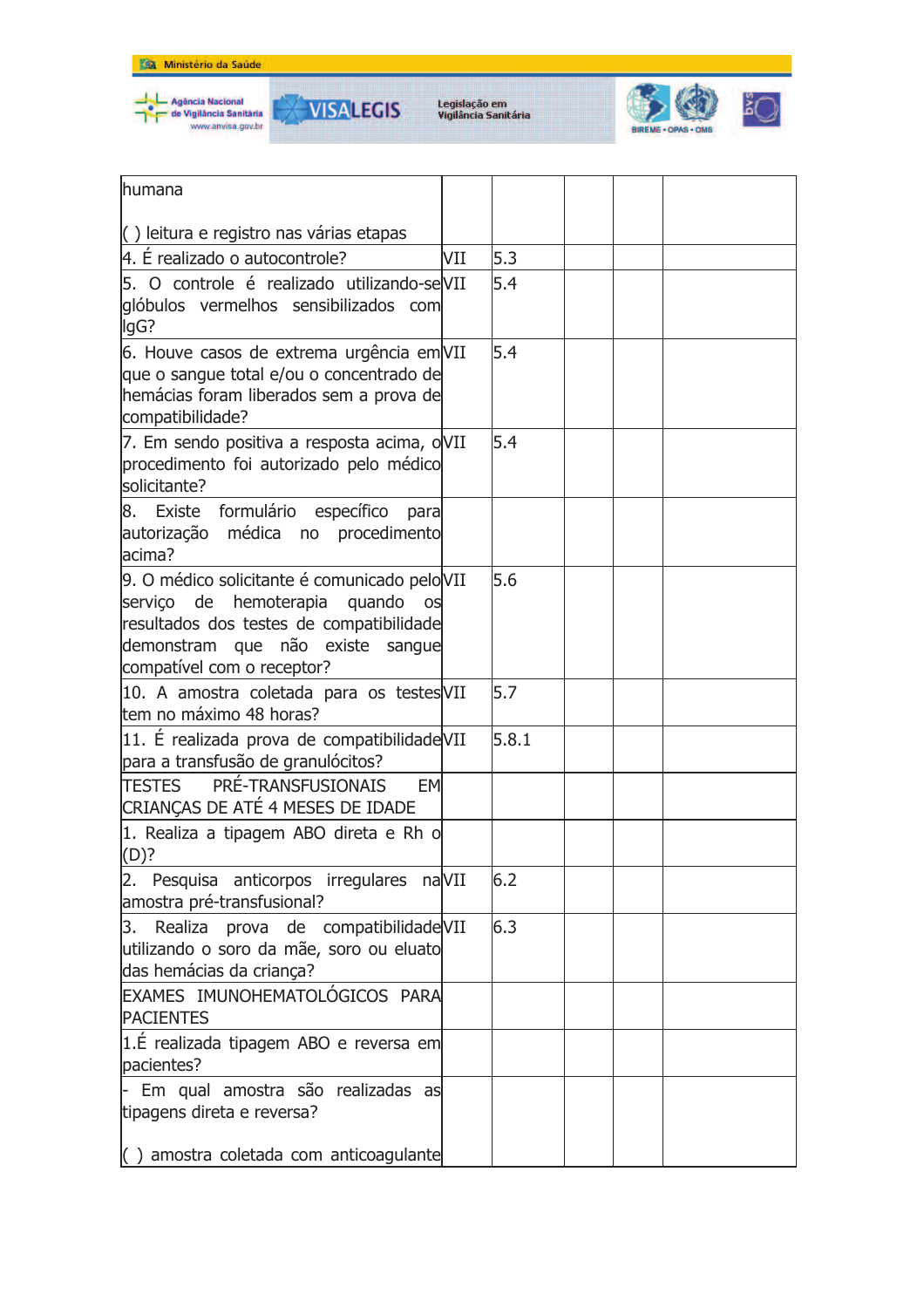



**VISALEGIS** 



| (EDTA)                                                                                                                                                                   |  |
|--------------------------------------------------------------------------------------------------------------------------------------------------------------------------|--|
| coletada<br>amostra<br>sem<br>antocoagulante(tubo seco)                                                                                                                  |  |
| - São utilizados para tipagem direta os<br>soros anti A, anti B e anti A,B e para<br>tipagem reversa suspenções de 3% a 5%                                               |  |
| de glóbulos fenotipados A1 e B?<br>- São utilizados para tipagem direta, dois<br>soros de cada especificidade (anti A, anti<br>B e anti A,B) de procedências diferentes? |  |
| técnica é utilizada<br>Que<br>para<br>a<br>determinação de grupo sangüíneo ABO                                                                                           |  |
| $( )$ tubo                                                                                                                                                               |  |
| $( )$ gel teste                                                                                                                                                          |  |
| $( )$ lamina                                                                                                                                                             |  |
| $\langle$ ) placa de opalina                                                                                                                                             |  |
| outras.<br>Quais                                                                                                                                                         |  |
| - Há resolução das discrepâncias entre as<br>tipagens direta e reserva?                                                                                                  |  |
| - É realizada a pesquisa de subgrupos de<br>А?                                                                                                                           |  |
| 2. Determinação do tipo Rh o (D)                                                                                                                                         |  |
| - Em qual amostra é realizada a tipagem<br>Rh?                                                                                                                           |  |
| $\langle$ ) amostra coletada com anticoagulante<br>(EDTA)                                                                                                                |  |
| () amostra coletada sem anticoagulante<br>(tubo seco)                                                                                                                    |  |
| - São utilizados soros anti D e controle de<br>Rh?                                                                                                                       |  |
| - São utilizados dois soros para anti-D e<br>Controle<br><b>Rh</b><br>de<br>de<br>procedências<br>diferentes?                                                            |  |
| Que técnica é utilizada<br>para<br>a                                                                                                                                     |  |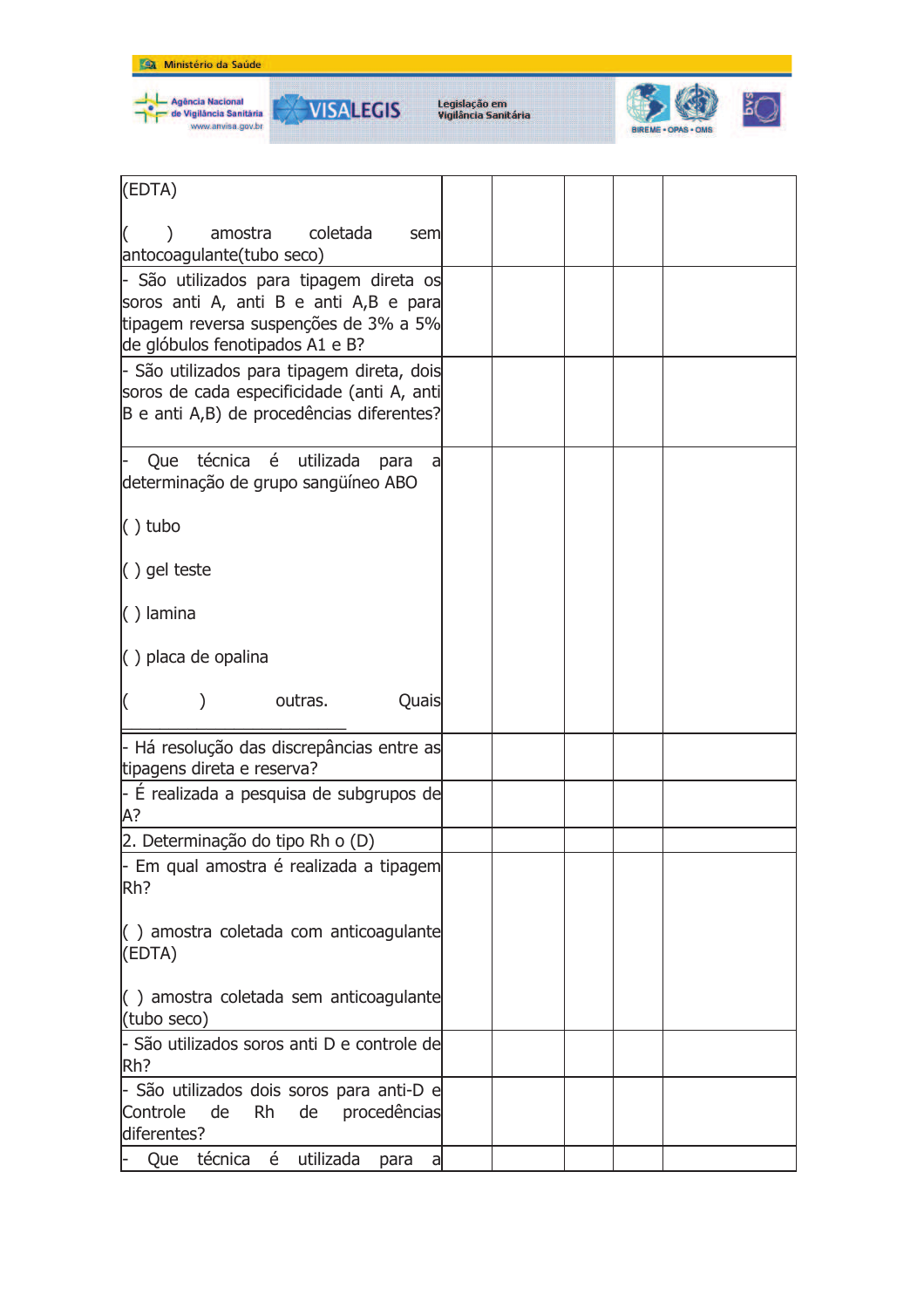

| determinação de grupo sangüíneo Rh?                                                                                                                                             |  |  |  |
|---------------------------------------------------------------------------------------------------------------------------------------------------------------------------------|--|--|--|
| $()$ tubo                                                                                                                                                                       |  |  |  |
| () gel teste                                                                                                                                                                    |  |  |  |
| $( )$ lâmina                                                                                                                                                                    |  |  |  |
| $( )$ placa de opalina                                                                                                                                                          |  |  |  |
| Quais?<br>outros.<br>$\mathcal{E}$                                                                                                                                              |  |  |  |
| - É realizada a pesquisa para antígeno D<br>fraco (Du) quando o teste com anti D em<br>temperatura ambiente e a 37ºC for<br>negativo?                                           |  |  |  |
| - É realizado o Controle de AGH (Controle<br>de Coombs) após leitura de fase AGH,<br>utilizando suspensão 3-5% de hemácias<br>previamente sensibilizadas por anticorpos<br>lgG? |  |  |  |
| - Quando o controle de Rh for positivo,<br>como consideram a tipagem Rh?                                                                                                        |  |  |  |
| 3. Teste de Antiglobulina Direto (Coombs<br>Direto)                                                                                                                             |  |  |  |
| É realizado o teste de antiglobulina<br>direto em pacientes?                                                                                                                    |  |  |  |
| - Em qual amostra é realizado este teste?                                                                                                                                       |  |  |  |
| () amostra coletada com anticoagulante<br>(EDTA)                                                                                                                                |  |  |  |
| () amostra coletada sem anticoagulante<br>(tubo seco)                                                                                                                           |  |  |  |
| - Qual a técnica utilizada?                                                                                                                                                     |  |  |  |
| $()$ tubo                                                                                                                                                                       |  |  |  |
| () gel teste                                                                                                                                                                    |  |  |  |
| () lâmina                                                                                                                                                                       |  |  |  |
| $\langle$ ) placa de opalina                                                                                                                                                    |  |  |  |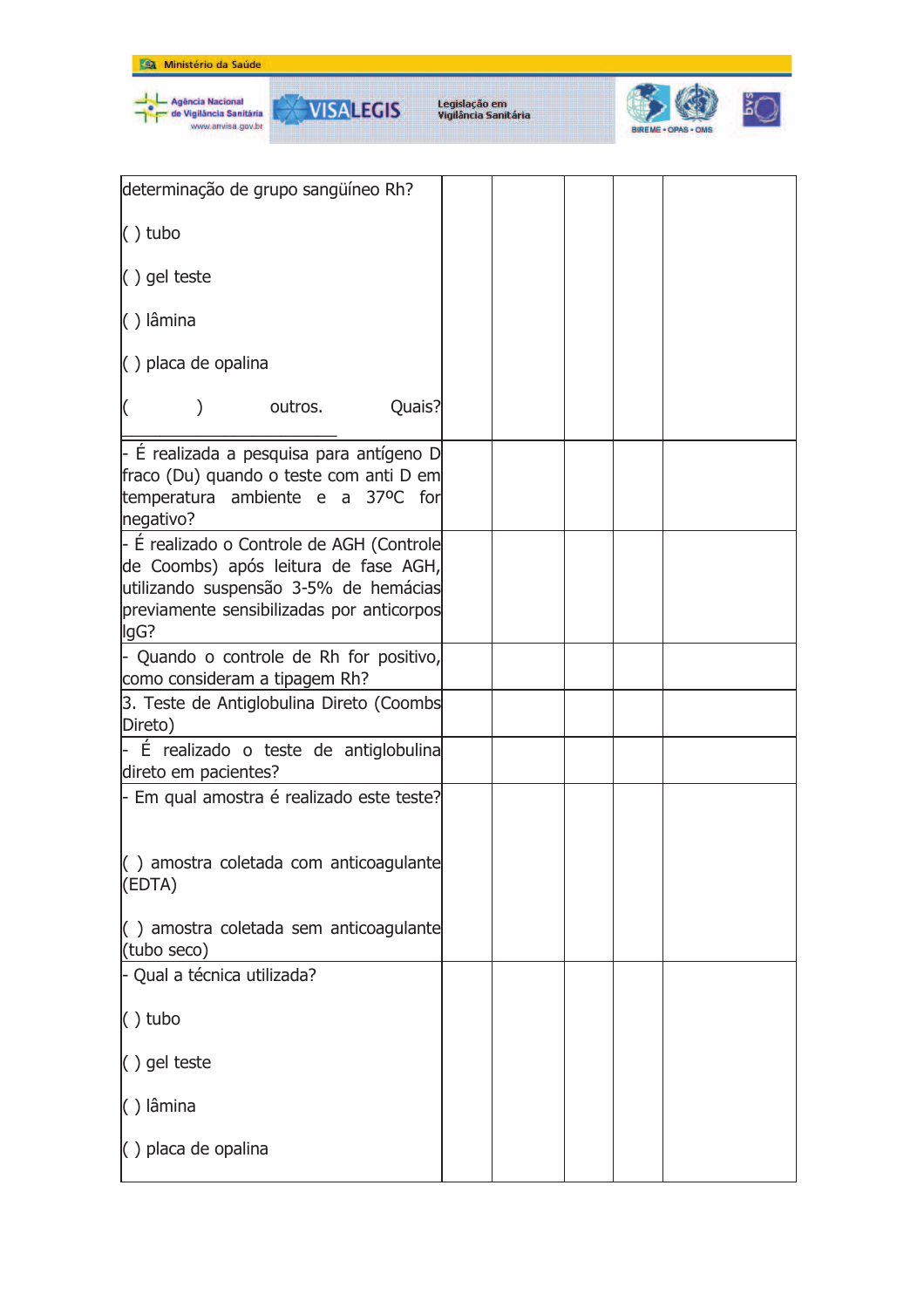



**VISALEGIS** 



| I)<br>outros.<br>Quais                                                                                                                                                       |  |
|------------------------------------------------------------------------------------------------------------------------------------------------------------------------------|--|
| - No teste de antiglobulina direto são<br>dois<br>utilizados<br>(anti<br>soros<br>lgG<br>poliespecífico) ou somente um?                                                      |  |
| Qual?                                                                                                                                                                        |  |
| - É realizado o Controle de AGH (Controle<br>de Coombs) após leitura do teste,<br>utilizando suspensão 3-5% de hemácias<br>previamente sensibilizadas por anticorpos<br>lgG? |  |
| - No caso do teste de antiglobulina direto<br>ser positivo, é realizada a pesquisa e<br>identificação de anticorpos pelo método<br>do eluato?                                |  |
| - É realizada pesquisa de complemento?                                                                                                                                       |  |
| 4. Pesquisa e identificação de anticorpos<br>irregulares                                                                                                                     |  |
| - È realizada a pesquisa de anticorpos<br>irregulares em pacientes?                                                                                                          |  |
| - Em qual amostra é realizada este teste                                                                                                                                     |  |
| coletada<br>amostra<br>com<br>anticoagulante(EDTA)                                                                                                                           |  |
| coletada<br>amostra<br>sem<br>anticoagulante(tubo seco)                                                                                                                      |  |
| - Esta pesquisa é realizada utilizando<br>suspensão 3-5% de glóbulos vermelhos<br>de fenótipos conhecido de no mínimo dois<br>doadores?                                      |  |
| - Qual a técnica utilizada                                                                                                                                                   |  |
| $( )$ tubo:                                                                                                                                                                  |  |
| $( )$ sem albumina                                                                                                                                                           |  |
| $( )$ com albumina                                                                                                                                                           |  |
| () polietilenoglicol(PEG)                                                                                                                                                    |  |
| () enzimático                                                                                                                                                                |  |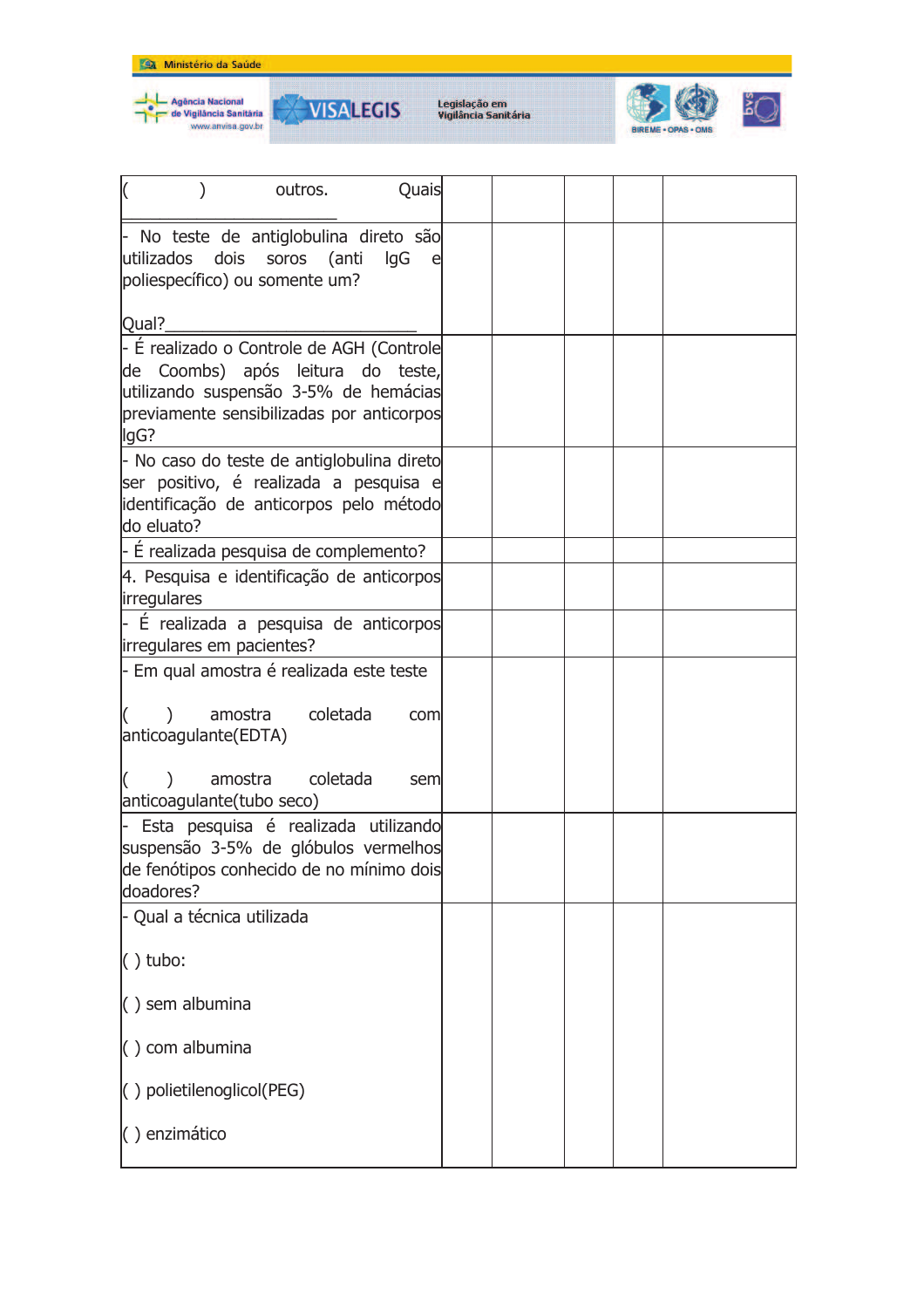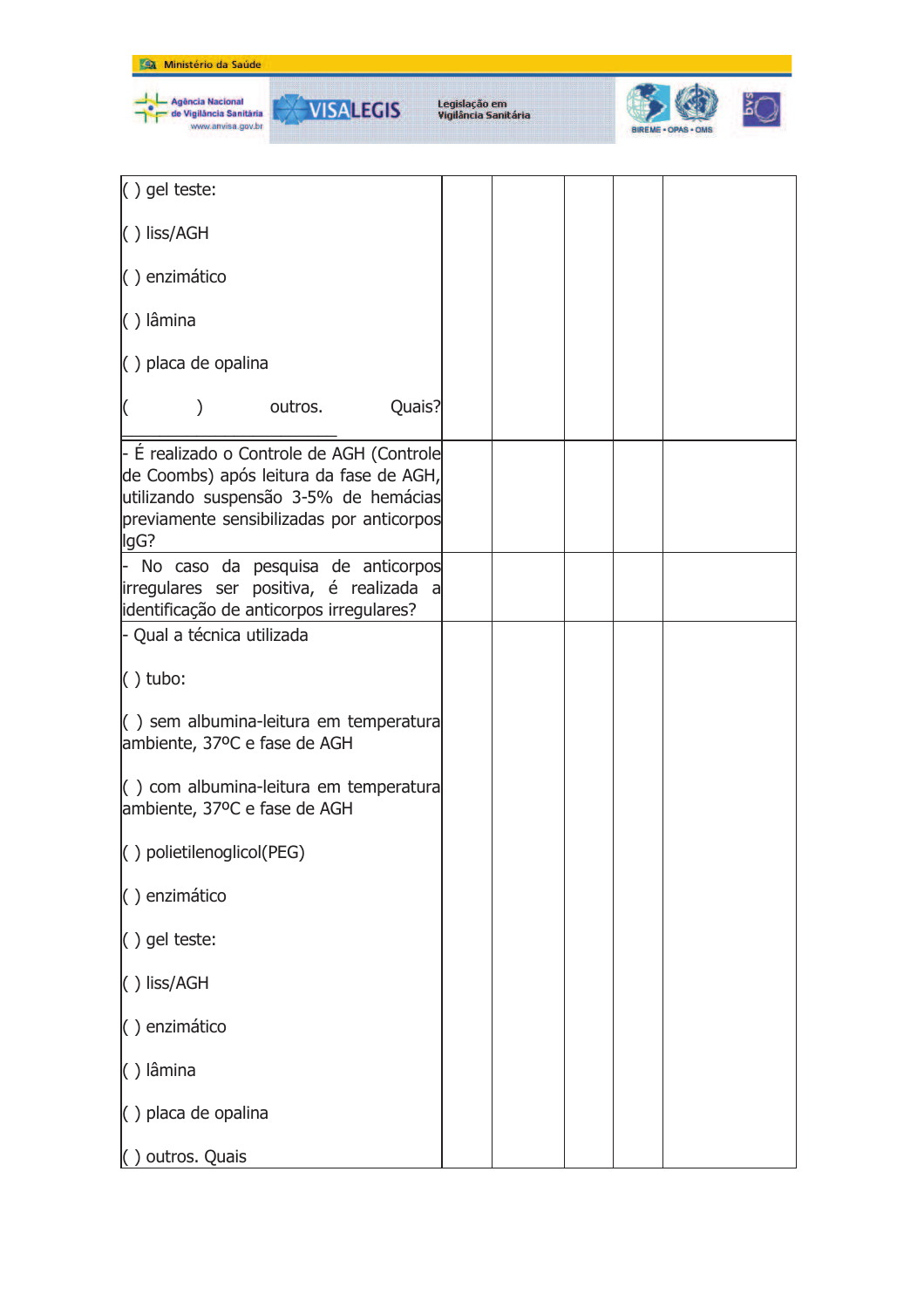



**VISALEGIS** 



| - É realizado o autocontrole?                                                                                                                                                                                                      |              |   |  |
|------------------------------------------------------------------------------------------------------------------------------------------------------------------------------------------------------------------------------------|--------------|---|--|
| SELECÃO DA UNIDADE DE SANGUE OUVII<br>COMPONENTES PARA AS PROVAS DE<br>COMPATIBILIDADE E TRANSFUSÃO                                                                                                                                | 17           |   |  |
| 1. É realizada a inspeção visual do sangue VII<br>antes da realização da prova de<br>compatibilidade?                                                                                                                              |              |   |  |
| 2. São sempre utilizados sangue eVII<br>concentrados de hemácias compatíveis<br>com o sistema ABO?                                                                                                                                 |              |   |  |
| 3. A ficha do receptor contém registros de VII<br>resultados<br><b>OS</b><br>dos<br>todos<br>testes<br>transfusionais, o número de unidades<br>transfundidas e<br>outros<br>dados<br>de<br>interesse?                              |              |   |  |
| DA LIBERAÇÃO DE SANGUE PARAVIII<br><b>TRANSFUSÃO</b>                                                                                                                                                                               |              |   |  |
| 1. Assinale abaixo os locais para onde éVIII<br>liberado sangue e ou componentes:                                                                                                                                                  | 1.1<br>1.2.4 | a |  |
| $($ ) para estoque em outro serviço de<br>hemoterapia                                                                                                                                                                              |              |   |  |
| () para transfusão em pacientes: (após a<br>realização<br>das<br>provas<br>imunohematológicas pré-transfusionais)                                                                                                                  |              |   |  |
| $\langle$ ) ambulatorais                                                                                                                                                                                                           |              |   |  |
| $\langle$ ) internados                                                                                                                                                                                                             |              |   |  |
| () externos (de outros hospitais)                                                                                                                                                                                                  |              |   |  |
| $( )$ em residências                                                                                                                                                                                                               |              |   |  |
| 2. A liberação do produto hemoterápico VIII<br>para estoque em outro servico de<br>hemoterapia é realizada mediante<br>solicitação por escrito do médico do<br>serviço de hemoterapia solicitante com<br>assinatura legível e CRM? | 2.1          |   |  |
| 3. O sangue e ou componentes são VIII<br>liberados<br>para transfusão<br>apenas<br>mediante solicitação por escrito e ou com<br>prescrição do médico requisitante, com<br>assinatura, nome legível e número do                     | 3.1          |   |  |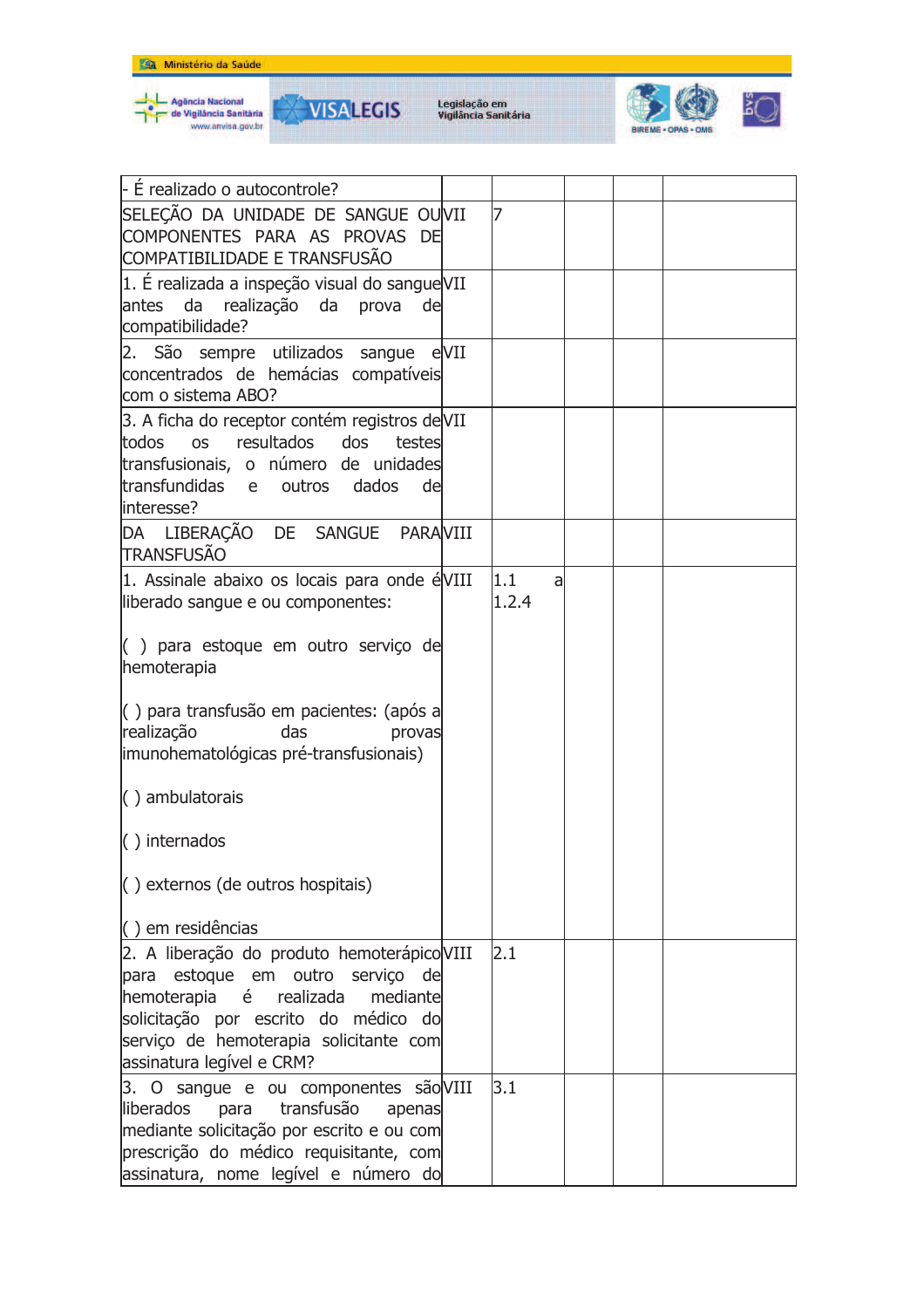



**VISALEGIS** 



| CRM?                                                                                                                                                                                     |                     |  |  |
|------------------------------------------------------------------------------------------------------------------------------------------------------------------------------------------|---------------------|--|--|
| 4. O médico hemoterapeuta verifica aVIII<br>indicação e ou contra-indicação do<br>sangue e ou hemocomponente a ser<br>transfundido?                                                      | 3.2                 |  |  |
| 5. Antes de liberação do sangue e ou VIII<br>hemocompontes é realizada inspeção<br>visual dos aspectos físicos, data de<br>validade do produto e conferidos com os<br>dados do receptor? | 3.3                 |  |  |
| 6. Na requisição de transfusão constam VIII<br>los dados:                                                                                                                                | 5                   |  |  |
| $\langle$ ) Nome completo do paciente                                                                                                                                                    |                     |  |  |
| () Registro Hospitalar                                                                                                                                                                   |                     |  |  |
| $\langle$ ) Tipo de Hemocomponentes                                                                                                                                                      |                     |  |  |
| () Quantidade solicitada                                                                                                                                                                 |                     |  |  |
| <b>RECEBIMENTO</b><br><b>PRODUTOSVIII</b><br><b>DE</b><br><b>HEMOTERÁPICOS</b>                                                                                                           | 4                   |  |  |
| 1. Há livro de registro para recebimento VIII<br>de sangue e ou componente procedente<br>de outra Unidade Hemoterápica?                                                                  | 4.1                 |  |  |
| 2. Verificar se o sangue solicitado pelo VIII<br>Serviço de Hemoterapia foi utilizada para<br>o paciente para o qual foi solicitado                                                      | 5                   |  |  |
| DA TRANSFUSÃO DE SANGUE E SEUSXI<br><b>COMPONENTES</b>                                                                                                                                   |                     |  |  |
| 1. Verificar se para toda e qualquerXI<br>transfusão de produto hemoterápico é<br>feita solicitação por escrito, por médico,<br>com assinatura, nome legível e CRM.                      | 11.1                |  |  |
| 2. A requisição de transfusão contém: aXI<br>identificação do receptor, o produto<br>hemoterápico indicado, a quantidade,<br>indicação de transfusão e outros dados<br>pertinentes?      | 1.1.1               |  |  |
| 3. Verificar se são aceitas requisições<br>incompletas ou discordantes. Quantas<br>requisições foram verificadas?                                                                        |                     |  |  |
| 4. Verificar se a Unidade Hemoterápica XI<br>destinada à transfusão para determinado                                                                                                     | 1.2.1<br>a<br>1.2.4 |  |  |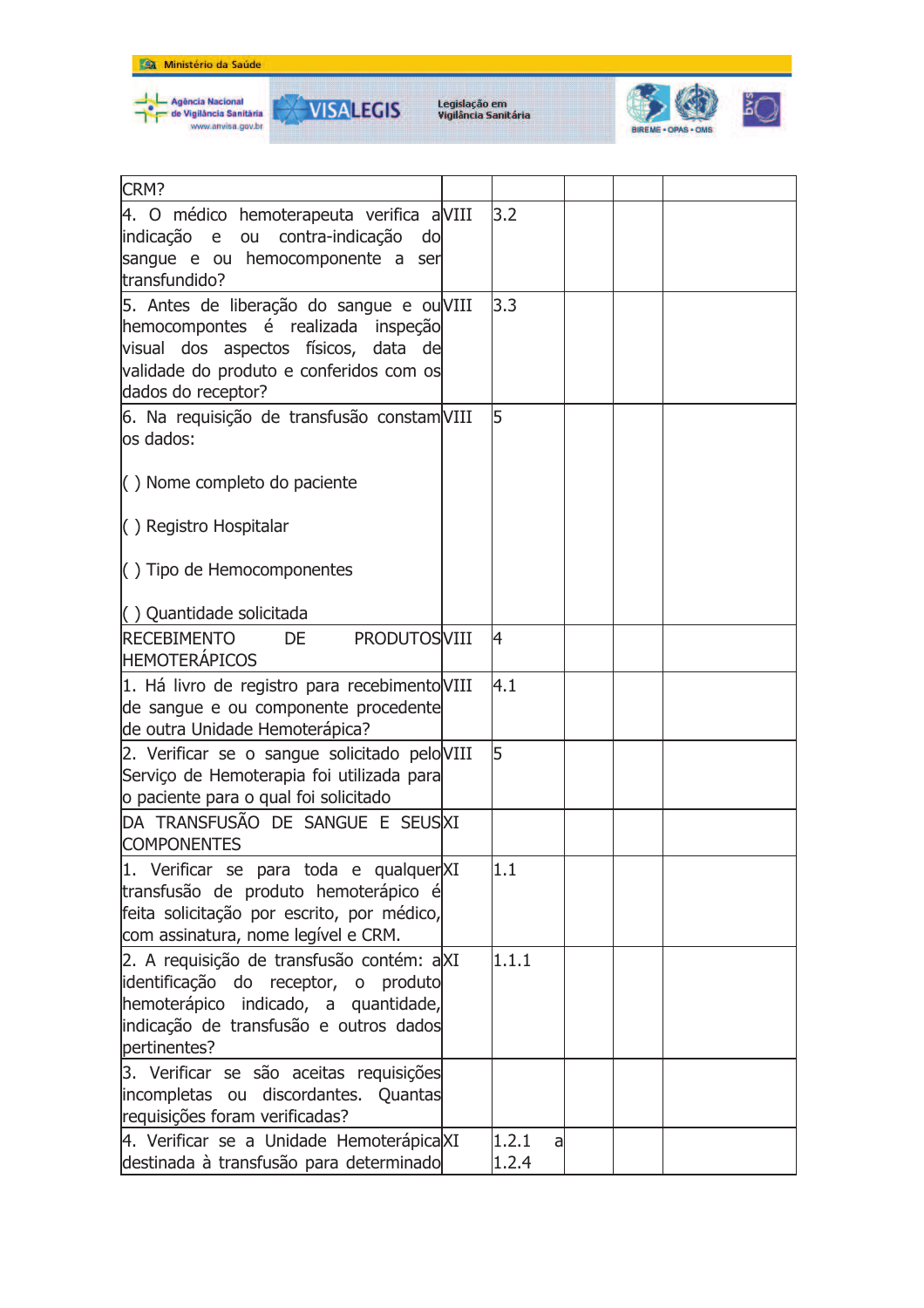

| paciente contém o rótulo da fase de<br>liberação (itens v.3 e v.4) e uma etiqueta<br>afixada na bolsa contendo os seguintes<br>dados:                                                                                                                                               |     |       |  |  |
|-------------------------------------------------------------------------------------------------------------------------------------------------------------------------------------------------------------------------------------------------------------------------------------|-----|-------|--|--|
| () nome completo, número de registro e<br>localização do receptor                                                                                                                                                                                                                   |     |       |  |  |
| () grupo ABO e tipo Rho(D) do receptor                                                                                                                                                                                                                                              |     |       |  |  |
| () data e nome do responsável pela<br>realização dos testes pré-transfusionais e<br>pela sua liberação                                                                                                                                                                              |     |       |  |  |
| dos<br>resultados<br>testes<br>de<br>compatibilidade.                                                                                                                                                                                                                               |     |       |  |  |
| 5. Verificar<br>todos<br>registrosXI<br>se<br><b>OS</b><br>pertinentes a transfusão ficam arquivados<br>por um período mínimo de 5 (cinco) anos.                                                                                                                                    |     | 1.3   |  |  |
| 6. Os registros são arquivados:                                                                                                                                                                                                                                                     | ΧI  | 1.3   |  |  |
| $( )$ em próprios livros.                                                                                                                                                                                                                                                           |     |       |  |  |
| $( )$ microfilmados.                                                                                                                                                                                                                                                                |     |       |  |  |
| $\left( \ \right)$ em sistemas informatizados.                                                                                                                                                                                                                                      |     |       |  |  |
| OBSERVAÇÕES SOBRE TÉCNICAS<br><b>CUIDADOS PRÉ-TRANSFUSIONAIS</b>                                                                                                                                                                                                                    | EXI | 2     |  |  |
| 1. Verificar as condições de estocagem, XI<br>aspecto, validade e transporte                                                                                                                                                                                                        |     | 2.1   |  |  |
| 2. Nas transfusões de produtos celulares XI<br>destinados a transfusão intra-uterina,<br>recém-nascido de baixo peso, pacientes<br>imunodeficientes e ou imunodeprimidos,<br>e quando o receptor for parente em<br>primeiro<br>produtos<br>são<br>grau,<br><b>OS</b><br>irradiados? |     | 2.2   |  |  |
| 3. Qual a dose de radiação                                                                                                                                                                                                                                                          |     |       |  |  |
| 4.<br>Há<br>equipamento especialmenteXI<br>destinado ao aquecimento de sangue e<br>componente?                                                                                                                                                                                      |     | 2.3.1 |  |  |
| 5. Qual? especificar em comentários                                                                                                                                                                                                                                                 |     |       |  |  |
| 6. Se não houver equipamento paraXI<br>aquecimento do sangue verificar qual o                                                                                                                                                                                                       |     | 2.3.1 |  |  |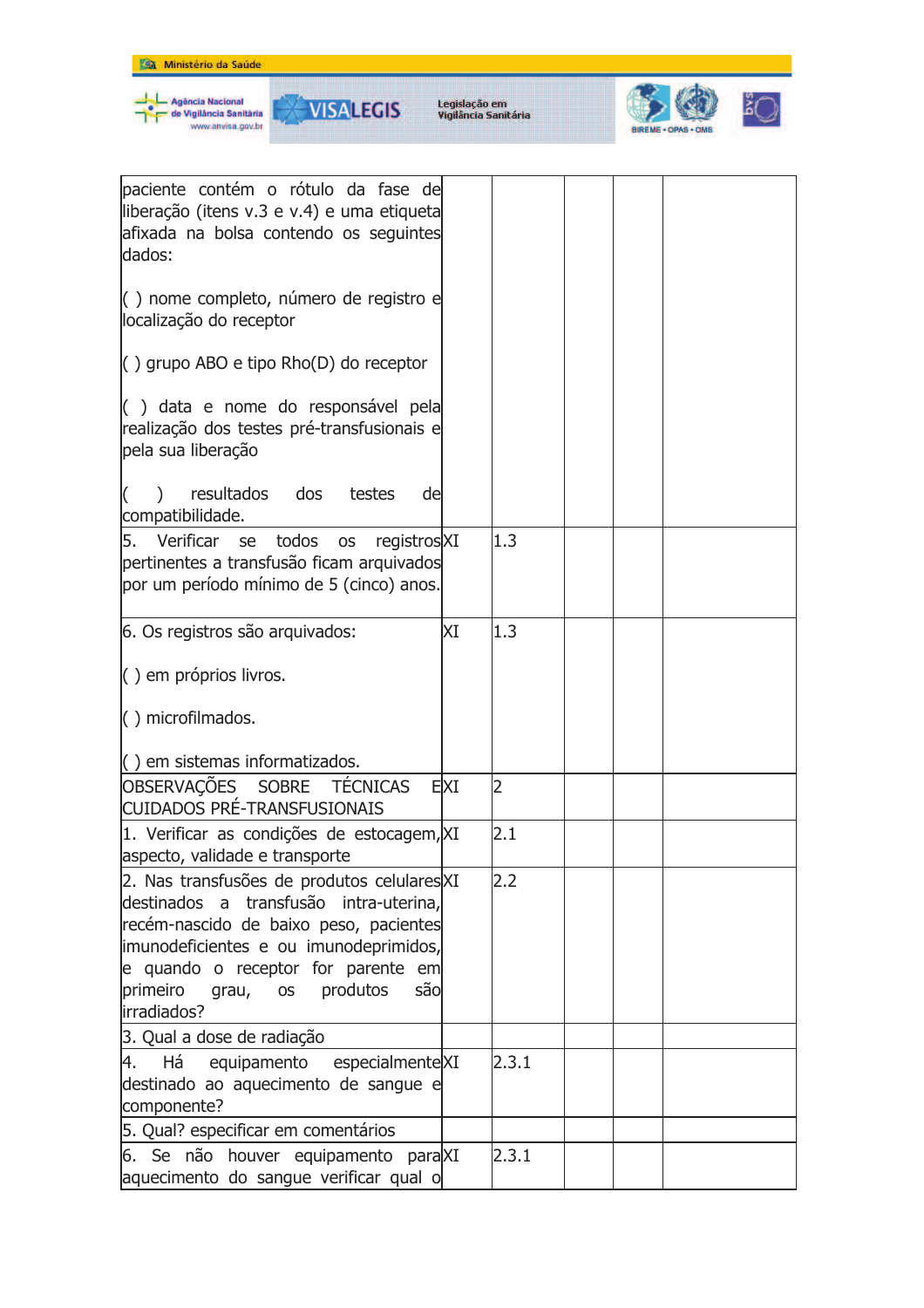



**VISALEGIS** 

₩



| procedimento adotado - Descrever em<br>comentários                                                                                                                                                                                                    |     |       |  |
|-------------------------------------------------------------------------------------------------------------------------------------------------------------------------------------------------------------------------------------------------------|-----|-------|--|
| Utiliza-se banho-maria<br>paraXI<br>7.<br>aquecimento de sangue e componentes?                                                                                                                                                                        |     | 2.3.2 |  |
| 8. Verificar se os banhos -marias estão<br>llimpos, com a água limpa e<br>em<br>temperatura adequada                                                                                                                                                  |     |       |  |
| EQUIPAMENTO DE TRANSFUSÃO                                                                                                                                                                                                                             | ΧI  | 2.4   |  |
| 1. O serviço de hemoterapia possui filtro XI<br>padrão (poros entre 170 e 260 micra),<br>estéril, apirogênico e descartável após<br>luso único?                                                                                                       |     | 2.4.1 |  |
| 2. O equipo de transfusão é trocado aXI<br>cada 4 horas ou antes se houver sinais de<br>saturação?                                                                                                                                                    |     | 2.4.2 |  |
| 3. Observar se o tempo de infusão é de XI<br>lno máximo 4 horas                                                                                                                                                                                       |     | 2.6   |  |
| Nas transfusões eletivas sãolXI<br>4.<br>previamente determinados o volume, a<br>velocidade e o tempo de infusão do<br>produto hemoterápico levando<br>eml<br>consideração as condições clínicas e<br>circulatórias do paciente?                      |     | 2.6.1 |  |
| 5. Observar se antes do início dalXI<br>transfusão são checados:<br>$\left( \begin{array}{c} \end{array} \right)$ o nome do paciente, perguntando<br>diretamente, se consciente<br>() verificando o nome do paciente no<br>bracelete, se inconsciente |     | 2.7   |  |
| 6. É checado o rótulo da bolsa, os dadosXI<br>da etiqueta de identificação, a validade<br>do produto e inspeção visual?                                                                                                                               |     | 2.7.2 |  |
| 7. É verificado os sinais e sintomas dolXI<br>paciente antes que se inicie a transfusão?                                                                                                                                                              |     | 2.7.3 |  |
| 8. São verificados e registrados os sinais XI<br>vitais do paciente antes da transfusão?                                                                                                                                                              |     | 2.7.4 |  |
| INA VIGÊNCIA DA TRANSFUSÃO                                                                                                                                                                                                                            | ΧI  | 3.    |  |
| 1. Fica um profissional habilitado<br>capacitado à beira do leito durante os<br>primeiros 10 a 15 minutos após o início                                                                                                                               | eXI | 3.1   |  |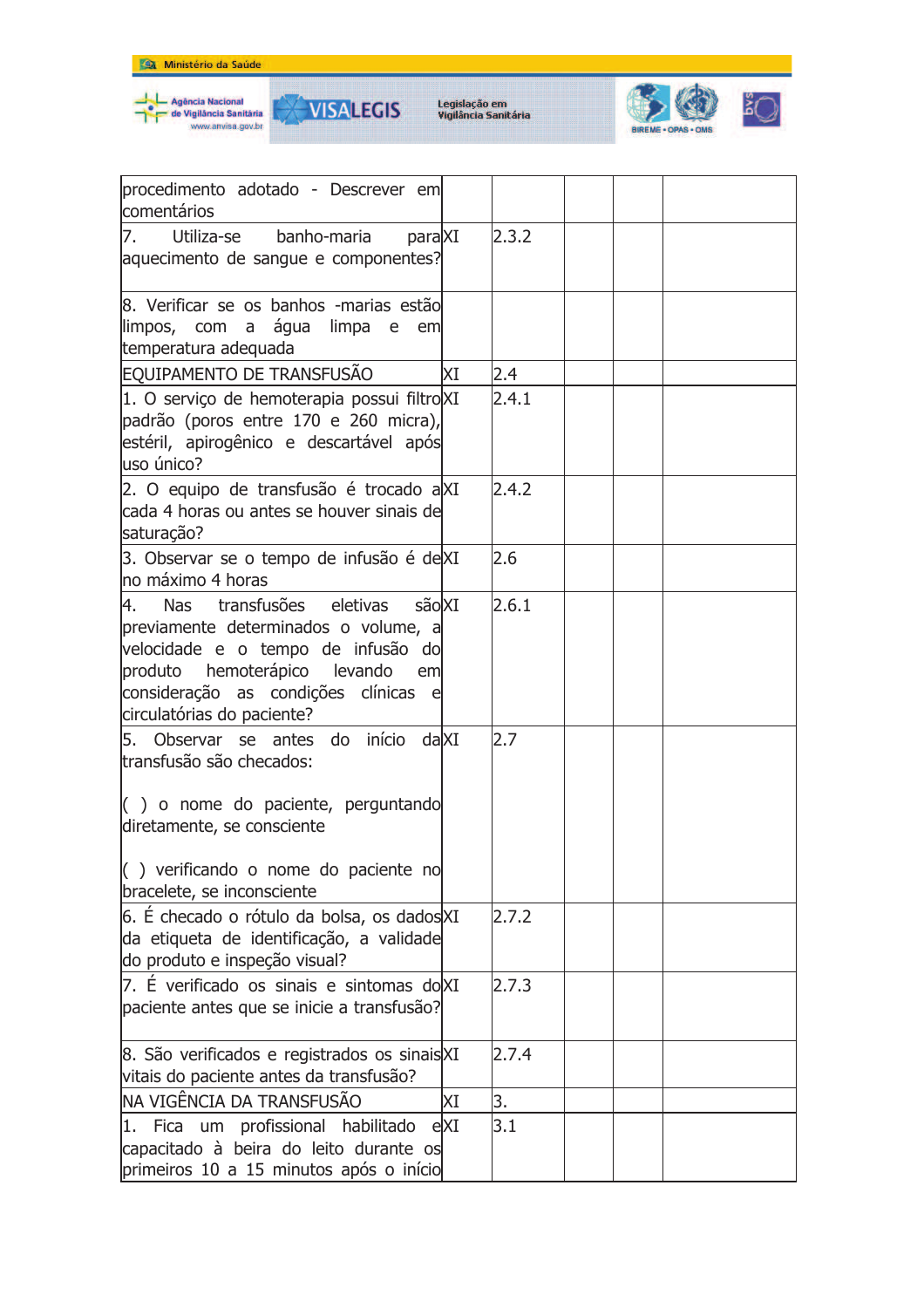



**VISALEGIS** 





| lda transfusão?                                                                                                                                                       |                    |  |  |
|-----------------------------------------------------------------------------------------------------------------------------------------------------------------------|--------------------|--|--|
|                                                                                                                                                                       |                    |  |  |
| Qual profissional?                                                                                                                                                    |                    |  |  |
| paciente é observado XI<br>2.<br>O<br>periodicamente durante a transfusão?                                                                                            | 3.2                |  |  |
| 3. A etiqueta de identificação permanece XI                                                                                                                           | 3.3                |  |  |
| afixada à bolsa até o final de transfusão?                                                                                                                            |                    |  |  |
| DAS REAÇÕES TRANSFUSIONAIS:                                                                                                                                           |                    |  |  |
| 1.<br>Houve notificação sobre<br>reação<br>transfusional no último ano?                                                                                               |                    |  |  |
| 2. Verificar os registros na UnidadeX<br>Hemoterápica sobre casos de reação<br>transfusional, os quais devem ficar<br>arquivados por, no mínimo, 5 (cinco)<br>lanos   | l3                 |  |  |
| 3. Quem reconhece os sinais e sintomas X<br>decorrentes de reação transfusional?                                                                                      | 4                  |  |  |
| $( )$ o médico                                                                                                                                                        |                    |  |  |
| $\langle$ ) a enfermeira                                                                                                                                              |                    |  |  |
| $\vert$ $\vert$ ) o técnico que instalou a tranfusão                                                                                                                  |                    |  |  |
| 4. O médico assistente do paciente assim X<br>médico hemoterapeuta são<br>$\circ$<br>como<br>comunicados?                                                             | 4                  |  |  |
| NOS CASOS SUSPEITOS DE REAÇÃOX<br>HOMOLÍTICA AGUDA QUAIS DAS AÇÕES<br>ABAIXO SÃO DESENCADEADAS?                                                                       | 5                  |  |  |
| $ 1.$ ( ) Interrompe-se imediatamente a $ X $<br>transfusão                                                                                                           | 5.1                |  |  |
| $\vert$ 2. () Conserva-se o acesso venoso com $\vert$ X<br>por ex, soro fisiológico a 0,9%                                                                            | 5.2                |  |  |
| $\beta$ . () Examina-se todas as etiquetas, $\mathsf{X}$<br>rótulos e registros, conferindo com os<br>dados do paciente da unidade de sangue<br>ou componente em uso? | 5.3                |  |  |
| 4. () Coleta-se três amostras do paciente $X$ 3<br>para os seguintes exames:                                                                                          | 5.4.1<br>a<br>5.4. |  |  |
| $($ ) sangue sem anticoagulante(testes<br>imunohematológicos)                                                                                                         |                    |  |  |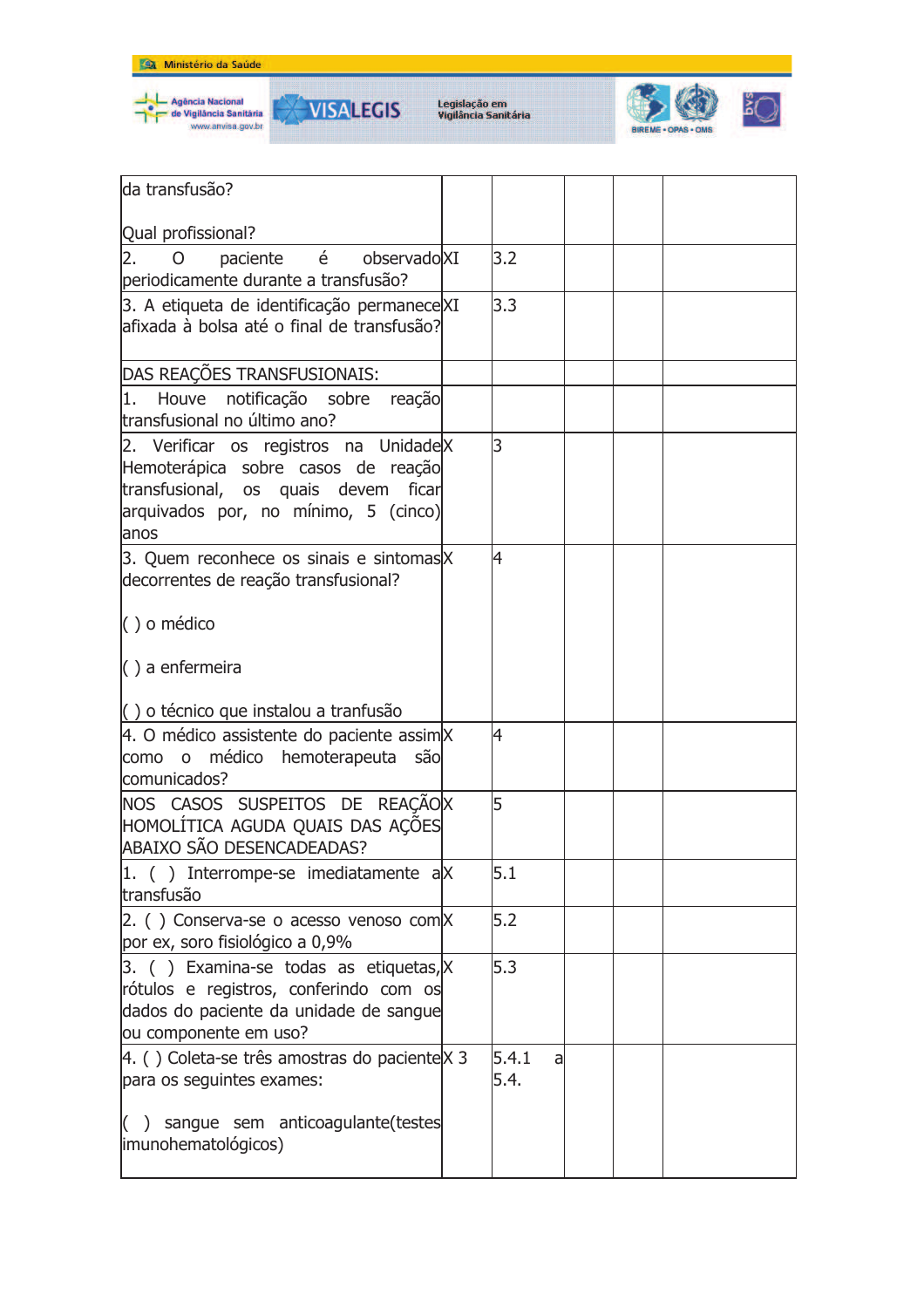

Agência Nacional<br>de Vigilância Sanităria<br>www.anvisa.gov.br

₩

**VISALEGIS** 



| $\left( \begin{array}{c} \end{array} \right)$ sangue com anticoagulante (pesquisa<br>de hemoglobina livre<br>no plasma,<br>hemograma e análise morfológica dos<br>eritrócitos)                                                                                                                                                 |   |                 |  |  |
|--------------------------------------------------------------------------------------------------------------------------------------------------------------------------------------------------------------------------------------------------------------------------------------------------------------------------------|---|-----------------|--|--|
| () sangue citratado (testes de coagulação                                                                                                                                                                                                                                                                                      |   |                 |  |  |
| 5. É coletado amostra de urina do X<br>paciente e enviado para análise?                                                                                                                                                                                                                                                        |   | 5.5             |  |  |
| É<br>6.<br>encaminhada<br>à<br>UnidadeX<br>Hemoterápica a<br>bolsa<br>contendo<br>restante do sangue ou componente, o<br>equipo de transfusão e a etiqueta de<br>identificação da bolsa?                                                                                                                                       |   | 5.6             |  |  |
| QUAL A CONDUTA DA<br><b>UNIDADE</b><br>HEMOTERÁPICA FRENTE A SUSPEITA DE<br>REAÇÃO TRANSFUSIONAL?                                                                                                                                                                                                                              |   | CapX,<br>item 6 |  |  |
| 1. Identifica as amostras<br>bolsalX<br>da<br>(segmento da bolsa ou o tubo piloto<br>utilizado<br>pré-<br>para<br>as<br>provas<br>transfusionais) e do receptor (amostras<br>coletadas nas fases pré e pós-reação),<br>verificando se os registros das etiquetas<br>estão<br>preenchidos<br>corretamente<br>e<br>concordantes? |   | 6.1             |  |  |
| 2. Compara as amostras pré e pós-reação X<br>do paciente?                                                                                                                                                                                                                                                                      |   | 6.2             |  |  |
| 3. Realiza nas amostras de sangue pré e X<br>pós-transfusional do doador e do receptor<br>as seguintes provas.                                                                                                                                                                                                                 |   | 6.3             |  |  |
| - determinação do grupo ABO e tipo Rh oX<br>(D)                                                                                                                                                                                                                                                                                |   | 6.3.1           |  |  |
| - pesquisa de anticorpos irregulares                                                                                                                                                                                                                                                                                           | Χ | 6.3.2           |  |  |
| $\vert$ - teste direto de antiglobulina humana $\vert$ X<br>nas amostras de sangue do receptor                                                                                                                                                                                                                                 |   | 6.3.3           |  |  |
| - prova de compatibilidade (pré e pós X<br>transfusional)                                                                                                                                                                                                                                                                      |   | 6.3.4           |  |  |
| deX<br>pesquisa<br>presença<br>a<br>microaglutinados em esfregaço corado                                                                                                                                                                                                                                                       |   | 6.4             |  |  |
| 4. O serviço de hemoterapia realiza X<br>outros testes além dos descritos acima?<br>Quais?                                                                                                                                                                                                                                     |   | 6.5             |  |  |
| 5. Houve notificação de outros tipos de<br>reações:febril, alérgica, anafilática,<br>de                                                                                                                                                                                                                                        |   |                 |  |  |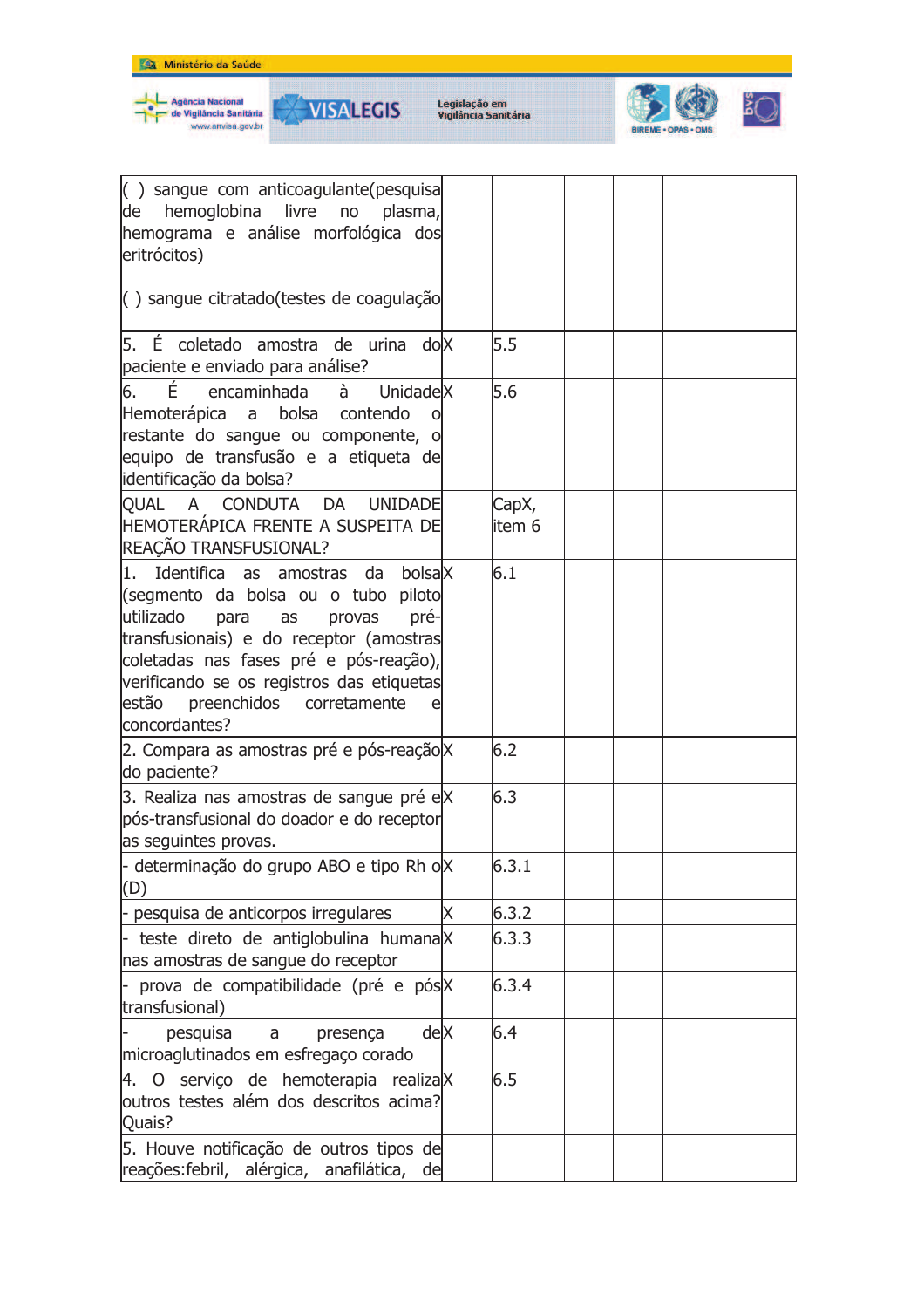



**VISALEGIS** 



| sobrecarga circulatória?                                                                                                                            |    |        |  |  |
|-----------------------------------------------------------------------------------------------------------------------------------------------------|----|--------|--|--|
| 6. Essas reações foram registradas na X<br>ficha do paciente, assim como o resultado<br>da avaliação e a conduta instituída?                        |    | 8.4    |  |  |
| Houve casos<br>deX<br>7.<br>de<br>suspeita<br>transmissão de<br>doenças? Quantos<br>casos?                                                          |    | 10     |  |  |
| 8.<br>Foram investigados<br>clinica<br>llaboratorialmente?                                                                                          | eX | 10.1   |  |  |
| 9. Foram identificadas as unidades que X<br>foram transfundidas no paciente?                                                                        |    | 10.2   |  |  |
| 10. Foram revistos os registros deX<br>sorologia destes doadores para identificar<br>algum erro transfusional?                                      |    | 10.2.1 |  |  |
| 11. Foram convocados os doadores eX<br>retestados para detectar aquele cujo<br>sangue possa ter transmitido a doença?                               |    | 10.2.2 |  |  |
| 12. Nos casos em que foram identificados X<br>o doador e a doença, o médico assistente<br>paciente<br>foi<br>comunicado<br>do<br>dos<br>resultados? |    | 10.3.1 |  |  |
| 13. O órgão governamental foi notificado X<br>da ocorrência?                                                                                        |    | 10.3.2 |  |  |
| doador encaminhado<br>14.Foi o<br>paraX<br>tratamento especializado e excluído<br>temporária ou definitivamente do corpo<br>de doadores do serviço? |    | 10.3.4 |  |  |
| 15. Ficaram registrados na ficha do X<br>doador e receptor todas as medidas<br>efetuadas para o diagnóstico, notificação<br>le encaminhamento?      |    | 10.3.4 |  |  |
| <b>PROCEDIMENTOS</b><br><b>EMXI</b><br><b>ESPECIAIS</b><br><b>HEMOTERAPIA AFÉRESES:</b>                                                             |    |        |  |  |
| 1. Durante a realização de aféreses, o<br>médico está presente? 2. O staff está<br>treinado para o atendimento de situações<br>de emergência?       |    |        |  |  |
| 3. Existe área especial e equipamentos e<br>materiais destinados especificamente a<br>aféreses?                                                     |    |        |  |  |
| 4. O doador por aféreses<br>recebe<br>explicações claras sobre os possíveis<br>riscos do procedimento?                                              |    |        |  |  |
| 5. O doador dá o seu consentimento por                                                                                                              |    |        |  |  |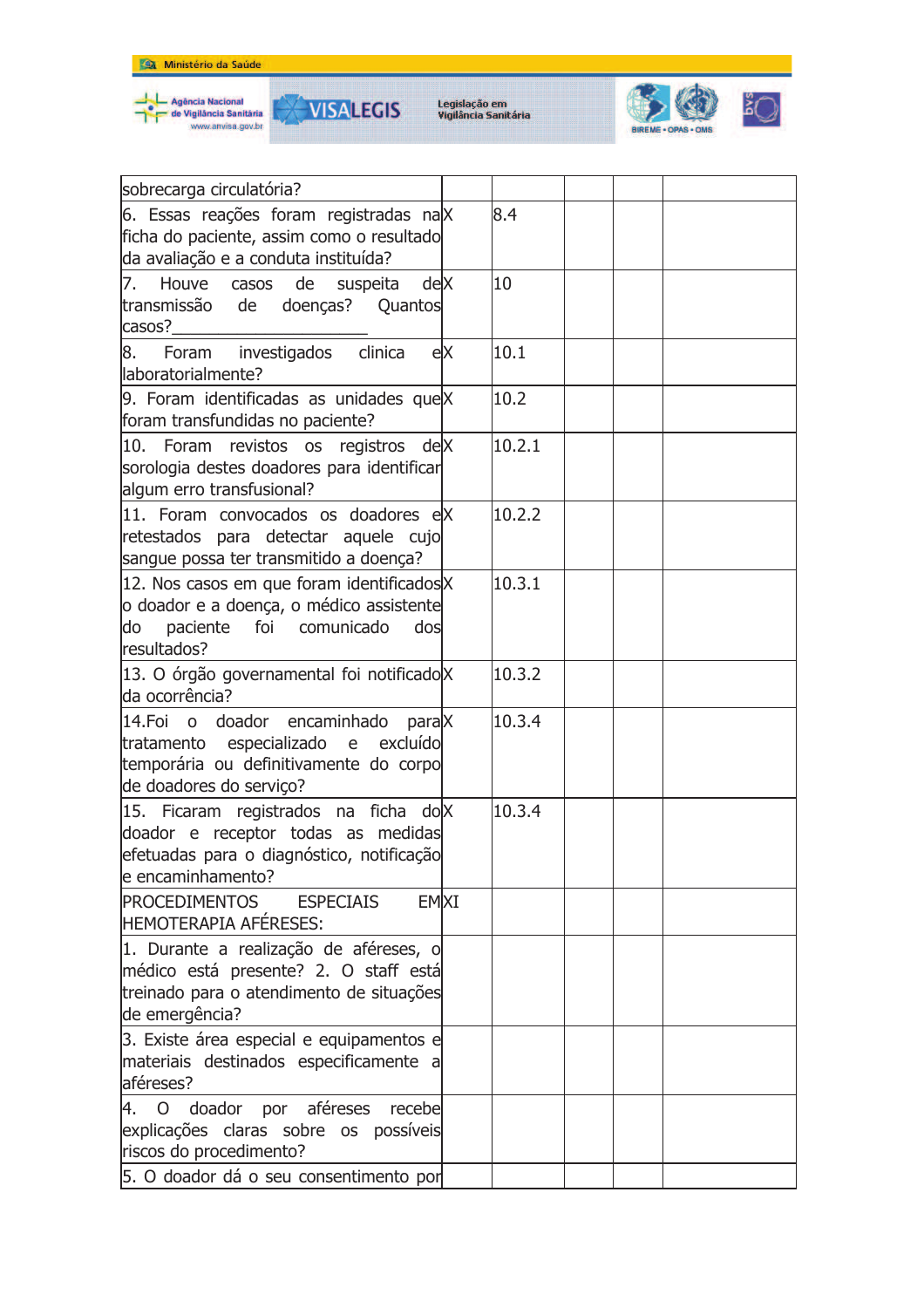

Agência Nacional<br>de Vigilância Sanităria<br>www.anvisa.gov.br





| escrito da sua doação?                                                                      |     |         |  |  |
|---------------------------------------------------------------------------------------------|-----|---------|--|--|
| 6. Existem registros dos procedimentos                                                      |     |         |  |  |
| de aféreses realizados, das alterações                                                      |     |         |  |  |
| clinico-laboratoriais, bem<br>das<br>como                                                   |     |         |  |  |
| eventuais complicações ocorridas?                                                           |     |         |  |  |
| PLASMAFERESE NÃO-TERAPÊUTICA                                                                | lΧI | 1       |  |  |
| 1. A unidade hemoterápica realiza                                                           |     |         |  |  |
| plasmaferese não-terapeutica?                                                               |     |         |  |  |
| 2. Os critérios de seleção de doadoresXI                                                    |     | 1.2     |  |  |
| são os mesmos estabelecidos para os                                                         |     |         |  |  |
| doadores de sangue total?                                                                   |     |         |  |  |
| 3. Os doadores são esporádicos, ou seja: XI                                                 |     | 1, 2, 1 |  |  |
| obedecem a um intervalo mínimo de 8                                                         |     |         |  |  |
| semanas e o volume de plasma não                                                            |     |         |  |  |
| excede a 600ml por doação?                                                                  |     |         |  |  |
| 4. Os doadores são seriados, ou seja, as XI<br>doações<br>são<br>feitas<br>em<br>intervalos |     | 1.2.2   |  |  |
| inferiores a 8 semanas porém observam-                                                      |     |         |  |  |
| se os seguintes critérios:                                                                  |     |         |  |  |
| 5. Ocorrem em situações especiais e com                                                     |     |         |  |  |
| autorização do médico responsável?                                                          |     |         |  |  |
| 6. O doador realiza exames clínicos eXI                                                     |     | 1.22    |  |  |
| llaboratoriais como:                                                                        |     |         |  |  |
|                                                                                             |     |         |  |  |
| hemograma, proteinas totais e todos os                                                      |     |         |  |  |
| realizados para doações de<br>exames                                                        |     |         |  |  |
| sangue total?                                                                               |     |         |  |  |
| 7. São realizados a cada 4 meses exames XI                                                  |     | 1.2.2.3 |  |  |
| para garantir que os níveis de albumina                                                     |     |         |  |  |
| estejam acima de 4,0g/dl e de lgG e lgM                                                     |     |         |  |  |
| estejam<br>dentro<br>do<br>limites<br>de<br>e                                               |     |         |  |  |
| normalidade?                                                                                |     |         |  |  |
| médico<br>avaliaXI<br>$\overline{O}$<br>da<br>unidade<br>8.                                 |     | 1.2.2.4 |  |  |
| periodicamente os exames laboratoriais?                                                     |     |         |  |  |
| 9. O volume de plasma removido não XI                                                       |     | 1.2.2.5 |  |  |
| excede a:                                                                                   |     |         |  |  |
|                                                                                             |     |         |  |  |
| ml por sessão                                                                               |     |         |  |  |
| ml por semana                                                                               |     |         |  |  |
|                                                                                             |     |         |  |  |
| ml por mês e                                                                                |     |         |  |  |
|                                                                                             |     |         |  |  |
| ml por ano                                                                                  |     |         |  |  |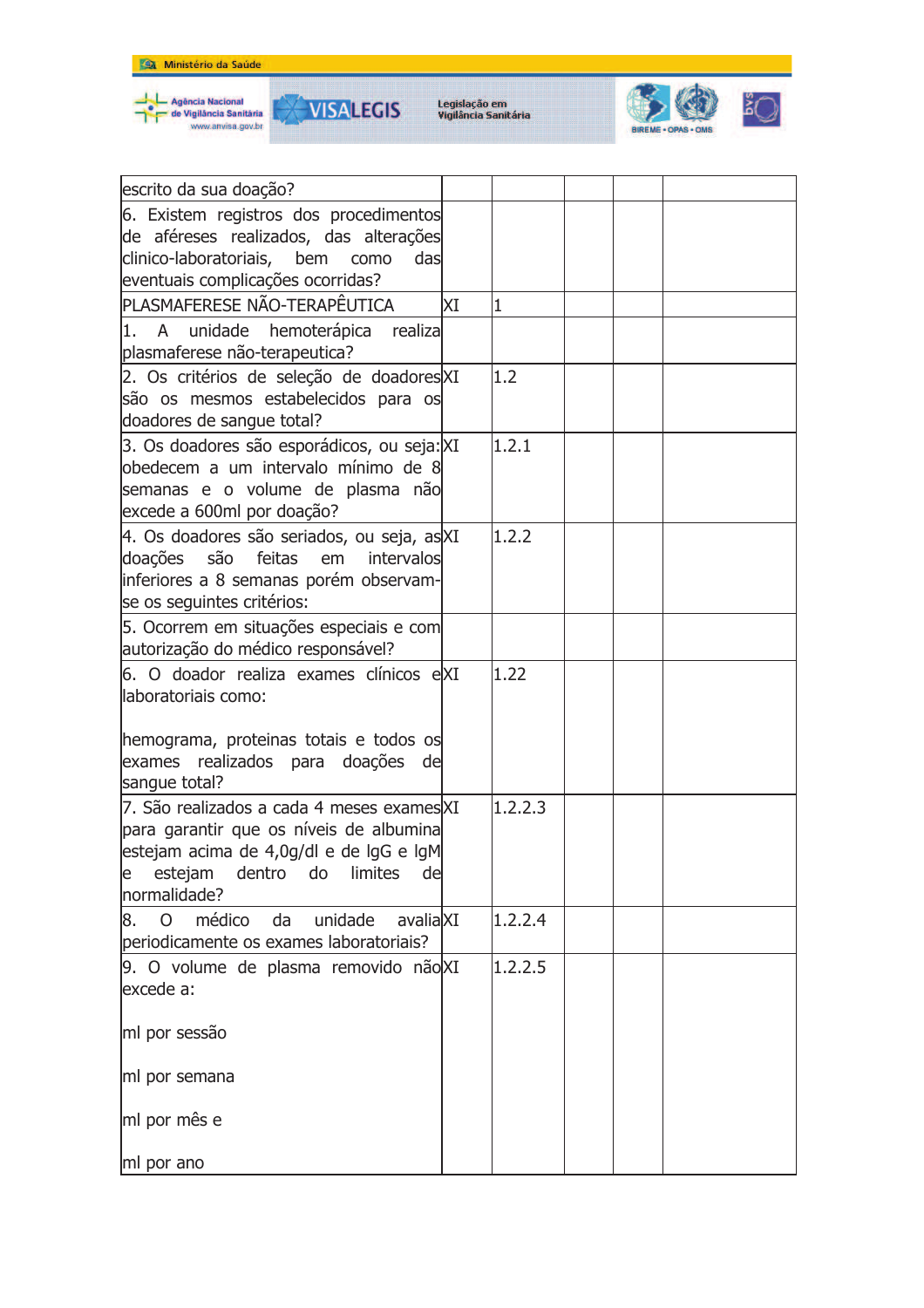







| 10.<br>intervalo mínino entre<br>duasXI<br>$\overline{O}$<br>doações de plasma por aféreses em<br>doações seriadas respeita o prazo de 48<br>horas?           |    | 1.2.2.6 |  |
|---------------------------------------------------------------------------------------------------------------------------------------------------------------|----|---------|--|
| 11. Todo o material utilizado que entreXI<br>em contato direto com o sangue é estéril,<br>apirogênico, descartável e de uso único?                            |    | 1.3     |  |
| 12. A reinfusão das hemácias é feitalXI<br>apenas com solução fisiológica?                                                                                    |    | 1.4     |  |
| 13. A perda de hemácias durante cada XI<br>sessão excede a 25 ml?                                                                                             |    | 1.5     |  |
| 14. O sistema de identificação da unidade<br>lde concentrado de hemácias retirado<br>ser reconhecido tanto<br>permite<br>pelo<br>doador quanto pelo executor? |    |         |  |
| 15. A reinfusão das hemácias excede as XI<br>duas horas após a coleta?                                                                                        |    | 1.7     |  |
| 16. O produto segue a mesma rotina dos XI<br>testes sorológicos preconizados<br>pelo<br>sangue total?                                                         |    | 1.9     |  |
| 17. No caso do produto ser utilizado para XI<br>fins transfusionais segue a mesma rotina<br>de testes imunohematológicos?                                     |    | 1.10    |  |
| 18. Nos casos de doações seriadas deXI<br>plasma por aférese os testes sorológicos<br>são renovados a cada 10 dias?                                           |    | 1.11    |  |
| 19. É respeitado o intervalo de no mínimo XI<br>3 dias entre uma doação por citaférese e<br>uma doação de plasma por aférese?                                 |    | 1.13    |  |
| CITAFERESE NÃO-TERAPEUTICA:                                                                                                                                   | ΧI | 2       |  |
| 1.<br>sãoXI<br>Na seleção de doadores<br>critérios<br>lobservados os mesmos<br>da<br>doação de sangue total?                                                  |    | 2.2     |  |
| 2. Verificar se para doadores especiais<br>que doaram plaquetas, granulócitos ou<br>células germinativas foram observados os<br>critérios abaixo:             |    |         |  |
| - Intervalo mínimo entre duas citafereses\XI<br>de 48 horas para plaquetoferese e<br>granulocitaferese                                                        |    | 2.3.1   |  |
| Intervalo mínimo de 24 horas para XI<br>coleta de células germinativas (stem cell)                                                                            |    | 2.3.1   |  |
| 3. A perda plasmática excedeu a 1200 XI                                                                                                                       |    | 2.3.2   |  |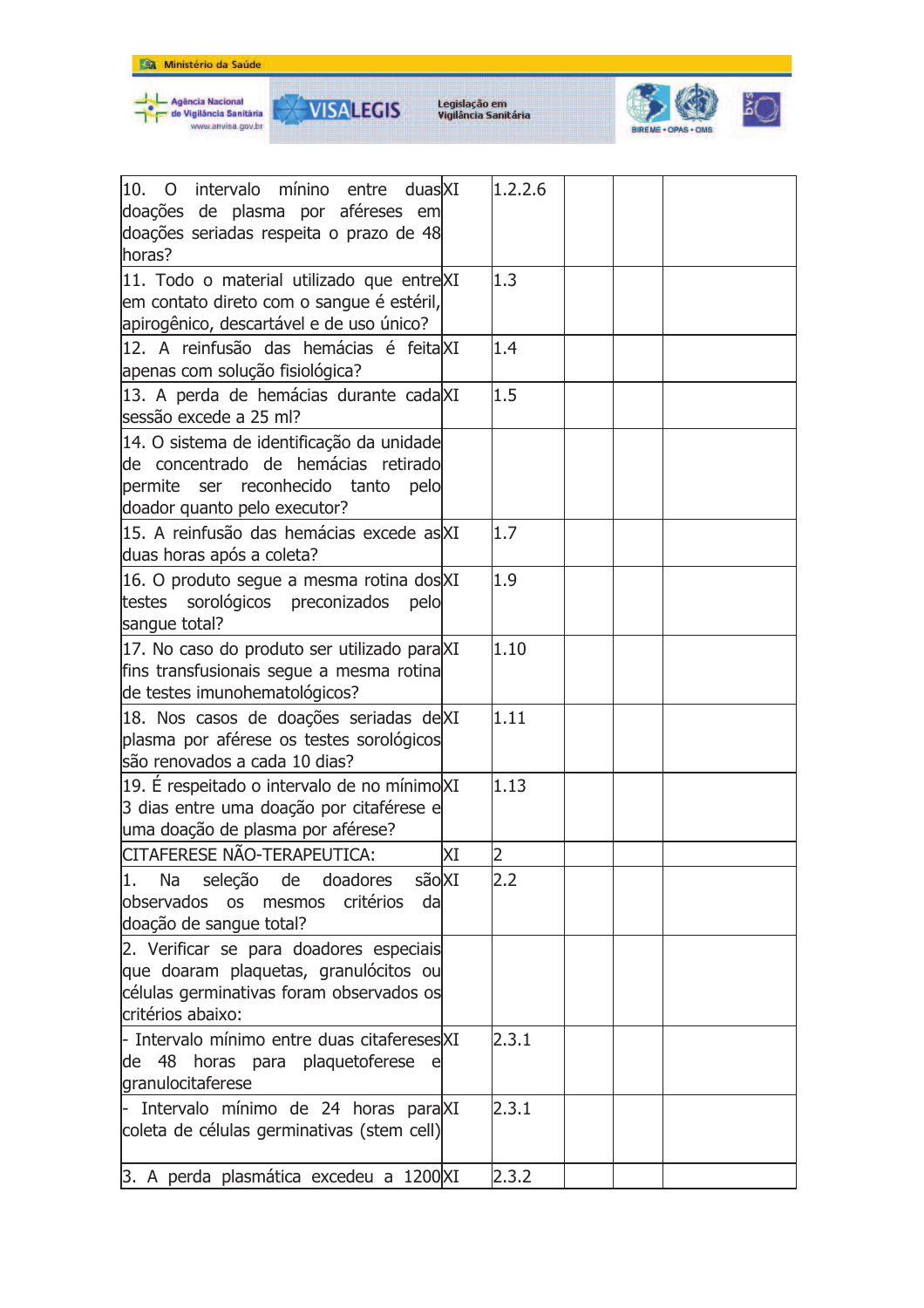



**VISALEGIS** 



| $m$ ?                                                                                                                                                                                                              |       |  |
|--------------------------------------------------------------------------------------------------------------------------------------------------------------------------------------------------------------------|-------|--|
| 4. No caso de doação esporádica de XI<br>plaquetas por aférese é verificado o limite<br>inferior de 150.000/mm 3 ?                                                                                                 | 2.3.3 |  |
| 5. Em casos de doação seriada de XI<br>plaquetas por aférese (com intervalos<br>igual ou menor que 7 (sete) dias entre<br>duas doacões é realizada contagem<br>prévia de plaquetas pelo menos a cada 3<br>doações? | 2.3.3 |  |
| - Verificar se doador seriado de plaquetas XI<br>por aférese com contagem plaquetária<br>inferior a 150.000/mm3 foi retirado do<br>programa                                                                        | 2.3.4 |  |
| Verificar se antes da doação de XI<br>granulócitos foi realizada a contagem de<br>leucócitos e que esta não deve ser<br>inferior a 5.000/mm3                                                                       | 2.3.5 |  |
| Verificar se os testes sorológicos XI<br>realizados previamente estão obedecendo<br>o prazo de validade de, no máximo, 10<br>dias.                                                                                 | 2.4   |  |
| AFÉRESE TERAPÊUTICA:                                                                                                                                                                                               |       |  |
| 1. Verificar se as aféreses são realizadas XI<br>exclusivamente por médico treinado e<br>capacitado,<br>com experiência<br>em<br>atendimento de emergências.                                                       | 3.2   |  |
| 2. Verificar se o produto obtido a partir deXI<br>uma aférese terapêutica não foi utilizado<br>em outros pacientes<br>TRANSFUSÃO INTRA-UTERINA:                                                                    | 3.5   |  |
| 1. Verificar se os componentes utilizados XI<br>neste processo são desleucotizados e<br>irradiados                                                                                                                 | 3.2   |  |
| Verificar<br>2.<br>destesXI<br>registros<br><b>OS</b><br>procedimentos                                                                                                                                             | 4     |  |
| TRANSFUSÃODESUBSTITUIÇÃO<br>OU<br>EXSANGÜÍNEOTRANSFUSÃO:                                                                                                                                                           |       |  |
| Verificar<br>ouXI<br>se<br>1.<br>$\mathsf O$<br>sangue<br>e<br>componentes utilizados respeitam o prazo<br>máximo de 7 dias de estocagem                                                                           | 3.1   |  |
| 2. Verificar se nos casos de DHPN por XI<br>incompatibilidade materno-fetal<br>pelo<br>sistema ABO é<br>utilizado<br>plasma<br>$\mathsf{o}$                                                                        | 3.2   |  |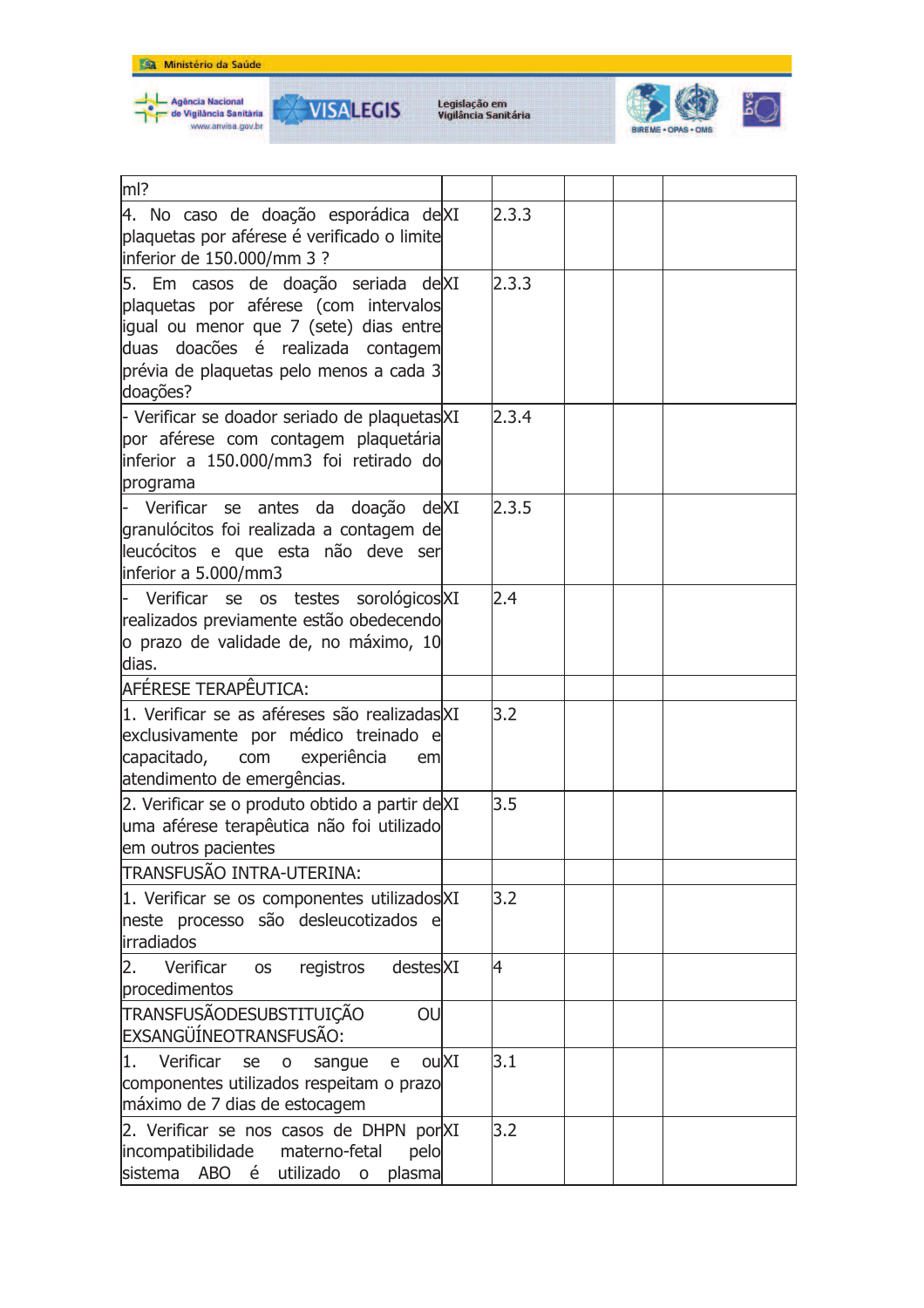





| compatível com as hemácias do paciente.                                                                                                                                                                                                                                                                                        |    |                |  |  |
|--------------------------------------------------------------------------------------------------------------------------------------------------------------------------------------------------------------------------------------------------------------------------------------------------------------------------------|----|----------------|--|--|
| 3. Verificar se nos casos de DHPN, por XI<br>incompatibilidade<br>materno-fetal<br>pelo<br>sistema Rh e/ou sistemas não o ABO as<br>hemácias utilizadas são compatíveis com<br>o anticorpo materno responsável pelo<br><b>DHPN</b>                                                                                             |    | 3.3            |  |  |
| 4. Verificar se utilizam produtos irradiados XI<br>principalmenteemrecém nascidos<br>pré-<br>termo.                                                                                                                                                                                                                            |    | 3.6            |  |  |
| TRANSFUSÃO EM TRANSPLANTE<br>DE<br><b>ÓRGÃOS</b>                                                                                                                                                                                                                                                                               |    |                |  |  |
| 1. Transplante Renal:                                                                                                                                                                                                                                                                                                          |    |                |  |  |
| - Verificar se o receptor e doador de rim XI<br>forem CMV negativos as<br>hemácias<br>utilizadas não apresentam anticorpos<br>contra citomegalovírus(CMV). No caso de<br>impossibilidade desta aceita-se o uso de<br>produtos desleucotizados por filtro                                                                       |    | 1.1            |  |  |
| São efetuadas, a critério médico, XI<br>transfusões específicas<br>da<br>camada<br>lleucocitária<br>do concentrado de<br>ou<br>hemácias não-deleucotizado do provável<br>doador de rim ao seu receptor, com o<br>induzir<br>uma tolerâncial<br>lintuito de<br>imunológica desde que esteja de acordo<br>com o disposto abaixo: |    | 1.2            |  |  |
| Os testes sorológicos do doador XI<br>preencham os requisitos recomendados<br>para os doadores de sangue ou<br>componentes                                                                                                                                                                                                     |    | 1.2.1          |  |  |
| - A compatibilidade pré-transfusional seja XI<br>obrigatoriamente respeitada                                                                                                                                                                                                                                                   |    | 1.2.2          |  |  |
| - Ficam a critério médico, a freqüência eXI<br>o volume das doações e das transfusões                                                                                                                                                                                                                                          |    | 1.2.3          |  |  |
| doador pode doar a camada XI<br>O.<br>leucocitária em intervalos inferiores a 12<br>(doze) semanas, desde que com anuência<br>de médico hemoterapeuta.                                                                                                                                                                         |    | 1.2.4          |  |  |
| TRANSPLANTE DE MEDULA ÓSSEA                                                                                                                                                                                                                                                                                                    | ΧI | $\overline{2}$ |  |  |
| componenteXI<br>11.<br>Observar<br>todo<br>se<br>sangüíneo (celular ou plasmático) deve<br>ser irradiado com, pelo menos, 1.500                                                                                                                                                                                                |    | 2.1            |  |  |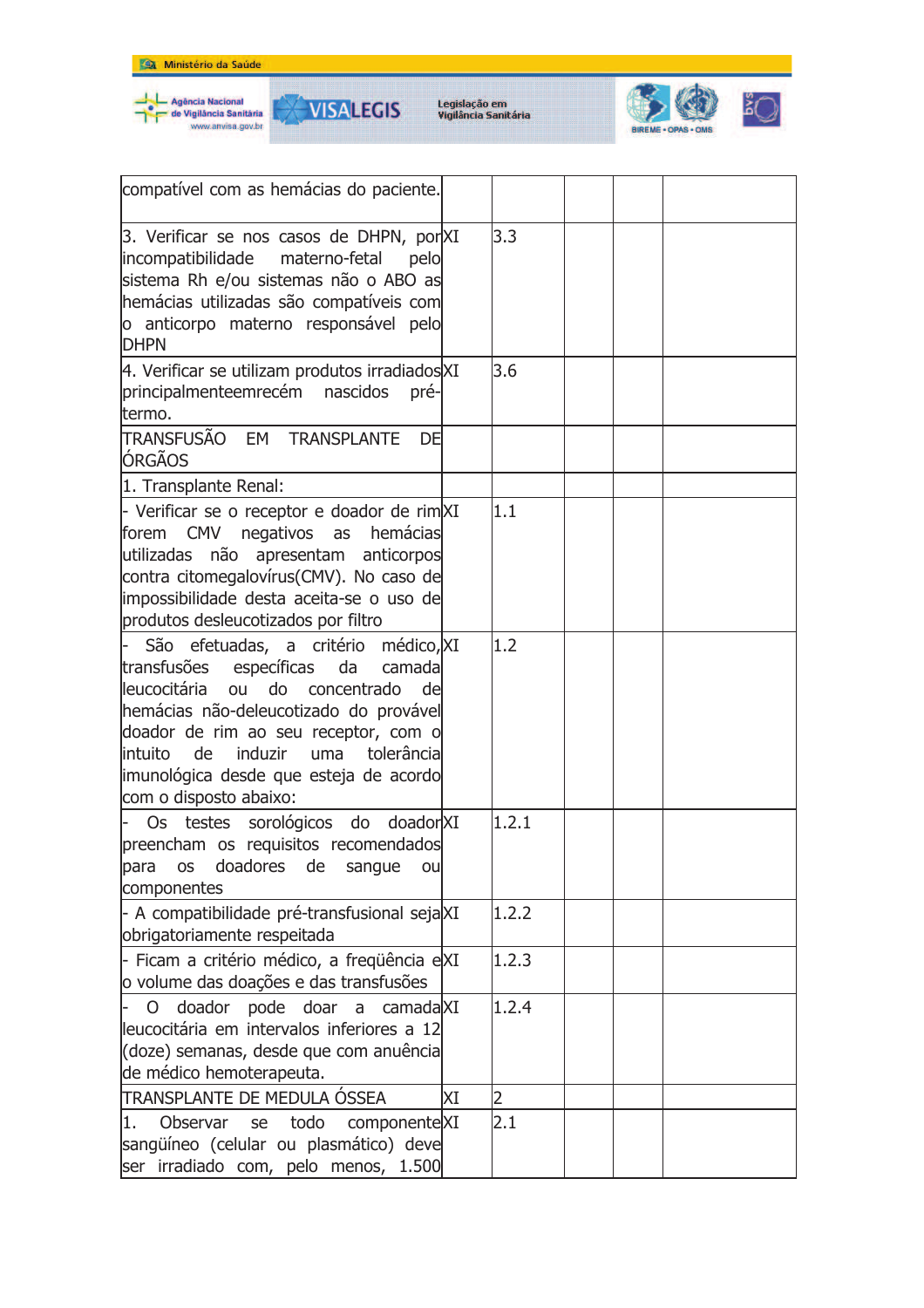



**VISALEGIS** 



| rads $(15 \text{ Gu})$                                        |    |     |  |  |
|---------------------------------------------------------------|----|-----|--|--|
| 2. Observar se os produtos provenientes XI                    |    | 2.2 |  |  |
| de doadores que não o da medula óssea<br>sejam deleucotizados |    |     |  |  |
|                                                               |    |     |  |  |
| 3. Verificar se para os pacientes CMV XI                      |    | 2.3 |  |  |
| negativos cujos doadores de medula                            |    |     |  |  |
| sejam também CMV negativos, utiliza-se                        |    |     |  |  |
| componentes deleucotizados por filtro                         |    |     |  |  |
| <b>CRIOBIOLOGIA PARA HEMÁCIAS</b>                             | ΧI | 1   |  |  |
| 1. Verificar se o crioprotetor utilizado é oXI                |    | 1.1 |  |  |
| glicerol                                                      |    |     |  |  |
| 2. Verificar se a preservação<br>para XI                      |    | 1.2 |  |  |
| transfusão obedece a um prazo máximo                          |    |     |  |  |
| de 10 anos desde que conservada em                            |    |     |  |  |
| temperatura igual ou inferior a 65ºC                          |    |     |  |  |
| negativos                                                     |    |     |  |  |
| 3. Verificar se lavagem de hemácias XI                        |    | 1.3 |  |  |
| (deglicerolização) antes da transfusão                        |    |     |  |  |
| remove o glicerol a níveis inferiores a 1%                    |    |     |  |  |
|                                                               |    |     |  |  |
| 4. Verificar se após a diglicerolização as XI                 |    | 1.3 |  |  |
| hemácias<br>níveis<br>apresentam<br>de                        |    |     |  |  |
| hemoglobina livre no sobrenadante iguais                      |    |     |  |  |
| ou inferiores a 200 mg%, osmolaridade                         |    |     |  |  |
| igual ou inferior a 500 mOsm/KgH2O, e                         |    |     |  |  |
| ter garantido a esterilidade do produto.                      |    |     |  |  |
| 5. Verificar se o congelamento das XI                         |    | 1.4 |  |  |
| hemácias ocorre até 6 dias após a sua                         |    |     |  |  |
| coleta                                                        |    |     |  |  |
| 6. Verificar se são realizadas os testes XI                   |    | 1.5 |  |  |
| sorológicos obrigatórios do doador.                           |    |     |  |  |
| 7. Verificar se são realizadas as provas deXI                 |    | 1.6 |  |  |
| compatibilidade pré-transfusionais entre o                    |    |     |  |  |
| doador e o receptor                                           |    |     |  |  |
| 8. Observar se a hemácia deglicerolizada XI                   |    | 1.7 |  |  |
| lé transfundida em até 24 horas, desde                        |    |     |  |  |
| que conservada entre 1º e 6ºC                                 |    |     |  |  |
| <b>PLAQUETAS</b>                                              | ΧI | 2   |  |  |
|                                                               |    |     |  |  |
| Verificar se são<br>comoXI<br>utilizados,<br>I1.              |    | 2.1 |  |  |
| crioprotetor, o dimetilsulfóxido (DMSO)                       |    |     |  |  |
| ou o nitrogênio liquido.                                      |    |     |  |  |
| <b>MEDULA ÓSSEA:</b>                                          | ΧI | 3   |  |  |
| 1. Verificar se utiliza o dimetilsulfóxido XI                 |    | 3.1 |  |  |
| (DMSO) como crioprotetor                                      |    |     |  |  |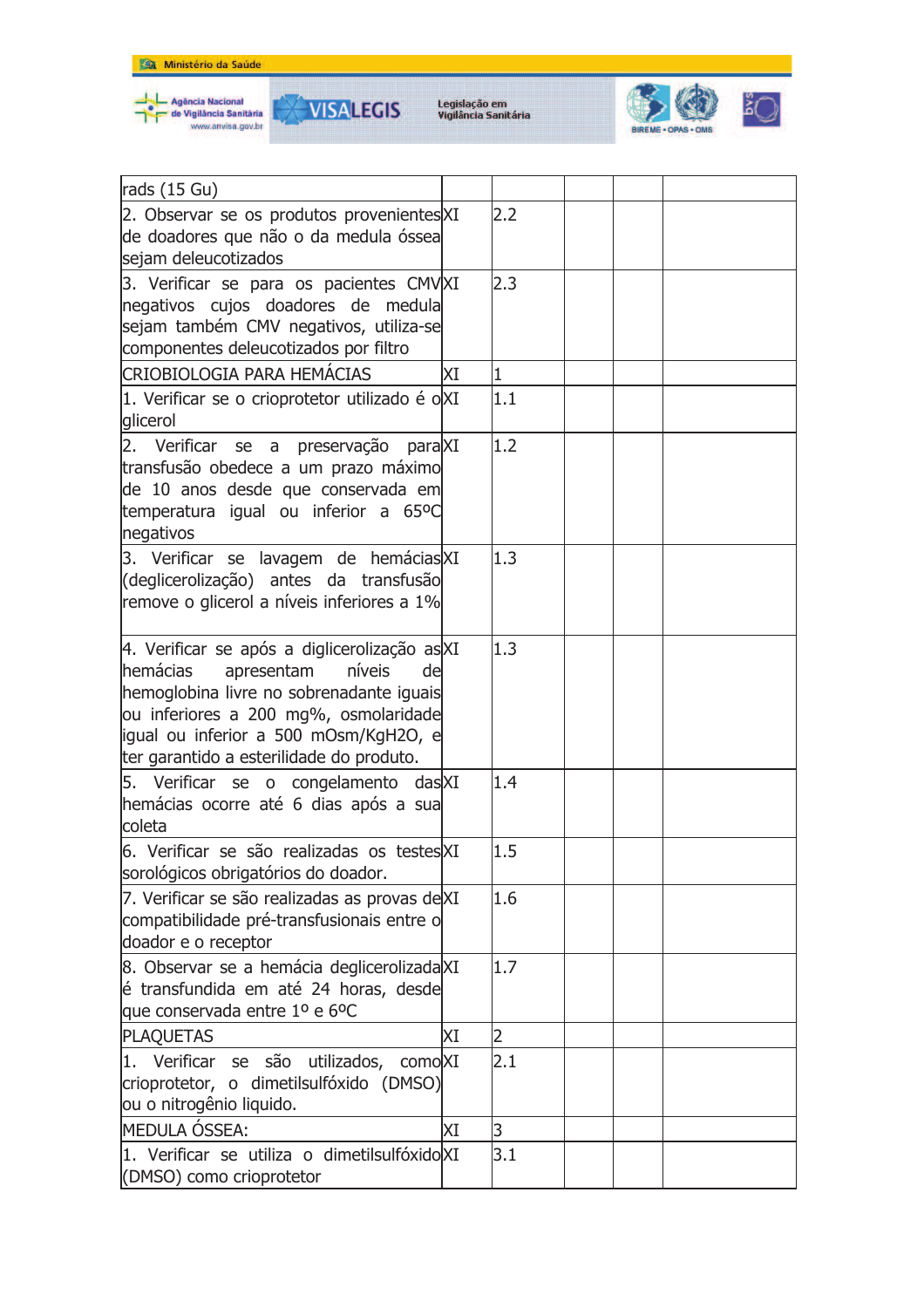



**VISALEGIS** 



| 2. Verificar se a medula óssea ou as XI<br>células germinativas periféricas ficam<br>congeladas a 85ºC negativos ou em<br>nitrogênio líquido                                                                                        |    | 3.1   |  |  |
|-------------------------------------------------------------------------------------------------------------------------------------------------------------------------------------------------------------------------------------|----|-------|--|--|
| <b>TRANSFUSÃO EM RESIDÊNCIA:</b>                                                                                                                                                                                                    | ΧI | F     |  |  |
| 1. A Unidade Hemoterápica realiza<br>transfusões em residência? Se realiza,<br>observar o disposto abaixo:                                                                                                                          |    |       |  |  |
| -Verificar a presença obrigatória eXI<br>contínua de um médico ao lado do<br>paciente                                                                                                                                               |    | I1    |  |  |
| - Verificar se há medicamentos, materiais XI<br>e equipamentos disponíveis<br>para<br>atendimento de situações de emergência<br>decorrentes do ato transfusional                                                                    |    | 2     |  |  |
| <b>TRANSFUSÃO AUTÓLOGA</b>                                                                                                                                                                                                          | ΧI | G     |  |  |
| 1. Verificar se o volume coletado não XI<br>ultrapassa 8ml/Kg para as mulheres e 9<br>ml/Kg para os homens. Em nenhum caso<br>o volume deve ultrapassar 500 ml por<br>doação                                                        |    | 2.3.1 |  |  |
| 2. Verificar se a concentração da XI<br>hemoglobina do doador não é inferior a<br>11,0 g/dl ou hematócrito inferior a 34%                                                                                                           |    | 2.3.2 |  |  |
| 3. Verificar o número e intervalo entre as XI<br>coletas                                                                                                                                                                            |    | 2.3.3 |  |  |
| 4. Verificar se para cada unidade coletadaXI<br>são realizados os testes de grupo ABO e<br>Rho(D) e sua identificação do rótulo                                                                                                     |    | 3.1   |  |  |
| 5. Verificar se são realizados os testesXI<br>sorológicos preconizados<br>para<br>as<br>unidades homólogas                                                                                                                          |    | 3.2   |  |  |
| 6. Verificar se no caso da unidadeXI<br>autóloga ter sido utilizada<br>como<br>homóloga, os critérios de triagem clínica<br>laboratorial<br>foram<br><b>OS</b><br>e<br>mesmos<br>mencionados para transfusões homólogas             |    | 3.3   |  |  |
| 7. Verificar se a rotulagem é aquela XI<br>normalmente<br>utilizada pelo Unidade<br>Hemoterápica. Incluindo o nome do<br>doador/receptor, instituição de saúde<br>onde será realizada a transfusão e a data<br>provável de seu uso. |    | 4     |  |  |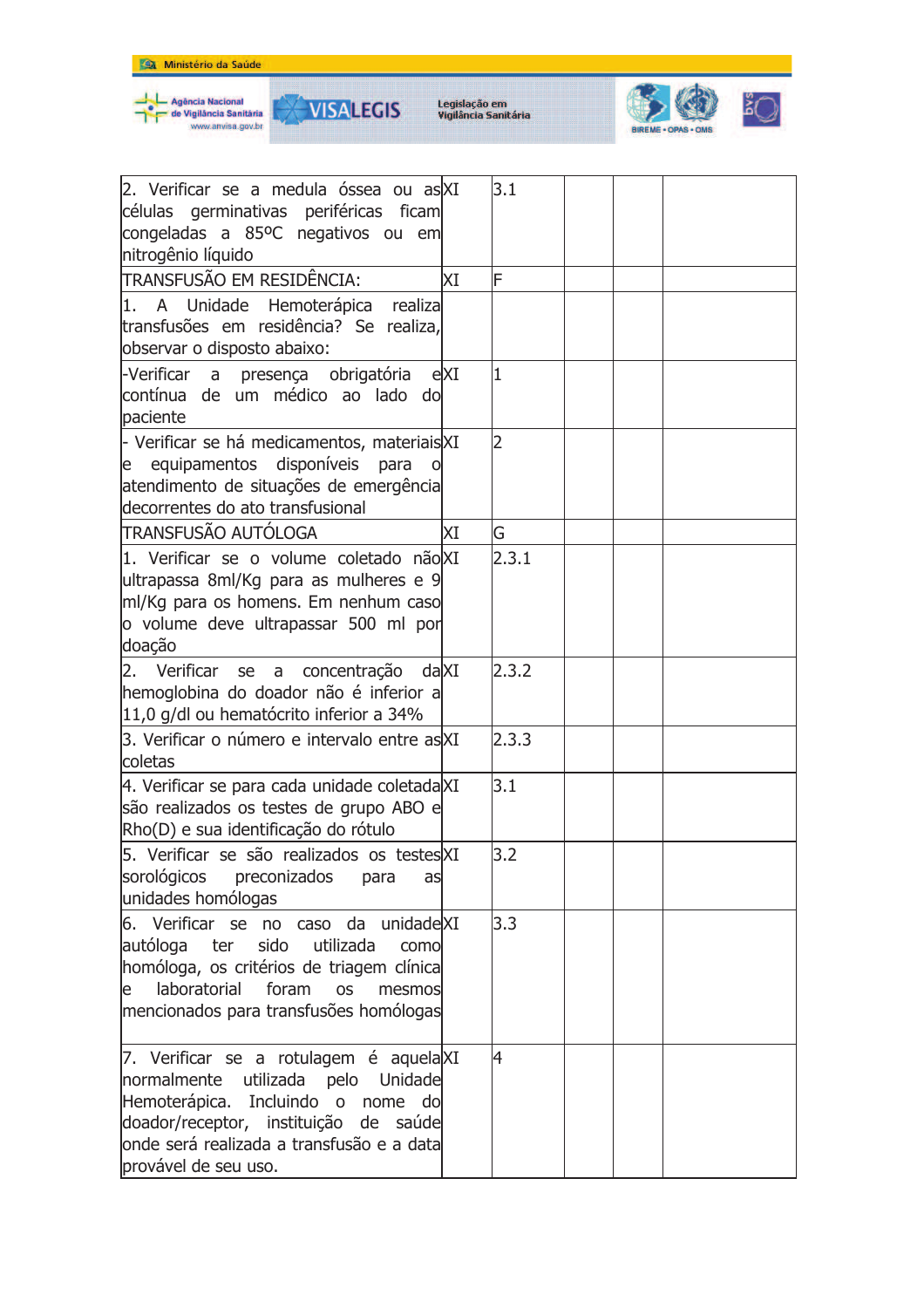

۲

VISALEGIS

Legislação em<br>Vigilância Sanitária



| 8. Verificar a presença obrigatória de uma XI<br>identificação adicional indicando que a<br>unidade é destinada à<br>transfusão<br>autóloga                                                                                                                                                                                                          |    | 4.2 |  |  |
|------------------------------------------------------------------------------------------------------------------------------------------------------------------------------------------------------------------------------------------------------------------------------------------------------------------------------------------------------|----|-----|--|--|
| <b>ATO TRANSFUSIONAL</b>                                                                                                                                                                                                                                                                                                                             | XΙ | 5   |  |  |
| 1. Verificar a obrigatoriedade, para cadaXI<br>unidade a ser transfundida, da realização<br>dos testes de compatibilidade<br>pré-<br>mencionados<br>transfusionais<br>nestas<br>Normas para transfusões homólogas.                                                                                                                                   |    | 5.1 |  |  |
| 2. Verificar se são obedecidos os critérios XI<br>para estocagem, liberação e aplicação,<br>mencionados<br>nestas<br><b>Normas</b><br>para<br>Transfusões homólogas                                                                                                                                                                                  |    | 5.2 |  |  |
| AUTÓLOGA<br>TRANSFUSÃO<br><b>INTRA-XI</b><br>OPERATÓRIA                                                                                                                                                                                                                                                                                              |    | 6   |  |  |
| 1. Verificar se são obedecidos os XI<br>seguintes critérios:                                                                                                                                                                                                                                                                                         |    | 6.1 |  |  |
| utilizado é<br>material<br>esteril, XI<br>$\Omega$<br>apirogênico, descartável e de uso único?                                                                                                                                                                                                                                                       |    | 6.2 |  |  |
| - O material utilizado remove partículas XI<br>de detritos celulares?                                                                                                                                                                                                                                                                                |    | 6.3 |  |  |
| Que o sangue obtido no campo XI<br>operatório não é utilizado em transfusão<br>homóloga.                                                                                                                                                                                                                                                             |    | 6.4 |  |  |
| Que nas unidades de sangue ou XI<br>componentes autólogos, não utilizadas<br>pelo doador/receptor e transformadas em<br>homólogas, foram cumpridas TODAS as<br>exigências destas Normas Técnicas para<br>doações homólogas regulares e que o<br>doador/receptor tenha autorizado, por<br>escrito, esta conduta.                                      |    | 7   |  |  |
| 1. Verificar se para as unidades autólogas XI<br>com sorologia positiva para qualquer uma<br>das patologias testadas e utilizadas para<br>transfusão autóloga existem mecanismos<br>especiais de identificação e controle de<br>evitem seu uso homólogo e riscos para o<br>pessoal técnico. E somente transfundida<br>para o próprio doador/receptor |    | 8   |  |  |

**COMENTÁRIOS**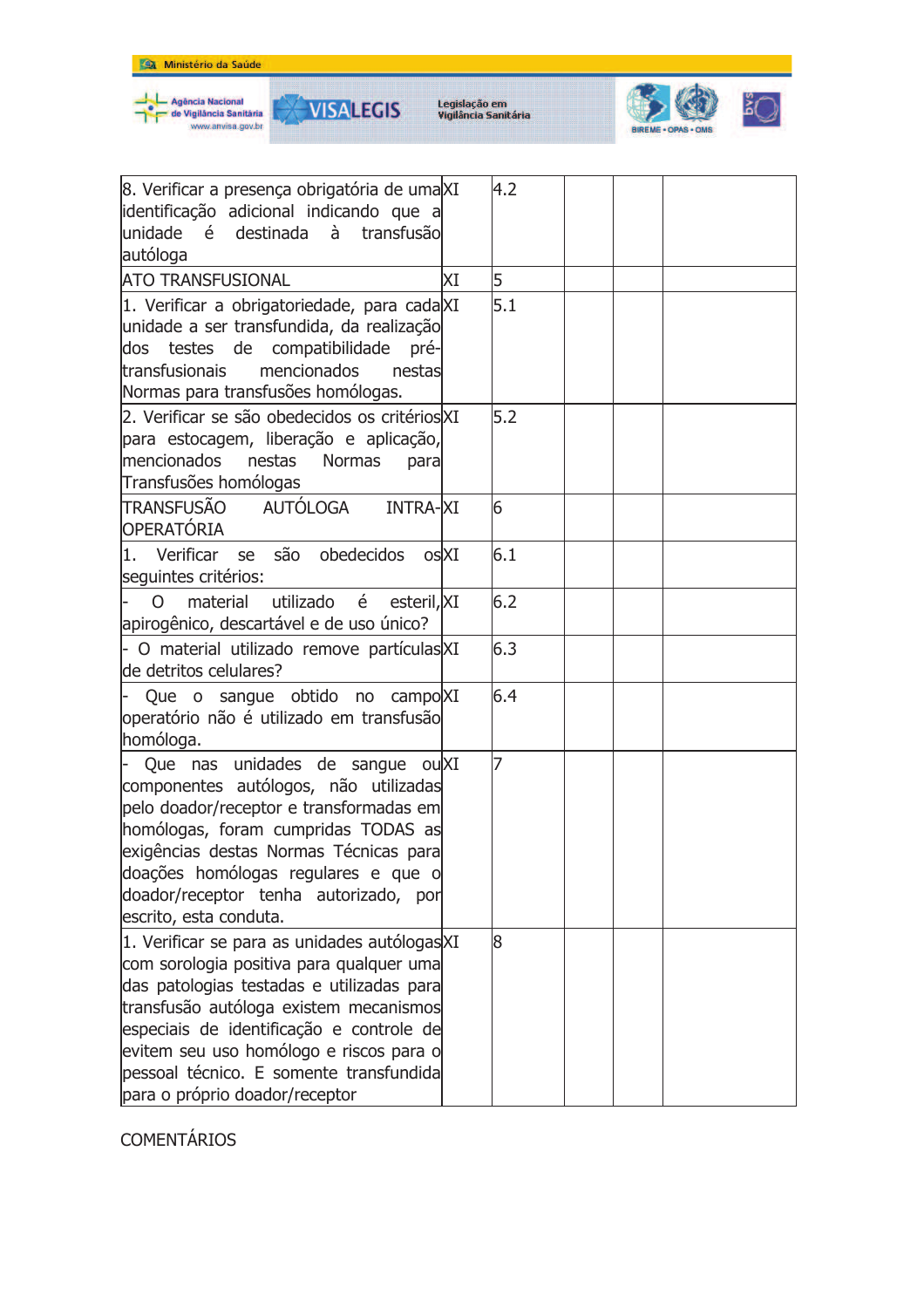

Departamento:

Área de Procedimento:

Número total de funcionários da área de procedimento:

| <b>PROFISSIONAL:</b>        | Número: | Carga<br>Horária: | Atividade: | Observações: |
|-----------------------------|---------|-------------------|------------|--------------|
| Médico                      |         |                   |            |              |
| Hematologista/Hemoterapeuta |         |                   |            |              |
| Médico                      |         |                   |            |              |
| Enfermeiro(a)               |         |                   |            |              |
| Auxiliar de Enfermagem      |         |                   |            |              |
| Atendente de Enfermagem     |         |                   |            |              |
| Auxiliar de Laboratório     |         |                   |            |              |
| Técnico de Laboratório      |         |                   |            |              |
| Farmacêutico                |         |                   |            |              |
| Bioquímico                  |         |                   |            |              |
| Biomédico                   |         |                   |            |              |
| Biologista                  |         |                   |            |              |
| Administrador               |         |                   |            |              |
| <b>Assistente Social</b>    |         |                   |            |              |
| Psicólogo(a)                |         |                   |            |              |
| Recrutador(a)               |         |                   |            |              |
| Advogado                    |         |                   |            |              |
| Auxiliar Administrativo     |         |                   |            |              |
| Auxiliar de Limpeza         |         |                   |            |              |
| Vigia                       |         |                   |            |              |
| Servente                    |         |                   |            |              |
| Outros                      |         |                   |            |              |
|                             |         |                   |            |              |
|                             |         |                   |            |              |
|                             |         |                   |            |              |

ÁREA FÍSICA, EQUIPAMENTOS E OUTROS ELEMENTOS:

Indique na tabela abaixo dados sobre área física, equipamentos e outros elementos de acordo com o Tipo da Unidade Inspecionada:

POSTO DE COLETA: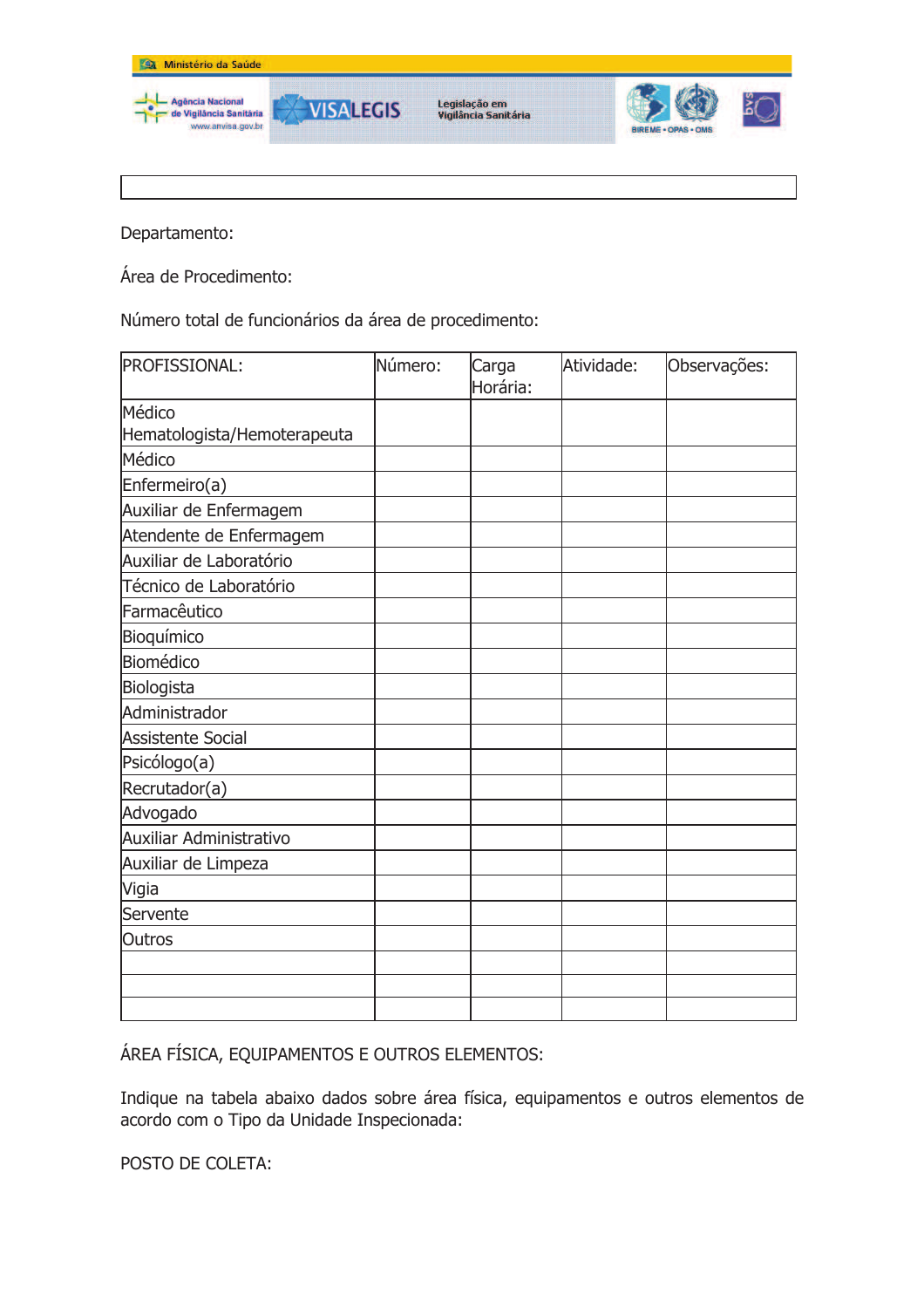







| ÁREA FÍSICA:                                                      | Sim | Não | Observações: |
|-------------------------------------------------------------------|-----|-----|--------------|
| 1. Possui área física adequada?                                   |     |     |              |
|                                                                   |     |     |              |
| Quantos<br>metros                                                 |     |     |              |
| quadrados<br>?                                                    |     |     |              |
| 2. A ventilação é natural?                                        |     |     |              |
| 3. Possui janelas teladas?                                        |     |     |              |
| 4. A ventilação é artificial?                                     |     |     |              |
| 5.<br>Qual<br>sistema<br>de<br>$\mathsf{o}\xspace$<br>ventilação? |     |     |              |
| $\left( \ \right)$ ar condicionado central                        |     |     |              |
| () ar condicionado de parede                                      |     |     |              |
| 6. As paredes são laváveis?                                       |     |     |              |
| 7. De qual material?                                              |     |     |              |
| () Fórmica                                                        |     |     |              |
| $\left( \right)$ Azulejos até 1,5 metros de                       |     |     |              |
| altura                                                            |     |     |              |
| () Azulejos até o teto                                            |     |     |              |
| $( )$ Tinta epóxi                                                 |     |     |              |
| $( )$ Tinta látex                                                 |     |     |              |
| $( )$ Tintaesmalte                                                |     |     |              |
| 8. As paredes estão:                                              |     |     |              |
| $( )$ em bom estado de                                            |     |     |              |
| conservação                                                       |     |     |              |
| $($ ) em mau estado de<br>conservação                             |     |     |              |
| 9. Os tetos estão:                                                |     |     |              |
|                                                                   |     |     |              |
| $($ ) em bom estado<br>de<br>conservação                          |     |     |              |
| () em mau estado<br>de<br>conservação                             |     |     |              |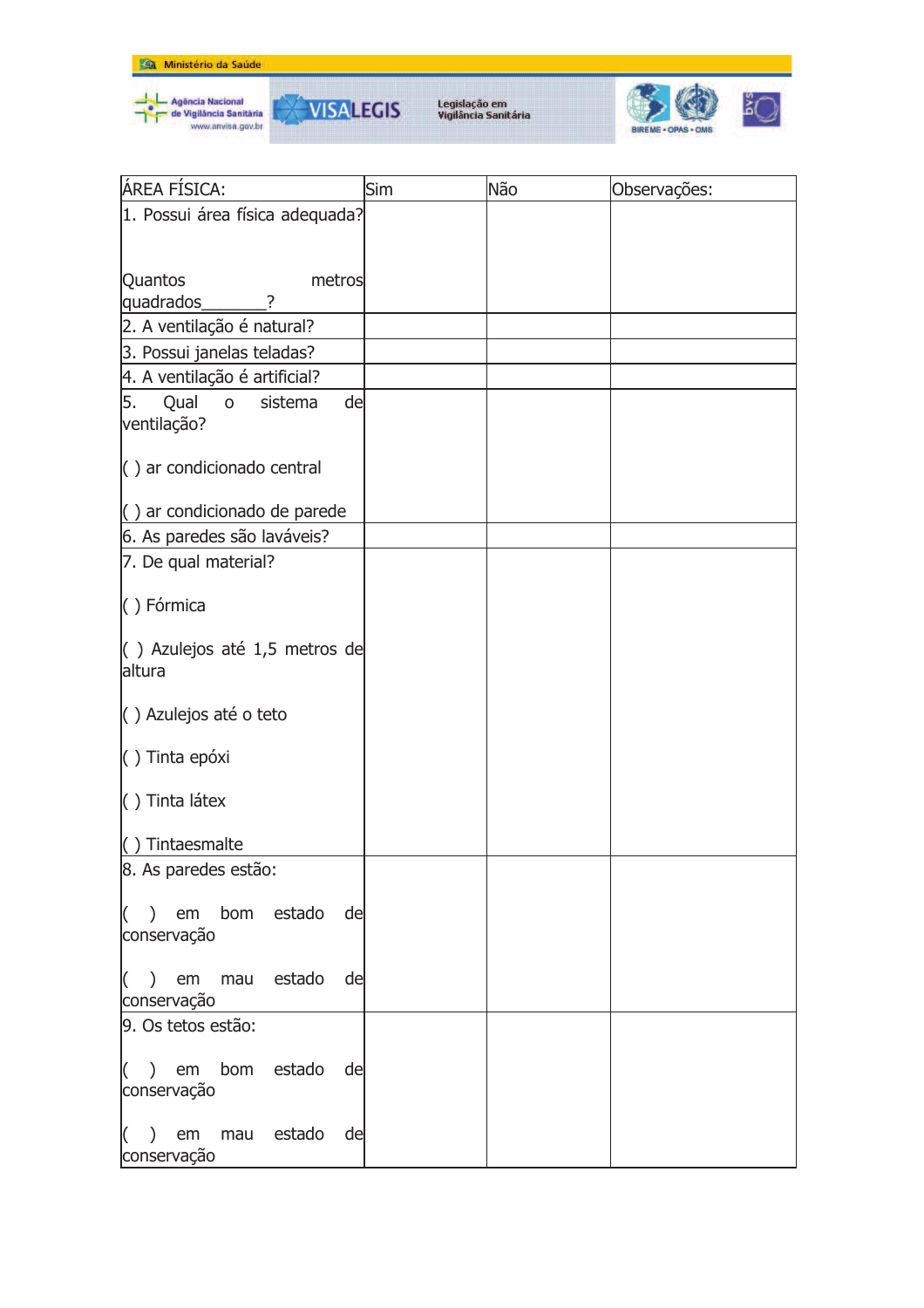

| 10. Os rodapés são:                                                        |  |  |
|----------------------------------------------------------------------------|--|--|
| $\langle$ ) do tipo hospitalar                                             |  |  |
| $( )$ do tipo normal                                                       |  |  |
| 11. Os ralos são:                                                          |  |  |
| $\langle$ ) com tampa rotativa                                             |  |  |
| $\left( \ \right)$ com tampa normal                                        |  |  |
| $( )$ sem tampa                                                            |  |  |
| 12. Os pisos são laváveis?                                                 |  |  |
| 13. Qual o material dos pisos?                                             |  |  |
| () cerâmica                                                                |  |  |
| () madeira                                                                 |  |  |
| $\langle$ ) granito/granilite                                              |  |  |
| () forração/(carpete)                                                      |  |  |
| () piso plástico                                                           |  |  |
| () Outros-Qual:                                                            |  |  |
| 14. Existe sala para Recepção,<br>Identificação e Registro de<br>Doadores? |  |  |
| 15. O registro de doadores se<br>dá                                        |  |  |
| () Fichário Nominal                                                        |  |  |
| () Fichário Informatizado                                                  |  |  |
| Outros.Qual:                                                               |  |  |
| Há<br>16.<br>sala<br>de<br>espera<br>específica para doadores?             |  |  |
| 17. Verificar se a sala de<br>espera é provida de:                         |  |  |
| sanitários para o público                                                  |  |  |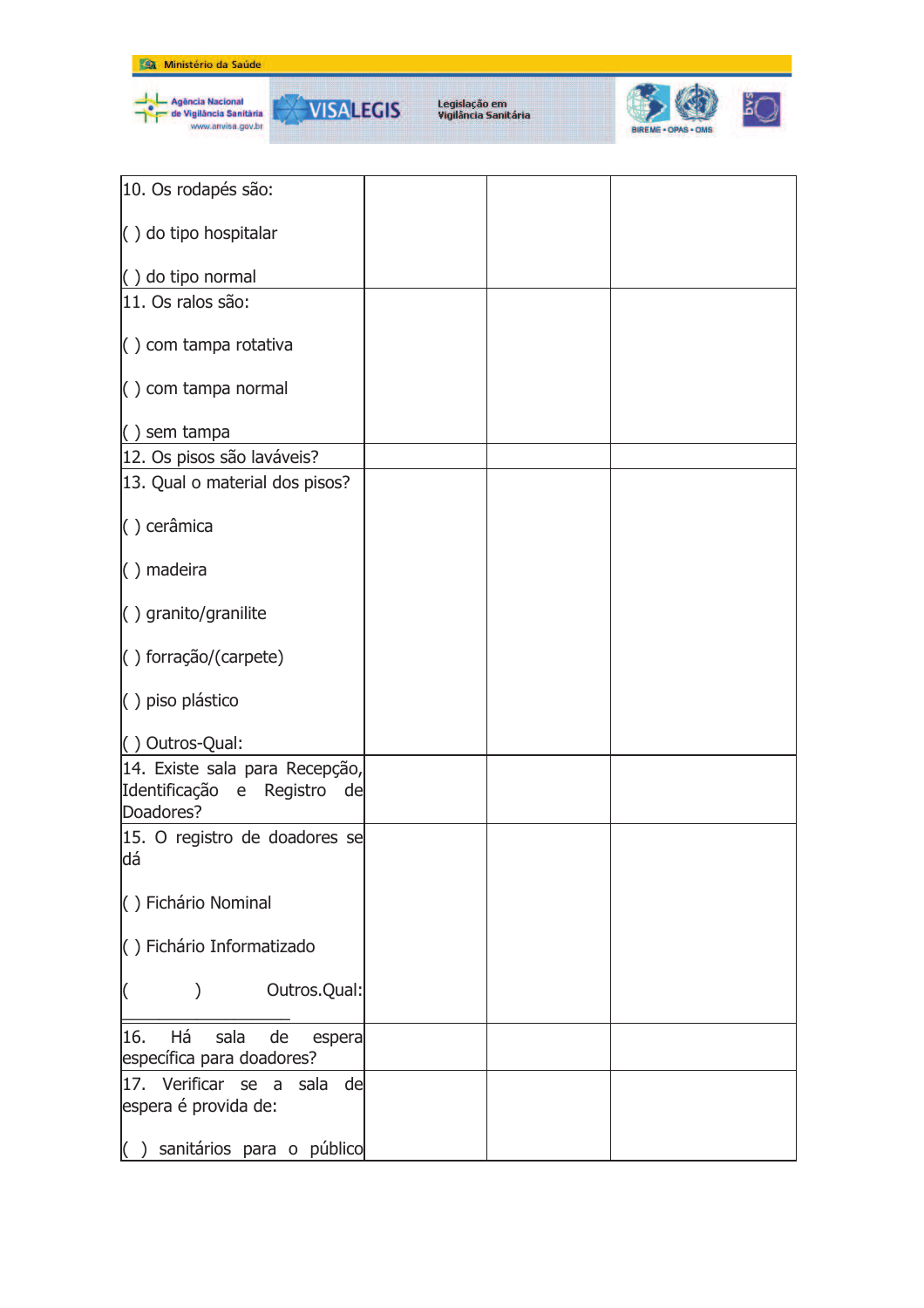

| com separação por sexo                                                             |  |  |
|------------------------------------------------------------------------------------|--|--|
| () sanitário único para público<br>e funcionários                                  |  |  |
| () cadeiras em número<br>suficiente                                                |  |  |
| $\langle$ ) bebedouro para o público                                               |  |  |
| () mobiliário em número<br>suficiente                                              |  |  |
| 18. Verificar se há local para<br>Triagem hematológica?                            |  |  |
| Existe<br>triagem<br>na<br>hematológica:                                           |  |  |
| $( )$ bancada ou<br>mesa de<br>atendimento de<br>material<br>lavável               |  |  |
| $( )$ cadeiras                                                                     |  |  |
| centrífuga<br>$\mathcal{L}$<br>de<br>microhematócrito                              |  |  |
| () solução de sulfato de cobre                                                     |  |  |
| () fotocolorímetro                                                                 |  |  |
| 19.<br>há<br>Verificar<br>local<br>se<br>privativo para Triagem Clínica.           |  |  |
| local<br>clínica<br>de triagem<br>O<br>dispõe<br>dos<br>seguintes<br>equipamentos: |  |  |
| $( )$ mesa e cadeiras                                                              |  |  |
| $( )$ maca                                                                         |  |  |
| () estetoscópio                                                                    |  |  |
| () esfingnomanômetro                                                               |  |  |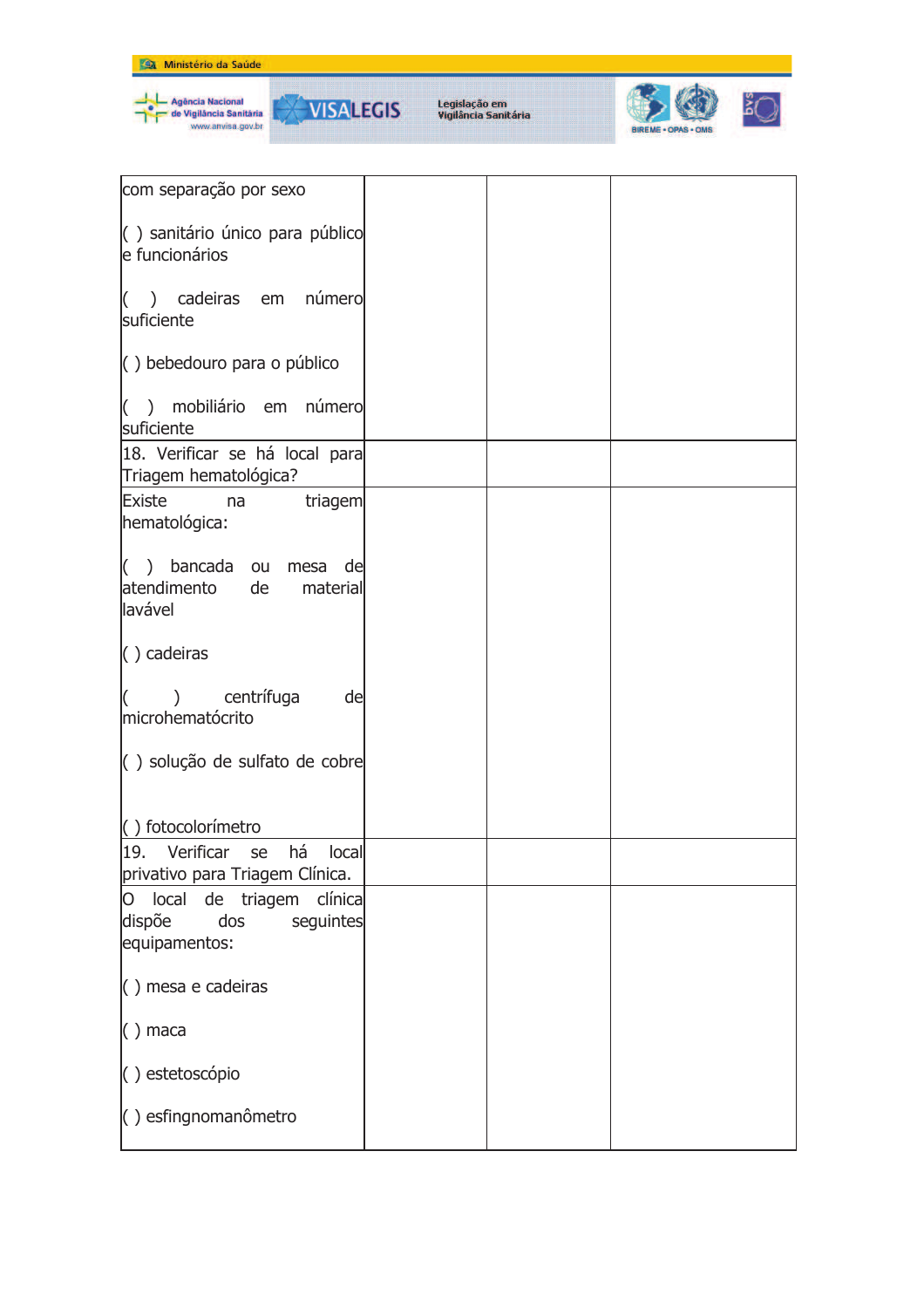



| $\left( \ \right)$ lixeira com saco plastico                             |  |  |
|--------------------------------------------------------------------------|--|--|
|                                                                          |  |  |
| () ficha padronizada para<br>triagem                                     |  |  |
|                                                                          |  |  |
| $\left( \ \right)$ terminal de computador<br>20. Verificar se há<br>sala |  |  |
| exclusiva para coleta.                                                   |  |  |
| 21. A sala de coleta dispões                                             |  |  |
| dos seguintes equipamentos:                                              |  |  |
| () cadeiras recicláveis.                                                 |  |  |
| Quantas:                                                                 |  |  |
| $( )$ macas. Quantas: $\frac{ )}{ )}$                                    |  |  |
| $( )$ bancadas                                                           |  |  |
|                                                                          |  |  |
| $( )$ mesas                                                              |  |  |
| $\left( \ \right)$ material para anti-sepsia                             |  |  |
| $\langle$ ) homogeneizadores                                             |  |  |
| $\langle$ ) alicates seladores                                           |  |  |
| $( )$ estantes e tubos                                                   |  |  |
| () relógio                                                               |  |  |
| () balança de precisão                                                   |  |  |
| ) bolsas para coleta de<br>IC.                                           |  |  |
| devidamente<br>sangue                                                    |  |  |
| identificadas                                                            |  |  |
| $\left( \begin{array}{c} \end{array} \right)$ equipamentos para socorro  |  |  |
| de emergência. Descrever                                                 |  |  |
| $( )$ medicamentos                                                       |  |  |
| () outros. Descrever                                                     |  |  |
| 22. Verificar se existe local para                                       |  |  |
| lanche dos doadores                                                      |  |  |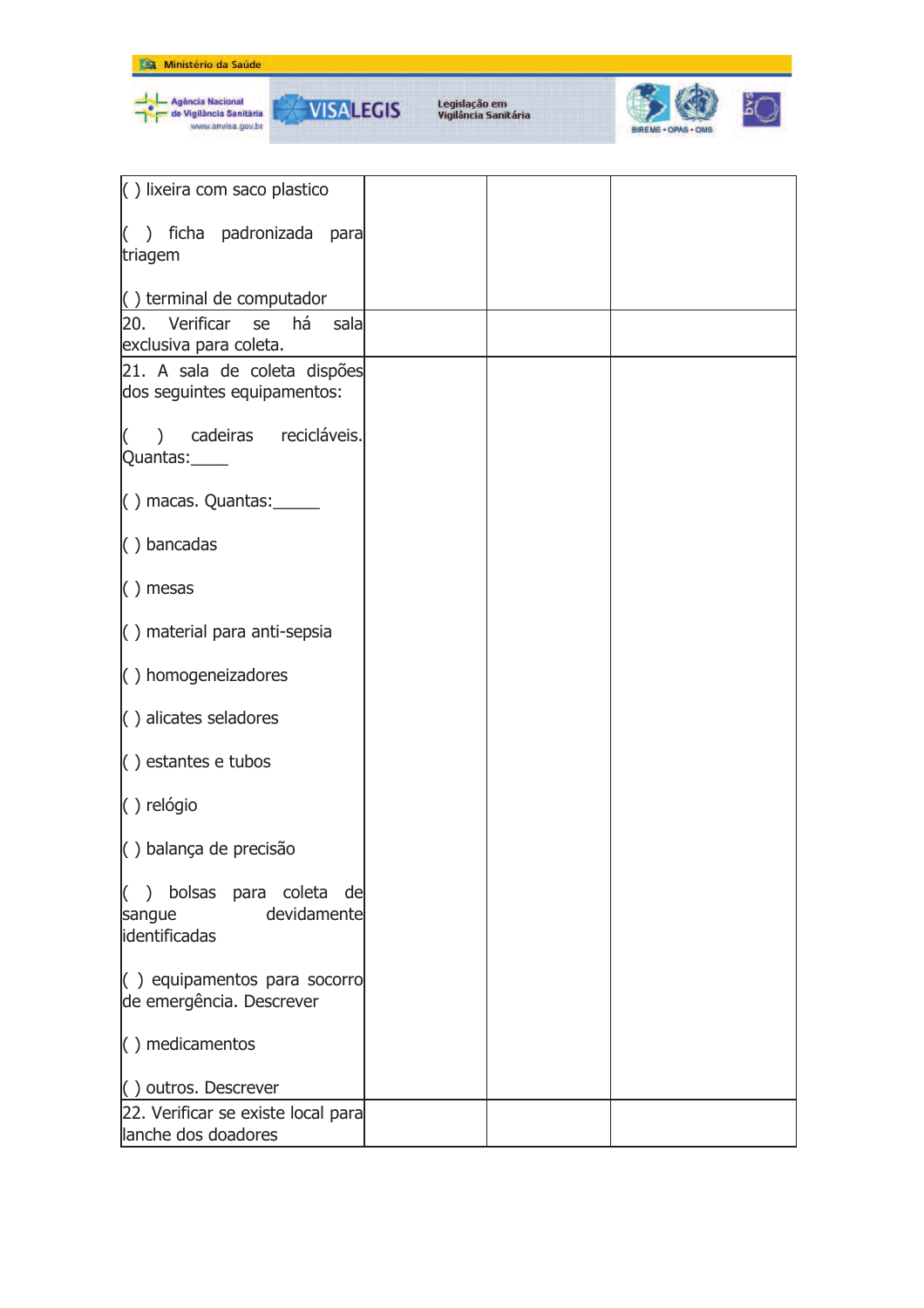

| - Há no local de lanche:                                        |  |  |
|-----------------------------------------------------------------|--|--|
| $( )$ bancada com pia                                           |  |  |
| () geladeira.                                                   |  |  |
| $( )$ mesa e cadeira                                            |  |  |
| O lanche é servido:                                             |  |  |
| () pelo próprio doador                                          |  |  |
| () por funcionário da unidade                                   |  |  |
| 23. Verificar se existe sala                                    |  |  |
| privativa para recuperação do                                   |  |  |
| doador                                                          |  |  |
| Há na sala de recuperação:                                      |  |  |
| () estetoscópio                                                 |  |  |
| () esfingnomanômetro                                            |  |  |
| $( )$ medicamentos                                              |  |  |
| () oxigênio                                                     |  |  |
| $\langle$ ) agulhas, escalpes                                   |  |  |
| $( )$ maca                                                      |  |  |
| () mesa e cadeira                                               |  |  |
| 24. Verificar se existe sala de<br>estoque provisório de sangue |  |  |
| - A sala de estoque provisório                                  |  |  |
| dispõe:                                                         |  |  |
| () Pia com bancada de                                           |  |  |
| material impermeável e de fácil                                 |  |  |
| limpeza                                                         |  |  |
| () refrigerador exclusivo e                                     |  |  |
| próprio com temperatura entre                                   |  |  |
| 1º e 6ºC                                                        |  |  |
| () Termômetro de dupla escala                                   |  |  |
|                                                                 |  |  |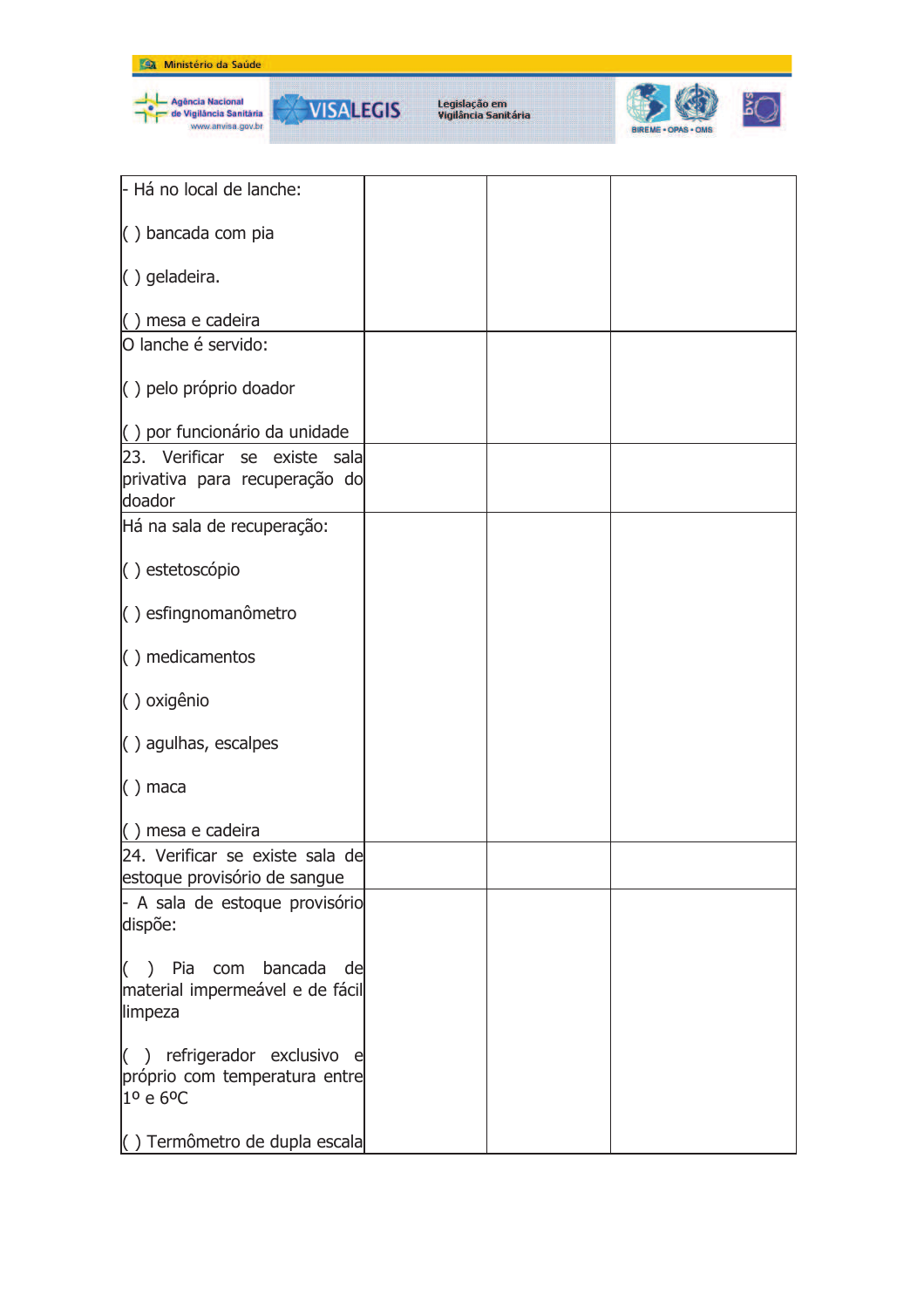

REME - OPAS - OMS

| $( )$ Mapa de controle de<br>temperatura                |  |  |
|---------------------------------------------------------|--|--|
| $( )$ Freezer a menos 20°C                              |  |  |
| $( )$ Freezer a menos 80°C                              |  |  |
| $( )$ Balança. Quantas? $\frac{1}{2}$                   |  |  |
| $( )$ Alicate selador.<br>Quantos?_______               |  |  |
| $($ ) Extrator de plasma.<br>Quantos?____               |  |  |
| $( )$ Selador. Quantos? $\overline{\phantom{a}}$        |  |  |
| $($ ) Outros. Descrever em<br>observações               |  |  |
| 25. Existe sala<br>de<br>Fracionamento?                 |  |  |
| - Verificar se a sala<br>de<br>Fracionamento dispõe de: |  |  |
| $($ ) pia com bancada de<br>material impermeável        |  |  |
| $\vert$ () bancada para separação de<br>componentes     |  |  |
| $($ ) Câmara asséptica com<br>antecâmara                |  |  |
| $\langle$ ) Capela de fluxo laminar                     |  |  |
| () Centrífugas Refrigeradas.                            |  |  |
| Quantas?__________                                      |  |  |
| Marca: Marca                                            |  |  |
| $( )$ Extartor de plasma                                |  |  |
| Refrigerador exclusivo e                                |  |  |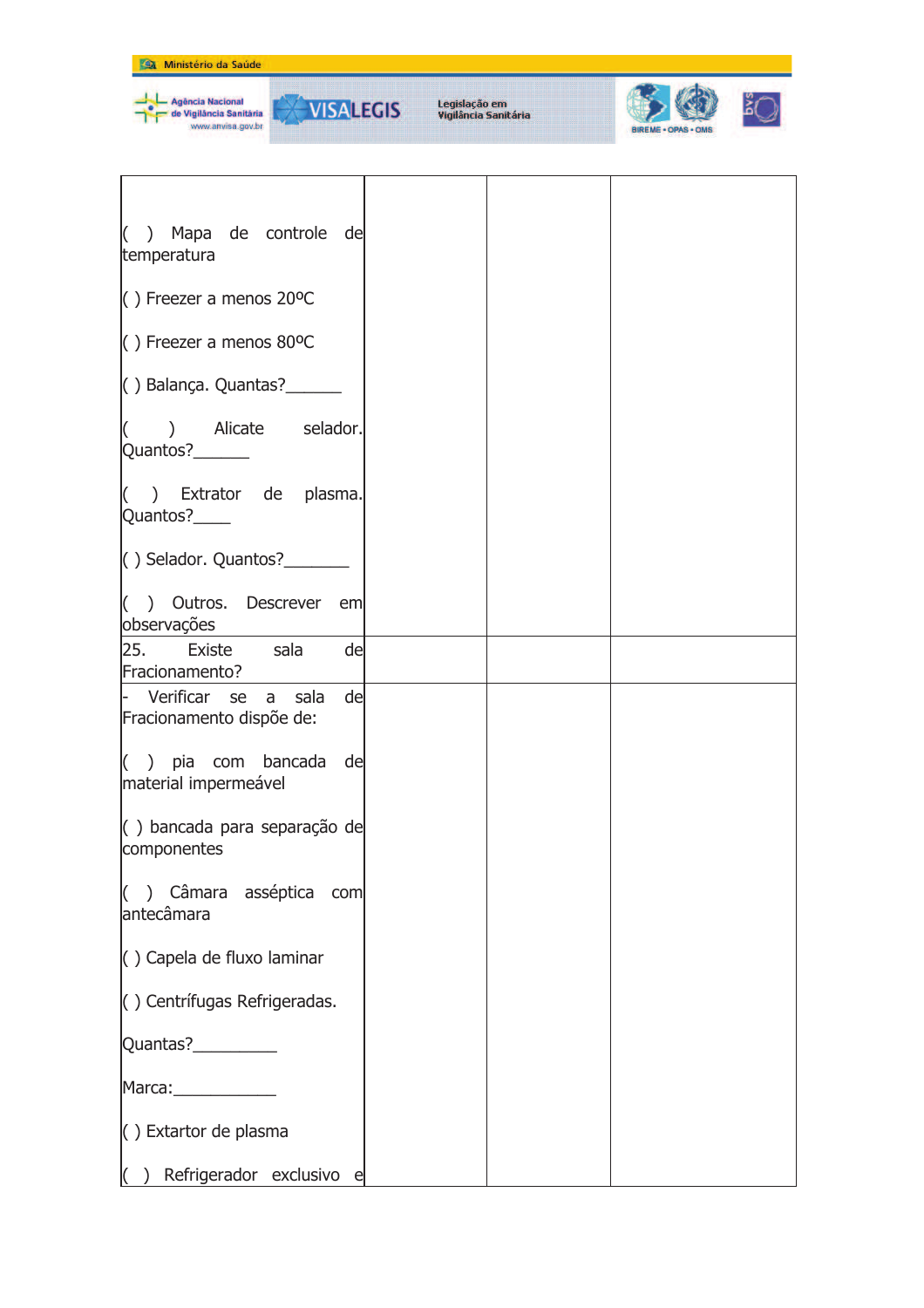| Ministério da Saúde                                                                    |                                       |  |  |
|----------------------------------------------------------------------------------------|---------------------------------------|--|--|
| - Agência Nacional<br><b>WISALEGIS</b><br>de Vigilância Sanităria<br>www.anvisa.gov.br | Legislação em<br>Vigilância Sanitária |  |  |
| próprio com temperatura entre<br>$1^{\circ}$ e 6 <sup>o</sup> C para guarda de         |                                       |  |  |
| sangue e hemoderivados                                                                 |                                       |  |  |
| $\langle$ ) Termômetro dupla escala                                                    |                                       |  |  |
| $($ ) Mapa de controle de<br>temperatura                                               |                                       |  |  |
| () Freezer a menos $20^{\circ}$ C<br>exclusivo para conservação de<br>plasma           |                                       |  |  |
| $($ ) Freezer a menos 40 $^{\circ}$ C<br>exclusivo para conservação de<br>plasma       |                                       |  |  |
| $\langle$ ) Câmara de refrigeração                                                     |                                       |  |  |
| $( )$ Balança. Quantas? $\frac{1}{2}$                                                  |                                       |  |  |
| ) Alicate Selador.<br>Quantos?_______                                                  |                                       |  |  |
| ) Extrator de plasma.<br>Quantos?______                                                |                                       |  |  |
|                                                                                        |                                       |  |  |
| () Outros. Quantos?_                                                                   |                                       |  |  |
| 26. Verificar se existe sala<br>especial para armazenamento<br>de Plaquetas?           |                                       |  |  |
| - A sala de armazenamento de<br>plaquetas dispõe de:                                   |                                       |  |  |
| () Termômetro de dupla escala                                                          |                                       |  |  |
| $( )$ Mapa de temperatura                                                              |                                       |  |  |
| $( )$ Bancadas                                                                         |                                       |  |  |
| ) Agitador(es).<br>Quantos?________                                                    |                                       |  |  |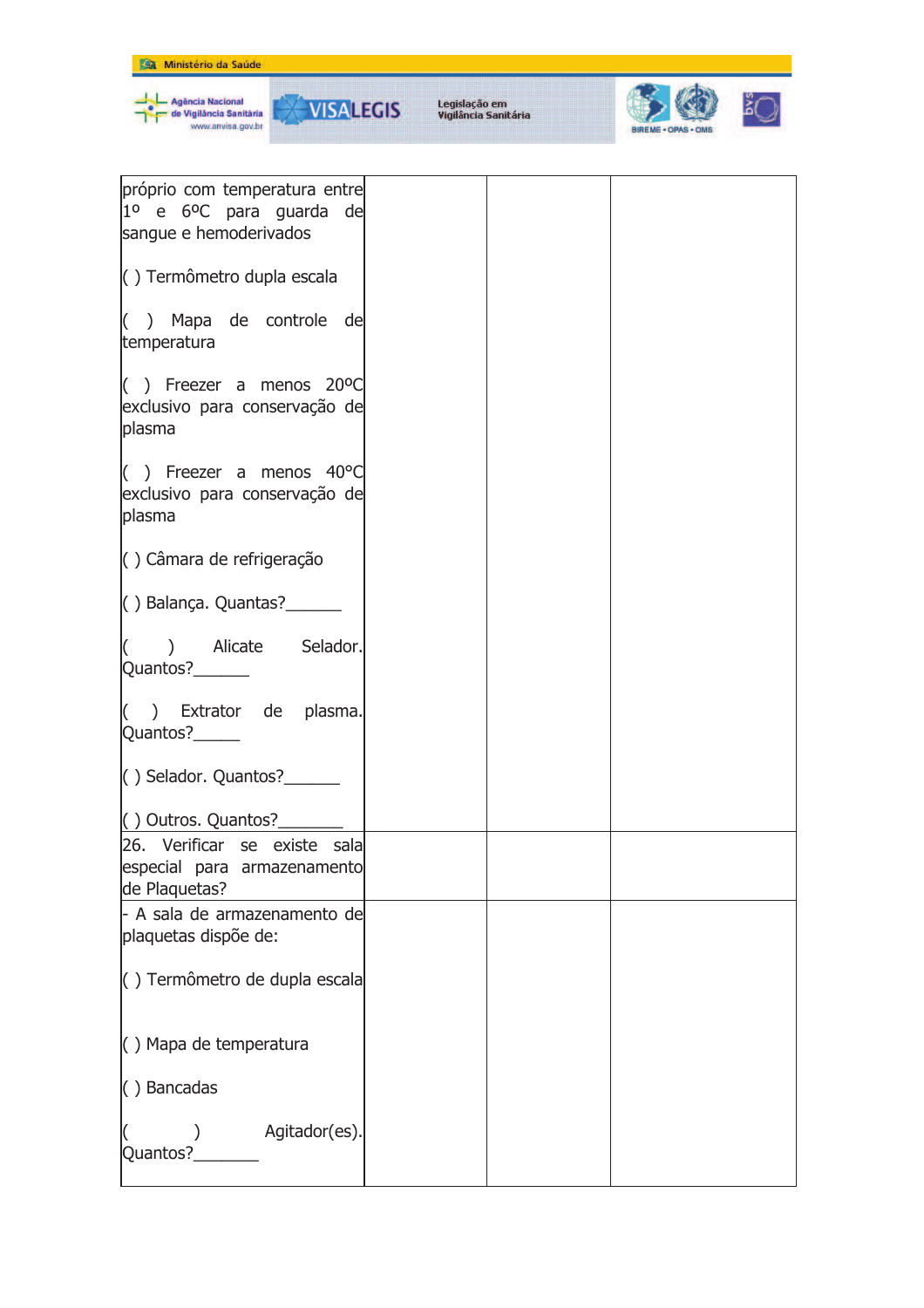

| $\langle$ ) Geladeiras com temperatura<br>lentre $1^{\circ}$ e $6^{\circ}$ C |  |
|------------------------------------------------------------------------------|--|
|------------------------------------------------------------------------------|--|

**COMENTÁRIOS** 

ÁREA FÍSICA, EQUIPAMENTOS E OUTROS ELEMENTOS:

Indique na tabela abaixo dados sobre área física, equipamentos e outros elementos de acordo com o tipo de Unidade Inspecionada:

AGÊNCIA TRANSFUSIONAL:

| ÁREA FÍSICA:                                       | Sim | Não | Observações: |
|----------------------------------------------------|-----|-----|--------------|
| 1. Possui área física adequada?                    |     |     |              |
| quadrados?<br>Quantos<br>metros                    |     |     |              |
| 2. A ventilação é natural?                         |     |     |              |
| 3. Possui janelas teladas?                         |     |     |              |
| 4. A ventilação é artificial?                      |     |     |              |
| 5. Qual o sistema de ventilação?                   |     |     |              |
| $\left( \ \right)$ ar condicionado central         |     |     |              |
| $\left( \ \right)$ ar condicionado de parede       |     |     |              |
| 6. As paredes são laváveis?                        |     |     |              |
| 7. De qual material:                               |     |     |              |
| () Fórmica                                         |     |     |              |
| $\left( \right)$ Azulejos até 1,5 metros de altura |     |     |              |
| () Azulejos até o teto                             |     |     |              |
| $( )$ Tinta epóxi                                  |     |     |              |
| $( )$ Tinta látex                                  |     |     |              |
| $( )$ Tinta esmalte                                |     |     |              |
| 8. As paredes estão:                               |     |     |              |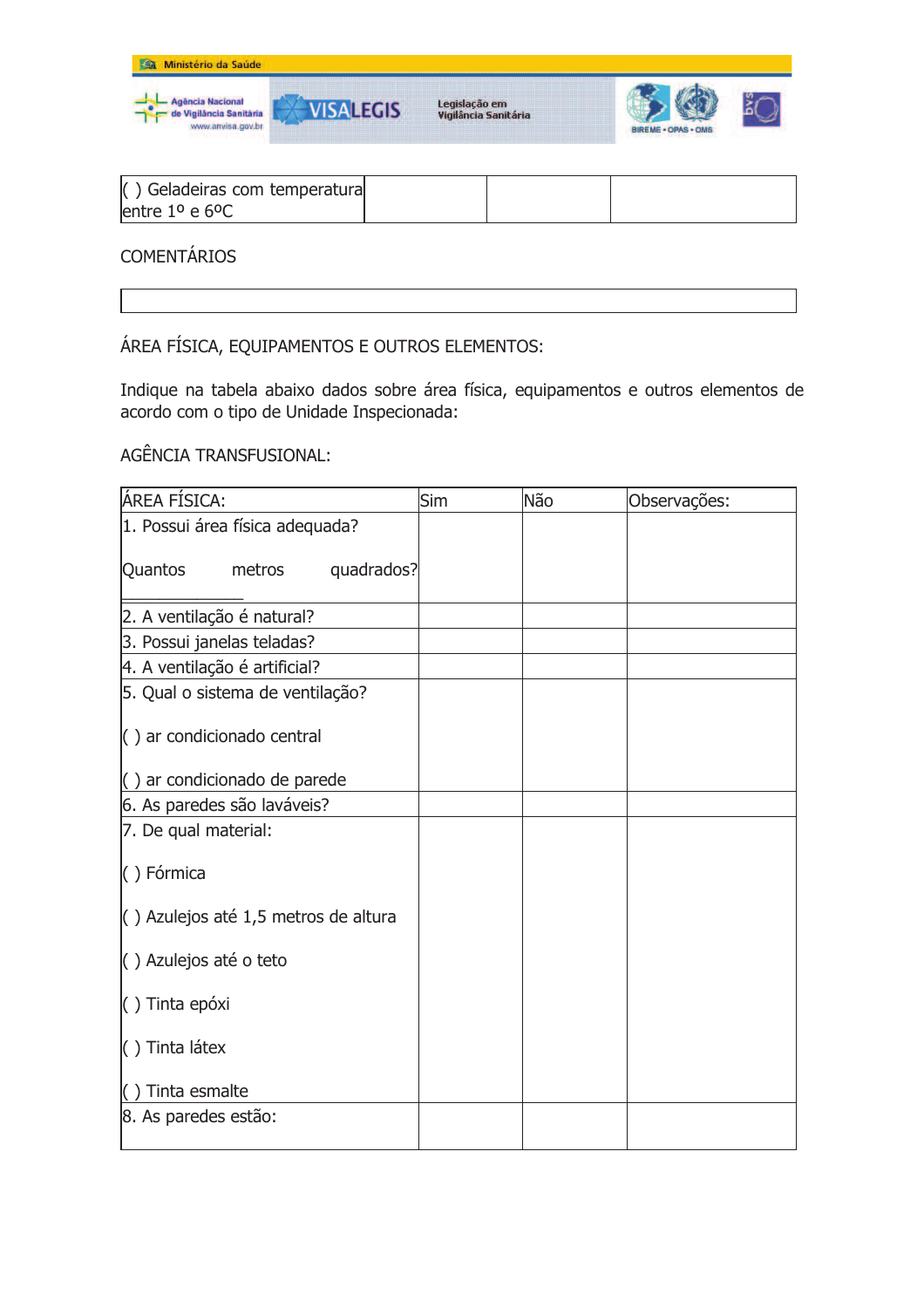







| () em bom estado de conservação                                                 |  |  |
|---------------------------------------------------------------------------------|--|--|
| () em mau estado de conservação                                                 |  |  |
| 9. Os tetos estão:                                                              |  |  |
| $\vert$ ) em bom estado de conservação                                          |  |  |
| () em mau estado de conservação                                                 |  |  |
| 10. Os rodapés são:                                                             |  |  |
| () do tipo hospitalar                                                           |  |  |
| () do tipo normal                                                               |  |  |
| 11. Os ralos são:                                                               |  |  |
| $\langle$ ) com tampa rotativa                                                  |  |  |
| $\left( \ \right)$ com tampa normal                                             |  |  |
| $( )$ sem tampa                                                                 |  |  |
| 12. Os pisos são laváveis?                                                      |  |  |
| 13. Qual o material dos pisos?                                                  |  |  |
| () cerâmico                                                                     |  |  |
| $( )$ madeira                                                                   |  |  |
| $( )$ granito(granilite)                                                        |  |  |
| $( )$ forração (carpete)                                                        |  |  |
| () piso plástico                                                                |  |  |
| () Outros. Qual:                                                                |  |  |
| 14. Existe área exclusiva<br>para<br>O<br>Laboratório de Preparo de Transfusão? |  |  |
| 15. Existe área para recebimento de<br>requisição de transfusão?                |  |  |
| 16. O laboratório de preparo<br>de<br>transfusão contém:                        |  |  |
| () mesa e cadeira                                                               |  |  |
| pia com bancada de material                                                     |  |  |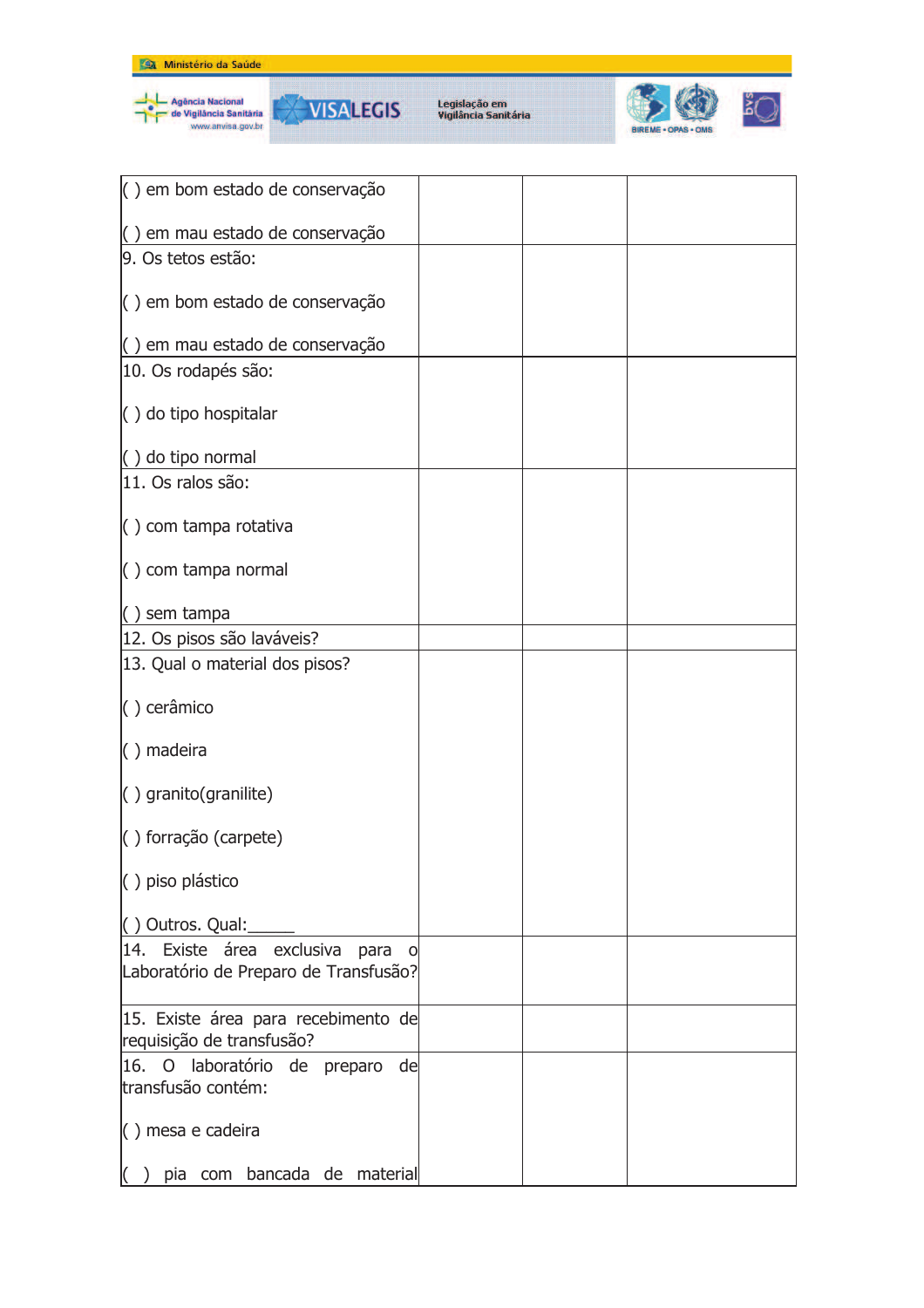



| impermeável de fácil limpeza<br>e<br>desinfecção                                                               |  |  |
|----------------------------------------------------------------------------------------------------------------|--|--|
| $( )$ Centrífuga(s). Quantas?                                                                                  |  |  |
| () Banho-Maria. Quantos?_____                                                                                  |  |  |
| $\left( \begin{array}{c} \end{array} \right)$ marcador de tempo com alarme.<br>Quantos?______                  |  |  |
| () Estantes para tubos                                                                                         |  |  |
| $\left( \right)$ Geladeira para guarda de soros e<br>reagentes                                                 |  |  |
| () refrigerador exclusivo e próprio<br>com temperatura entre 1º e 6ºC para<br>guarda de sangue e hemoderivados |  |  |
| $( )$ Termômetro(s). Quantos?                                                                                  |  |  |
| $\left( \ \right)$ Mapa de controle de temperatura                                                             |  |  |
| () Visor aglutinoscópio                                                                                        |  |  |
| $($ ) Freezer a menos 20°C exclusivo<br>para conservação de plasma                                             |  |  |
| $\vert$ ) Pipetas automáticas. Quantas? $\vert$                                                                |  |  |
| $\langle$ ) Pipetas comuns                                                                                     |  |  |
| $\left( \begin{array}{c} \end{array} \right)$ lixeira com tampa, saco plástico e<br>pedal                      |  |  |
| () Selador(es).Quantos?                                                                                        |  |  |
| () Agitador(es) de plaquetas                                                                                   |  |  |
| () Outros. Quais:                                                                                              |  |  |
| 17. Todos os Banhos-Marias estão com                                                                           |  |  |
| água limpa e com termômetro?                                                                                   |  |  |
| 18. Os refrigeradores estão limpos e                                                                           |  |  |
| arrumados?                                                                                                     |  |  |
| 19. Para todos os refrigeradores é                                                                             |  |  |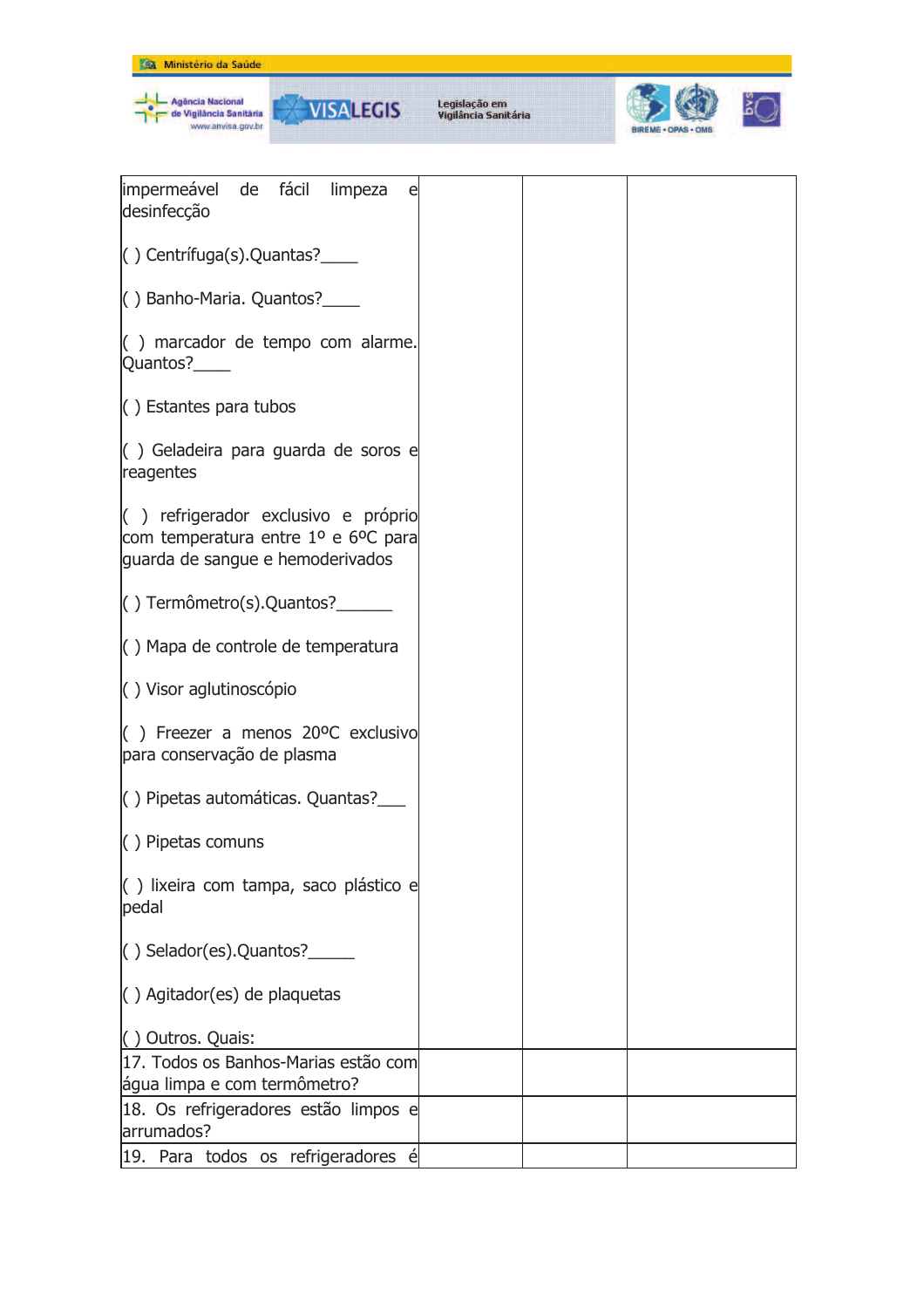





| realizado o controle de temperatura?                                 |  |  |
|----------------------------------------------------------------------|--|--|
| 20. Os freezeres estão limpos<br>el.                                 |  |  |
| arrumados?                                                           |  |  |
| 21. Verificar se para todos os freezers                              |  |  |
| há controle de temperatura.                                          |  |  |
| Verificar<br>22.<br>Agência<br>se<br>a                               |  |  |
| Transfusional dispõe de<br>caixas                                    |  |  |
| apropriadas para o tansporte de                                      |  |  |
| sangue e hemoderivados?                                              |  |  |
| 23. A Agência Transfusional realiza                                  |  |  |
| exames de emergência e transfusão                                    |  |  |
| nas 24 horas?                                                        |  |  |
| 24. Anexar a escala de funcionários.                                 |  |  |
| 25. Verificar se existe local para lanche                            |  |  |
| dos doadores.                                                        |  |  |
| - Há no local de lanche:                                             |  |  |
|                                                                      |  |  |
| $\langle$ ) bancada com pia                                          |  |  |
| $( )$ geladeira                                                      |  |  |
|                                                                      |  |  |
| $( )$ mesa e cadeira                                                 |  |  |
|                                                                      |  |  |
| O lanche é servido:                                                  |  |  |
|                                                                      |  |  |
| () pelo próprio doador                                               |  |  |
| () por funcionário da unidade                                        |  |  |
|                                                                      |  |  |
| 26. Verificar se existe sala privativa<br>para recuperação do doador |  |  |
| - Há na sala de recuperação:                                         |  |  |
|                                                                      |  |  |
| () estetoscópio                                                      |  |  |
|                                                                      |  |  |
| $\vert$ $\vert$ $\vert$ $\vert$ esfingnomanometro                    |  |  |
|                                                                      |  |  |
| $( )$ medicamentos                                                   |  |  |
|                                                                      |  |  |
| () oxigênio                                                          |  |  |
| $\langle$ ) agulhas, escalpes                                        |  |  |
|                                                                      |  |  |
| $( )$ maca                                                           |  |  |
|                                                                      |  |  |
| () mesa e cadeira                                                    |  |  |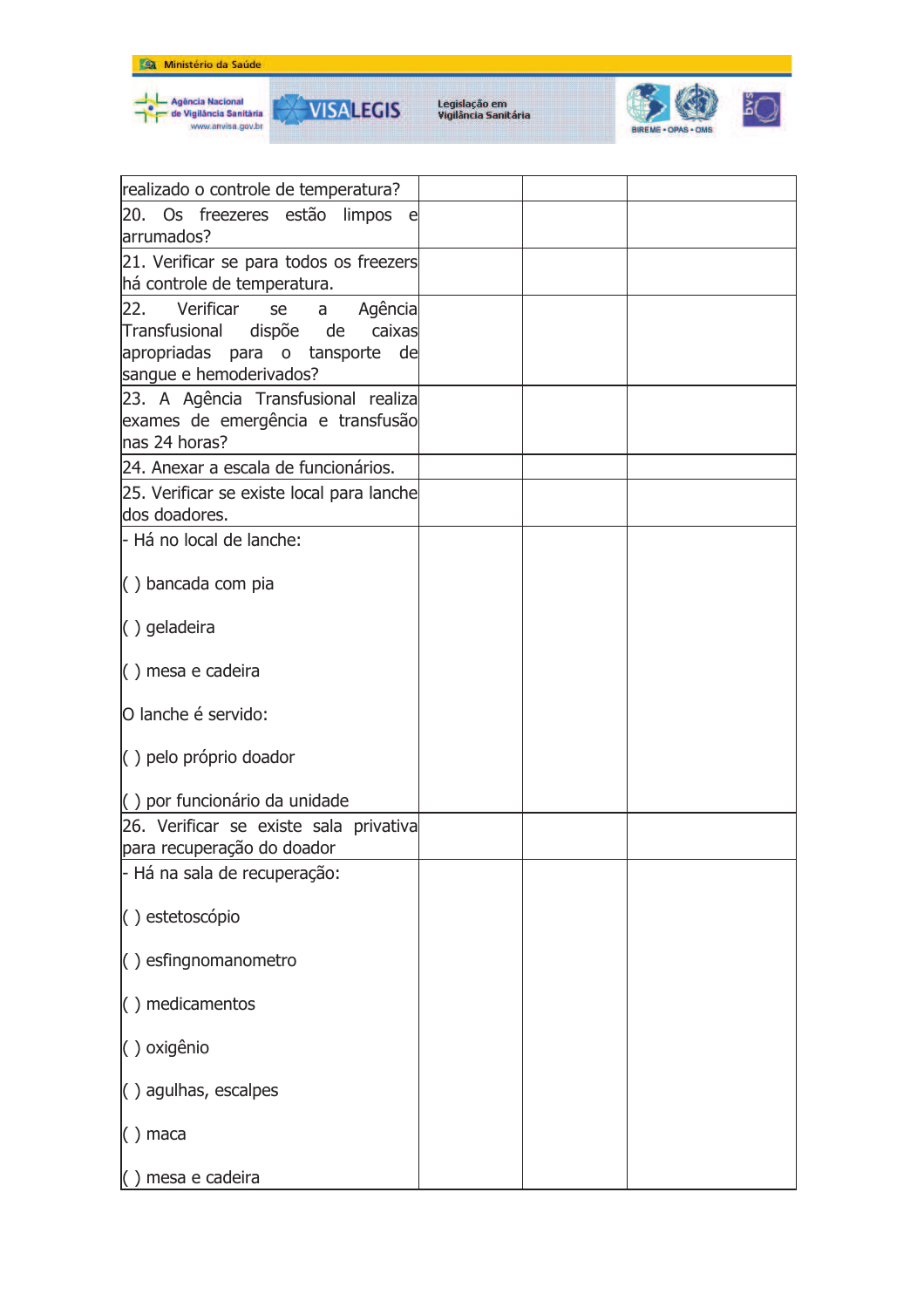



**VISALEGIS** 



| 27. Verificar se existe sala de estoque                                       |  |  |
|-------------------------------------------------------------------------------|--|--|
| provisório de sangue                                                          |  |  |
| - A sala de estoque provisório dispõe:                                        |  |  |
|                                                                               |  |  |
| $\vert$ $\vert$ ) Pia com bancada de material                                 |  |  |
| impermeável e de fácil limpeza                                                |  |  |
|                                                                               |  |  |
| $\vert$ ) Refrigerador exclusivo e próprio<br>com temperatura entre 1º e 6ºC. |  |  |
|                                                                               |  |  |
| () termômetro de dupla escala                                                 |  |  |
|                                                                               |  |  |
| $\left( \ \right)$ Mapa de controle de temperatura                            |  |  |
|                                                                               |  |  |
| $($ ) Freezer a menos 20°C                                                    |  |  |
| $( )$ Freezer a menos 80°C                                                    |  |  |
|                                                                               |  |  |
| $( )$ Balança. Quantas? $\frac{1}{2}$                                         |  |  |
|                                                                               |  |  |
| () Alicate selador. Quantos?_____                                             |  |  |
|                                                                               |  |  |
|                                                                               |  |  |
|                                                                               |  |  |
| $( )$ Selador. Quantos? $\frac{1}{2}$                                         |  |  |
| () Outros. Descrever em observações                                           |  |  |
|                                                                               |  |  |
| 28. Existe sala de Fracionamento?                                             |  |  |
| Verificar se a sala de Fracionamento                                          |  |  |
| dispõe de:                                                                    |  |  |
|                                                                               |  |  |
| $\vert$ $\vert$ ) Pia com bancada de material                                 |  |  |
| impermeável                                                                   |  |  |
|                                                                               |  |  |
| Bancada para separação<br>$\left($<br>de<br>$\lambda$<br>componentes          |  |  |
|                                                                               |  |  |
| () Câmara asséptica com antecâmara                                            |  |  |
|                                                                               |  |  |
|                                                                               |  |  |
| $\langle$ ) Capela de fluxo laminar                                           |  |  |
|                                                                               |  |  |
| () Centrífugas refrigeradas.                                                  |  |  |
|                                                                               |  |  |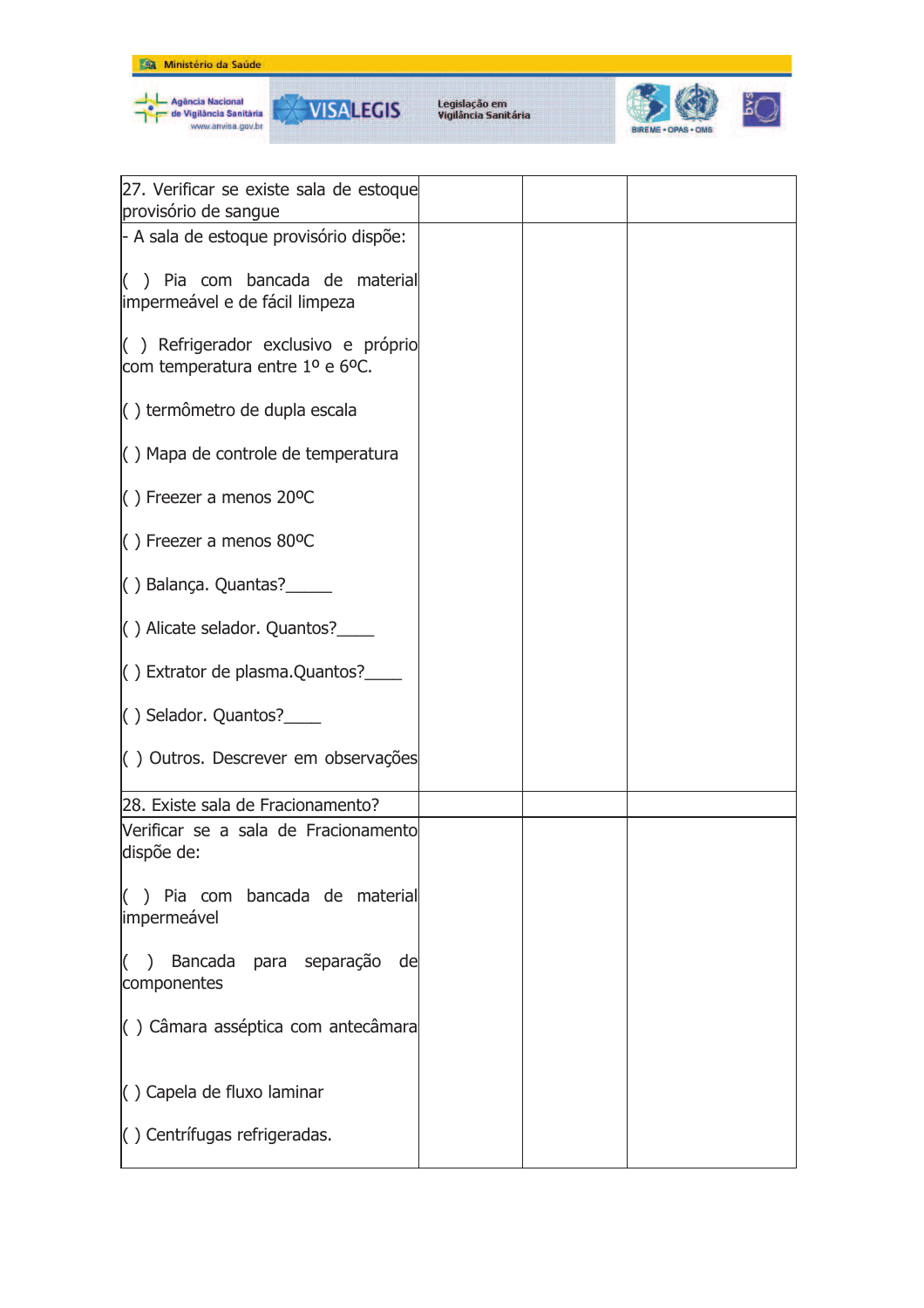| Ministério da Saúde<br>œ                          |                                       |                                                                 |  |
|---------------------------------------------------|---------------------------------------|-----------------------------------------------------------------|--|
| <b>Incia Nacional</b><br><b>iláncia Sanitária</b> | Legislação em<br>Vigilância Sanitária | <b>BIREME - OPAS - OMS</b><br>the property with the property of |  |

| Quantas?_______                                                                                                |  |  |
|----------------------------------------------------------------------------------------------------------------|--|--|
| Marca: 1988                                                                                                    |  |  |
| () Extrator de plasma                                                                                          |  |  |
| () Refrigerador exclusivo e próprio<br>com temperatura entre 1º e 6ºC para<br>guarda de sangue e hemoderivados |  |  |
| () Termômetro dupla escala                                                                                     |  |  |
| () Mapa de controle de temperatura                                                                             |  |  |
| $($ ) Freezer a menos 20°C exclusivo<br>para conservação de plasma                                             |  |  |
| $\vert$ ) Freezer a menos 40°C exclusivo<br>para conservação de plasma                                         |  |  |
| $\langle$ ) Câmara de refrigeração                                                                             |  |  |
| $( )$ Balança. Quantas? $\frac{1}{2}$                                                                          |  |  |
| () Alicate Selator. Quantos?________                                                                           |  |  |
| $($ ) Extrator de plasma.<br>Quantos?______                                                                    |  |  |
| $\vert$ () Selador. Quantos?                                                                                   |  |  |
| () Outros. Quantos?                                                                                            |  |  |
| [29. Verificar se existe sala especial<br>para armazenamento de Plaquetas.                                     |  |  |
| A sala de armazenamento<br>de<br>plaquetas dispõe de:                                                          |  |  |
| () Termômetro de dupla escala                                                                                  |  |  |
| () Mapa de temperatura                                                                                         |  |  |
| $( )$ Bancadas                                                                                                 |  |  |
| $( )$ Agitador(es). Quantos? $\_\_\_\_\_\_\_\_\_\_\_\_\$                                                       |  |  |
| () Geladeiras com temperatura entre                                                                            |  |  |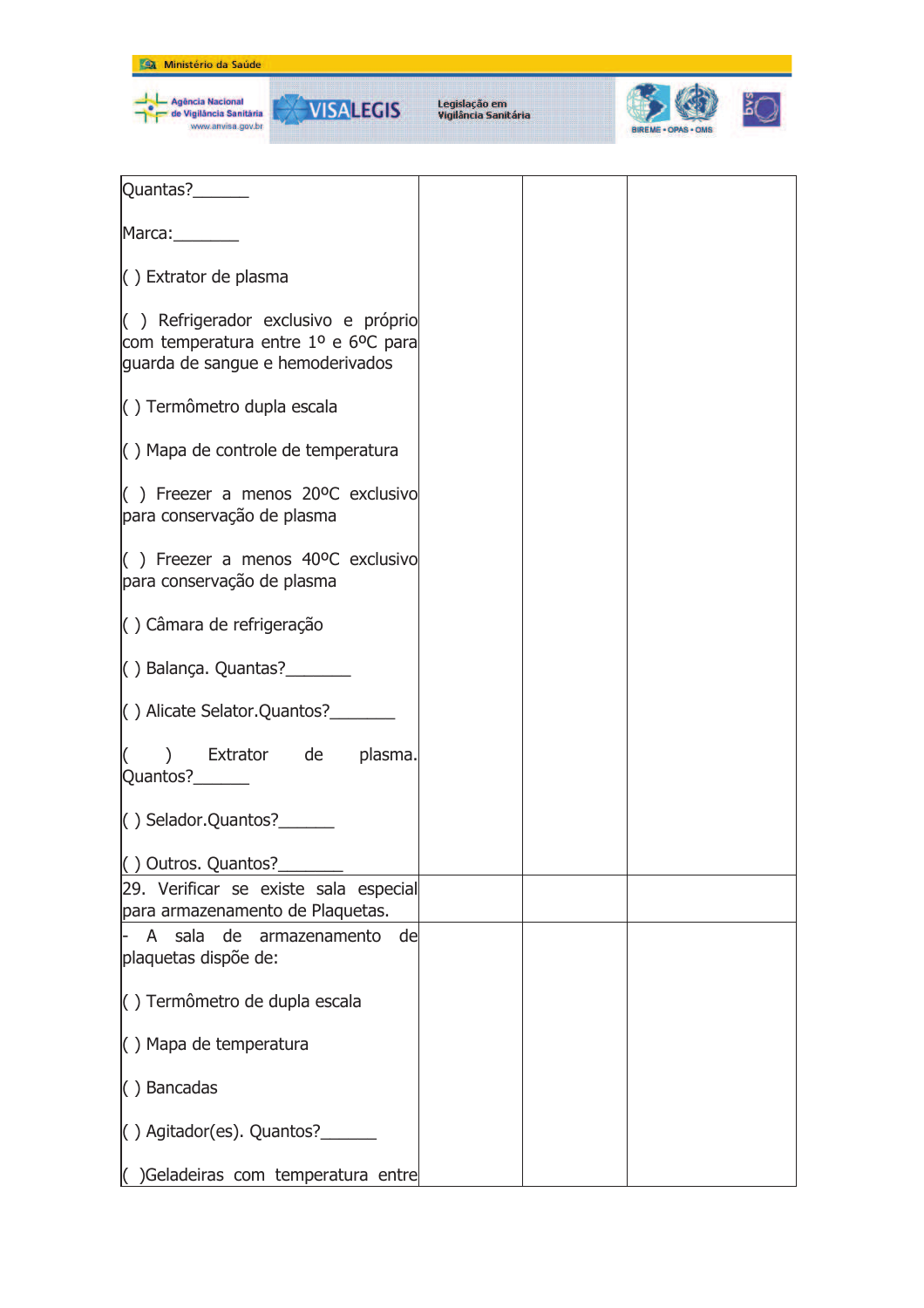

1<sup>o</sup>e 6<sup>o</sup>C

## **COMENTÁRIOS**

ÁREA FÍSICA, EQUIPAMENTOS E OUTROS ELEMENTOS:

Indique na tabela abaixo dados sobre área física, equipamentos e outros elementos de acordo com o Tipo de Unidade Inspecionada:

UNIDADE DE COLETA TRANSFUSÃO

| ÁREA FÍSICA:                                                                       | Sim | Não | Observações: |
|------------------------------------------------------------------------------------|-----|-----|--------------|
| 1. Possui área física adequada?                                                    |     |     |              |
| Quantos<br>metros<br>quadrados:<br>?                                               |     |     |              |
| 2. O Posto de Coleta e a Agência<br>Transfusional<br>ocupam<br>áreas<br>contíguas? |     |     |              |
| 3. O Posto de Coleta e a Agência<br>Transfusional<br>áreas<br>ocupam<br>distantes? |     |     |              |
| 4. A ventilação é natural?                                                         |     |     |              |
| 5. Possui janelas teladas?                                                         |     |     |              |
| 6. A ventilação é artificial?                                                      |     |     |              |
| 7. Qual o sistema de ventilação?                                                   |     |     |              |
| $\left( \ \right)$ ar condicionado central                                         |     |     |              |
| $\left( \ \right)$ ar condicionado de parede                                       |     |     |              |
| 8. As paredes são laváveis?                                                        |     |     |              |
| 9. De qual material:                                                               |     |     |              |
| () Fórmica                                                                         |     |     |              |
| $($ ) Azulejos até 1,5 metros de<br>altura                                         |     |     |              |
| () Azulejos até o teto                                                             |     |     |              |
| $( )$ Tinta epóxi                                                                  |     |     |              |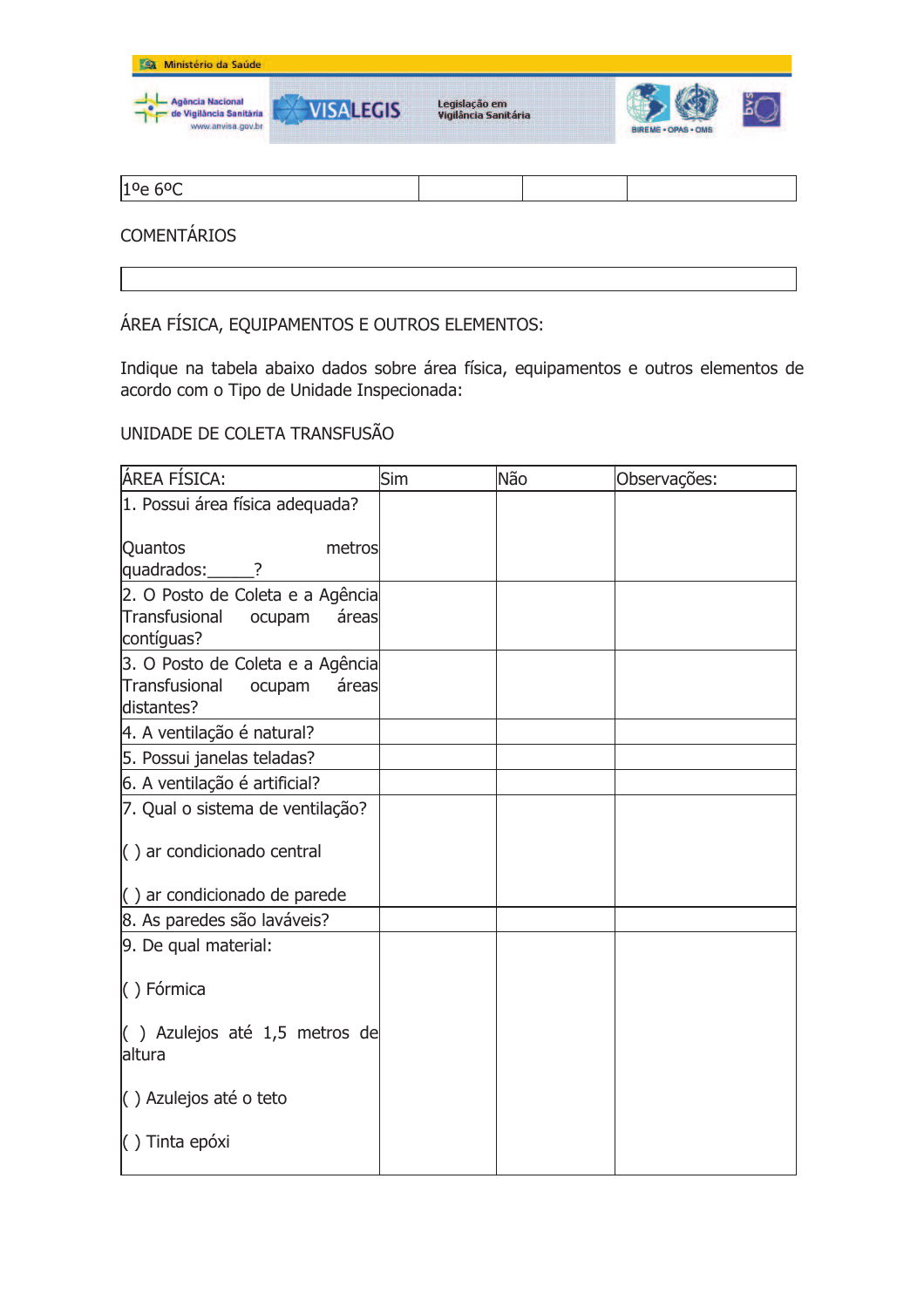

| () Tinta látex                                                         |  |  |
|------------------------------------------------------------------------|--|--|
| () Tinta esmalte                                                       |  |  |
| 10. As paredes estão:                                                  |  |  |
| bom estado<br>em<br>de<br>$\lambda$<br>conservação                     |  |  |
| mau estado<br>em<br>de<br>I(<br>conservação                            |  |  |
| 11.0s tetos estão:                                                     |  |  |
| ) em bom estado<br>$\overline{ }$<br>de<br>conservação                 |  |  |
| mau estado<br>em<br>de<br>$\lambda$<br>conservação                     |  |  |
| 12. Os rodapés são:                                                    |  |  |
| $( )$ do tipo hospitalar                                               |  |  |
| $( )$ do tipo normal                                                   |  |  |
| 13.0s ralos são                                                        |  |  |
| $\left( \ \right)$ com tampa rotativa                                  |  |  |
| $( )$ com tampa normal                                                 |  |  |
| $( )$ sem tampa                                                        |  |  |
| 14. Os pisos são laváveis?                                             |  |  |
| 15. Qual o material dos pisos?                                         |  |  |
| () cerâmico                                                            |  |  |
| $( )$ madeira                                                          |  |  |
| $( )$ granito/granilite                                                |  |  |
| () forração(carpete)                                                   |  |  |
| () piso plástico                                                       |  |  |
| () outros. Quais?                                                      |  |  |
| 16. Existe área exclusiva para o<br>laboratório<br>de<br>Preparo<br>de |  |  |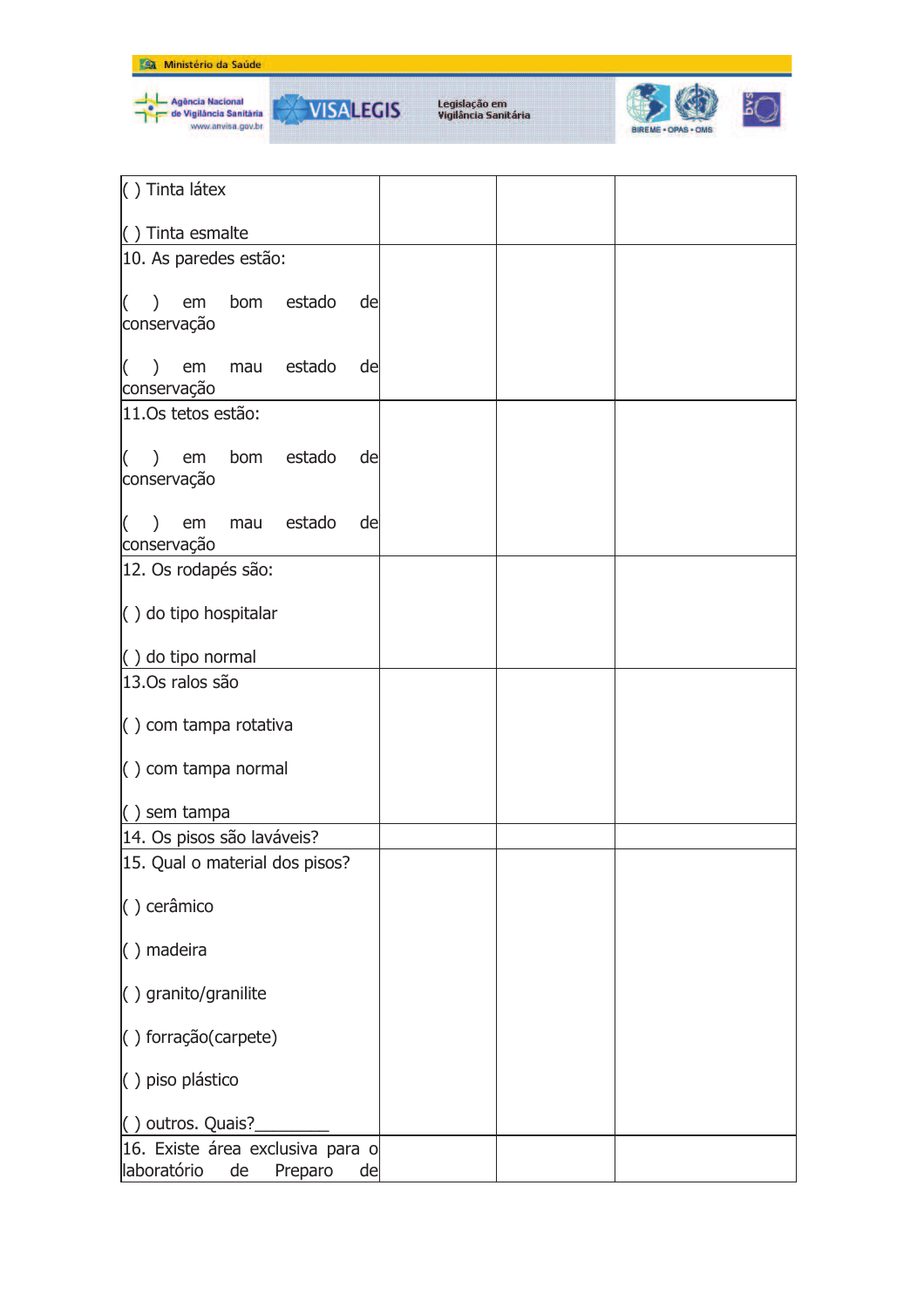



| Transfusão?                                                                                                                          |  |  |
|--------------------------------------------------------------------------------------------------------------------------------------|--|--|
|                                                                                                                                      |  |  |
| 17. Existe área para recebimento<br>de requisição de transfusão?                                                                     |  |  |
| - O laboratório de preparo de                                                                                                        |  |  |
| transfusão contém:                                                                                                                   |  |  |
|                                                                                                                                      |  |  |
| $( )$ Mesa e cadeira                                                                                                                 |  |  |
| $\left( \right)$ Pia com bancada de material<br>impermeável de fácil limpeza e                                                       |  |  |
| desinfecção                                                                                                                          |  |  |
| $($ ) Centrífuga(s). Quantas?                                                                                                        |  |  |
|                                                                                                                                      |  |  |
| () Banho-Maria. Quantos?                                                                                                             |  |  |
|                                                                                                                                      |  |  |
| $( )$ Marcador de tempo com<br>alarme. Quantos? ______                                                                               |  |  |
| $\langle$ ) Estantes para tubos                                                                                                      |  |  |
| $($ ) Geladeira para guarda de<br>soros e reagentes                                                                                  |  |  |
| $( )$ Refrigerador exclusivo e<br>próprio com temperatura entre<br>$10$ e 6 <sup>o</sup> C para guarda de sangue<br>le hemoderivados |  |  |
| $\left( \right)$<br>Termômetro(s).Quantos?                                                                                           |  |  |
| de controle<br>Mapa<br>de<br>$\lambda$<br>temperatura                                                                                |  |  |
| () Visor aglutinoscópio                                                                                                              |  |  |
| $20^{\circ}$ C<br>$( )$ Freezer a menos<br>exclusivo para conservação de<br>plasma                                                   |  |  |
| () Pipetas automáticas. Quantas?                                                                                                     |  |  |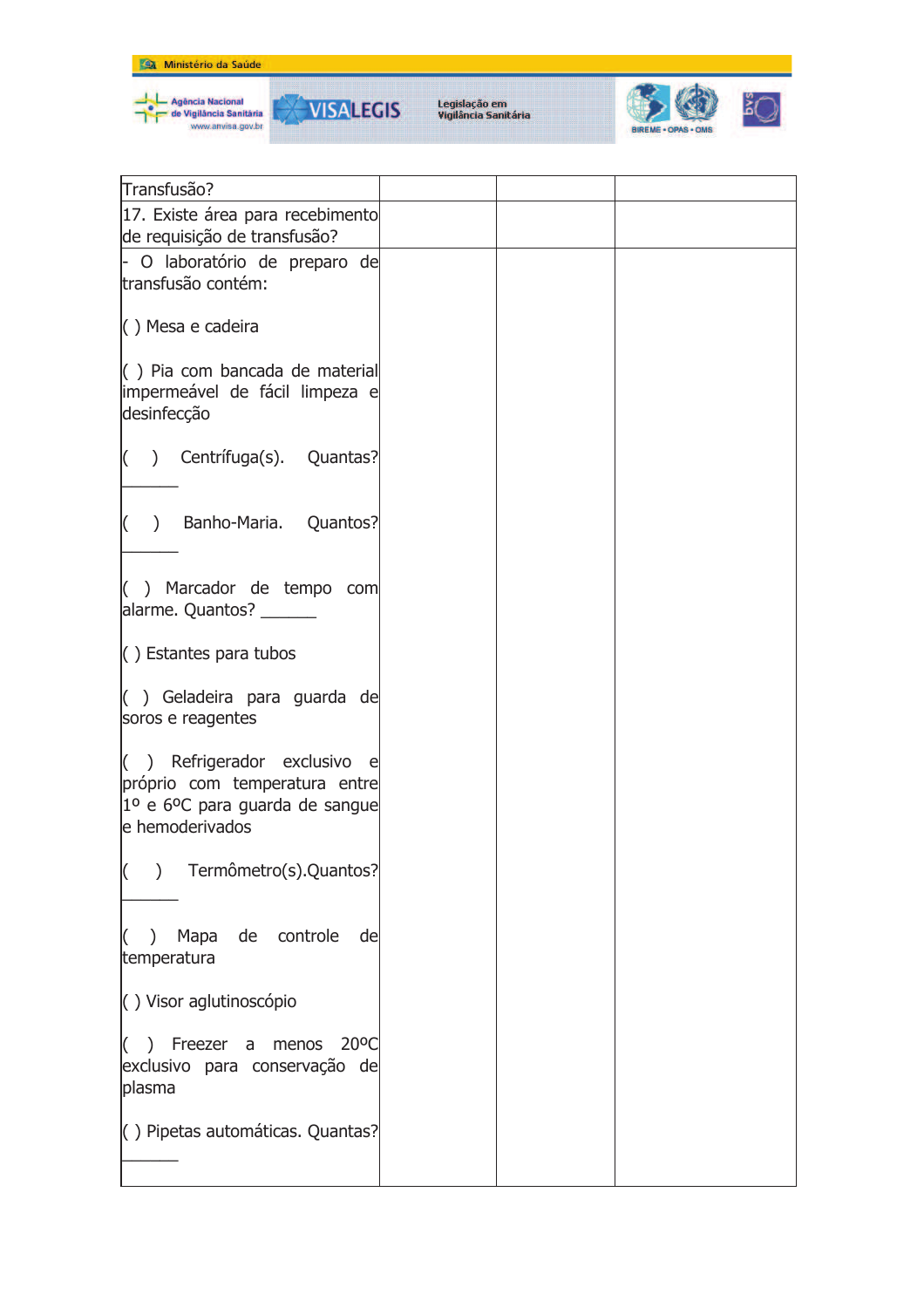

Agência Nacional<br>de Vigilância Sanităria<br>www.anvisa.gov.br

**VISALEGIS** 

۳



| $( )$ Pipetas comuns                                                                                                       |  |  |
|----------------------------------------------------------------------------------------------------------------------------|--|--|
| () Lixeira com tampo, saco<br>plástico e pedal                                                                             |  |  |
| $\vert$ () Selador(es). Quantos? _                                                                                         |  |  |
| $\left( \ \right)$ Agitador(es) de plaquetas                                                                               |  |  |
| $($ ) outros. Qual?                                                                                                        |  |  |
| - Todos os Banhos-Marias estão<br>com a água limpa<br>e -<br>com<br>termômetro?                                            |  |  |
| - Os refrigeradores estão limpos<br>e arrumados?                                                                           |  |  |
| - Para todos os refrigeradores é<br>realizado o<br>controle<br>de<br>temperatura?                                          |  |  |
| Os freezeres estão limpos e<br>arrumados?                                                                                  |  |  |
| Verificar se para todos os<br>há<br>freezers<br>controle<br>de<br>temperatura.                                             |  |  |
| Verificar<br>se a Agencia<br>Transfusional dispõe de caixas<br>apropriadas para o transporte de<br>sangue e hemoderivados? |  |  |
| 18. A Agencia Transfusional<br>realiza exames de emergência e<br>transfusão nas 24 horas?                                  |  |  |
| - Anexar a escala de funcionários.                                                                                         |  |  |
| Existe local para lanche dos<br>doadores?                                                                                  |  |  |
| - Há no local de lanche:                                                                                                   |  |  |
| () bancada com pia                                                                                                         |  |  |
| $( )$ geladeira                                                                                                            |  |  |
| () mesa e cadeira                                                                                                          |  |  |
| O lanche é servido:                                                                                                        |  |  |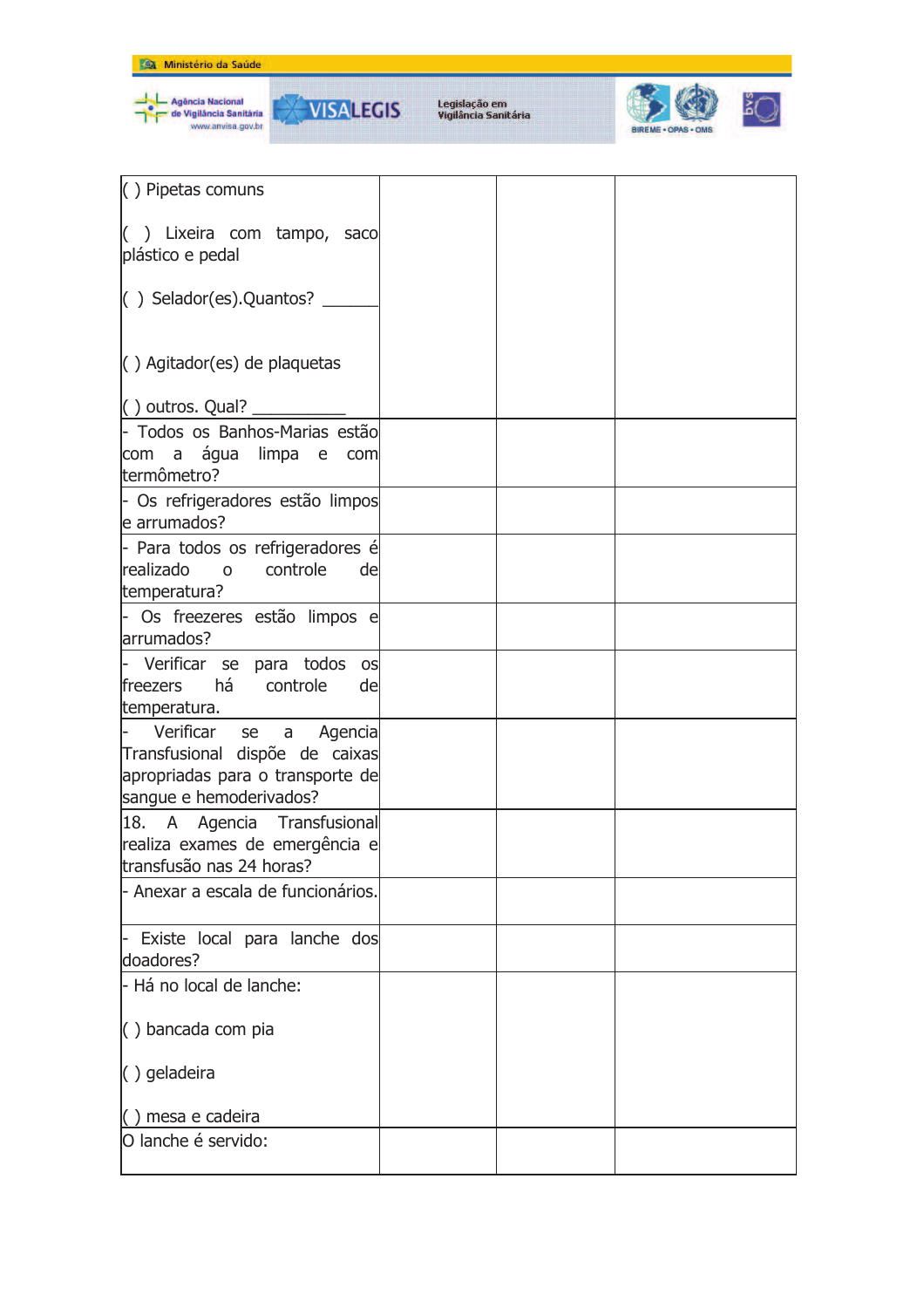



**VISALEGIS** 

₩



| () pelo próprio doador                                                    |  |  |
|---------------------------------------------------------------------------|--|--|
| () por funcionário da Unidade                                             |  |  |
| Existe sala privativa<br>para                                             |  |  |
| recuperação do doador?                                                    |  |  |
| - Há na sala de recuperação:                                              |  |  |
|                                                                           |  |  |
| () estetoscópio                                                           |  |  |
| $\left( \ \right)$ esfingnomanometro                                      |  |  |
|                                                                           |  |  |
| $( )$ medicamentos                                                        |  |  |
|                                                                           |  |  |
| () oxigênio                                                               |  |  |
| $( )$ agulhas, escalpes                                                   |  |  |
|                                                                           |  |  |
| $( )$ maca                                                                |  |  |
|                                                                           |  |  |
| () mesa e cadeira                                                         |  |  |
| 19. Verificar se existe sala de<br>estoque provisório de sangue           |  |  |
| - A sala de estoque provisório                                            |  |  |
| dispõe:                                                                   |  |  |
|                                                                           |  |  |
| $\left( \begin{array}{c} \end{array} \right)$ Pia com bancada de material |  |  |
| impermeável e de fácil limpeza                                            |  |  |
| Refrigerador exclusivo<br>e                                               |  |  |
| próprio com temperatura entre                                             |  |  |
| 1º e 6°C                                                                  |  |  |
|                                                                           |  |  |
| () Termômetro de dupla escala                                             |  |  |
| Mapa<br>de<br>controle<br>de                                              |  |  |
| temperatura                                                               |  |  |
|                                                                           |  |  |
| $( )$ Freezer a menos 20°C                                                |  |  |
| $( )$ Freezer a menos 80°C                                                |  |  |
|                                                                           |  |  |
| () Balança. Quantas? _____                                                |  |  |
|                                                                           |  |  |
| Alicate selador. Quantos?                                                 |  |  |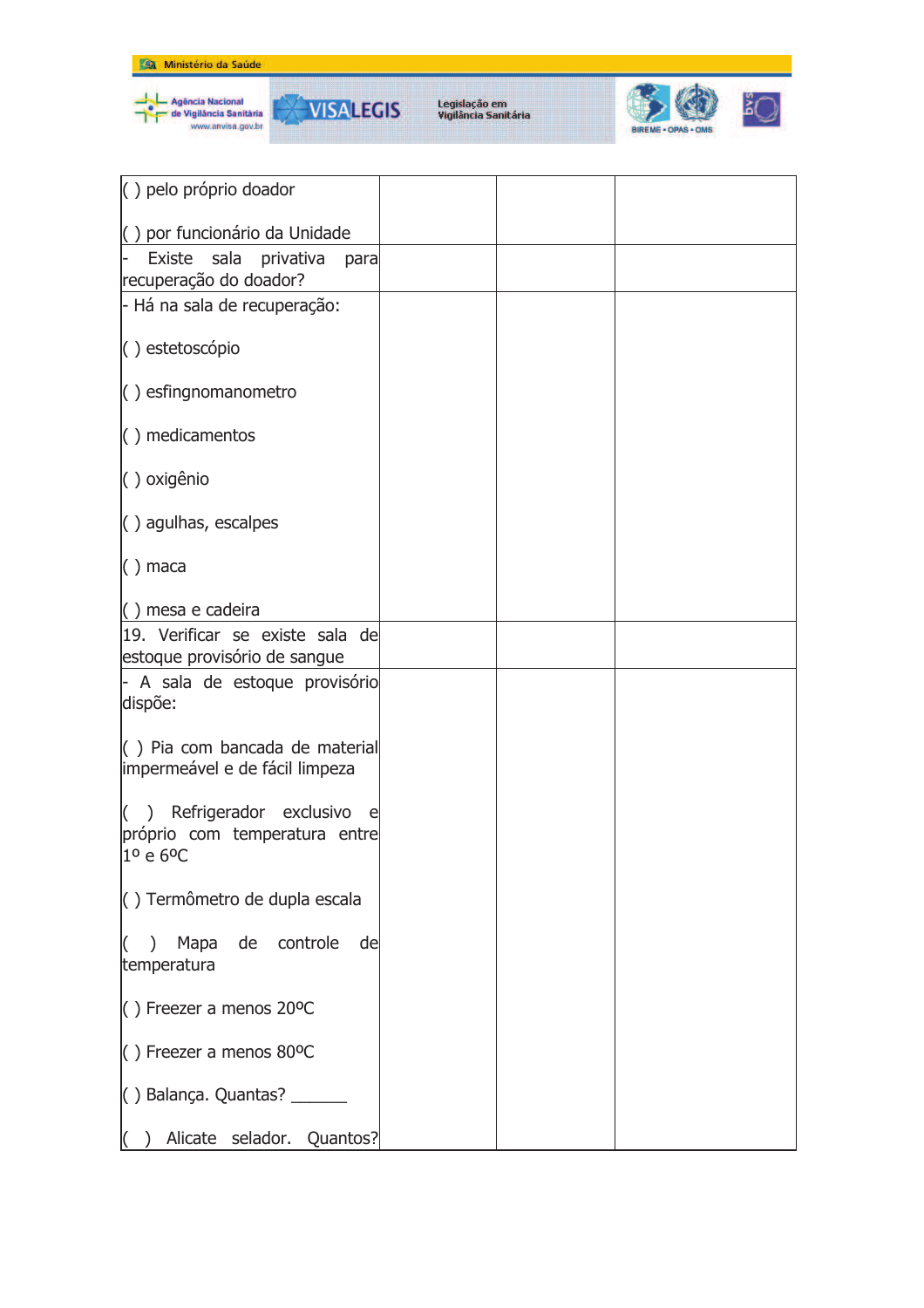

() Geladeiras com temperatura entre 1 e 6°C.

## ÁREA FÍSICA, EQUIPAMENTOS E OUTROS ELEMENTOS:

Indique na tabela abaixo dados sobre área física, equipamentos e outros elementos de acordo com Tipo de Unidade Inspecionada:

## SERVIÇO DE HEMOTERAPIA:

| <b>ÁREA FÍSICA:</b>              | Sim | Não | Observações: |
|----------------------------------|-----|-----|--------------|
| 1. Possui área física adequada?  |     |     |              |
| Quantos metros quadrados?        |     |     |              |
| 2. A ventilação é natural?       |     |     |              |
| 3. Possui janelas teladas?       |     |     |              |
| 4. A ventilação é artificial?    |     |     |              |
| 5. Qual o sistema de ventilação? |     |     |              |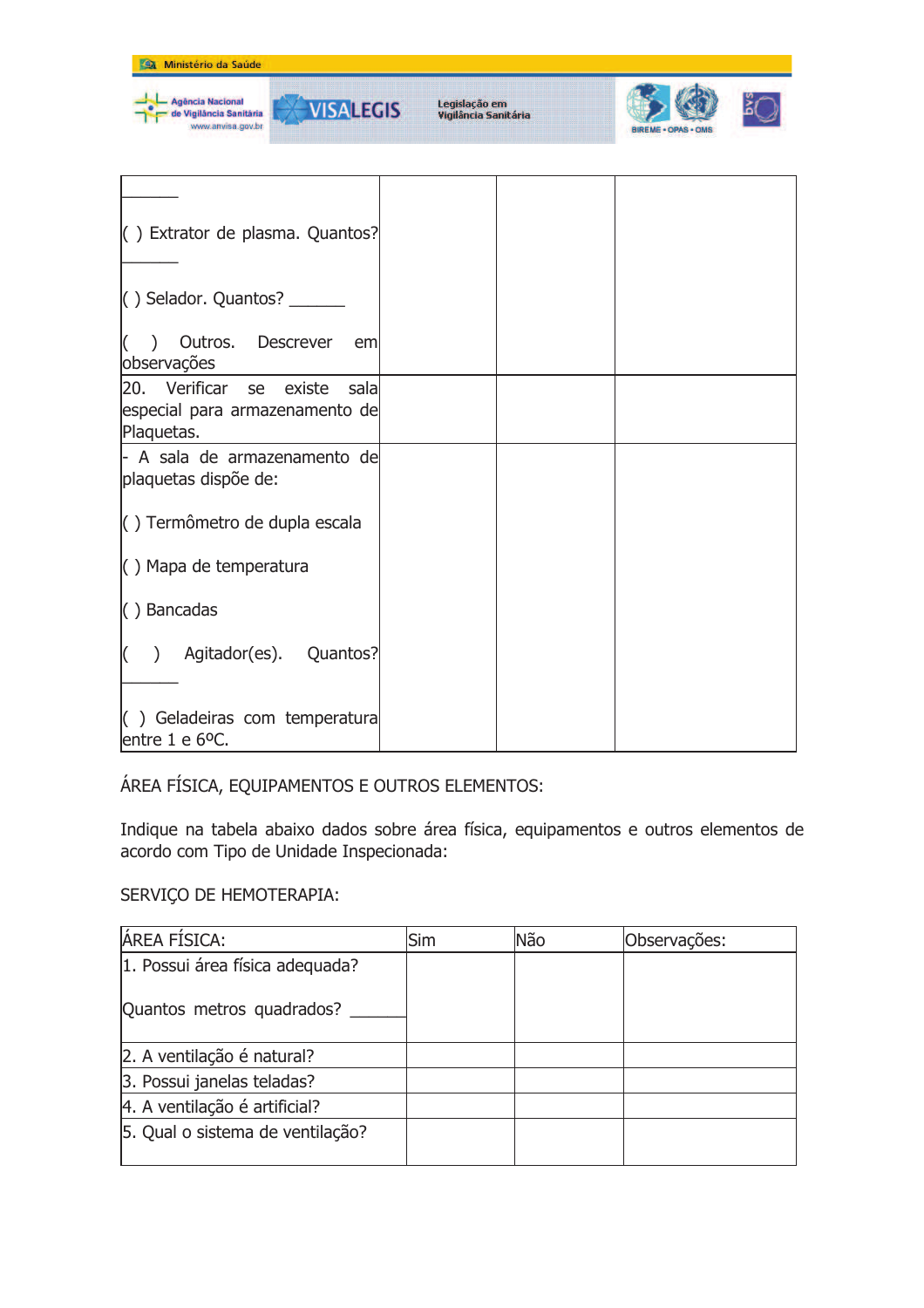



| $( )$ ar condicionado central                |  |  |
|----------------------------------------------|--|--|
| $\left( \ \right)$ ar condicionado de parede |  |  |
| 6. As paredes são laváveis?                  |  |  |
|                                              |  |  |
| 7. De qual material:                         |  |  |
| () Fórmica                                   |  |  |
|                                              |  |  |
| $\left($ ) Azulejos até 1,5 metros de altura |  |  |
|                                              |  |  |
|                                              |  |  |
| () Azulejos até o teto                       |  |  |
|                                              |  |  |
| () Tinta epóxi                               |  |  |
|                                              |  |  |
| () Tinta Látex                               |  |  |
| $( )$ Tinta esmalte                          |  |  |
|                                              |  |  |
| 8. As paredes estão:                         |  |  |
| $\vert$ ) em bom estado de conservação       |  |  |
|                                              |  |  |
| () em mau estado de conservação              |  |  |
| 9. Os tetos estão:                           |  |  |
|                                              |  |  |
| $\vert$ () em bom estado de conservação      |  |  |
|                                              |  |  |
| () em mau estado de conservação              |  |  |
| 10. Os rodapés são:                          |  |  |
|                                              |  |  |
| $\left( \ \right)$ do tipo hospitalar        |  |  |
|                                              |  |  |
| () do tipo normal<br>11. Os ralos são:       |  |  |
|                                              |  |  |
| $\left( \ \right)$ com tampa rotativa        |  |  |
|                                              |  |  |
| () com tampa normal                          |  |  |
|                                              |  |  |
| $( )$ sem tampa                              |  |  |
| 12. Os pisos são laváveis?                   |  |  |
| 13. Qual o material dos pisos?               |  |  |
|                                              |  |  |
| () cerâmico                                  |  |  |
|                                              |  |  |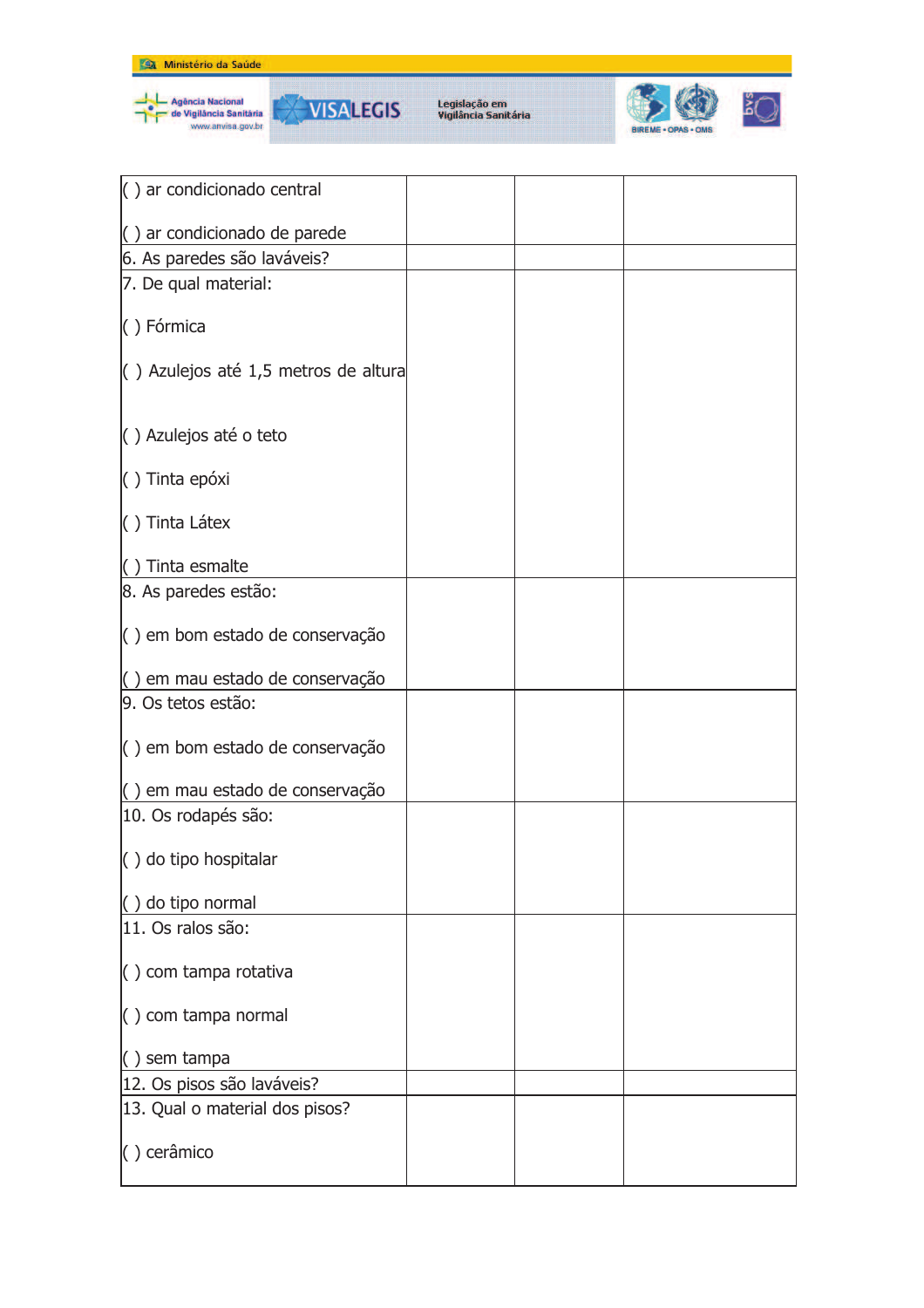



| $( )$ madeira                                                                                                        |  |  |
|----------------------------------------------------------------------------------------------------------------------|--|--|
| () granito/granilite                                                                                                 |  |  |
| $( )$ forração(carpete)                                                                                              |  |  |
| () piso plástico                                                                                                     |  |  |
| $\vert$ () outros. Quais? ______                                                                                     |  |  |
| 14. Existe área exclusiva para o<br>Laboratório de Preparo<br>de<br>Transfusão?                                      |  |  |
| 15. Existe área para recebimento de<br>requisição de transfusão?                                                     |  |  |
| O laboratório de preparo de<br>transfusão contém:                                                                    |  |  |
| $( )$ Mesa e cadeira                                                                                                 |  |  |
| $($ ) Pia com bancada de material<br>impermeável de fácil limpeza e<br>desinfecção                                   |  |  |
| $\vert$ () Centrifuga(s). Quantas? _______                                                                           |  |  |
| $\vert$ () Banho-Maria. Quantos? _______                                                                             |  |  |
| () Marcador de tempo com alarme.<br>Quantos? _______                                                                 |  |  |
| $\vert$ ) Estantes para tubos                                                                                        |  |  |
| () Geladeira para guarda de soros e<br>reagentes                                                                     |  |  |
| $\vert$ ) Refrigerador exclusivo e próprio<br>com temperatura entre 1 e 6°C para<br>guarda de sangue e hemoderivados |  |  |
| $( )$ Termômetro(s). Quantos?                                                                                        |  |  |
| $($ ) Mapa de controle de temperatura                                                                                |  |  |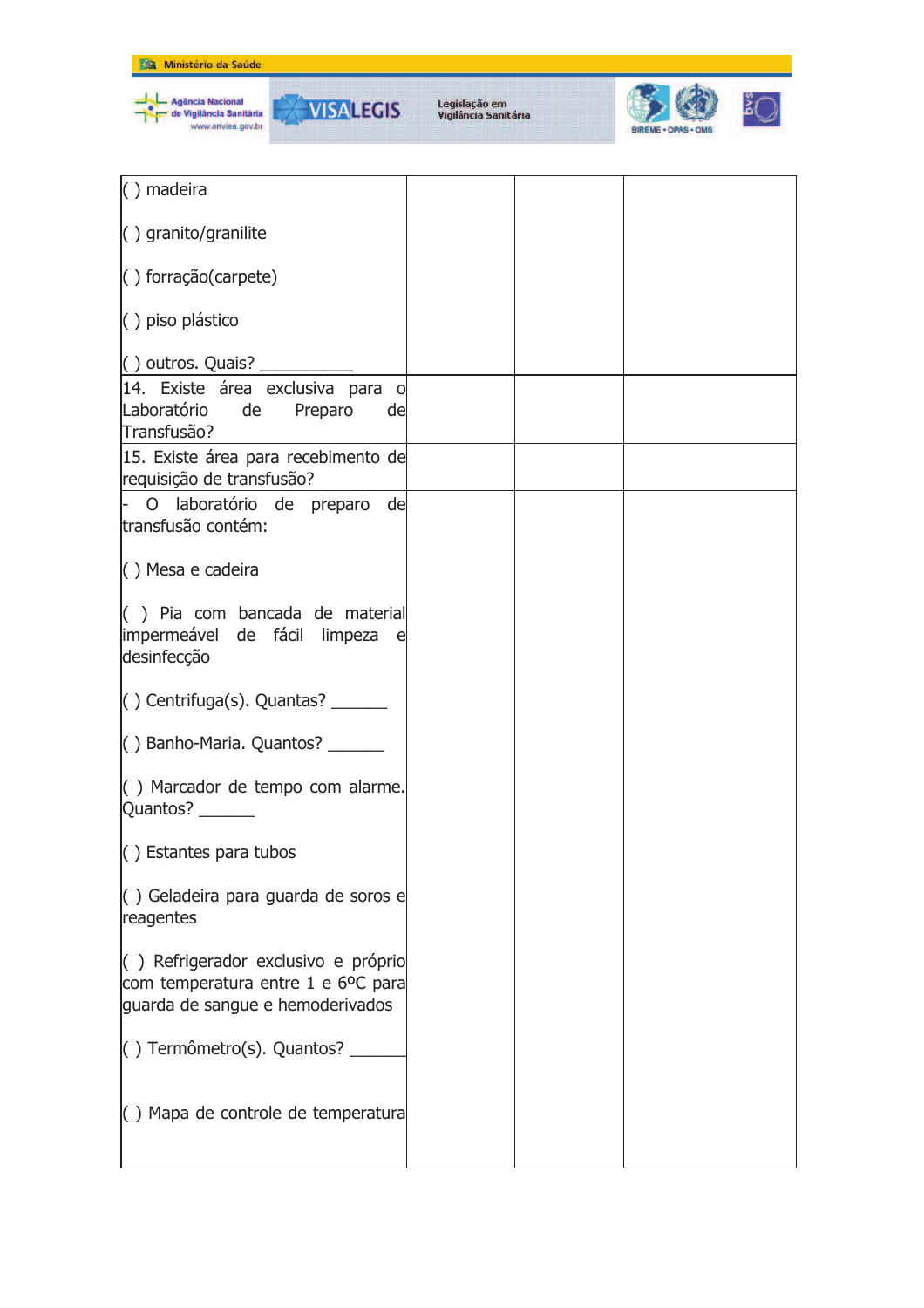

| () Visor aglutinoscópio                                                                                                    |  |  |
|----------------------------------------------------------------------------------------------------------------------------|--|--|
| $($ ) Freezer a menos 20°C exclusivo<br>para conservação de plasma                                                         |  |  |
| () Pipetas automáticas. Quantas?                                                                                           |  |  |
| $( )$ Pipetas comuns                                                                                                       |  |  |
| () Lixeira com tampo, saco plástico e<br>pedal                                                                             |  |  |
| $( )$ Selador(es). Quantos?                                                                                                |  |  |
| $\left( \ \right)$ Agitador(es) de plaquetas                                                                               |  |  |
| $( )$ Outros. Quais?                                                                                                       |  |  |
| -Todos os Banhos-Marias estão com<br>a água limpa e com termômetro?                                                        |  |  |
| - Os refrigeradores estão limpos e<br>arrumados?                                                                           |  |  |
| - Para todos os refrigeradores é<br>realizado o controle de temperatura?                                                   |  |  |
| Os freezeres estão limpos<br>e,<br>arrumados?                                                                              |  |  |
| - Verificar se para todos os freezers<br>há controle de temperatura                                                        |  |  |
| Verificar se o Serviço<br>de<br>Hemoterapia dispõe de caixas<br>apropriadas para o transporte de<br>sangue e hemoderivados |  |  |
| - O serviço de Hemoterapia realiza<br>exames de emergência e transfusão<br>nas 24 horas?                                   |  |  |
| - Anexar a escala de funcionários                                                                                          |  |  |
| 16. Existe local para lanche dos<br>doadores?                                                                              |  |  |
| l- Há no local de lanche:                                                                                                  |  |  |
| () bancada com pia                                                                                                         |  |  |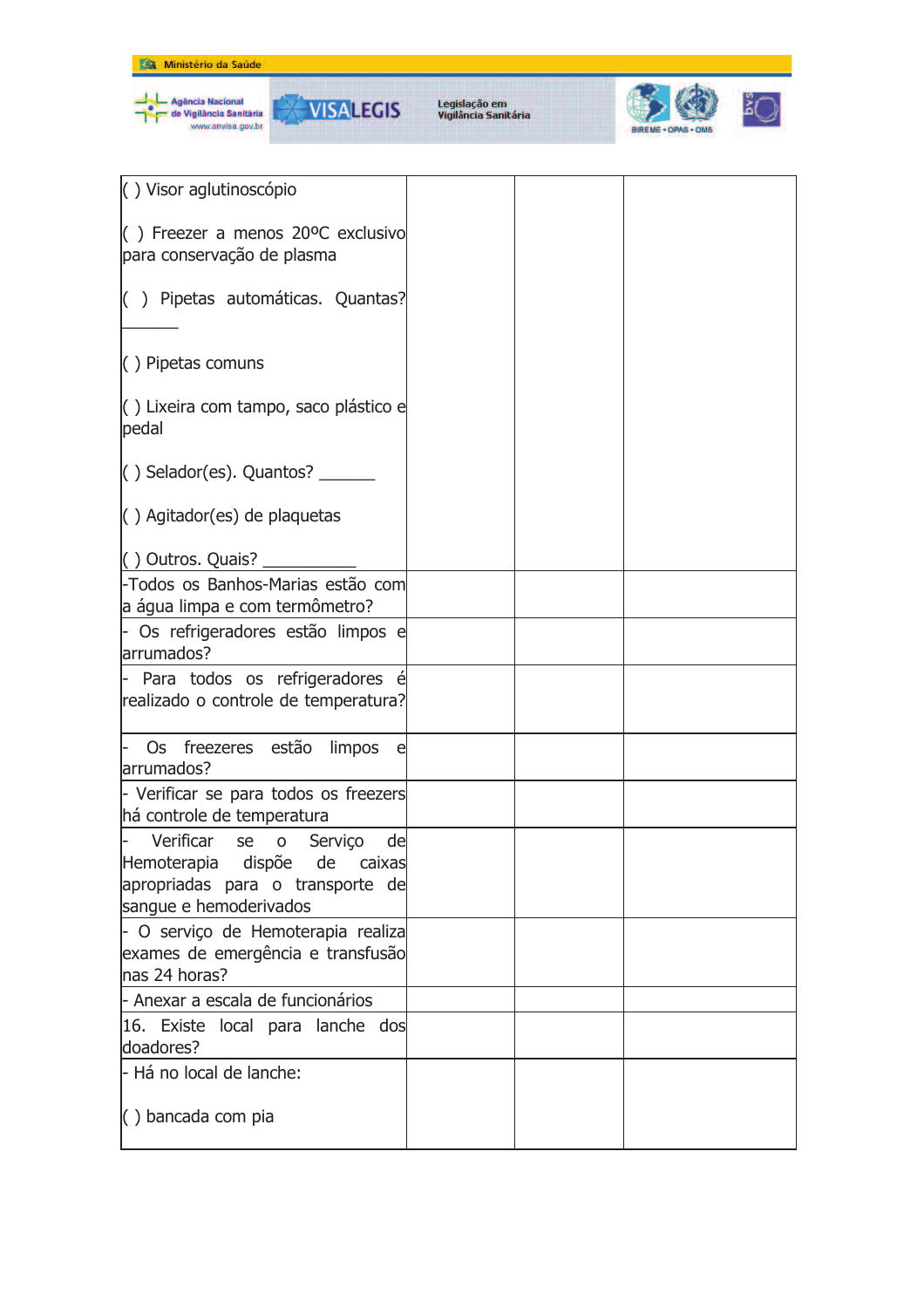



| $( )$ geladeira                       |  |  |
|---------------------------------------|--|--|
| $( )$ mesa e cadeira                  |  |  |
| - O lanche é servido:                 |  |  |
|                                       |  |  |
| () pelo próprio doador                |  |  |
|                                       |  |  |
| () por funcionário da unidade         |  |  |
| 17. Existe<br>sala privativa<br>para  |  |  |
| recuperação do doador?                |  |  |
| - Há na sala de recuperação:          |  |  |
| () estetoscópio                       |  |  |
|                                       |  |  |
| $\langle$ ) esfingnomanometro         |  |  |
| $( )$ medicamentos                    |  |  |
|                                       |  |  |
| () oxigênio                           |  |  |
| $\langle$ ) agulhas, escalpes         |  |  |
|                                       |  |  |
| $( )$ maca                            |  |  |
| $( )$ mesa e cadeira                  |  |  |
| 18. Verificar se existe sala<br>de    |  |  |
| estoque provisório de sangue          |  |  |
| - A sala de estoque provisório        |  |  |
| dispõe:                               |  |  |
|                                       |  |  |
| () Pia com bancada de material        |  |  |
| impermeável e de fácil limpeza        |  |  |
|                                       |  |  |
| () Refrigerador exclusivo e próprio   |  |  |
| com temperatura entre 1º e 6ºC        |  |  |
| () Termômetro de dupla escala         |  |  |
|                                       |  |  |
| $( )$ Mapa de controle de temperatura |  |  |
|                                       |  |  |
|                                       |  |  |
| $( )$ Freezer a menos 20°C            |  |  |
| $( )$ Freezer a menos 80°C            |  |  |
|                                       |  |  |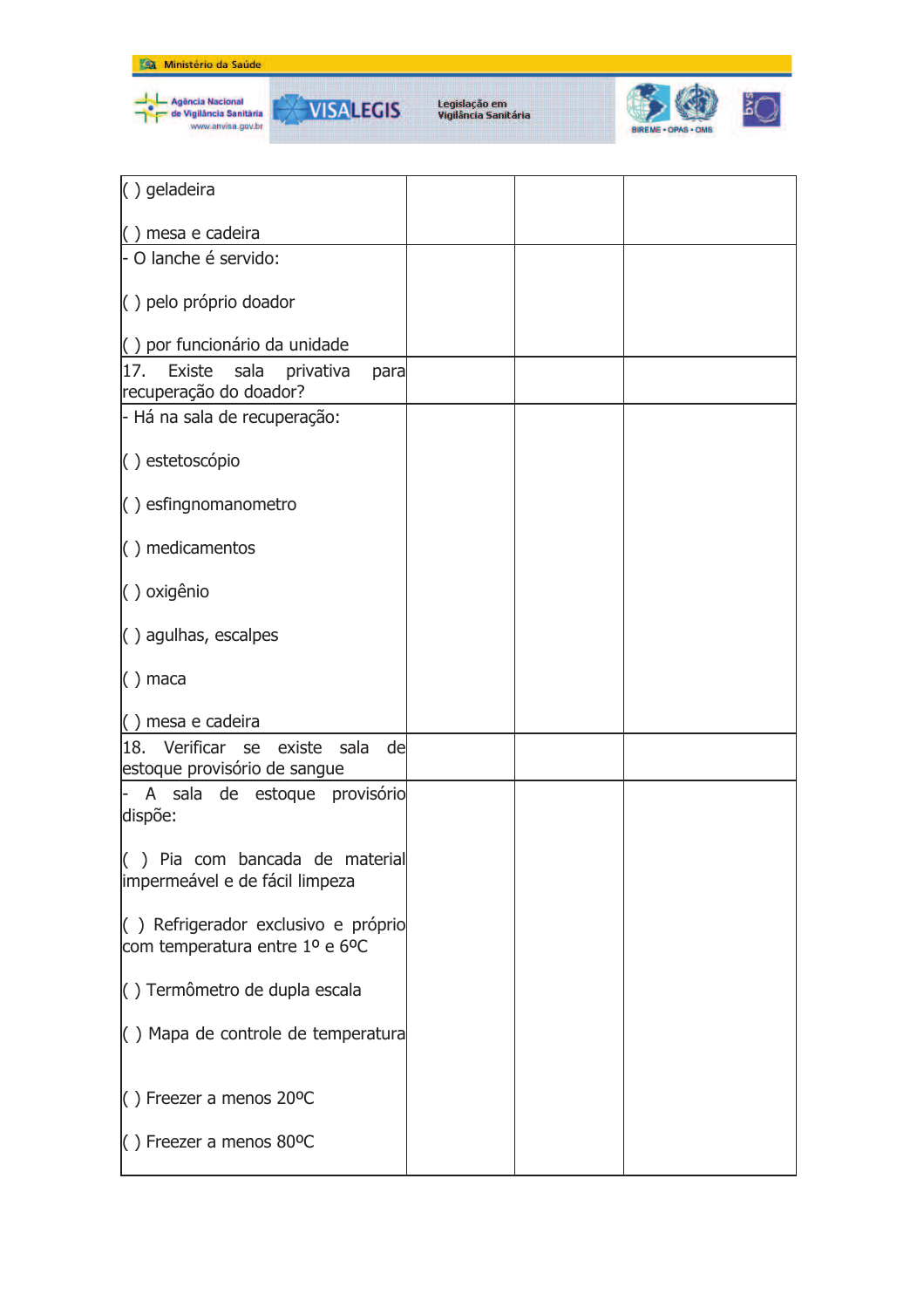

Agência Nacional<br>de Vigilância Sanităria<br>www.anvisa.gov.br

**VISALEGIS** 

₩



| () Balança. Quantas? _______                                           |  |  |
|------------------------------------------------------------------------|--|--|
|                                                                        |  |  |
| () Alicate selador. Quantos? ____                                      |  |  |
|                                                                        |  |  |
|                                                                        |  |  |
| $\vert$ ) Extrator de plasma. Quantos?                                 |  |  |
|                                                                        |  |  |
| $\vert$ () Selador. Quantos? _______                                   |  |  |
|                                                                        |  |  |
| $($ ) Outros. Descrever<br>em<br>observações                           |  |  |
| 19. Existe Sala de Fracionamento?                                      |  |  |
| - Verificar se a<br>sala<br>de                                         |  |  |
| Fracionamento dispõe de:                                               |  |  |
|                                                                        |  |  |
| $($ ) Pia com bancada de                                               |  |  |
| materialimpermeável                                                    |  |  |
| () Bancada para separação de                                           |  |  |
| componentes                                                            |  |  |
|                                                                        |  |  |
| () Câmara asséptica com<br>antecâmara                                  |  |  |
|                                                                        |  |  |
| () Capela de fluxo laminar                                             |  |  |
|                                                                        |  |  |
| $($ ) Centrífugas refrigeradas.                                        |  |  |
| Quantas? _______                                                       |  |  |
| Marca:                                                                 |  |  |
|                                                                        |  |  |
| $\left( \ \right)$ Extrator de plasma                                  |  |  |
| () Refrigerador exclusivo e próprio                                    |  |  |
| com temperatura entre 1º e 6ºC                                         |  |  |
| guarda<br>de<br>para<br>sangue<br>e                                    |  |  |
| hemoderivados                                                          |  |  |
| () Termômetro dupla escala                                             |  |  |
|                                                                        |  |  |
| $\left( \ \right)$ Mapa de controle de temperatura                     |  |  |
|                                                                        |  |  |
| Freezer a menos de<br>$20^{\circ}$ C<br>$\mathcal{L}$<br>$\mathcal{L}$ |  |  |
| exclusivo<br>para conservação<br>de                                    |  |  |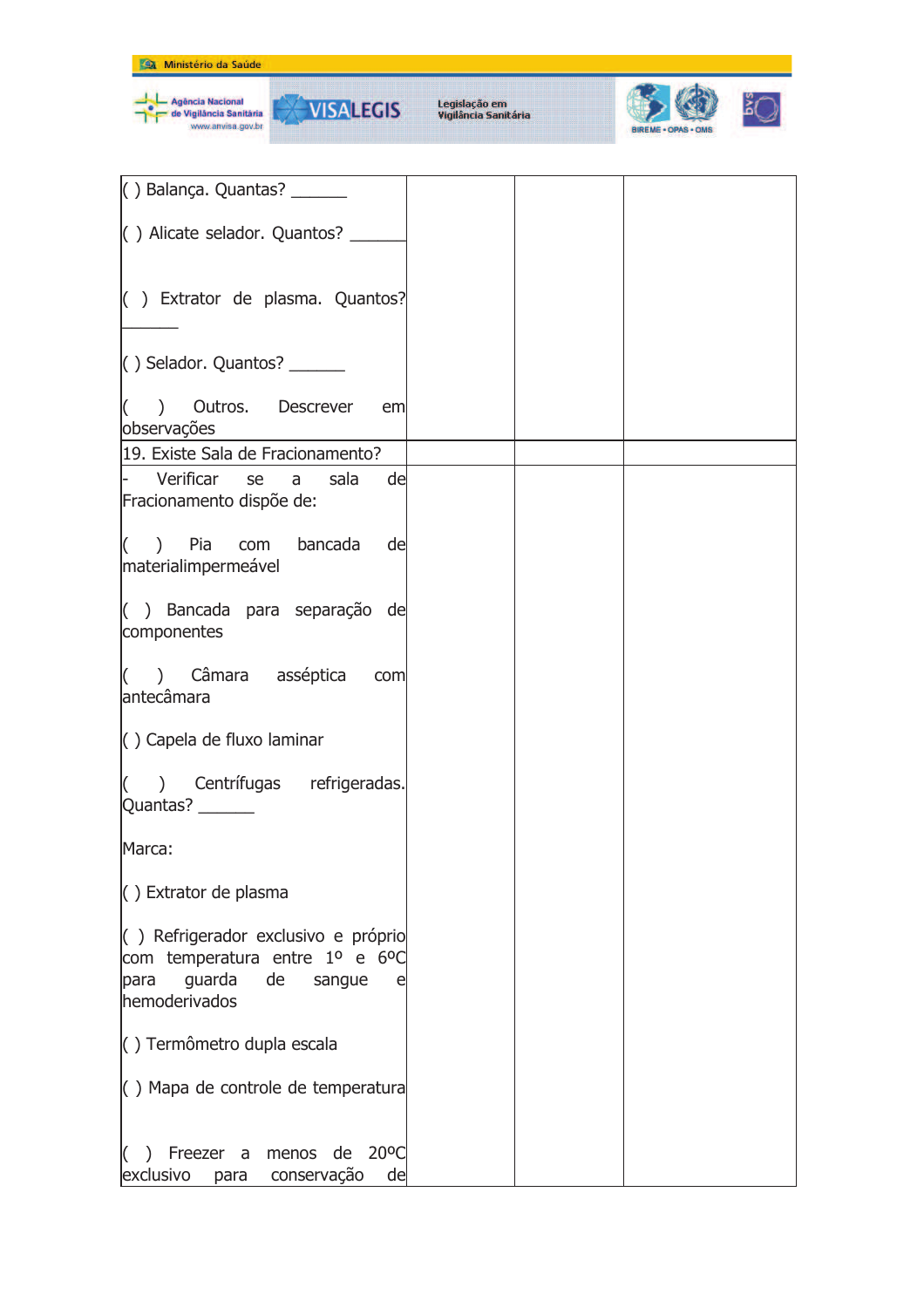

| plasma                                                                          |            |     |              |
|---------------------------------------------------------------------------------|------------|-----|--------------|
| () Freezer a menos de $40^{\circ}$ C<br>exclusivo para conservação de<br>plasma |            |     |              |
| () Câmara de refrigeração                                                       |            |     |              |
| $( )$ Balança. Quantas? $\frac{ )}{ \ }$                                        |            |     |              |
| () Alicate Selador. Quantos? __                                                 |            |     |              |
| () Extrator de plasma. Quantos?                                                 |            |     |              |
| $\vert$ () Selador. Quantos? ________                                           |            |     |              |
| $\vert$ () Outros. Quantos?                                                     |            |     |              |
| 20. Verificar se existe sala especial                                           |            |     |              |
| para armazenamento de Plaquetas?                                                |            |     |              |
| - A sala de armazenamento de                                                    |            |     |              |
| plaquetas dispõe de:                                                            |            |     |              |
| () Termômetro de dupla escala                                                   |            |     |              |
| $\langle$ ) Mapa de temperatura                                                 |            |     |              |
| $( )$ Bancadas                                                                  |            |     |              |
| () Agitador(es). Quantos?                                                       |            |     |              |
| $($ ) Geladeiras com temperatura 1 e<br>6 <sup>o</sup> C                        |            |     |              |
| 21. Existe sala para o Laboratório de<br>Sorologia?                             |            |     |              |
| Verificar se existe área<br>para                                                |            |     |              |
| soroteca                                                                        |            |     |              |
| - As amostras de soroteca ficam                                                 |            |     |              |
| refrigeradores<br>armazenadas<br>em                                             |            |     |              |
| próprios<br>controle<br>de<br>com                                               |            |     |              |
| temperatura?                                                                    |            |     |              |
| Equipamentos<br>existentes<br>no                                                |            |     | Observações: |
| laboratório de sorologia:                                                       |            |     | quantidade   |
| ÁREA FÍSICA:                                                                    | <b>Sim</b> | Não | Observações: |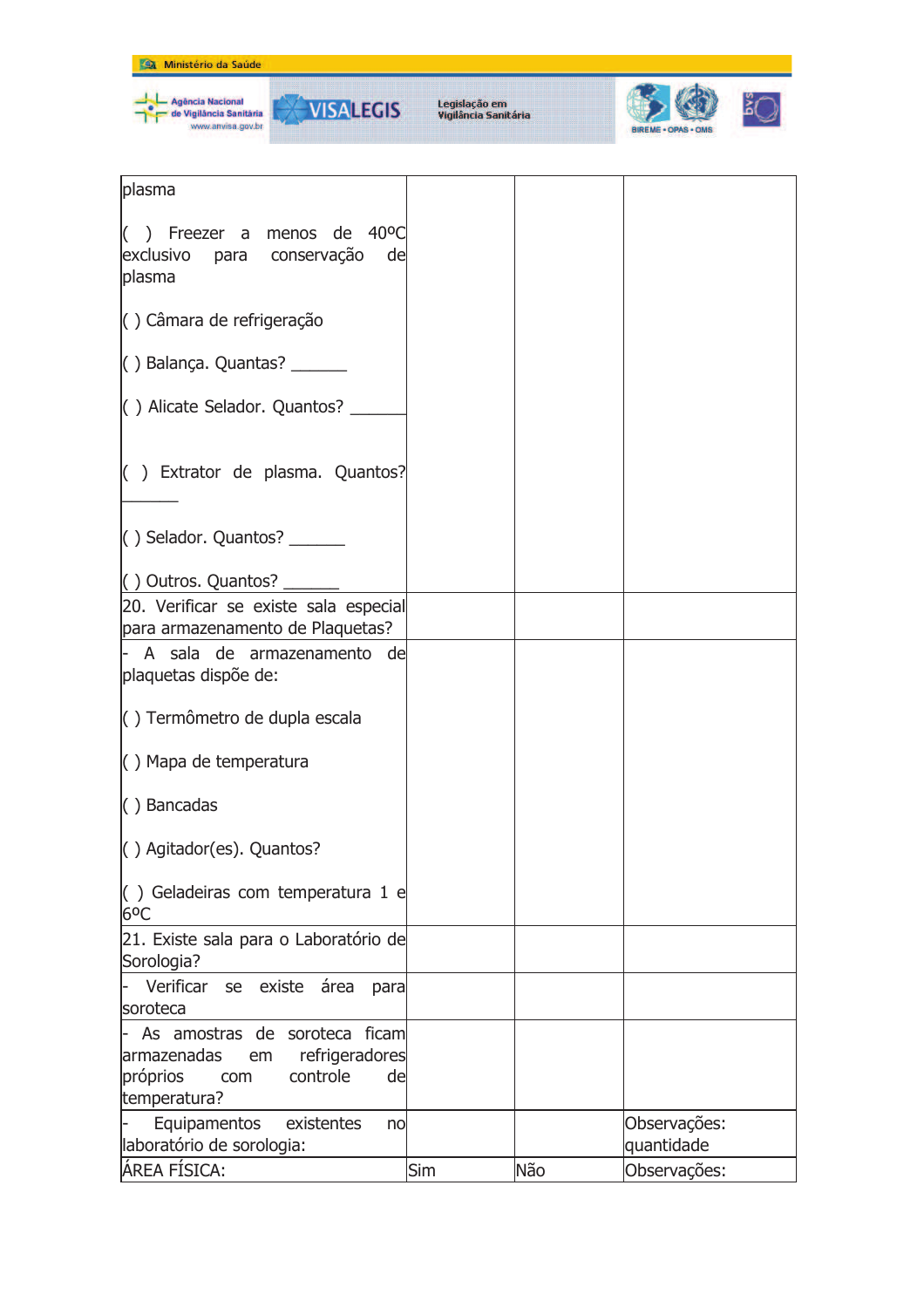

Agência Nacional<br>de Vigilância Sanitária<br>www.anvisa.gov.br



Legislação em<br>Vigilância Sanitária



| Centrífuga de tubos                                                                                              |  |  |
|------------------------------------------------------------------------------------------------------------------|--|--|
| <b>Banho Maria</b>                                                                                               |  |  |
| Incubador                                                                                                        |  |  |
| Lavadora                                                                                                         |  |  |
| Leitora                                                                                                          |  |  |
| Microscópio óptico comum                                                                                         |  |  |
| Microscópio de Fluorescência                                                                                     |  |  |
| Agitador tipo Kline                                                                                              |  |  |
| Micropipetagem automática                                                                                        |  |  |
| Pipetador automático                                                                                             |  |  |
| Balança analítica                                                                                                |  |  |
| Estufa                                                                                                           |  |  |
| Refrigerador<br>exclusivo<br>para                                                                                |  |  |
| conservação de reagentes                                                                                         |  |  |
| Freezer                                                                                                          |  |  |
| Auto analisador                                                                                                  |  |  |
| Agitador orbital                                                                                                 |  |  |
| Estufa bacteriológica                                                                                            |  |  |
| Espectrofotômetro                                                                                                |  |  |
| Banho-Maria com termômetro a 37ºC<br>e 56°C                                                                      |  |  |
| Sistema de informática                                                                                           |  |  |
| Outros-Especificar                                                                                               |  |  |
| Verificar se<br>há<br>sala<br>para<br>limunoflorescência                                                         |  |  |
| A sala de Imunoflorescência dispõe:                                                                              |  |  |
| - Bancada de material impermeável e<br>de fácil limpeza                                                          |  |  |
| - Microscópio                                                                                                    |  |  |
| - Outros-especificar                                                                                             |  |  |
| DISTRIBUIDORETRANSPORTE                                                                                          |  |  |
| - O Serviço de Hemoterapia possui<br>serviço de distruição e transporte de<br>sangue e hemoderivados para outras |  |  |
| Unidades Hemoterápicas?                                                                                          |  |  |
| - O Transporte é realizado por:                                                                                  |  |  |
| () motocicletas                                                                                                  |  |  |
| $( )$ carro                                                                                                      |  |  |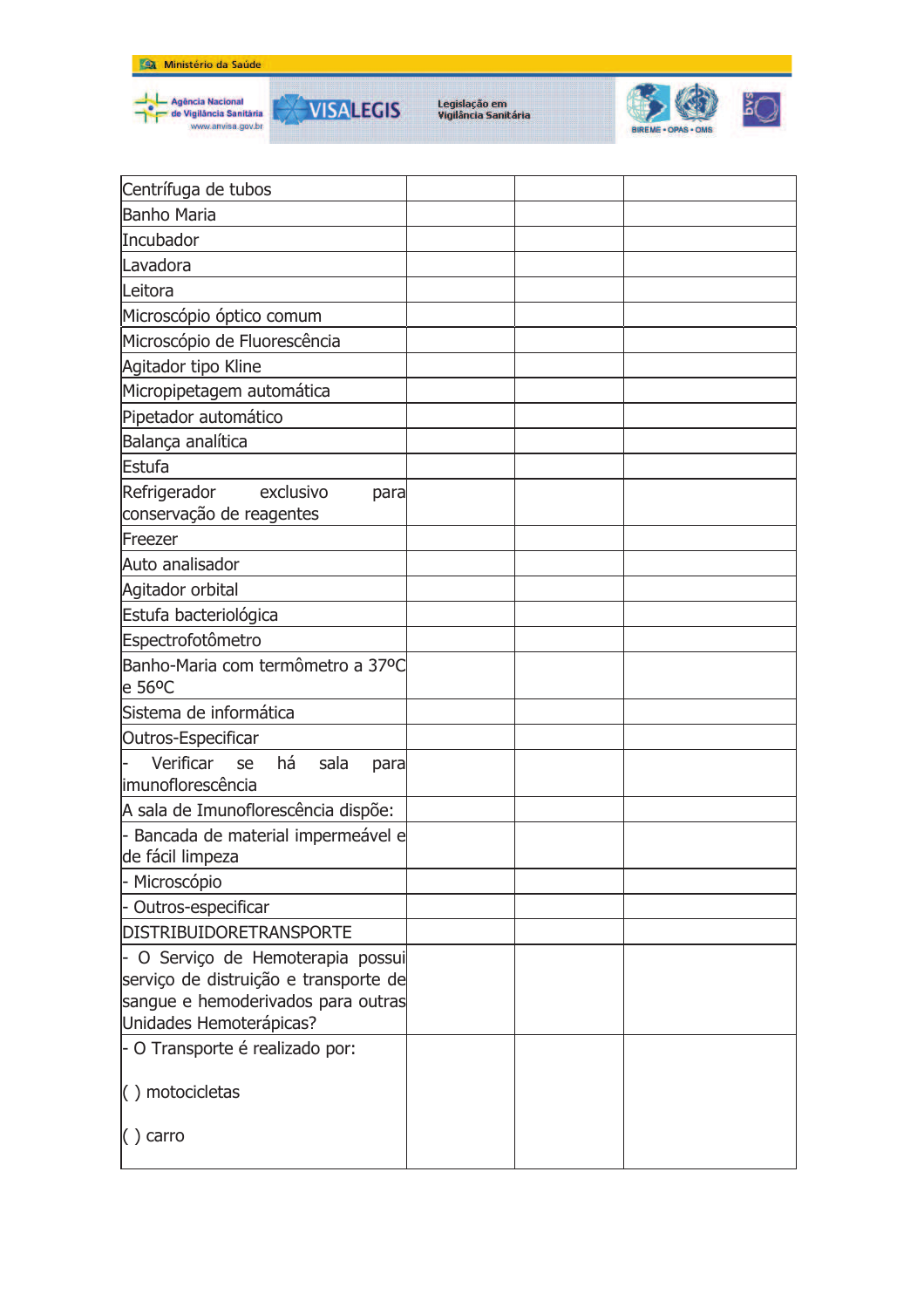

| $( )$ ambulância |  |  |
|------------------|--|--|
| $()$ outros      |  |  |

**COMENTÁRIOS** 

Nome dos Inspetores:

Data da Inspeção:

Nome do Responsável Técnico da Unidade:

Nome do responsável no acompanhamento da Inspeção:

**ANFXO II** 

NORMAS GERAIS DE GARANTIA EM QUALIDADE EM UNIDADES HEMOTERÁPICAS

### **INTRODUÇÃO**

1. Estas normas foram desenvolvidas a partir das normas de qualidade propostas pela Associação Americana de Bancos de Sangue (A.A.B.B.) e pela Organização Internacional para Padronização (I.S.O.), constituindo-se em uma série de diretrizes de inspeção e controle das Unidades Hemoterápicas adotadas pela Secretaria de Vigilância Sanitária -Divisão de Sangue e Hemoderivados,

2. As diretrizes referidas acima estabelecem parâmetros para demonstrar a operacionalidade do Sistema de Qualidade nas áreas técnicas e administrativas, bem como prevenir e corrigir as "não-conformidades" relacionadas às atividades, produtos e serviços.

3. A Secretaria de Vigilância Sanitária adotará os quatro princípios de garantia de qualidade, conforme abaixo:

a) Definição de Oualidade como o cumprimento das especificações estabelecidas nesta norma

b) O modelo de adotado é centrado na prevenção de não-conformidades.

c) O melhor padrão de desempenho deve ser continuamente perseguido pela Unidade Hemoterápica, devendo o processo de produção de sangue e componentes ocorrer sem erros.

d) Todas as não-conformidades devem ser identificadas e as ações corretivas realizadas.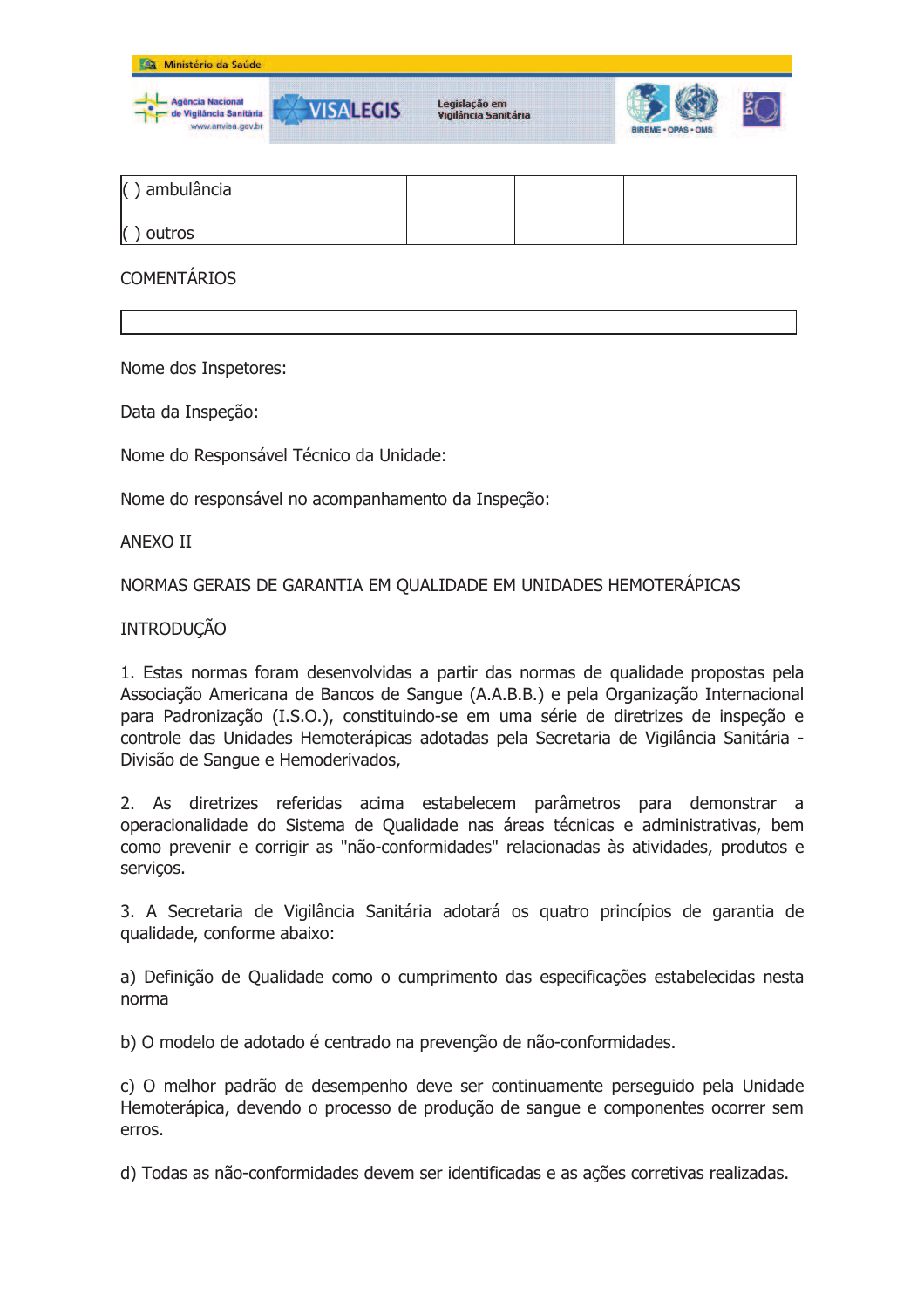

Os princípios referidos acima são aplicados nesta norma, servindo como referencial para o programa Nacional de Inspeção em Unidades Hemoterápicas.

## **DEFINICÕES**

Ação corretiva:

É o processo necessário para encaminhar os interesses de qualidade dos usuários e as não-conformidades dos produtos e processos. A finalidade de tal ação é prevenir ou eliminar a recorrência dos problemas de qualidade.

Auditoria de Oualidade:

Exame sistemático e independente para determinar se as ações de qualidade e os resultados relatados cumprem com disposições planejadas e se essas disposições são implementadas efetivamente e capazes de realizar seus objetivos.

Carta de controle:

Instrumento gráfico usado para monitorar o desempenho de um processo ao longo do tempo, com linhas superiores (limite superior de controle) e inferiores (limite inferior de controle) tracadas nos dois lados da média do processo.

Confiabilidade:

É a capacidade de um item desempenhar uma função requerida, sob condições estabelecidas por um período de tempo determinado.

Controle de Oualidade:

Técnicas operacionais e atividades utilizadas para cumprir os requisitos de qualidade.

Controle Estatístico do Processo:

Utilização de técnicas estatísticas para analisar um processo ou seus produtos, a fim de identificar ações apropriadas para atingir e manter um estágio de controle estatístico e melhorar a capacidade de atingir os requisitos de qualidade do processo.

Especificação:

É o documento que prescreve os requisitos com os quais o produto ou serviço tem que estar em conformidade.

Garantia de Oualidade:

Todas as ações sistemáticas e planejadas, necessárias para prover confiabilidade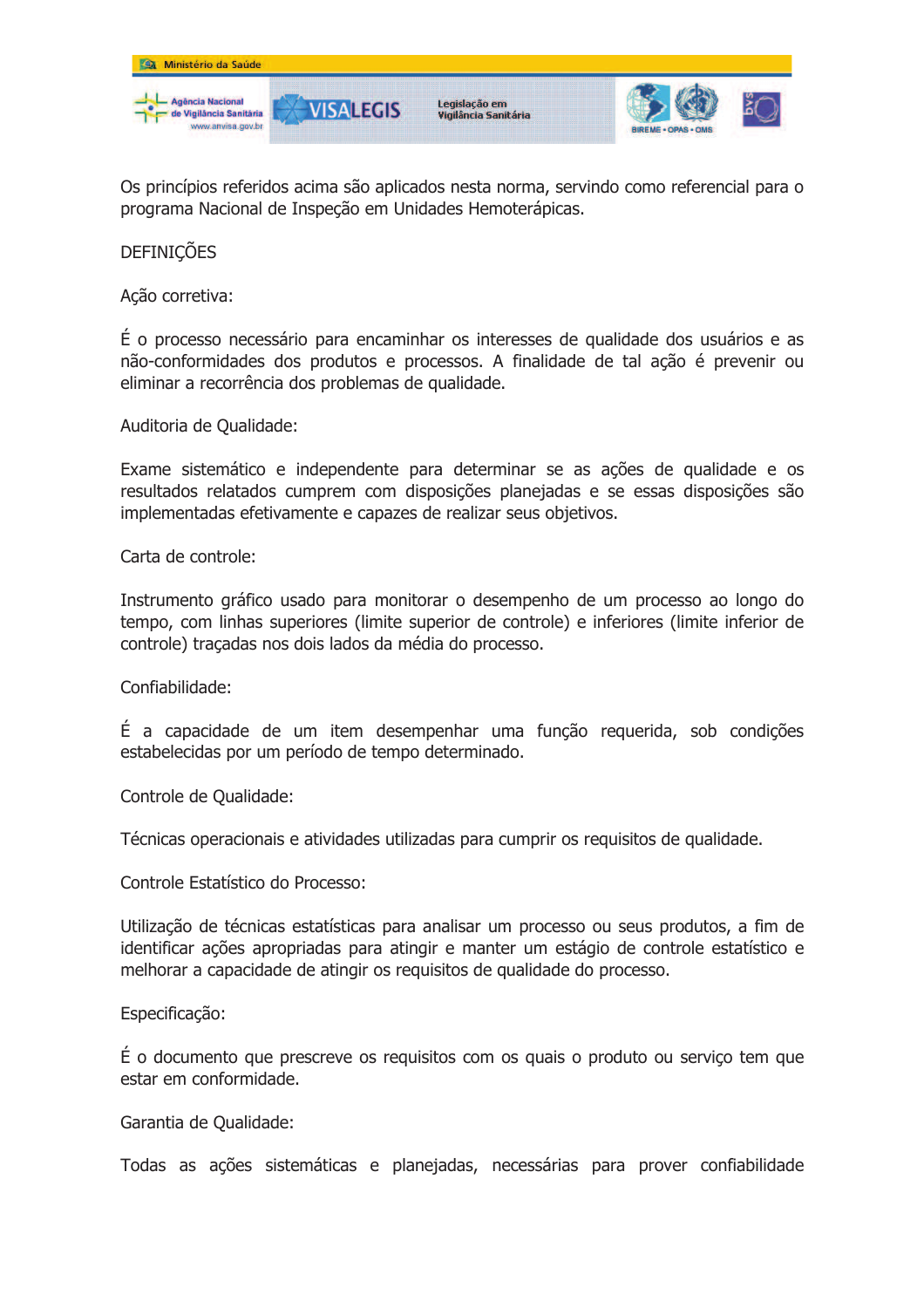

adequada de que o produto ou serviço satisfará dados requisitos de qualidade.

Gerência de Qualidade:

São os aspectos da função de gerência geral que determinam e implementam a política da qualidade.

Não-conformidade

É o não cumprimento de requisitos estabelecidos.

Política da Oualidade:

São as intenções e diretrizes de qualidade geral de uma organização, formalmente expressa e autorizada pela alta gerência, como parte da política da corporação.

Produto não-conforme:

Qualquer material, parte ou unidade que não está em conformidade com as especificações ou os requisitos estabelecidos.

Oualidade:

É a totalidade de aspectos e características de um produto ou serviço que alberga a capacidade de satisfazer necessidades estabelecidas ou implicadas.

Rastreabilidade:

É a capacidade de rastrear a história, aplicação ou localização de um item, atividade ou similares, através de registros de identificação.

Requisitos:

Conjunto de atributos e características de um produto, processo ou serviço necessários para a satisfação do cliente interno, que representa um segmento representativo do processo de produção ou cliente externo, usuário dos produtos e serviços oferecidos.

Sistema de Qualidade:

São as estruturas organizacionais, responsabilidades, procedimentos, processo e recursos necessários para a implementação da garantia de qualidade.

## 3 ÁRFA FÍSICA

3.1. PRINCÍPIO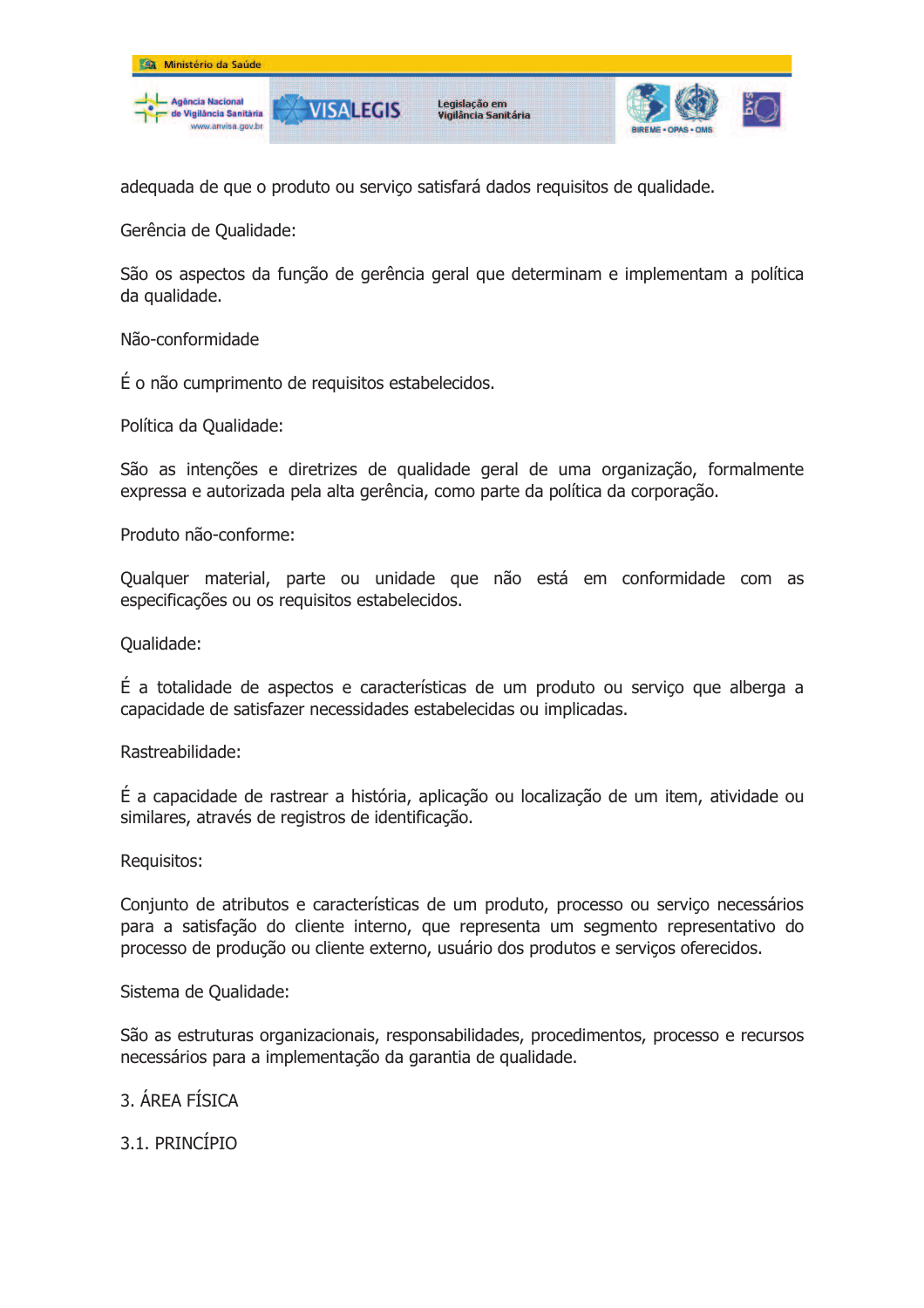

A área física deve ser localizada, constituída e adaptada para apoiar as operações a serem real izadas em conformidade com as NORMAS PARA IMPLANTAÇÃO DE UNIDADES DE HEMOTERAPIA E HEMOTOLOGIA COSAH/MS-1992, juntamente com a PORTARIA N° 1884/MS DE 1994, referente a NORMAS DESTINADAS A PROJETOS FÍSICOS DE ESTABELECIMENTOS ASSISTENCIAIS DE SAÚDE. Sua planta deve ser projetada para permitir a limpeza efetiva e evitar a contaminação cruzada.

3.2. GERAL

3.2.1. A área física deve ser situada em uma disposição que permita que as operações possam ser realizadas de uma maneira ordenada.

3.2.2. A área física deve ser organizada e limpa. A construção de pisos, paredes e tetos deve permitir uma limpeza fácil.

3.2.3. A área física deve ser de fácil manutenção. Deve-se haver o cuidado para que o reparo e a manutenção das áreas não tragam risco para a qualidade dos produtos.

3.2.4. A área física deve ser limpa de acordo com procedimentos detalhados e escritos relacionados com este propósito.

3.2.5. A área física deve ser desenhada e equipada de modo a conferir uma protecão máxima contra a entrada de insetos e outros animais.

3.2.6. A iluminação, temperatura, umidade e ventilação devem ser apropriadas.

3.2.7. Devem ser tomadas medidas para prevenir a entrada de pessoas não autorizadas nas áreas específicas. As áreas de trabalho não deverão ser utilizadas como via pública por pessoas que não trabalhem nelas.

3.3. ÁREA DE COLETA DE SANGUE

3.3.1. As áreas para os quais os doadores têm acesso deverão ser separadas das demais áreas de trabalho.

3.3.2. Deverá haver áreas separadas para a triagem dos doadores e para a coleta do sangue. Os doadores deverão ser examinados em áreas fechadas por motivo de manter a confidência.

3.3.3. As condições das áreas propostas para a coleta do sangue propriamente dita, deverão ser projetadas para prevenir a contaminação do sangue coletado. Não deverão ser permitidos animais de estimação, ou mesmo, plantas e flores.

3.3.4. A temperatura ambiente deve ser adequada aos doadores e aos funcionários. Em geral, uma temperatura ligeiramente baixa é melhor, pois quanto maior a temperatura ambiente, maior a chance dos doadores apresentarem desmaios. Não é necessário um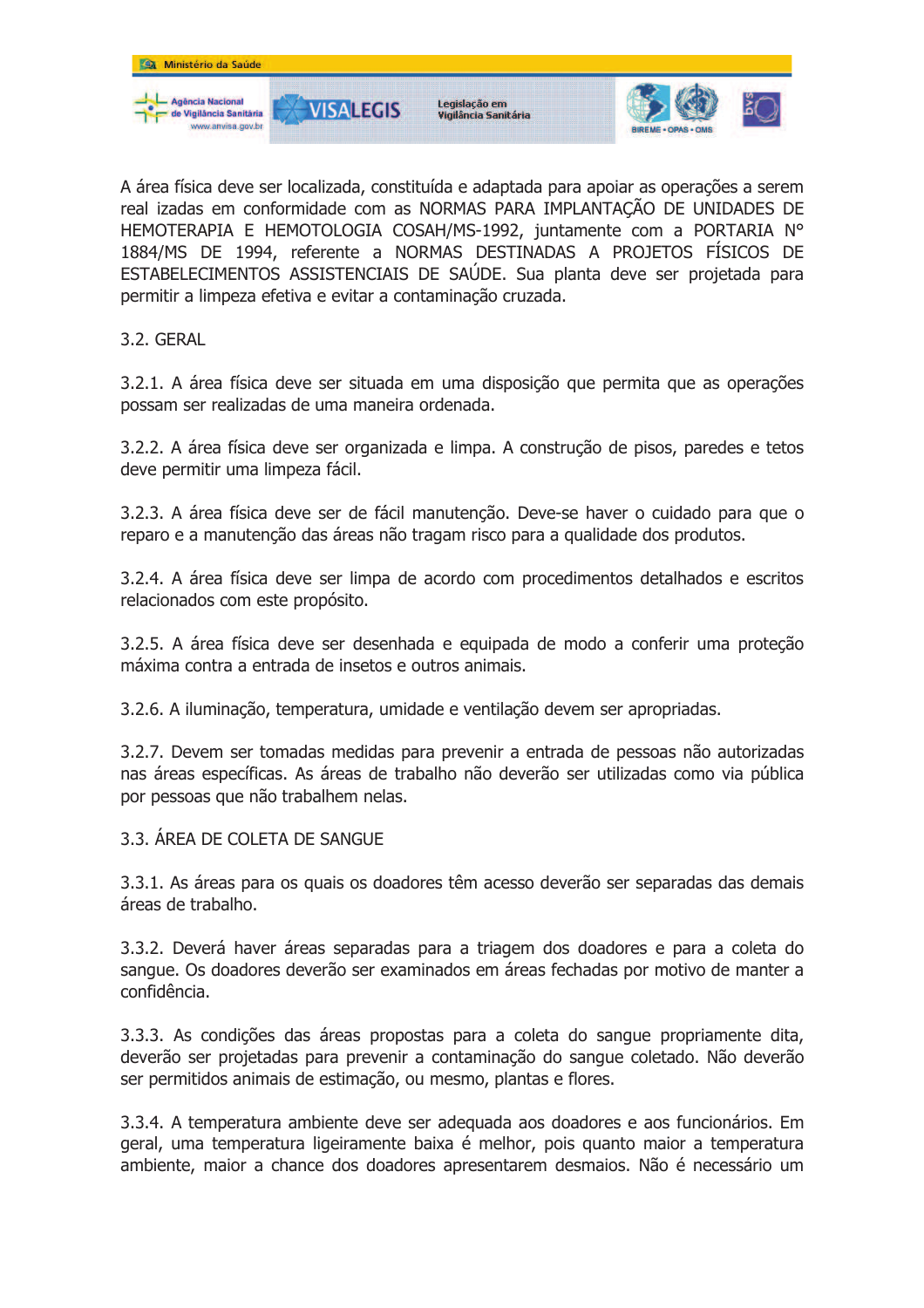

grau particular de limpeza do ar.

3.3.5. As salas e instalações deverão estar disponíveis para receber e tratar os doadores com reações adversas.

### 3.4. ÁREA DE PRODUÇÃO

3.4.1. A área física de processamento dos produtos hemoterápicos deve ser separada das demais e utilizada exclusivamente para esta finalidade. O acesso a estas áreas deve ser restrito aos funcionários autorizados.

3.4.2. Os vários passos do processamento devem ocorrer em locais claramente demarcados e designados para tal.

3.4.3. Deve haver espaco suficiente para que as etapas do processamento sejam realizadas e para o armazenamento temporário dos produtos intermediários.

3.4.4. A següência das áreas onde o processamento é realizado, deve ser a mesma das etapas do processamento. As linhas de produção não deverão, normalmente cruzar com outras e caso isso seja inevitável, medidas deverão ser tomadas para prevenir a contaminação cruzada entre os produtos.

3.4.5. As áreas de produção deverão ser classificadas em uma das 02 (duas) categorias abaixo, de acordo com o tipo de procedimento realizado.

a) áreas onde os produtos hemoterápicos são preparados em sistema fechado.

b) áreas onde o sistema fechado é aberto durante o processo, incorrendo num risco limitado de contaminação microbiana.

As áreas de categorias "a" e "b" devem ser separadas umas das outras.

3.4.6. Os pisos, paredes e tetos deverão ser lisos, impermeáveis e não-danificados. As superfícies deverão permitir a limpeza e, se necessário, a desinfecção. As superfícies de madeira deverão ser pintadas ou envernizadas. Em geral, o piso deverá ser limpo diariamente. Não deverá haver raios no chão a menos que a área tenha o propósito de "área de lavagem".

3.4.7. As áreas de trabalho (bancadas) deverão ser lisas a fim de permitir a limpeza fácil e desinfecção. Isto deverá ser realizado diariamente, assim como, quando houver alguma possível contaminação.

3.4.8. As áreas de trabalho deverão conter pias para lavagem das mãos e para limpeza dos objetos. Deve haver dispensadores de sabão e de desinfetantes de mãos que possam ser operados pelos cotovelos ou pés e também toalhas descartáveis de mão disponíveis, próximas às pias.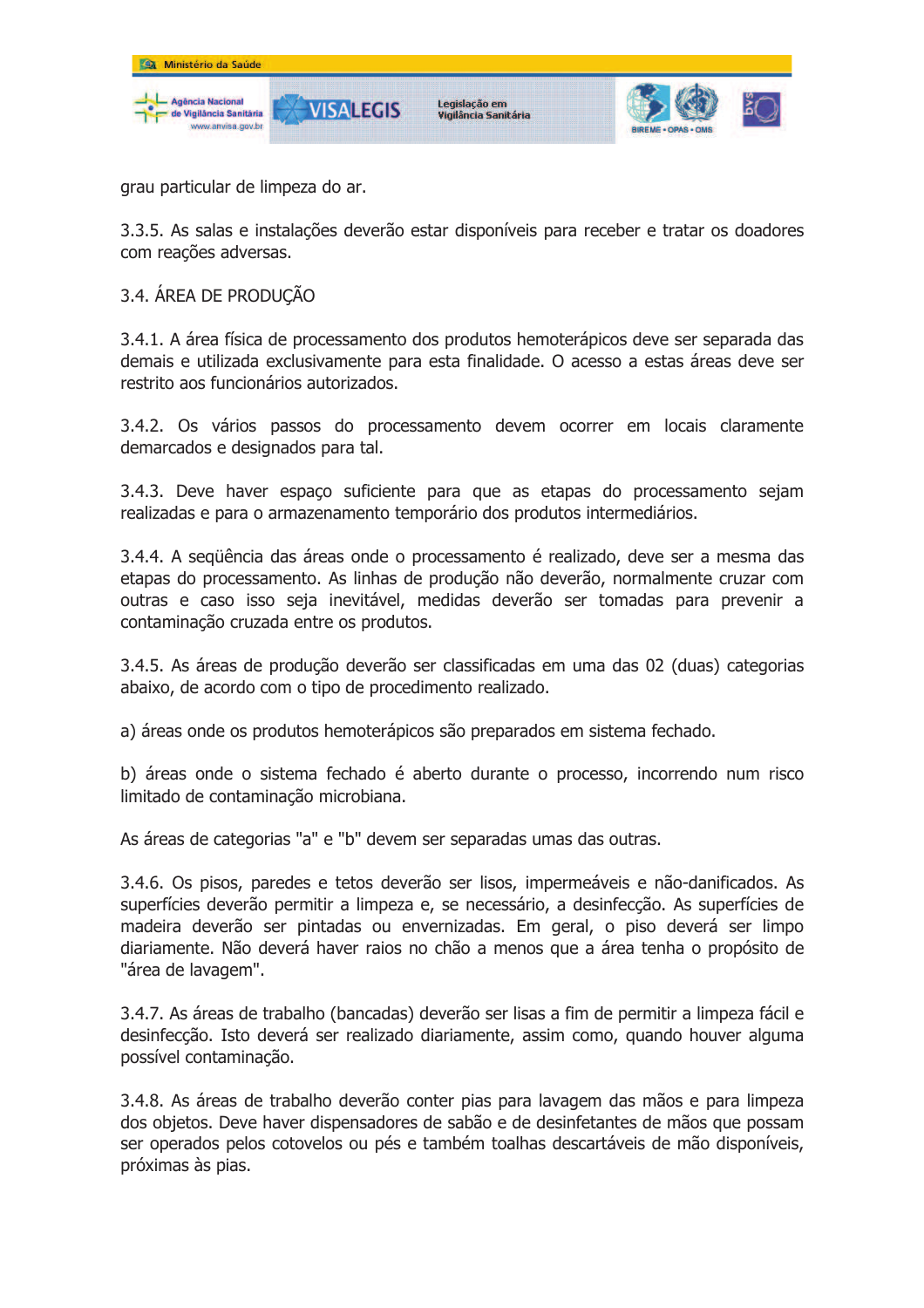

3.4.9. As embalagens de transporte constituídas por papelão ou maioria não pintada não deverão ser permitidas nas áreas de trabalho. Os objetos embalados nestes materiais deverão ser transferidos para outras embalagens fora das referidas áreas.

### 3.5. ÁREA DE ARMAZENAMENTO

3.5.1. A área de armazenamento deverá ter capacidade suficiente para permitir o armazenamento organizado das várias categorias de produtos intermediários e finais, assim como, materiais em geral.

3.5.2. As áreas de armazenamento deverão ser projetadas e adaptadas para assegurar condições de estocagem de acordo com os requisitos. Elas deverão permanecer limpas e secas. Quando condições especias de estocagem forem requisitadas (como por exemplo: temperatura e umidade), estas deverão ser checadas e monitorizadas. As câmaras de refrigeração e congeladoras deverão ser providas de alarme.

3.5.3. No caso dos produtos hemoterápicos necessitarem de um armazenamento temporário durante o processamento, eles deverão ser mantidos em separado das outras categorias de produtos hemoterápicos. Se eles não forem separados por paredes, medidas devem ser tomadas para assegurar que não haja troca entre os produtos.

3.5.4. Deve haver separação para o armazenamento dos produtos hemoterápicos finais, antes que eles sejam liberados para a distribuição. Essa área de quarentena deverá ser isolada das demais áreas para prevenir quaisquer trocas.

3.5.5. Deve haver área separada para os produtos hemoterápicos que tenham sido liberados para a distribuição. Esta área deve ser de uso exclusivo dos produtos hemoterápicos liberados. Nesta área deve haver boa iluminação para a inspeção dos produtos no momento da liberação.

3.5.6. A área do armazenamento dos produtos hemoterápicos, que tenha sido destinada à distribuição, deve ser de fácil acesso à entrada e saída do Serviço de Hemoterapia, de modo a proporcionar um transporte de maneira organizada sem passagem por outras áreas de trabalho. O mesmo se aplica a áreas de armazenamento para materiais em geral.

3.5.7. Deve haver uma área separada para o armazenamento de produtos que tenham sido rejeitados ou estejam aguardando exames complementares. Esta área deverá ser trancada.

3.5.8. As áreas de armazenamento devem ser acessíveis somente aos funcionários autorizados.

3.5.9. As etiquetas são essencias para a identificação dos produtos hemoterápicos. Deste modo, deve-se dedicar especial atenção às áreas e locais onde as etiquetas são estocadas.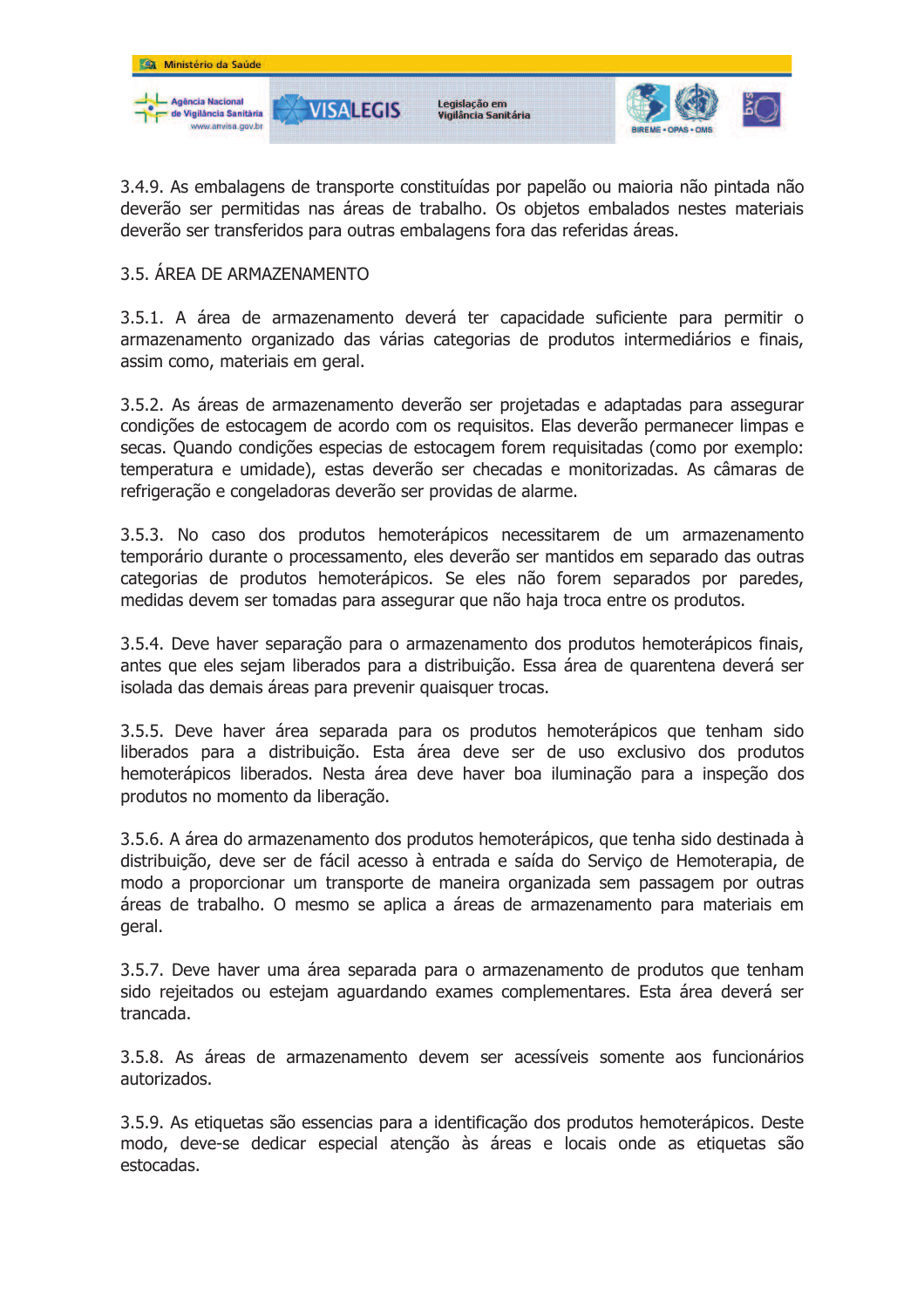

## 3.6. ÁREAS DE LABORATÓRIO E CONTROLE DE QUALIDADE

3.6.1. Deve haver áreas para os laboratórios e para o laboratório de controle de qualidade. Essas áreas deverão ser separadas das áreas de produção.

### 3.7. ÁREA PARA PRODUTOS HEMOTERÁPICOS IRRADIADOS

3.7.1. A área com equipamento para irradiação de produtos hemoterápicos deve ser separada das demais áreas e deve permitir ser trancada. Essas áreas deverão cumprir as exigências legais.

### 3.8. ÁRFAS AUXILIARES

3.8.1. As cantinas e salas de café deverão ser separadas das outras áreas.

3.8.2. As áreas de sanitários e áreas com o propósito de troca de roupas e asseio corporal deverão ser adequadas.

3.8.3. Deve haver áreas separadas para a manutenção dos equipamentos e para o armazenamento de ferramentas e peças de reposição.

#### 4. EOUIPAMENTOS

#### 4.1. PRINCÍPIO

Os equipamentos devem ser projetados para minimizar o risco de erros e permitir manutenção e limpeza efetivas.

#### 4.2. EQUIPAMENTOS DE PRODUÇÃO

4.2.1. O equipamento para a produção deve ser projetado e mantido para servir o propósito desejado.

4.2.2. O equipamento de produção deve ser projetado de modo que facilite a limpeza e a secagem. A limpeza deverá ser realizada de acordo com procedimentos escritos e detalhados.

4.2.3. No caso dos equipamentos que necessitem de manutenção periódica, esta deverá ser realizada de acordo com procedimentos estabelecidos.

4.2.4. Os equipamentos para pesagem, mensuração, controle e registro devem ser regulamente calibrados e checados de acordo com procedimentos escritos. Os registros desses resultados devem ser mantidos.

4.2.5. Os equipamentos utilizados para a retirada do sangue e o processamento dos produtos hemoterápicos não deverão apresentar nenhum risco para os produtos, os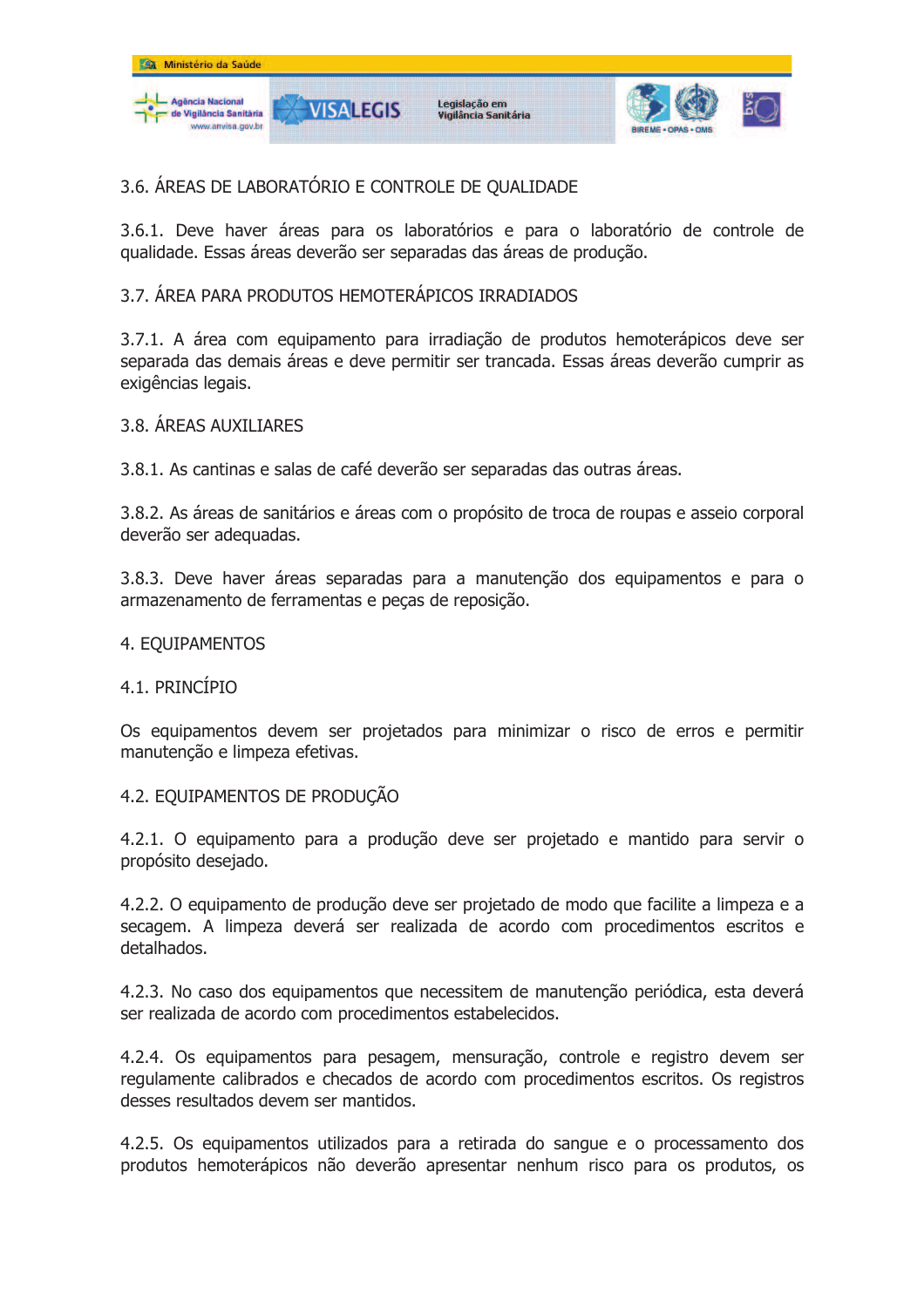

equipamentos que ficam em contato com as bolsas plásticas ou tubos não devem ter irregularidades que possam danificar o plástico.

4.2.6. As partes dos equipamentos que ficam em contato com as bolsas plásticas deverão ser limpas diariamente, assim como após quaisquer possíveis contaminações. Essas partes deverão ser desinfectadas com regularidade.

4.2.7. Os equipamentos com quaisquer defeitos deverão ser claramente identificados como tal e se possível removidos das áreas de trabalho.

4.2.8. Os dispositivos de conexão de tubos de transferências, deverão estar limpos e secos. Eles deverão ser limpos diariamente, assim como, após quaisquer possíveis contaminações com sangue.

NOTA: A secagem das pecas após limpeza deverá ser realizada através da aplicação de líquidos que promovam uma rápida evaporação como álcool 70%.

4.2.9. As centrífugas deverão ser apropriadamente ajustadas e calibradas. É recomendável ajustar previamente o tempo de centrifugação, velocidade da rotação e a desaceleração. No caso de centrífugas analógicas, os parâmetros de centrifugação devem estar afixados nos equipamentos e devem ser checados antes do uso.

4.2.10. As geladeiras, incubadoras, banho-maria e congeladores para produtos hemoterápicos não podem ser utilizados para outras finalidades. As geladeiras e congeladores deverão ser descongelados periodicamente e cuidadosamente limpos. No caso de presença de fungos, este deverá ser tratado com um desinfetante apropriado.

4.2.11. O uso de banho-maria deve ser evitado o máximo possível. Quando no entanto, há necessidade deste procedimento como por exemplo, no descongelamento de produtos hemoterápicos a contaminação microbiana deve ser restringida. A contaminação poderá ser restringida através do acondicionamento das bolsas em embalagem plástica impermeável e esvaziamento diário do banho-maria seguido de tratamento com desinfetante.

5. PROCESSAMENTO, ARAMAZENAMENTO E TRANSPORTE DE SANGUE

#### 5.1. PROCESSAMENTO EM SISTEMA FECHADO

5.1.1 Os hemocomponentes devem ser processados em sistema fechado sempre que possível para evitar a ocorrência de contaminação microbiana.

5.1.2. Se um sistema de conexão estéril é usado, a conexão deve ser tratada como um sistema fechado. Verificações regulares devem ser realizadas para garantir que o equipamento funcionou apropriadamente e não houve vazamentos nas conexões.

5.2. PROCESSAMENTO EM SISTEMA ABERTO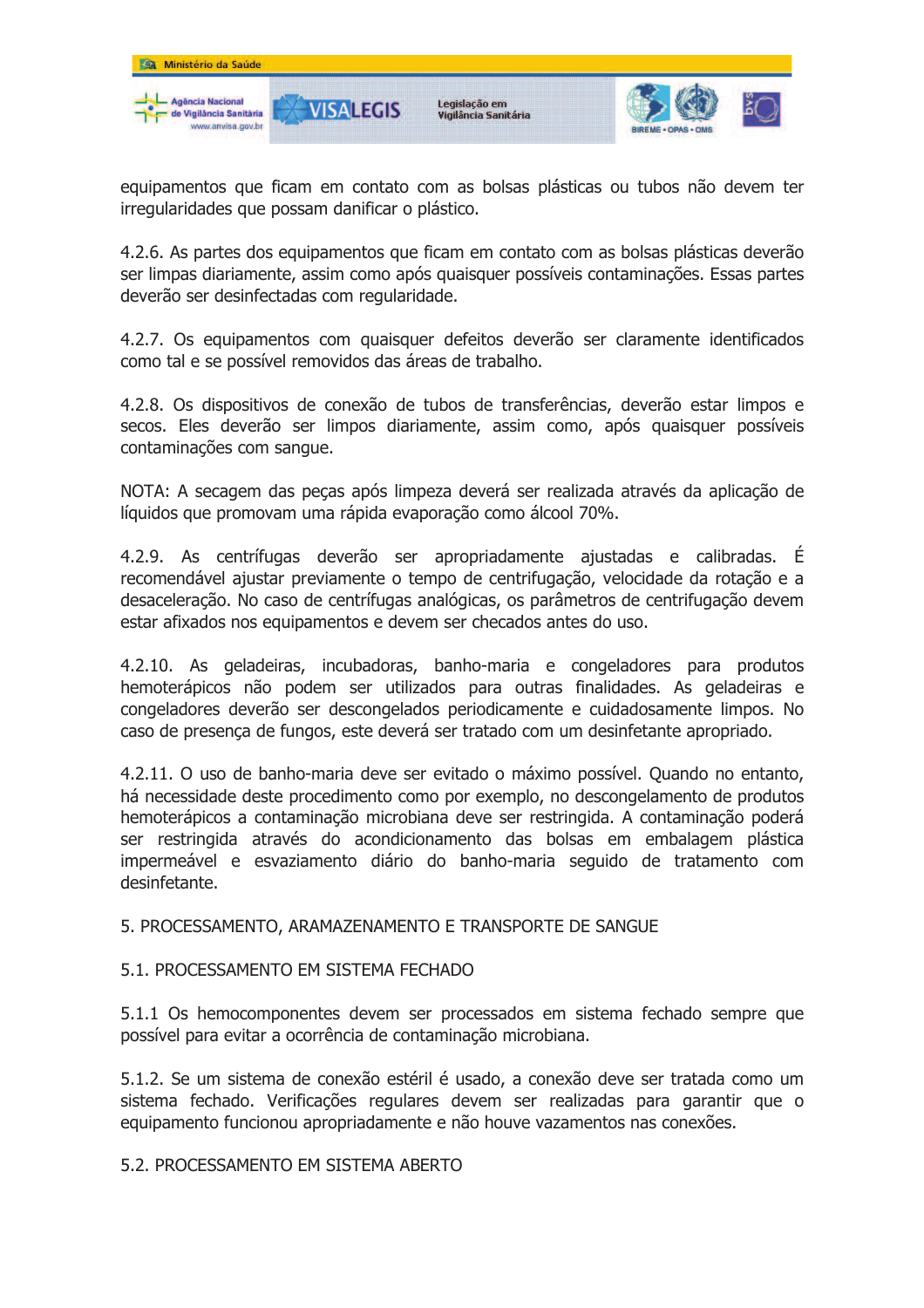

5.2.1. O sistema é considerado aberto quando duas ou mais unidades são conectadas através de um meio diferente do citado anteriormente, com exposição do conteúdo das bolsas ao ambiente (inclusive com o uso de fluxo laminar). Neste caso, existe a possibilidade de contaminação microbiana.

5.2.2. Durante o processamento em sistema aberto, algumas medidas preventivas devem ser sequidas:

a) realizá-las sob fluxo laminar;

- b) utilizar aventais limpos e fechados;
- c) utilizar protetores, como toucas e máscaras;
- d) lavar e desinfectar as mãos antes do processamento:
- e) desinfecção da área de trabalho antes do processamento.

5.2.3. No caso de processamento em sistema aberto, o máximo de tempo de armazenamento deve ser conforme o seguinte:

a) para produtos mantidos entre 2-6<sup>o</sup>C, o máximo de tempo de armazenamento é de 24 horas.

b) para produtos mantidos à temperatura ambiente, o máximo de tempo de armazenamento é de 06 (seis) horas.

c) produtos que são mantidos congelados, devem ser congelados até uma hora após a abertura do sistema, e devem ser administrados em até 06 (seis) horas após ter sido descongelado.

#### 5.3. VALIDAÇÃO

5.3.1. Todos os novos processos de produção ou partes do processo de produção devem ser validados, se possível antes de ser introduzido. Isto envolve demostrar que o procedimento produz componentes de acordo com as especificações.

5.3.2. O processo de produção deve ser revalidado sempre que for alterado. Isto inclui alterações em equipamentos e rotinas auxiliares.

5.3.3. A cada validação, testes devem ser realizados para garantir que o produto final seja de acordo com as especificações.

#### 5.4. ROTULAGEM

5.4.1. Matérias -Primas bem como produtos intermediários e produtos finais devem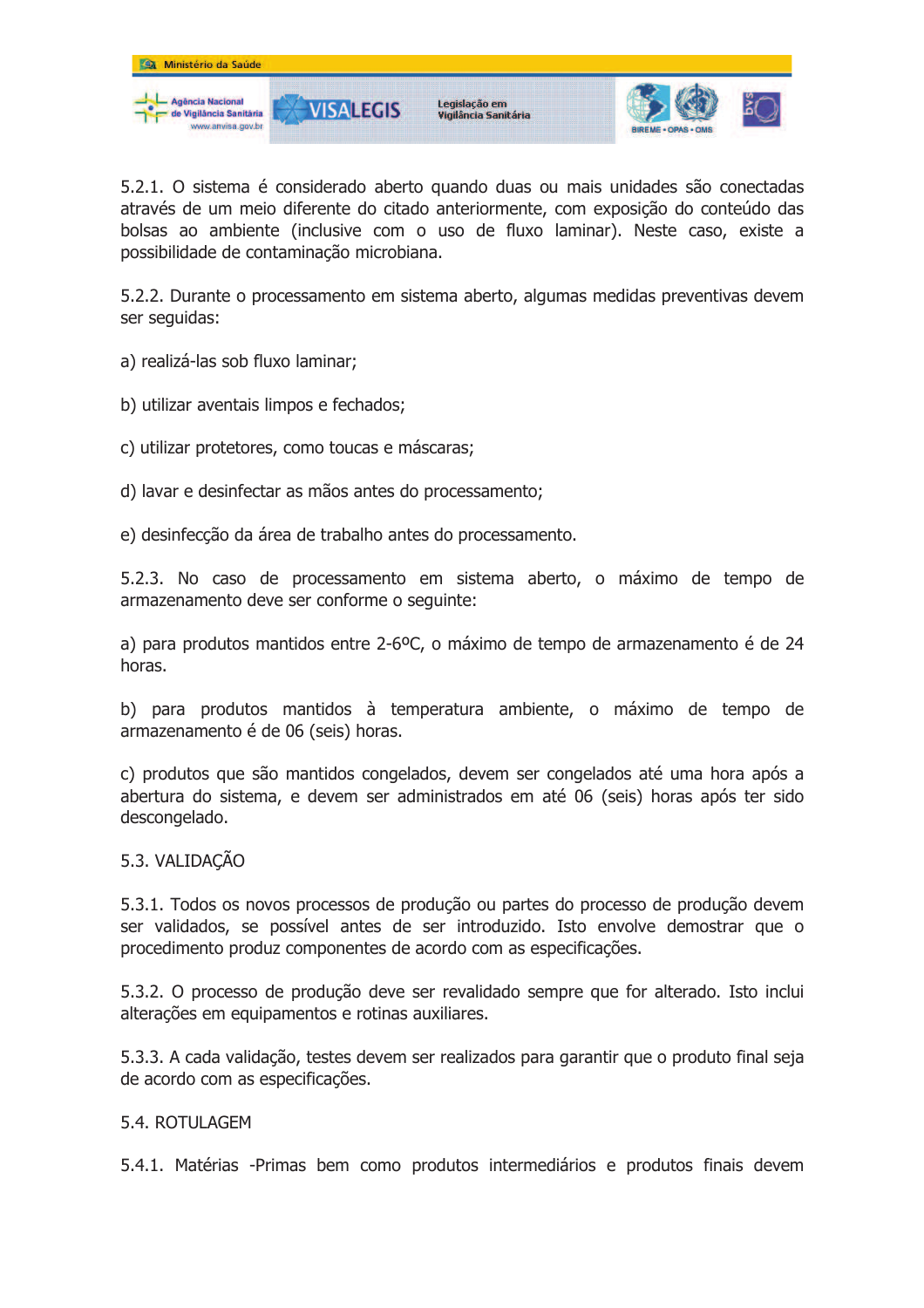

possuir uma etiqueta indicando sua natureza e status. Deve haver instruções quanto ao tipo de etiquetas e ao modo de rotular.

5.4.2. A etiqueta de produto final deve possuir, no mínimo, o que seque:

a) um único número de identificação, através do qual a identidade dos doadores possa ser rasteada:

- b) o nome e volume de hemocomponente;
- c) as condições de armazenamento;
- d) data de validade;
- e) data da coleta:
- f) o tipo ABO e Rh do doador;
- g) o nome do Serviço de Hemoterapia que coletou e processou;
- h) resultado da sorologia executada.

## 5.5. LIBERAÇÃO

5.5.1. Os produtos finais que ainda não foram liberados devem ser mantidos em quarentena, ou seja, separados dos produtos liberados.

5.5.2. Os produtos devem ser somente liberados após o término de todos os testes laboratoriais e autorizados pelo controle de qualidade.

5.5.3. Os produtos devem ser liberados somente por pessoas autorizadas.

5.5.4. A liberação dos hemocomponentes deve, preferencialmente, ser liberada através de um sistema computadorizado. Na impossibilidade de se adotar um sistema informatizado, a liberação pode ser realizada com auxilio de planilhas de resultados. Entretanto, um procedimento escrito para conduzir a conferência de todas as bolsas liberadas deve existir, assim como, o registro de que esse procedimento foi realizado, assinado pelo responsável da área.

5.5.5. Após a liberação, os hemocomponentes devem ser etiquetados para serem identificados como prontos para uso. Esses hemocomponentes devem ser transferidos da área de quarentena para a área de distribuição.

#### 5.6. CONDICÕES DE ARMAZENAMENTO

5.6.1. A tabela abaixo, mostra as especificações de armazenamento para os principais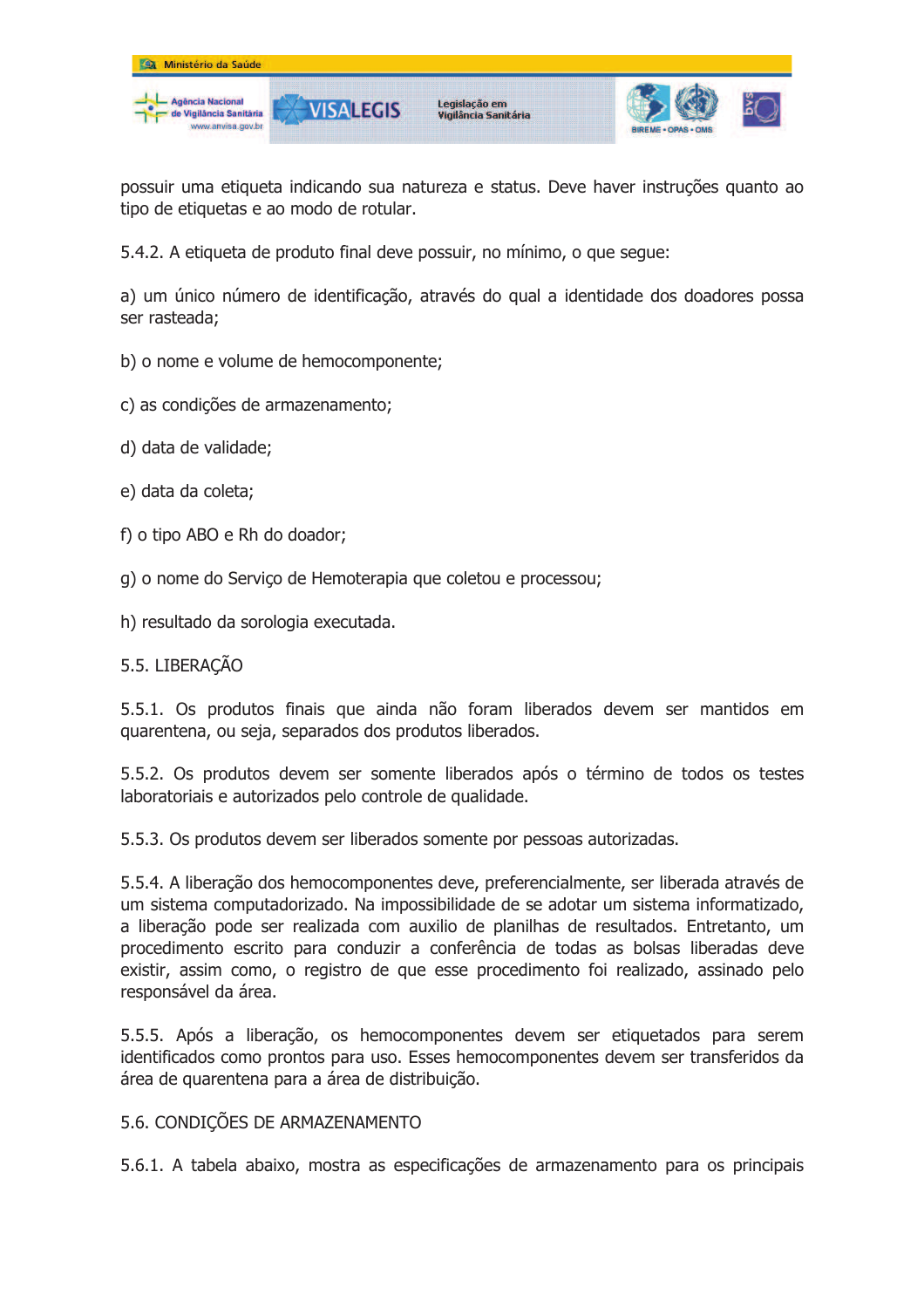

| <b>HEMOCOMPONENTE</b>           | TEMPERATURA(°C)            | VALIDADE(DIAS) | <b>CONSERVANTE</b> |
|---------------------------------|----------------------------|----------------|--------------------|
| Sangue Total                    | 1a6                        | 35             | CPDA-1             |
| Sangue Total                    | 1a6                        | 21             | <b>CPD</b>         |
| Conc.de Hemácias                | 1a6                        | 35             | CPDA-1             |
| Conc.de Hemácias                | 1a6                        | 42             | <b>SAGM</b>        |
| Conc.de Plaquetas               | 20 a 24                    | $3a5*$         | PLASMA/SAP**       |
| Plasma Simples                  | <18 negativos              | 1820           | CPD/CPDA-1         |
| Plasma<br>Congelado             | Fresco $\leq$ 18 negativos | 364            | CPD/CPDA-1         |
| Crioprecipitado                 | <18 negativos              | 364            | CPD/CPDA-1         |
| Conc. Plaquetas Aférese 20 a 24 |                            | 1 a 5 $***$    | <b>ACD</b>         |

hemocomponentes preparados no Serviço de Hemoterapia

\* Depende do tipo de bolsa utilizada: bolsa confeccionada com TOTM (5 dias); bolsa confeccionada com DEHP(3 dias); bolsa confeccionada com poliolefina (5 dias).

\*\* SAP - Solução Artifical para Conservação de Plaquetas na ausência de plasma.

\*\*\* Processamento em Sistema Aberto- prazo de validade de 1 dia (24 horas após o início do procedimento); Processamento em Sistema Fechado - prazo de validade de 3 a 5 dias, dependendo do tipo de bolsa utilizada (conforme anteriormente mencionado).

## 5.7. ESPECIFICAÇÕES PARA TRANSPORTE DE HEMOCOMPONENTES

| <b>ESPECIFICAÇÃO</b>                         | <b>CONCENTRADO</b><br><b>HEMÁCIAS</b> | <b>PLAQUETAS</b>           | <b>CRIO</b>                            | <b>PLASMA</b><br><b>CONG</b> | <b>SANGUE</b><br><b>TOTAL</b> |
|----------------------------------------------|---------------------------------------|----------------------------|----------------------------------------|------------------------------|-------------------------------|
| Temperatura<br>Transporte                    | del $1 a 10$ <sup>o</sup> C           | 20 a 24°C                  | $< -18$ <sup>o</sup> C                 | $< -18$ <sup>o</sup> C       | $1a10^{\circ}C$               |
| Quantidade                                   | 12 a 36 unidades 1                    | a<br>unidades              | 808<br>2420<br>a<br>unidades           | 32 1<br>a<br>unidades        | 121<br>a<br>lunidades         |
| Substância<br>resfriadora                    | gelo (9kg)                            | gel<br>refrigerador        | qelo<br>secolgelo<br>$(10 \text{ kg})$ | $(10 \text{ kg})$            | secolgelo $(3 \text{ kg})$    |
| Tempo Máximo de 21 horas (1,2)<br>Transporte |                                       | 12a 24 horas 24<br>(3,4,5) | horas <sub>24</sub><br>(6,8)           | (6,7,8)                      | horas $6$ horas $(1)$         |

Observações:

1) O gelo é freqüentemente colocado na porção superior da caixa de transporte;

2) O uso de uma quantidade maior de gelo pode prolongar o tempo de acondicionamento: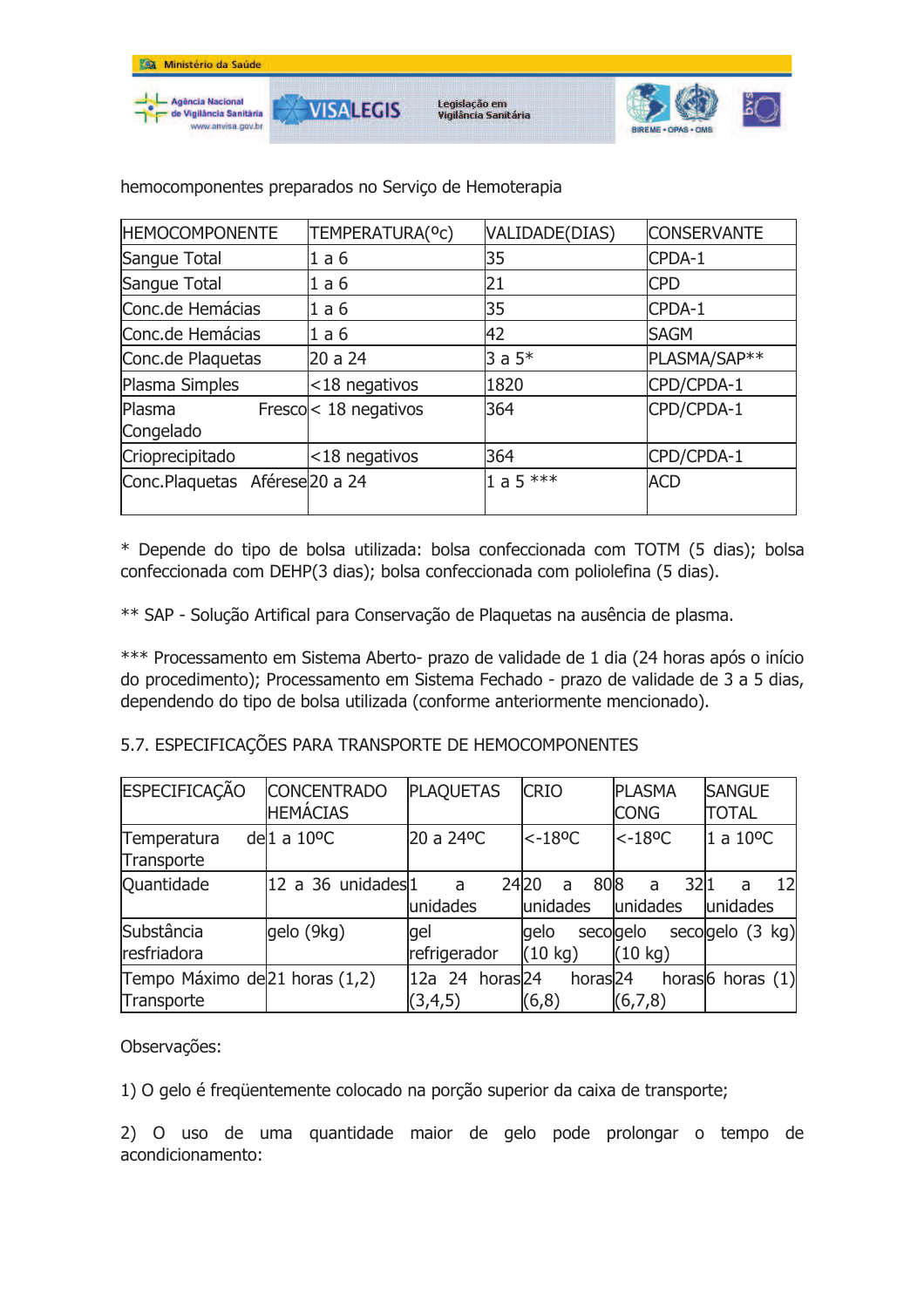

3) Manter a temperatura sob estreito controle, embora um peqeuno resfriamento por um curto período de tempo não seja prejudicial às plaquetas;

4) Em condições extremas de temperatura, isolar termicamente o produto com fragmentos de isopor após a estabilização da temperatura;

5) O uso de gel refrigerador é opcional, recomendável em locais de elevada temperatura ou durante o verão;

6) Adicione gelo seco até cobrir o conteúdo da caixa;

7) Use preferencialmente gelo seco em cubos pequenos:

8) O uso de embalagens de papelão é recomendável para proteger os produtos contra o contato direto com o gelo seco.

6. CONTROLE DE QUALIDADE DE PRODUTO FINAL

### 6.1. PRINCÍPIOS:

O Controle de Qualidade dos produtos finais de processamento do sangue deverá ser realizado em 1% do total de hemocomponentes produzidos, ou em maior número se houver necessidade.

Os testes realizados deverão verificar a conformidade das especificações de tais produtos com os padrões especificados no item 6.2. Outros testes poderão ser realizados a critério da instituição.

Os registros dos testes realizados deverão ser mantidos sob controle estatístico de processo devidamente documentados em relatórios diários, mensais e anuais.

## 6.2. CARACTERÍSTICAS TÉCNICAS DOS HEMOCOMPONENTES

#### **SANGUE TOTAL:**

| <b>PARÂMETROS</b>         | <b>CARACTERISTICAS</b> |
|---------------------------|------------------------|
| Volume (ml)               | 1400 a 500             |
| Tempo de Coleta (minutos) | l5 a 15                |
| Hemoglobina (g/unidade)   | 150 a 70               |

## CONCENTRADO DE HEMÁCIAS

| <b>PARAMETROS</b>       | <b>CARACTERISTICAS</b> |
|-------------------------|------------------------|
| Volume (ml)             | $-250$                 |
| Hemoglobina (g/unidade) | 50 a 70                |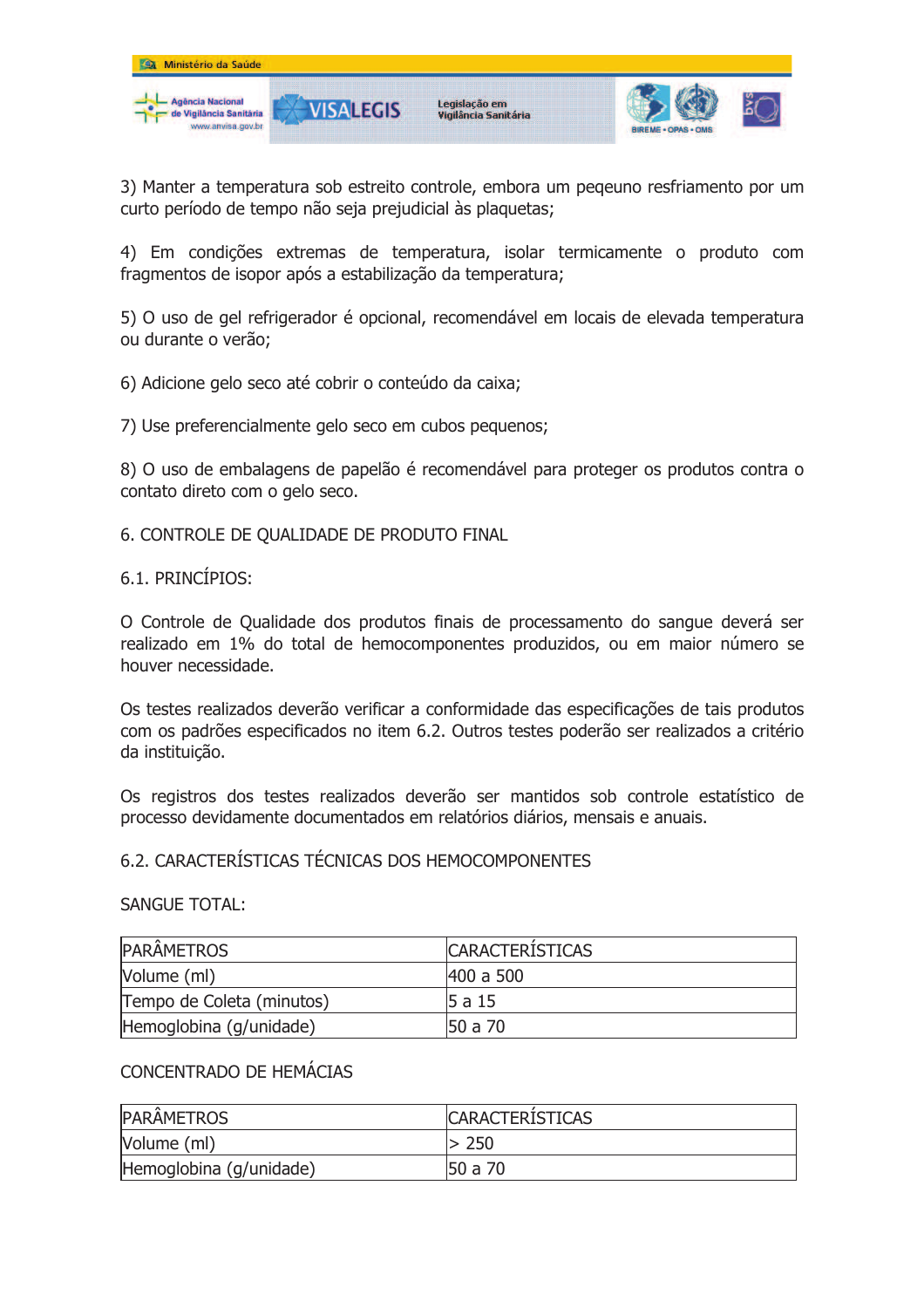

| Hematócrito (%) | 60 < Ht < 80 |
|-----------------|--------------|
| Hemólise (%)    | ${<}0.8*$    |

### \* no final do prazo de validade da bolsa

# CONCENTRADO DE PLAQUETAS

| <b>PARÂMETROS</b>              | <b>CARACTERISTICAS</b>       |
|--------------------------------|------------------------------|
| Volume (ml)                    | 50 a 70                      |
| Contagem de plaquetas/unidade  | $> 5,5x10^{10}$              |
| Contagem de leucócitos/unidade | $ <$ 1,0x10 $ $ <sup>8</sup> |
| pH                             | $> 6.0*$                     |

\* em qualquer momento dentro do período de validade

## CONCENTRADO DE PLAQUETAS - AFÉRESE:

| <b>PARÂMETROS</b>              | <b>CARACTERÍSTICAS</b>               |
|--------------------------------|--------------------------------------|
| Volume (ml)                    | 200 a 350                            |
| Contagem de plaquetas/unidade  | $> 2,5x10^{11}$                      |
| Contagem de leucócitos/unidade | $ <1.0x107$ (depende do equipamento) |
| pH                             | $> 6.0*$                             |

\* em qualquer momento dentro do período de validade

### CRIOPRECIPITADO:

| <b>PARÂMETROS</b>              | <b>CARACTERISTICAS</b> |
|--------------------------------|------------------------|
| Volume (ml)                    | 10 a 20                |
| Atividade Fator VIII/unidade   | > 80 Ui                |
| Recuperação de Fibrinogênio(%) | 40 a 60                |

## PLASMA CONGELADO (SIMPLES E FRESCO):

| <b>PARÂMETROS</b>                                  | <b>CARACTERISTICAS</b> |
|----------------------------------------------------|------------------------|
| Volume (ml)                                        | 1 > 170                |
| Fator VIII/unidade (somente para plasma 50 a 150 % |                        |
| fresco congelado)                                  |                        |
| Aparência                                          | Límpido                |

## 6.3. CONTAMINAÇÃO MICROBIOLÓGICA

Testes de esterilidade apropriados para deteção de bactérias e fungos deverão ser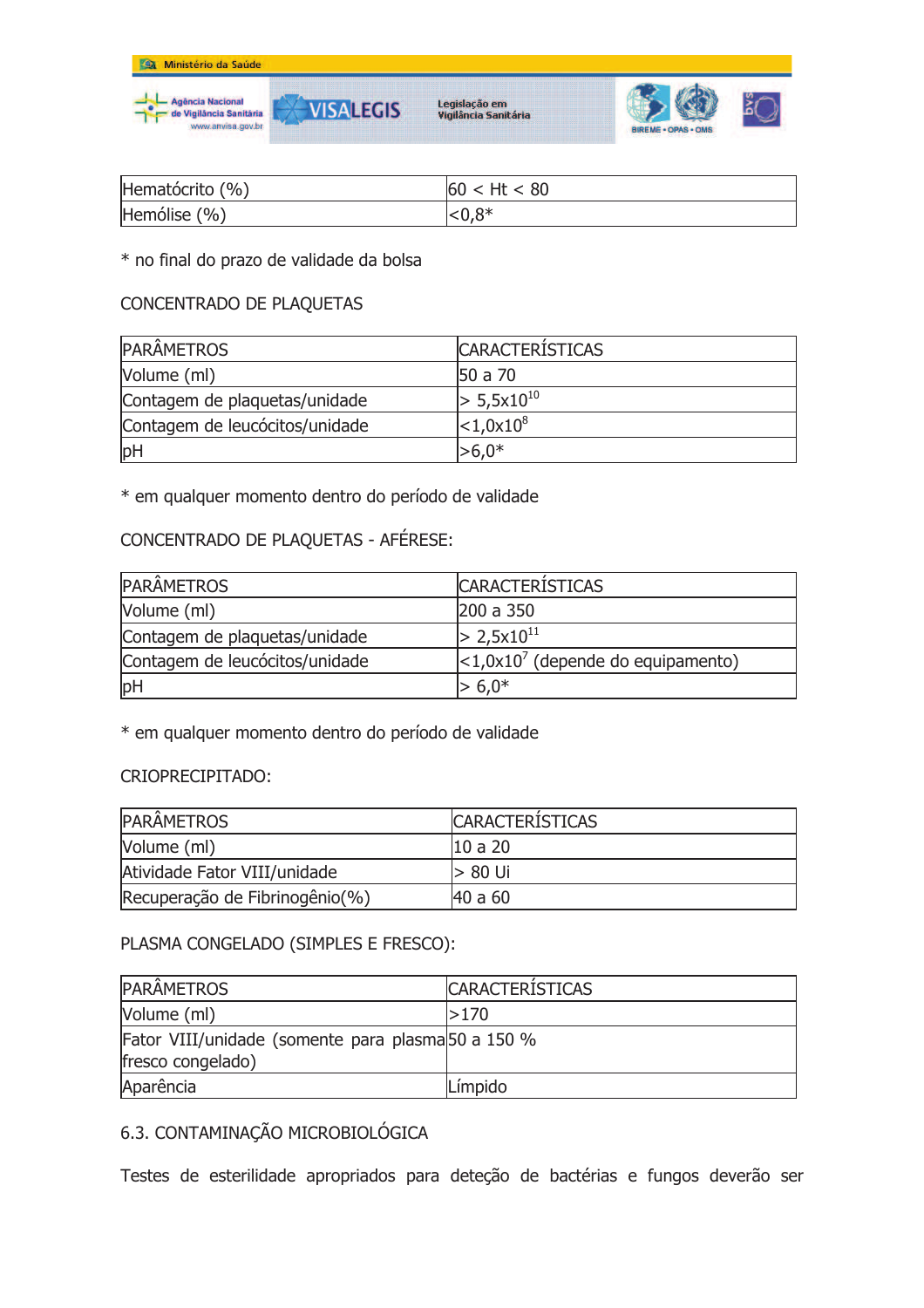

padronizados e realizados por amostragem em 1% do total de hemocomponentes produzidos. Estes controles deverão ser executados diariamente pelo laboratório de controle de qualidade e devidamente registrados.

### 7. RECURSOS HUMANOS

## 7.1. PRINCÍPIO

A obtenção de produtos hemoterápicos de boa qualidade requer o trabalho de um grande número de pessoas. Por este motivo, o pessoal deve ser suficientemente qualificado. As tarefas e responsabilidades de todos os indivíduos devem ser claramente entendidas e registradas. Todas as pessoas devem ter ciência dos princípios de boas práticas relevantes ao seu trabalho.

### 7.2. REGRAS GERAIS

7.2.1. A Instituição deve ter um número adequado de pessoas. Essas devem ser adequadamente treinadas e capacitadas a executar adequadamente seus trabalhos.

7.2.2. Deve haver um organograma mostrando a estrutura hierárquica da organização dentro da Instituição.

7.2.3. As tarefas, responsabilidades e qualificações, requeridas para cada trabalho devem ser especificadas em descrições escritas. Nessa documentação deve constar o treinamento, conhecimento e a experiência requerida para a posição. Para posições de responsabilidade, as tarefas que poderão ser delegadas, assim como, para quem deverão ficar especificadas. Não poderá haver lacunas na delegação de responsabilidades.

7.2.4. Antes de um indivíduo ser apontado para uma posição particular, deverá ser estabelecido o treinamento, o nível de conhecimento e a experiência profissional requeridos na descrição do trabalho. O treinamento, conhecimento e experiência de cada funcionário deve ser registrado e essas informações devem ser mantidas atualizadas.

7.2.5. As pessoas envolvidas nos estágios críticos do processo devem estar cientes das responsabilidades definidas.

7.2.6. Deve haver procedimentos escritos para a delegação de tarefas e trabalhos e quando relevantes, o modo de execução destas responsabilidades deverá ser detalhado. As pessoas envolvidas devem estar cientes desses procedimentos.

#### 7.3. PESSOAS-CHAVE

7.3.1. Os recursos humanos fundamentais na instituição incluem o chefe da coleta do sangue; o chefe da produção; os chefes dos laboratórios e o chefe da garantia da gualidade. Estas funções devem ser ocupadas em período integral. O chefe da garantia da qualidade deve ser independente dos outros, tendo autonomia e autoridade para executar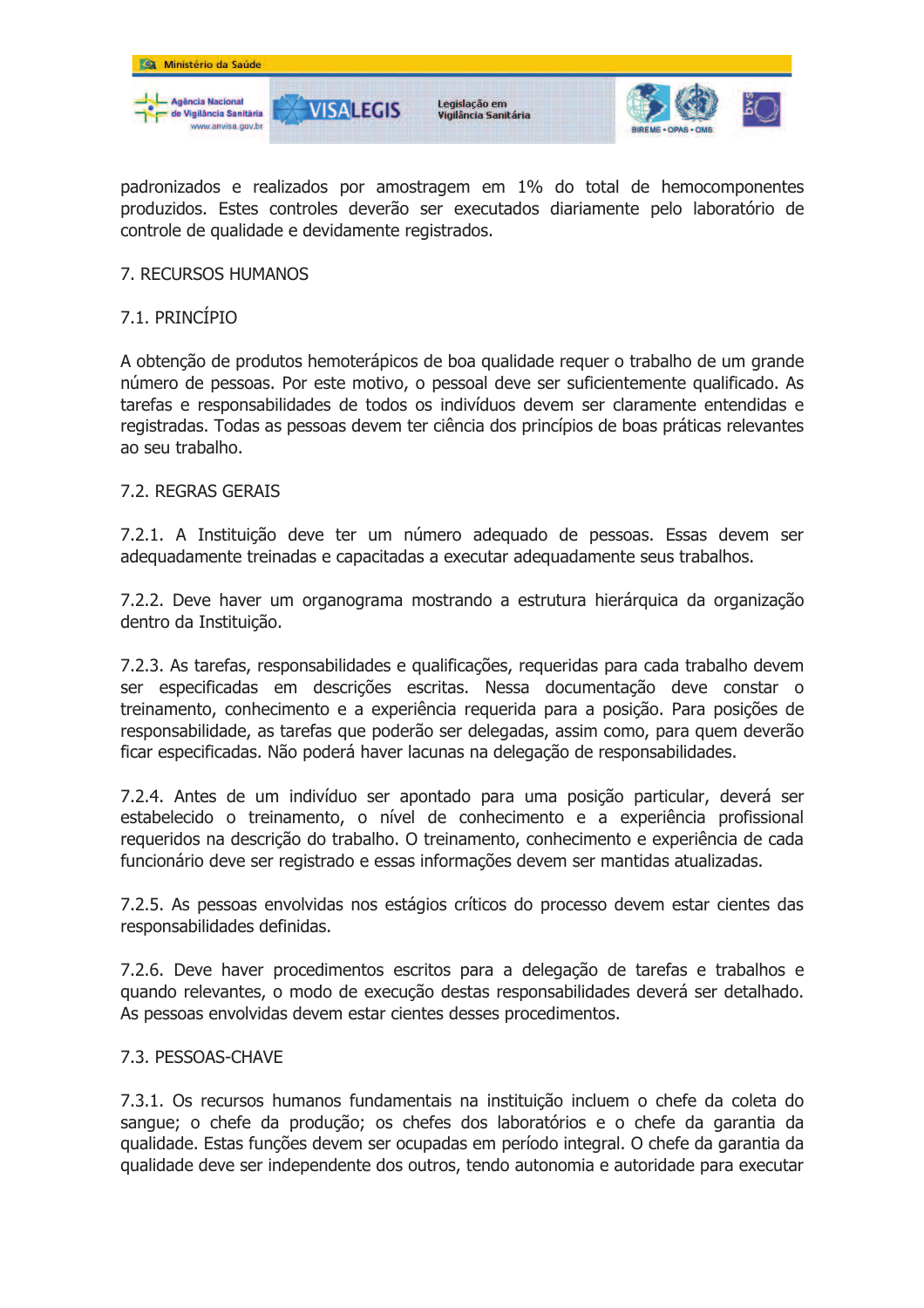

todas as atividades necessárias para garantir a qualidade do produto final.

7.3.2. O treinamento e experiência das pessoas-chave deverá satisfazer os requerimentos para tais funções. Tais pessoas somente poderão delegar suas responsabilidades para indivíduos cujo treinamento e experiência também preencham esses requerimentos.

7.3.3. O Chefe do Departamento de coleta de sangue terá, no mínimo, as seguintes responsabilidades:

a) assegurar que os doadores sejam tratados com cuidado, que seus direitos sejam respeitados e que seus interesses sejam atendidos;

b) assegurar que os doadores sejam selecionados de acordo com os procedimentos escritos;

c) assegurar que o sangue e o plasma sejam coletados de acordo com as instruções;

d) assegurar que a segurança dos doadores seja garantida durante a coleta do sangue e do plasma;

e) assegurar que a armazenagem temporária e o transporte do sangue e plasma seja realizada de acordo com as instruções;

f) assegurar que os registros relativos a seleção dos doadores e a coleta do sangue sejam avaliados e assinados.

7.3.4. O Chefe do Departamento de Produção terá no mínimo as seguintes responsabilidades:

a) assegurar que o processamento do sangue seja realizado de acordo com as instruções;

b) assegurar que os métodos de produção estejam validados.

c) assegurar que o material de consumo, embalagens, produtos intermediários e produtos finais sejam estocados de acordo com as instituições.

d) assegurar que a liberação dos produtos finais seja feita de acordo com as instruções.

e) assegurar que os registros relativos a produção e liberação sejam avaliados e assinados.

7.3.5. Os chefes dos Laboratórios terão no mínimo as seguintes responsabilidades:

a) checar testes de materiais e reagentes.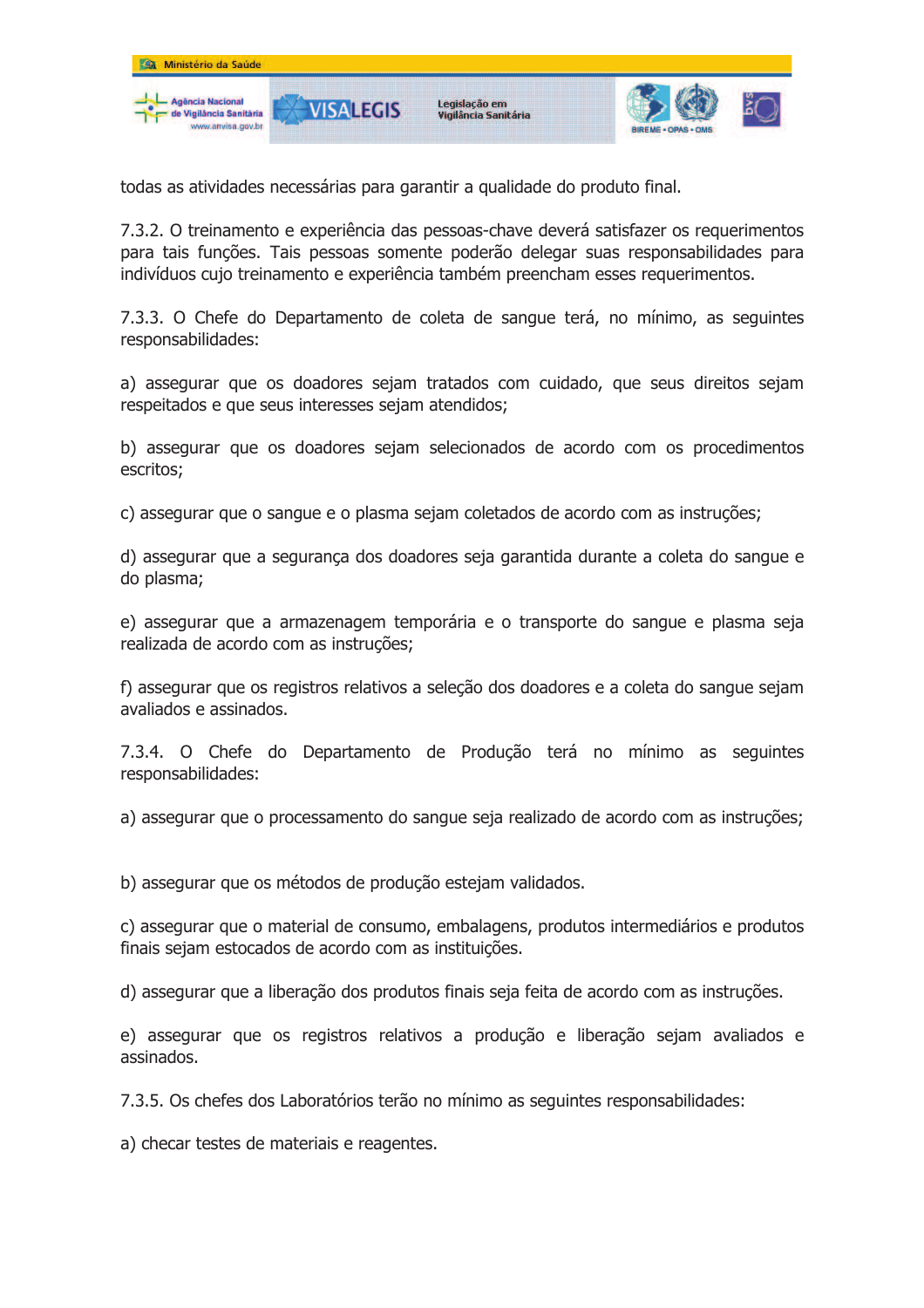

b) assegurar que os testes laboratoriais estejam sendo realizados de acordo com as instruções.

c) assegurar que os testes laboratoriais estejam validados.

d) tornar os resultados dos testes disponíveis para a liberação dos produtos hemoterápicos.

7.3.6.0 Chefe do Departamento de Garantia de Oualidade terá no mínimo as seguintes responsabilidades:

a) aprovar todas as instruções relativas a coleta do sangue e plasma.

b) aprovar todas as instruções realtivas aos testes laboratoriais do doador de sangue

c) aprovar todas as instruções relativas a produção e controle de qualidade dos produtos hemoterápicos.

d) aprovar todos os registros do processo.

e) aprovar ou rejeitar, como achar conveniente, o material de consumo, embalagem, produtos intermediários e produtos finais, caso isto seja requerido por motivos de qualidade.

7.3.7. O Chefe do Departamento de Garantia de Oualidade divide as responsabilidades, com os outros chefes. Isto deverá incluir:

a) monitorização da coleta do plasma e sangue.

b) monitorização do processamento dos produtos hemoterápicos.

c) monitorização dos testes de laboratório.

d) autorização das instruções da coleta do sangue e plasma do processamento e controle de qualidade dos produt os hemoterápicos e dos testes laboratoriais.

e) validação dos processos de produção e dos testes laboratoriais.

7.3.8. Cada um dos chefes mencionados anteriormente também terá as sequintes responsabilidades;

a) supervisão do pessoal que trabalha sob sua responsabilidade.

b) assegurar que este indivíduos recebam o treinamento inicial e continuado necessário.

c) supervisão dos locais e equipamentos com os quais o trabalho é realizado.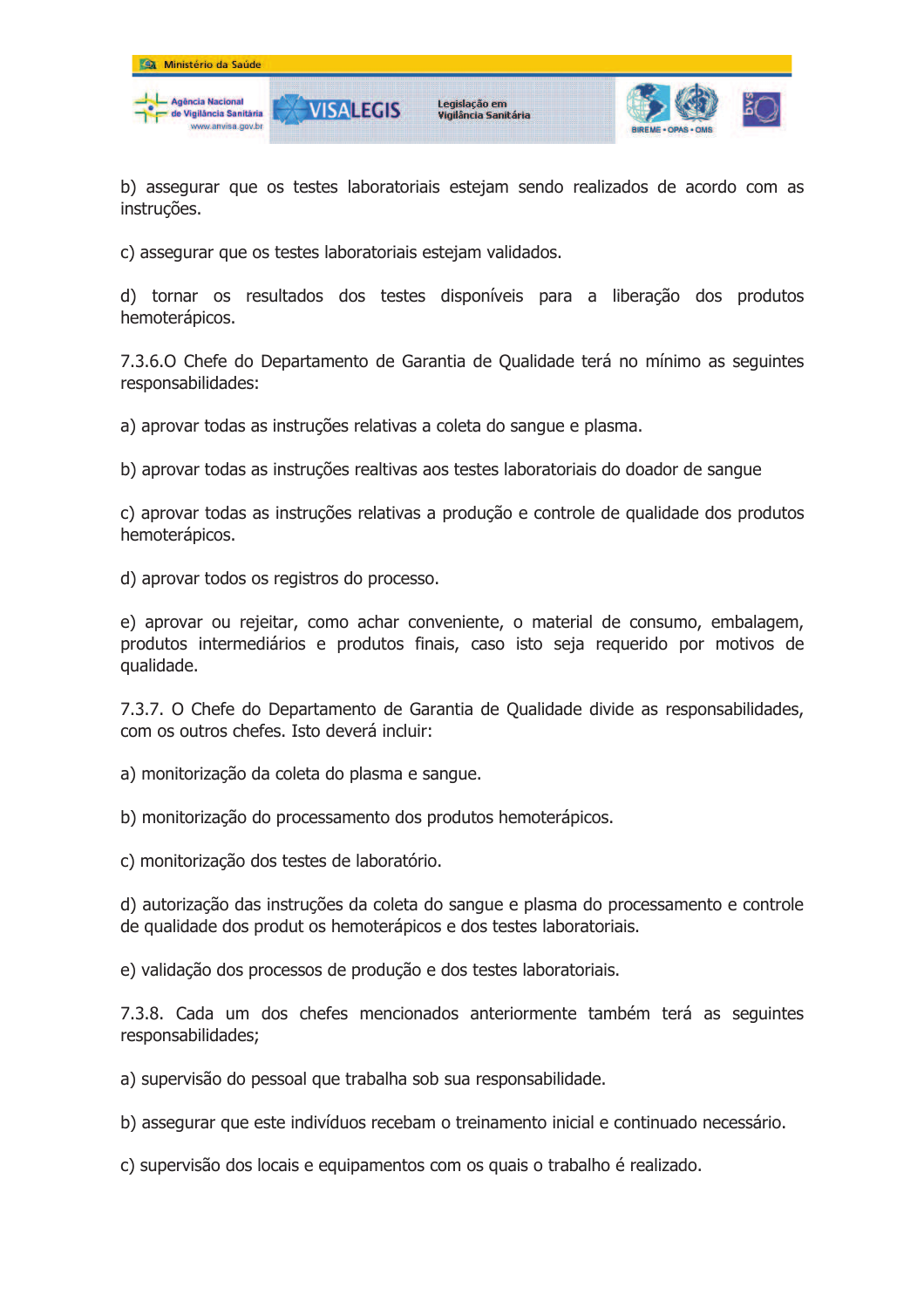

## 7.4. TREINAMENTO INICIAL E CONTINUADO

7.4.1. O pessoal deverá receber treinamento apropriado para as obrigações designadas. O programa de treinamento deverá ser designado para este propósito. Os registros do treinamento deverão ser mantidos e a eficência dos programas deverão ser avaliados.

7.4.2. A Insituição deverá assegurar que o pessoal receba o treinamento inicial e continuado para seus trabalhos.

#### 8. GERENCIAMENTO DA QUALIDADE

## 8.1. PRINCÍPIOS

O Serviço de Hemoterapia deve possuir um sistema de controle de qualidade para garantir a segurança dos produtos sangüíneos. Sem um sistema de qualidade confiável, o Servico de Hemoterapia não pode garantir aos usuários a qualidade de seus produtos. A direção do Serviços de Hemoterapia deve portanto esforçar-se constantemente por um sistema de garantia de qualidade que realmente funcione e tomar todas as medidas necessárias para conseguir este intento.

#### 8.2. GARANTIA DE OUALIDADE

8.2.1. Deve haver um sistema integrado de controle de qualidade que cubra todas as etapas que individualmente ou coletivamente influenciem na qualidade dos produtos.

Este sistema deve assegurar-se que:

a) Todos os procedimentos importantes que digam respeito a captação e seleção de doadores, a coleta do sangue ou plasma, o processamento, armazenamento e distribuição dos produtos sangüíneos e testes de laboratório, assim como, o controle de qualidade ligado a eles, estejam especificados em instruções apropriadas.

b) As tarefas e responsabilidades do pessoal envolvido nestas atividades sejam claramente conhecidas.

c) As matérias-primas, coadiuvantes e embalag ens utilizadas são corretas.

d) Todos os controles necessários intra-processo e validação sejam observados.

e) O sangue seja coletado e os produtos produzidos estejam de acordo com esta regulamentação nacional e com a Portaria 1376 de 19 de novembro de 1993 do Ministério da Saúde.

f) Produtos sangüíneos não sejam liberados antes de serem conferidos para distribuição, incluindo mecanismos de conferência que garantam que os produtos derivados destes cumpram todos os requisitos necessários.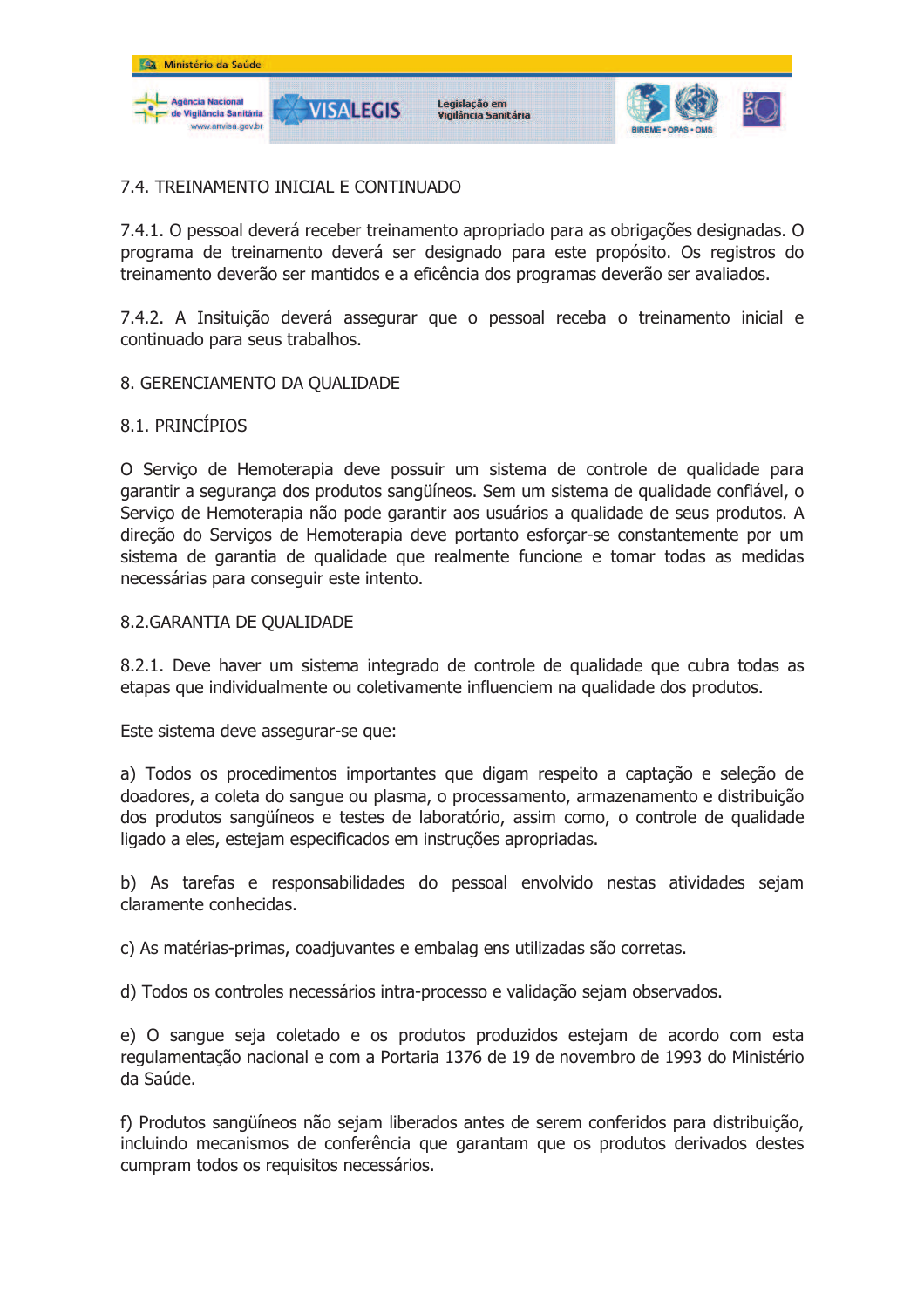

g) Medidas sejam tomadas para garantir que os produtos do sangue sejam armazenados, distribuídos e transportados de maneira que não ponham em risco sua qualidade.

h) Os procedimentos implantados sejam seguidos por auditoria interna, para que a aplicabilidade e efetividade do controle de qualidade possa ser metodicamente avaliadas.

8.2.2. O Chefe da Garantia de Qualidade deve ser devidamente qualificado e ter autoridade suficiente.

Este indivíduo deve trabalhar independente do pessoal envolvido na coleta, processamento e nos laboratórios.

8.2.3. O Chefe da Garantia de Qualidade deve ser responsável pela constante supervisão do controle de qualidade interno para que qualquer desvio na qualidade seja detectado em tempo hábil.

8.2.4. Pessoas responsáveis pelo controle de qualidade tem que ter autoridade para conduzir inspecões e tomar amostras a qualquer hora, assim como, para rejeitar produtos que não satisfaçam os requerimentos de qualidade.

#### 8.3. NORMAS DE PRODUÇÃO

8.3.1. A prática de bons procedimentos diz respeito tanto ao processo produtivo quanto ao controle de qualidade dos produtos hemoterápicos.

8.3.2. As normas de produção requerem:

a) a avaliação sistemática de todos os procedimentos de manufatura que mostrem que os produtos sejam de boa qualidade e tenham as especificações exigidas.

b) a validação dos passos importantes no processamento assim como as mudanças no processo produtivo.

c) todas as instalações adequadas para a implantação sejam fornecidas, incluindo:

- pessoal apropriadamente qualificado e treinado.

- instalações convenientes e equipamentos.
- materiais adequados e rotulados.
- procedimentos e instruções aprovadas por escrito.
- transporte e armazenamento conveniente.
- d) que as instruções e procedimentos sejam claros e ajustados para as circunstâncias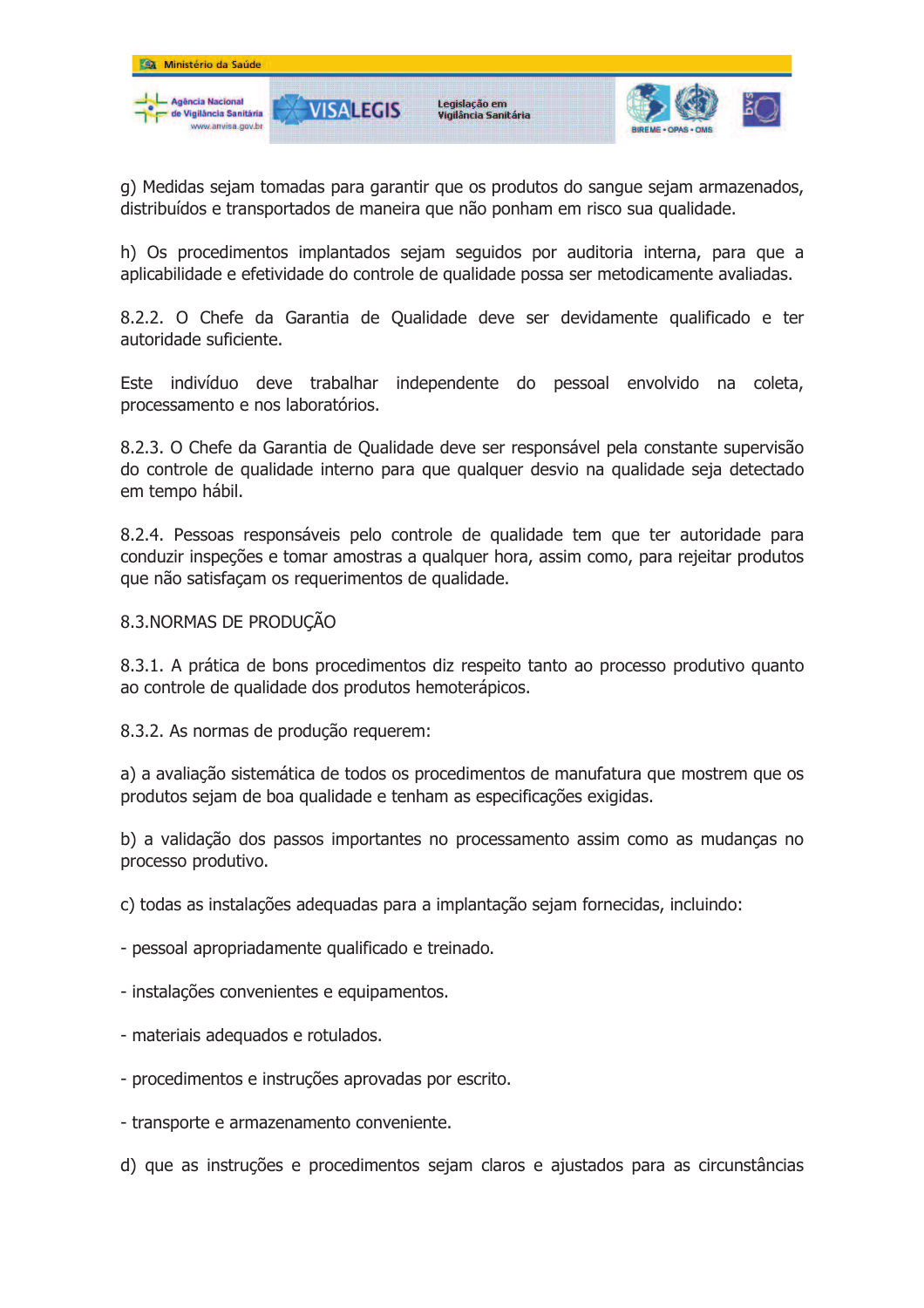

dadas.

e) relatórios por escrito durante a coleta e processamento do sangue mostrado que todas as medidas necessárias foram levadas em conta, e que a quantidade e qualidade do produto estejam como o esperado. Qualquer desvio deve ser anotado e investigado.

f) os relatórios devem ser quardados para permitir um levantamento de toda a história do produto.

g) a distribuição dos produtos cause o menor risco possível na sua qualidade.

h) deve haver procedimentos estabelecidos para registrar qualquer produto produzido, quando necessário.

i) deve haver um procedimento para lidar com as reclamações. Isto envolve a investigação da anomalia que levou à reclamação, para que ela possa ser prevenida no futuro.

8.4. CONTROLE DE QUALIDADE:

8.4.1. Controle de Oualidade é uma parte do sistema de qualidade que realiza a investigação de materiais e produtos, incluindo amostras destes produtos, de modo a assegurar que estes materiais e produtos satisfaçam seus requisitos.

O Controle de Qualidade exige:

a) pessoal adequadamente qualificado, equipamento a área física adequada para investigação dos materiais e produtos.

b) investigação dos materiais e produtos de acordo com procedimentos estabelecidos.

c) validação dos métodos e procedimentos.

d) coleta de dados que mostram que as investigações e os produtos testados estão de acordo com as especificações, os desvios devem ser anotados e investigados.

e) garantias de que a qualidade e a quantidade do produto fianl estejam em conformidade com as especificações e que os mesmos estejam bem empacotados e corretamente identificados.

f) a verificação dos dados de produção e investigação de qualquer desvio das instruções.

g) supervisão visando garantir que nenhum material ou produto possa ser liberado quando não esteja cumprindo seus requisitos necessários e que esta liberação só ocorra com a aprovação do pessoal autorizado.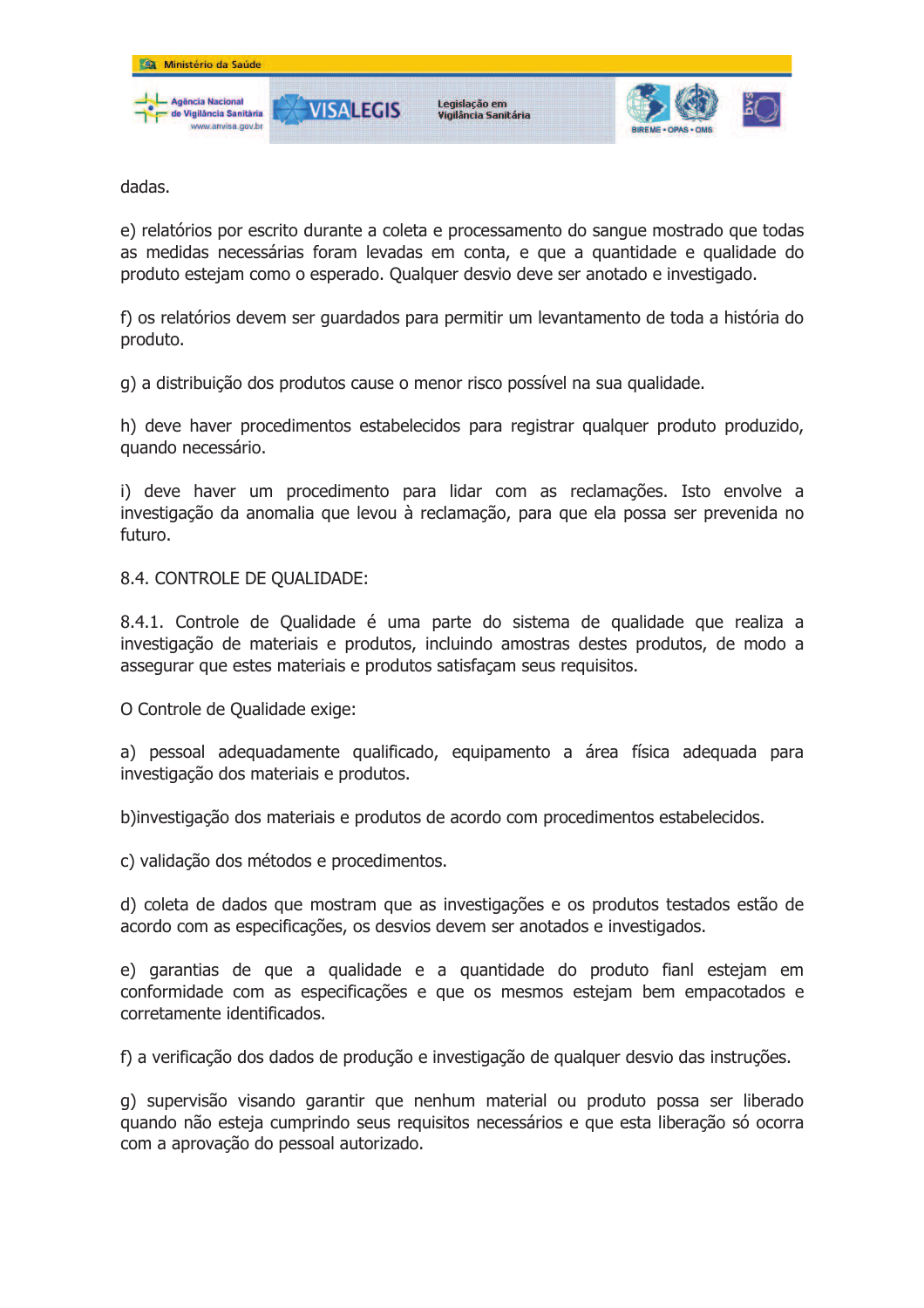

h) colher amostras suficientes dos materiais e produtos que permitam uma investigação futura, caso esta seja necessária.

8.4.2. No controle de qualidade, atenção especial deve ser tomada quanto à qualidade dos reagentes de laboratório, conjuntos diagnósticos para sorologia e imunohematologia, assim como de outros materiais críticos utilizados na Unidade Hemoterápica. Todos os lotes dos materiais citados deverão ser analisados previamente à sua utilização e esta análise deverá estar documentada, devendo ser apresentada quando solicitado à autoridade competente.

8.4.3. Os resultados do controle de qualidade, devem ser anotados e estes apontamentos devem ser sumarizados periodicamente. Os achados devem ser discutidos com o pessoal responsável pelo trabalho. Os resultados dessas discussões devem ser documentados e estarem disponíveis a todo o pessoal envolvido no trabalho.

## 8.5. AUDITORIAS INTERNAS (INSPEÇÃO)

8.5.1. Auditorias Internas são necessárias para garantir que a coleta, a manufatura, o armazenamento e distribuição dos produtos, os testes de laboratório e os controles de qualidade associados a estes sejam conduzidos de acordo com os procedimentos operacionais padrão. O objetivo das auditorias internas é o de verificar o cumprimento dos requisitos e estimular mudanças quando necessário.

8.5.2. Auditorias Internas devem ser realizadas, de tempos em tempos por pessoal gualificado do Servico de Hemoterapia, segundo um programa de normas estabelecidas.

8.5.3. Um registro das auditorias internas deve ser guardado, incluindo seus resultados. Se necessário, propostas de melhoria devem ser esbocadas. As medidas resultantes destas propostas devem ser anotadas.

8.5.4. Além das auditorias internas, auditorias externas devem ser encorajadas.

8.6. VALIDACÃO:

8.6.1. O processo de validação consiste na verificação da capacidade de um equipamento, material, atividade, procedimento, processo ou sistema conduzir aos resultados esperados. Tal verificação é anterior à utilização ou implementação do item na rotina.

8.6.2. Cada passo do processo (procedimentos) deverá ser previamente projetado, testado, documentado e controlado com o objetivo de maximizar e probabilidade de que um processo gere produtos ou serviços que satisfaçam as especificações de qualidade e performance previamente determinadas.

8.6.3. O processo de validação de procedimentos é de responsabilidade da área técnica executora, com suporte da Área de Qualidade. Os resultados dos testes de validação deverão ser arguivados pela Área de Qualidade.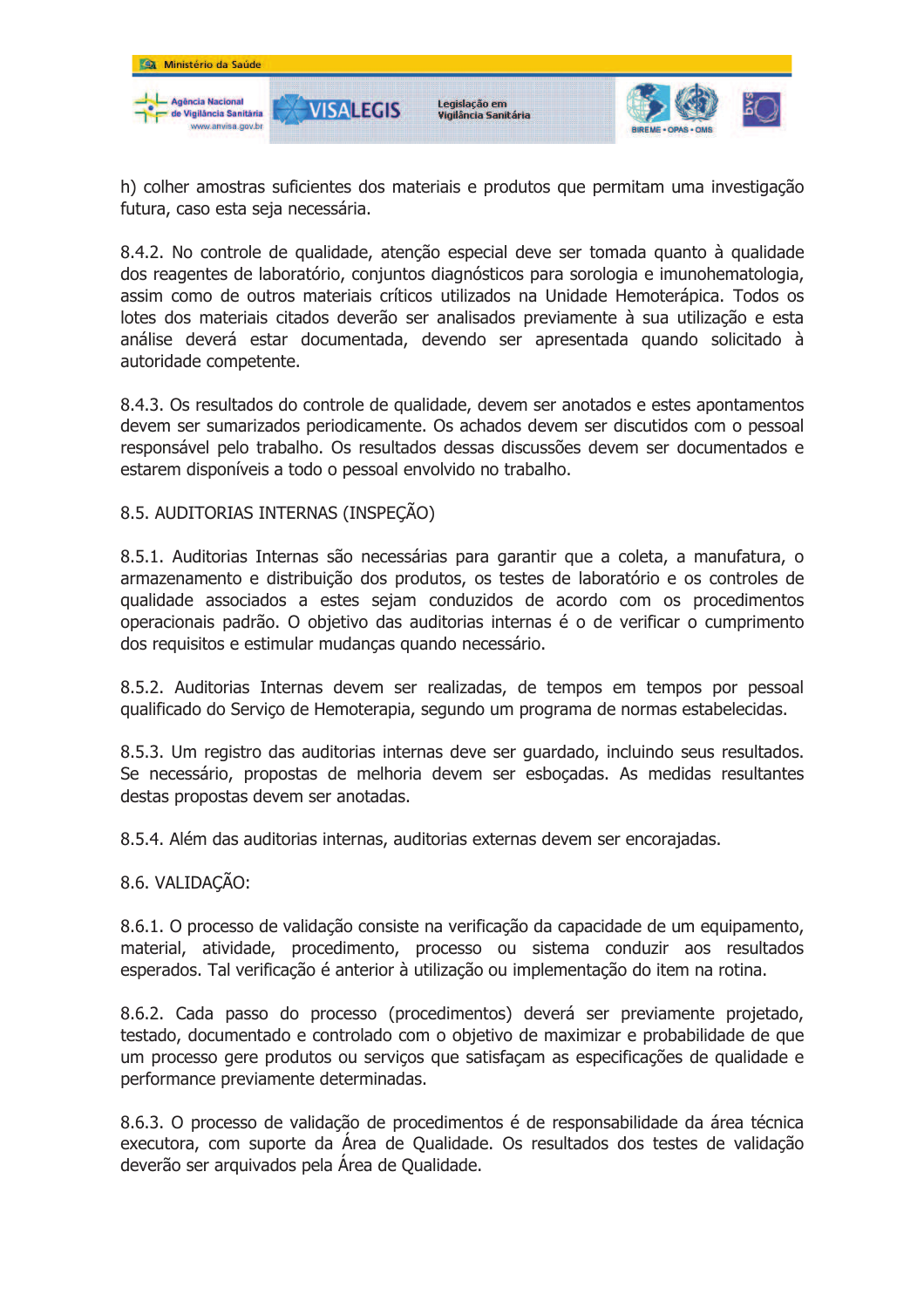

8.6.4. Deverão ser validados todos os procedimentos considerados críticos para a garantia de qualidade dos produtos de serviços. Os equipamentos e os instrumentos envolvidos em tais procedimentos também deverão ser validados.

8.6.5. O processo de validação deverá ser constituindo dos sequintes elementos:

- · Seleção dos "pontos de controle crítico";
- · Definicão das especificações de qualidade e perfomance ("O que é esperado?"):
- · Identificação de variáveis e pontos de erros potenciais;
- · Elaboração de testes escritos dos pontos de erros potenciais;

· Definição do número de repetições dos testes a serem realizados(=Tamanho da amostra);

· Realização dos testes pelos executores do procedimento ou pelos usuários dos produtos/servicos a serem validados;

- · Documentação dos resultados dos testes:
- · Análise e interpretação dos resultados;
- · Aprovação ou re-desenho do procedimento.

#### **8.7. RATREARILIDADE**

8.7.1. Trata-se de um atributo do Sistema de Qualidade que permite identificar todas as resposabilidades e itens utilizados ao final de um processo ou a partir de um produto final.

8.7.2. Todos os produtos utilizados e procedimentos realizados devem ser identificados individualmente nas várias etapas de sua realização, evitando-se trocas e possibilitando esclarecimentos posteriores quando necessário.

8.7.3. A identificação de todos os produtos utilizados e a documentação e registro dos procedimentos realizados é de responsabilidade da área executora.

8.7.4. A rastreabilidade será garantida pela corerspondência clara dos produtos e serviços com os documentos emitidos.

8.7.5. Um procedimento operacional padrão de cada área técnica deverá estabelecer procedimentos para identificação e registro do produto com um único código durante todo o processo.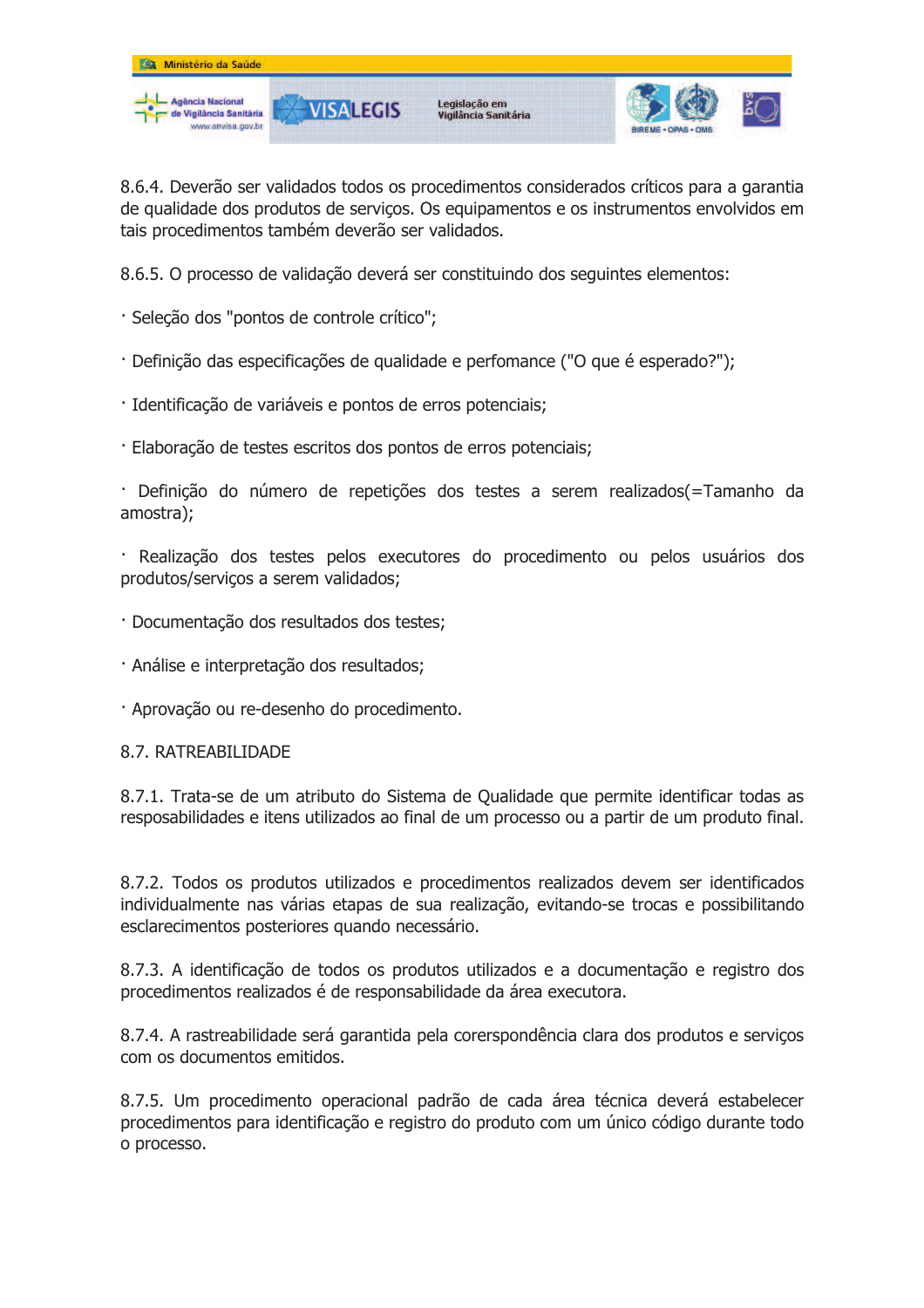

8.7.6. A identificação adotada deverá possibilitar a verificação da história, a aplicação ou localização de um item, lote ou atividade. O procedimento para permmitir tal atividade será a identificação registrada (marcada) no produto, na documentação e na embalagem.

## 8.8. AVALIAÇÃO DO SISTEMA DE QUALIDADE

8.8.1. O sistema de qualidade deverá ser avaliado e revisado a intervalos regulares, para garantir que ele continue atingindo os objetivos do gerenciamento e atendendo aos requisitos estabelecidos.

8.8.2. A Área de Oualidade será responsável pela avaliação do Sistema de Oualidade.

8.8.3. A execução da avaliação será realizada pela própria Área de Qualidade, a qual deverá, ao fim de cada trabalho efetuado, apresentar relatório à alta gerência da instituição.

8.8.4. O processo de avaliação do sistema de qualidade deverá verificar:

· Se os vários elementos do sistema de gestão da qualidade são eficazes e eficientes para atingir os objetivos da qualidade estabelecidos.

· Se os produtos e serviços oferecidos pela Instituição satisfazem às necessidades de qualidade dos usuários.

8.8.5. A avaliação indireta do Sistema de Qualidade deverá ser realizada através de indicadores previamente desenvolvidos para este fim.

8.8.6. A avaliação anual do Sistema da Qualidade pela alta administração deverá ser baseada nos indicadores fornecidos pela Área de Qualidade, nos relatórios de auditoria interna, nos relatórios de testes de qualidade e nas avaliações de usuários.

## 9. REGISTROS E DOCUMENTACÃO

## 9.1. PRINCÍPIOS

A boa documentação constitui uma parte essencial da Gerência de Qualidade. A documentação escrita previne erros que podem resultar da comunicação oral. A documentação deve abranger todos os passos de produção e dados que afetem a qualidade dos produtos a serem checados, do doador ao receptor dos produtos hemoterápicos e vice-versa.

## 9.2. GFRAI

9.2.1. A documentação deve constar no mínimo do seguinte: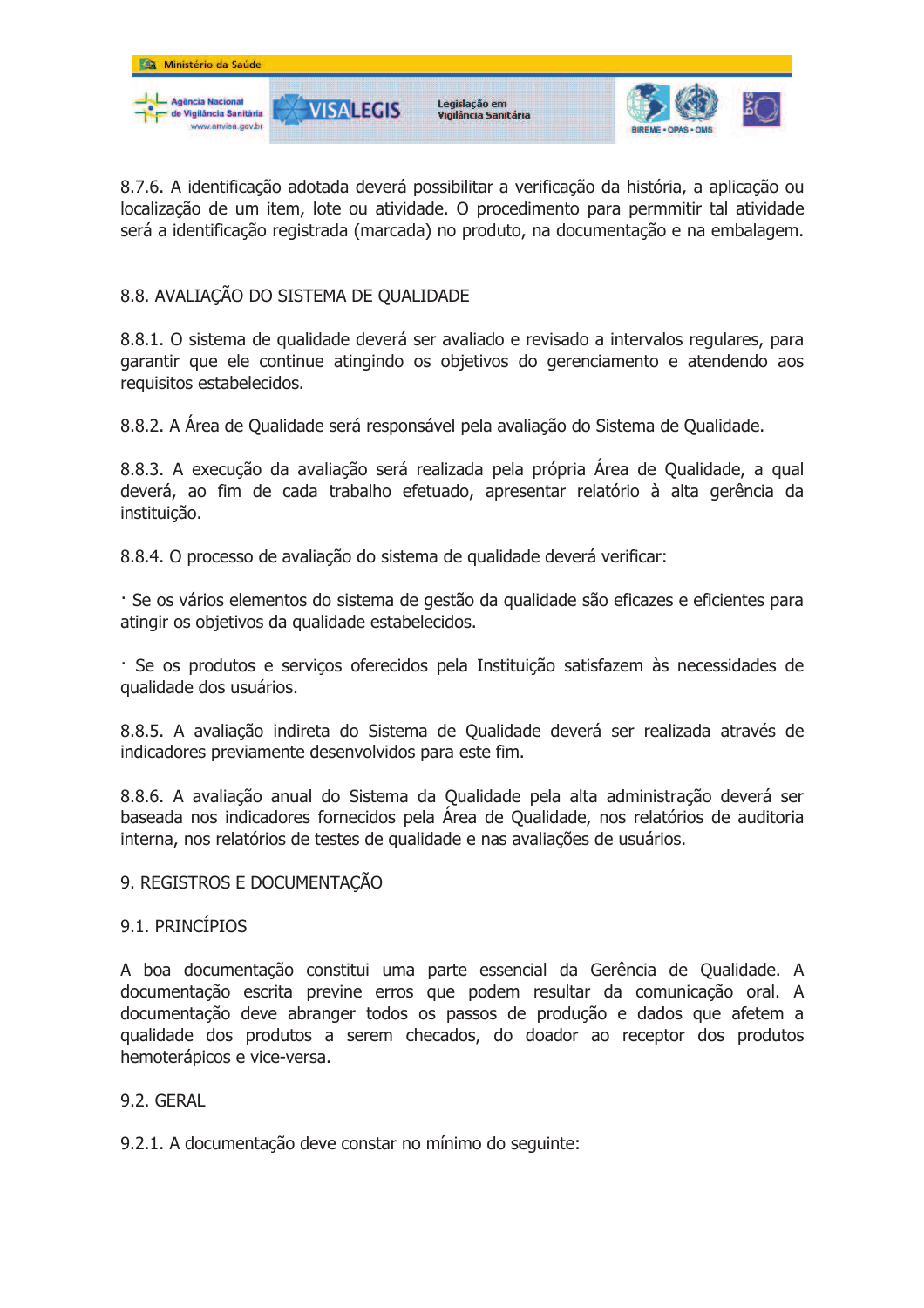

a) Especificações descrevendo detalhadamente os requerimentos com os quais o material de consumo, embalagens e produtos hemoterápicos devem estar em conformidade. Estes servem como base para a avaliação de qualidade.

b) Especificações expondo em detalhes e os procedimentos para todas as operações padronizadas a serem realizadas, tais como a captação e seleção de doadores, coleta do sangue, o processamento e o controle de gualidade dos produtos hemoterápicos, testes de laboratório, o manuseio das reclamações e devolução de produtos hemoterápicos liberados.

c) Procedimentos que dão direcionamento para a realização de certas operações como o manuseio de equipamentos, a retirada e teste das amostras e a limpeza das salas e dos equipamentos.

d) Registros fornecendo o histórico das realizações das operações como os exames dos doadores, a coleta do sangue, o procedimento, o controle de qualidade e a distribuição dos produtos hemoterápicos.

e) Descrição do hardware e software

9.2.2. Os documentos deverão ser preparados com cuidado. Eles deverão providenciar informações completas sobre todos os aspectos relevantes dos tópicos em questão.

9.2.3. Os documentos deverão ser de fácil leitura e o conteúdo principal não deverá ser anbíguo. Os números, datas, títulos e conteúdo deverão estar claramente definidos. Não poderá ser permitida a reprodução de documentos de trabalho a partir de documentos principais (ex: xerox), a fim de evitar a indução de erros.

9.2.4. Os documentos deverão ser aprovados, datados e assinados por pessoal apropriado e autorizado.

9.2.5. Os documentos não devem ser escritos à mão, exceto aquelas partes que devam ser preenchidas. Essas lacunas devem ser claras e legíveis e devem ser preenchidas assim que os dados estiverem disponíveis.

9.2.6. Ouaisquer alterações feitas no registro de um documento devem ser datadas e assinadas. A alteração deve ser feita de modo que a informação original ainda possa ser lida.

9.2.7. As cópias dos documentos devem ser marcadas como tal. Deve haver um registro do número de cópias de cada documento em circulação e a localização destas cópias. Quando um documento ou parte deste documento for modificado, todas as cópias existentes também devem ser atualizadas.

9.2.8. O sistema de documentação deverá permitir que os doadores de quem o sangue foi retirado sejam rastreados. Também deverá ser possível rastrear quais foram os produtos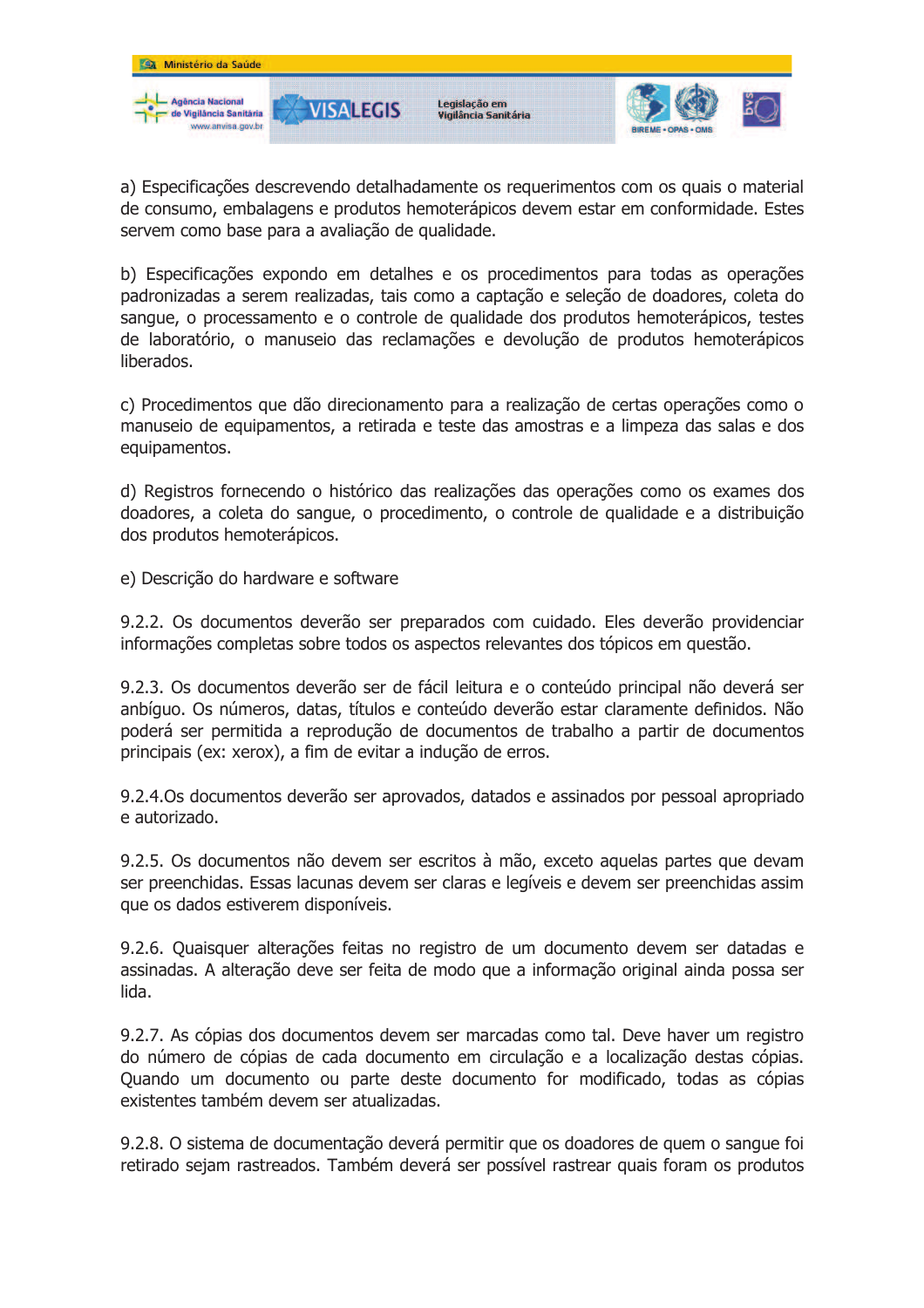

hemoterápicos preparados de cada doador.

9.2.9. Todo o sistema de documentação deve ser regularmente revisado para assegurar que está funcionando apropriadamente e se necessário, ser modificado. As checagens devem ser realizadas para assegurar que os documentos estão atualizados. No caso de não estarem atualizados, estes devem ser trocados imediatamente, devendo ser prevenido o uso de documentos não atualizados.

9.2.10. Os documentos relativos à seleção de doadores ao processamento aos testes realizados e do controle de qualidade dos produtos hemoterápicos devem ser quardados por, pelo menos, 05 (cinco) anos e no caso de produtos cuja validade ultrapasse 05 (cinco) anos, por, pelo menos, mais um ano após a data de expedição.

## 9.3. ESPECIFICAÇÕES

9.3.1. Deve haver especificações relativas aos requisitos dos seguintes materiais e produtos

a) Sangue e derivados do sangue direcionados ao processamento dos produtos hemoterápicos.

- b) Produtos hemoterápicos intermediários.
- c) Produtos hemoterápicos finais.
- d) Materiais de consumo e auxiliares.
- e) Materiais de embalagem.

#### 9.4. MANUAL DE PROCEDIMENTO OPERACIONAL PADRÃO

9.4.1. A qualidade dos produtos ou servicos oferecidos por uma instituição são dependentes da constância das especificações ao longo do processo de produção e da perfeita adequação dos mesmos às necessidade dos seus usuários. Para que um procedimento seja estável ao longo da sua execução e atenda seus reguisitos, o mesmo deve ser padronizado, controlado e continuamente melhorado.

9.4.2. Deve haver um documento conhecido como "Manual de Procedimento Operacional Padrão"(M.P.O.P.) para cada etapa do processo de produção e para cada tipo de produto hemoterápico. Este documento deve ser datado e assinado pelas pessoas responsáveis pela produção e controle de qualidade.

9.4.3. A seção de documentação do Manual de Procedimento concemente à composição do produto deve conter o nome e a descrição do produto, assim como a lista de todos os materiais de consumo, adjuvantes e de embalagem a serem usados. Também deve constar os limites máximos e mínimos permissíveis de quantidade de material de consumo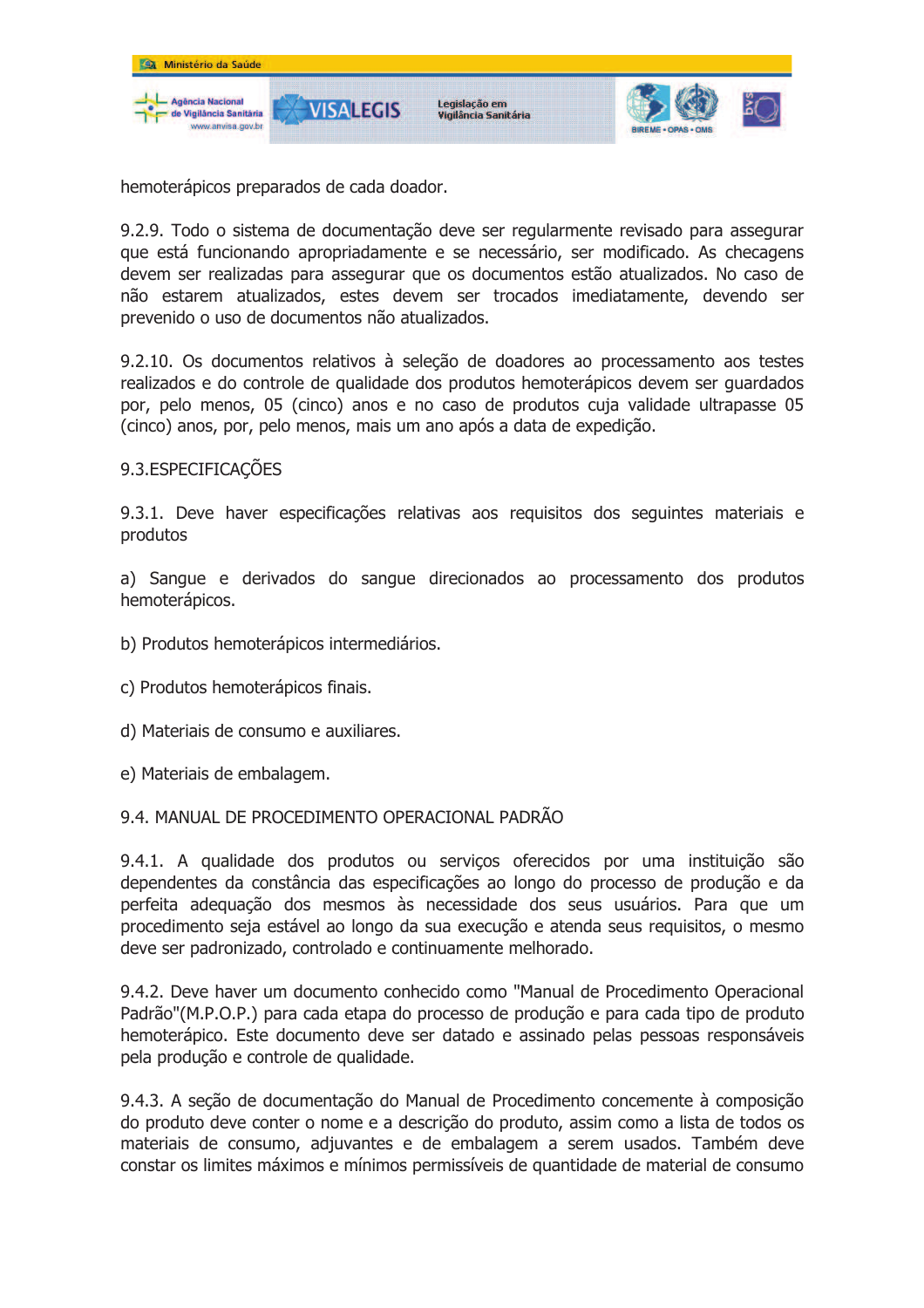

a ser usada e o adjuvante a ser adcionado.

9.4.4. A secão de documentação do Manual de Procedimento concernente à preparação de produtos sangüíneos deve conter no mínimo, o sequinte:

a) a localização aonde o processo de manufatura ocorre e o equipamento utilizado.

b) instruções referentes a todos os passos do processo com as indicações de que partes necessitam particular atenção.

c) precauções especiais a serem tomadas

d) o passo seguinte a cada processo e os limites máximos e mínimos aceitáveis.

e) as checagens que deverão ser realizadas durante ou após cada passo do processamento e os limites aceitáveis.

f) a estocagem dos produtos intermediários e finais.

g) a etiquetagem dos produtos intermediários e finais.

9.4.5. As normas que padronizam os procedimentos operacionais poderão apresentar a seguinte estrutura:

| <b>CAPÍTULO</b>           | Técnico | Administrativo | Especificações |
|---------------------------|---------|----------------|----------------|
| Objetivos                 | $\ast$  | $\ast$         | $\ast$         |
| Princípio                 | $\ast$  | $\ast$         | $\ast$         |
| Amostras                  | $\ast$  |                |                |
| Equipamentos<br>reagentes | $e^{*}$ |                | $\ast$         |
| Calibrações               | ∗       |                |                |
| Controle de qualidade     | ∗       | $\ast$         | ∣∗             |
| Descrição                 | ∗       | $\ast$         | ∣∗             |
| Cálculos                  | ∗       | $\ast$         | ∣∗             |
| <b>Resultados</b>         | $\ast$  | $\ast$         | $\ast$         |
| Comentários               | ∗       | $\ast$         | $\ast$         |
| Fluxogramas               | ∗       | $\ast$         | ∗              |
| Responsabilidades         | ∗       | $\ast$         | ∣∗             |
| Normas de segurança       | ∗       |                |                |
| Treinamento               | ∗       | ∗              |                |
| Formulários               | ∗       | ∗              | l∗             |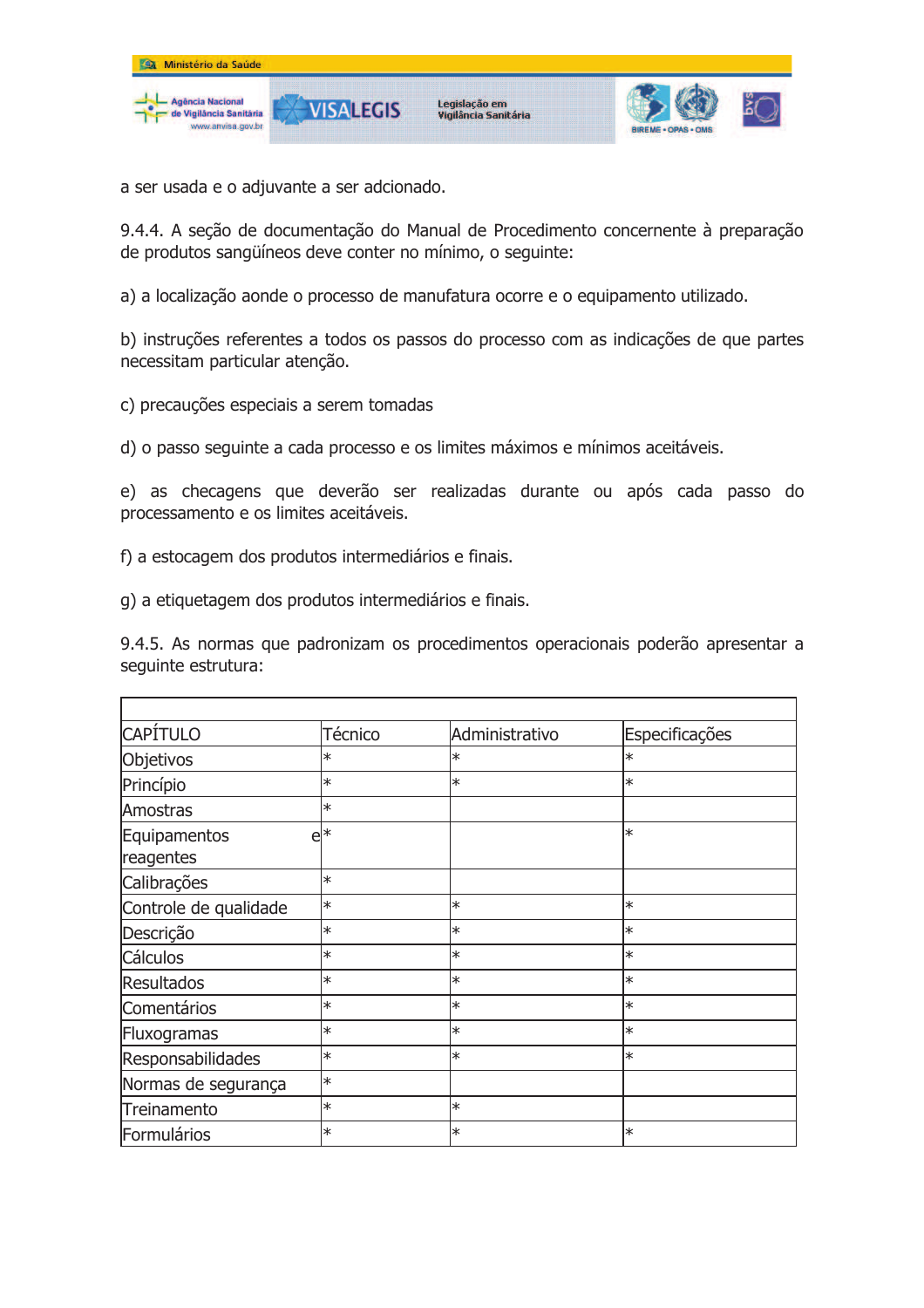

9.4.6. Todos os procedimentos padronizados deverão ter sua emissão, distribuição e substituição controlados pela Área de Qualidade. Tal procedimento deverá ser estabelecido em Manual de Procedimento específico da Área de Qualidade.

9.4.7. Cada procedimento padronizado deverá apresentar na folha de rosto a identificação do seu autor, revisor e autorizador acompanhados de datas e assinaturas dos mesmos.

9.4.8. Sempre que um novo procedimento for introduzido na rotina, ou forem processadas alterações nos procedimentos padronizados, os mesmos deverão ser validados, suas normas revistas e substituídas conforme Manual de Procedimento específico da Área de Oualidade.

#### 9.5. REGISTROS DE PROCESSAMENTO

9.5.1. O registro de processamento sempre deve ser feito. Estes registros podem ser baseados na documentação do Manual de Procedimento. Para a manufatura de séries de produtos semelhantes, cada qual preparado de uma doação individual, o registro do processamento deve conter uma lista de todos os produtos produzidos em um dia ou parte do dia.

9.5.2. Os registros do processamento de uma lista de produtos hemoterápicos semelhantes devem conter os sequintes dados:

- a) Data do processamento
- b) Nome do produto
- c) Método do processamento
- $d)$  N° de unidades produzidas
- e) Nº de doação de cada unidade

f) Natureza e nº do lote de material de consumo utilizado assim como os adjuvantes adicionados

- g) Ocorrências particulares durante o processamento.
- h) Resultados das checagens realizadas durante o processamento.
- i) Iniciais das pessoas responsáveis pelo processamento.

9.5.3. Caso os produtos sejam preparados a partir de mais de uma doação, o registro de processamento deve ser anotado para cada produto individual.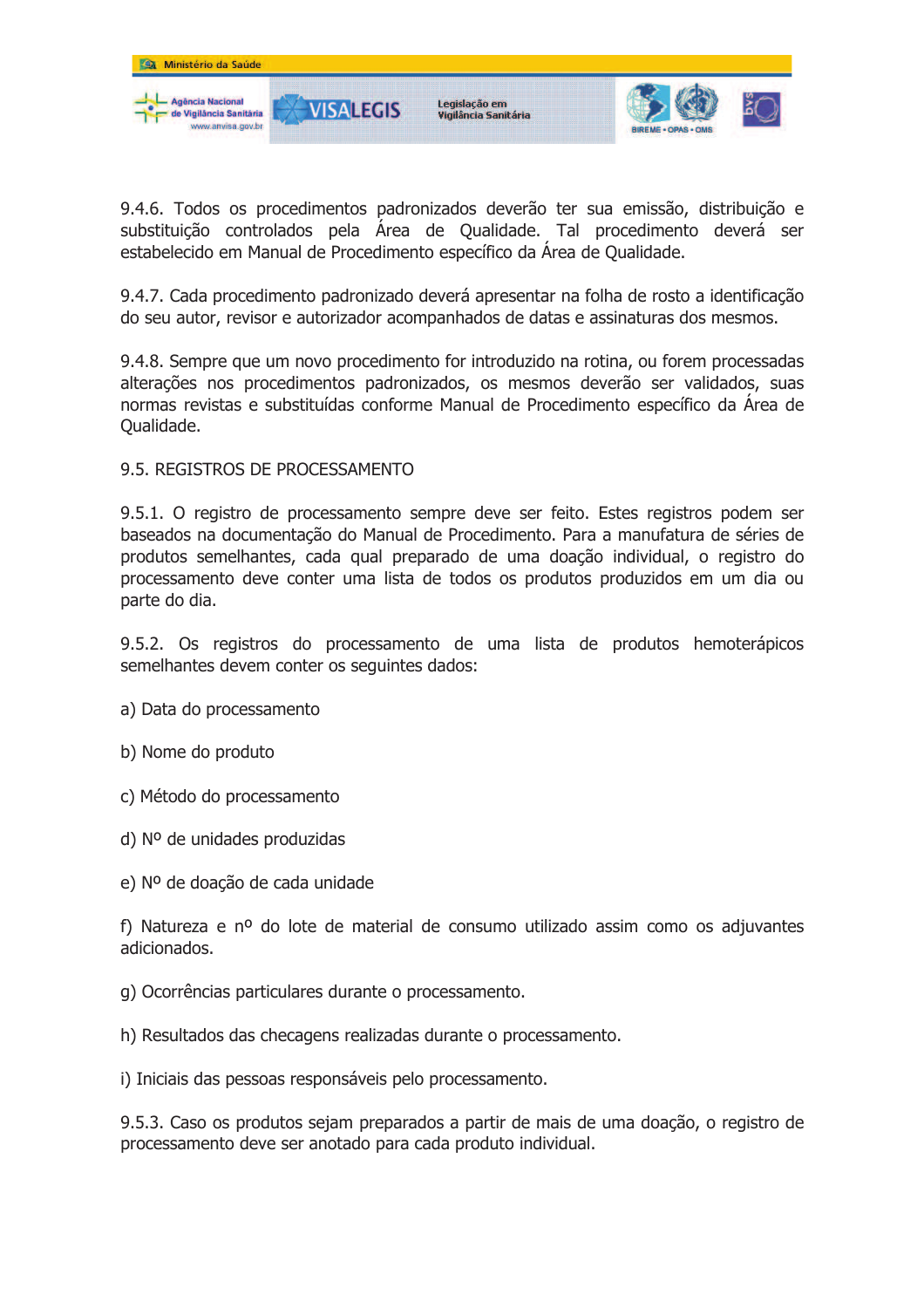

9.5.4. Após a manufatura, cada registro de processamento deve ser assinado pelo Chefe do Departamento de Produção que deve checar se a manufatura foi realizada de acordo com documentação Manual de Procedimento.

## 9.6. REGISTROS DIÁRIOS

9.6.1. Para os equipamentos importantes os registros de validação, calibração, manutenção e reparo devem ser quardados. Estes registros devem incluir os nomes das pessoas que realizaram os serviços e as respectivas datas.

9.6.2. Para a manufatura de produtos hemoterápicos deve-se manter registros diários para todos os passos críticos do processamento.

## 9.7. DOCUMENTAÇÃO NÃO-ESCRITA

9.7.1. Os dados também poderão ser quardados de uma forma não escrita, como por exemplo, em microfilme ou informatizado. Estes dados estocados devem ser liberáveis e de fácil conversão para dados em documentos escritos.

9.7.2. O disco rígido do computador deve ser checado regularmente e os resultados dessas checagens devem ser gravados.

9.7.3. O software (programa) deve ser checado para assegurar que a operação seja confiável. Estas checagens devem ser repetidas após cada modificação do software e os resultados devem ser checados e gravados.

9.7.4. Os programas do computador somente poderão ser modificdos por pessoas autorizadas. Tanto o hardware como o software deverão ser protegidos para que pessoas não autorizadas sejam impedidas de adicionar ou remover dados do sistema.

9.7.5. Os dados no sistema de computador deverão ser adequadamente protegidos. Os usuários terão acesso somente àquela categoria de dados a que forem autorizados. Em geral, os dados poderão ser acessados somente após uma identificação pessoal do usuário.

9.7.6. Os dados do computador deverão ser protegidos contra perda que pode ser causada por problemas no sistema (ex. por cópias de segurança).

9.7.7. Deverá ser possível continuar trabalhando caso ocorra uma paralização do sistema (Plano Manual de Contingência devidamente documentado e conhecido por todos os funcionários envolvidos). Isto deverá ser testado, ao menos, 01 vez ao ano e os resultados desta checagem devem ser quardados.

9.7.8. Caso o serviço de computadores seja fornecido por uma agência externa, deverá haver um contrato explicitando as tarefas e responsabilidades desta agência.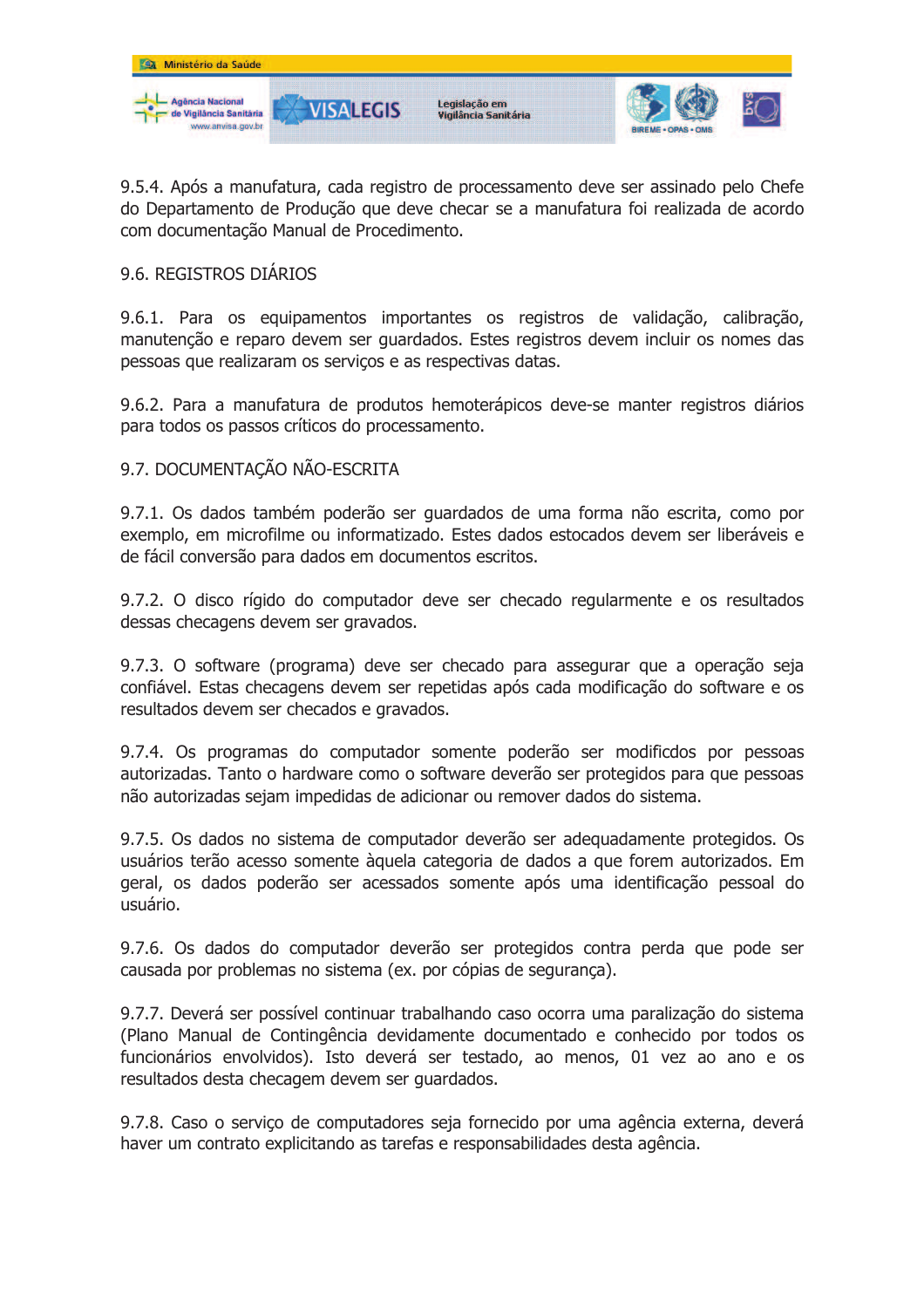

9.7.9. Caso o computador seja utilizado para a liberação de produtos hemoterápicos, a identificação do usuário deve ser requerida e registrada.

9.7.10. Caso o computador seja utilizado para a liberação de produtos hemoterápicos, deve ser possível bloquear a liberação de todos os produtos hemoterápicos preparados naquela doação particular. Neste caso, a liberação de produtos hemoterápicos preparados de quaisquer futuras doações, pelo mesmo doador, também deverão ser bloqueadas.

9.7.11. O sistema de informação computadorizado deverá ser desenvolvi do de forma a permitir múltiplas checagens, impedindo que os resultados obtidos para o mesmo doador ou receptor de sangue sejam incoerentes.

### 10. GERENCIAMENTO DE "NÃO-CONFORMIDADES"

### 10.1. PRINCÍPIO

Todas as reclamações e outras informações que possam sugerir que produtos inapropriados estejam sendo fornecidos, devem ser cuidadosamente avaliadas. Os erros ou "não-conformidades" devem ser sistematicamente identificados, documentados, rastreados e corrigidos, a fim de que não voltem a ocorrer. Devem haver procedimentos para o recolhimento dos produtos sanguíneos suspeitos de apresentar problemas.

#### 10.2. QUEIXAS

10.2.1. A pessoa responsável para responder questões dos doadores, assim como, lidar com as queixas deve ser designada.

10.2.2. A pessoa responsável pela investigação, registro e manuseio dos registros internos dos incidentes deve ser designado, a fim de que medidas para a melhoria do servico possam ser tomadas.

10.2.3. Se o responsável pelo gerenciamento das queixas não for o chefe de qualidade, este último deve ser informado de todas as queixas e a maneira que estão sendo resolvidas.

10.2.4. Deve haver instruções escritas de como lidar com as reclamações, assim como, sobre as condições nas quais os produtos devem ser recolhidos.

10.2.5. Todas as queixas sobre produtos liberados devem ser investigadas o mais rápido possível e todas as informações devem ser registradas. Quem fez a queixa deve ser posicionado de como a instituição está conduzindo a investigação.

10.2.6. Se um defeito for detectado ou suspeitado em produto, este deve ser anotado e uma imediata investigação deve ser iniciada para determinar se outros produtos podem apresentar o mesmo defeito.